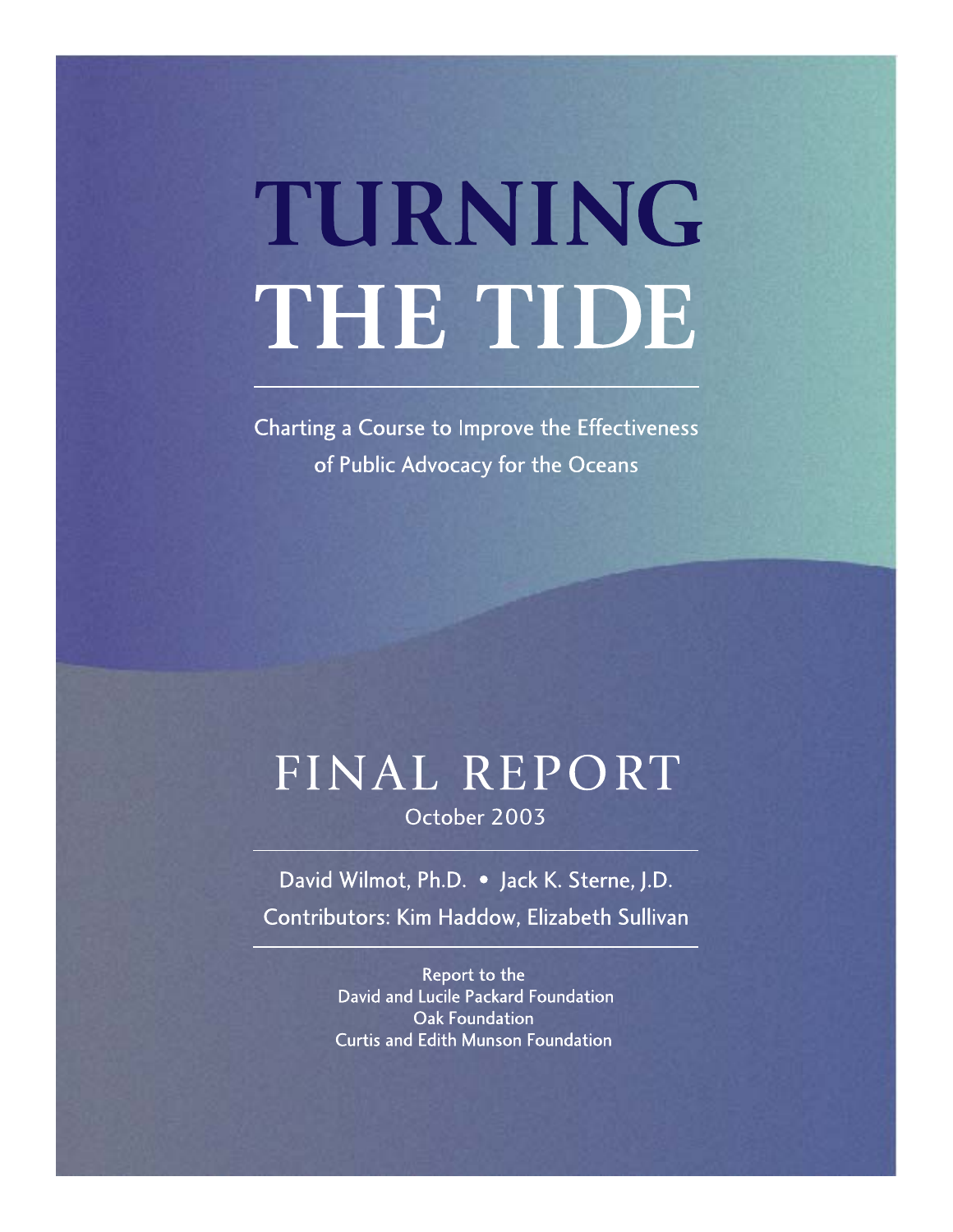## TURNING THE TIDE

Charting a Course to Improve the Effectiveness of Public Advocacy for the Oceans

October 2003

David Wilmot, Ph.D. • Jack K. Sterne, J.D.

Contributors: Kim Haddow, Elizabeth Sullivan

Report to the David and Lucile Packard Foundation Oak Foundation Curtis and Edith Munson Foundation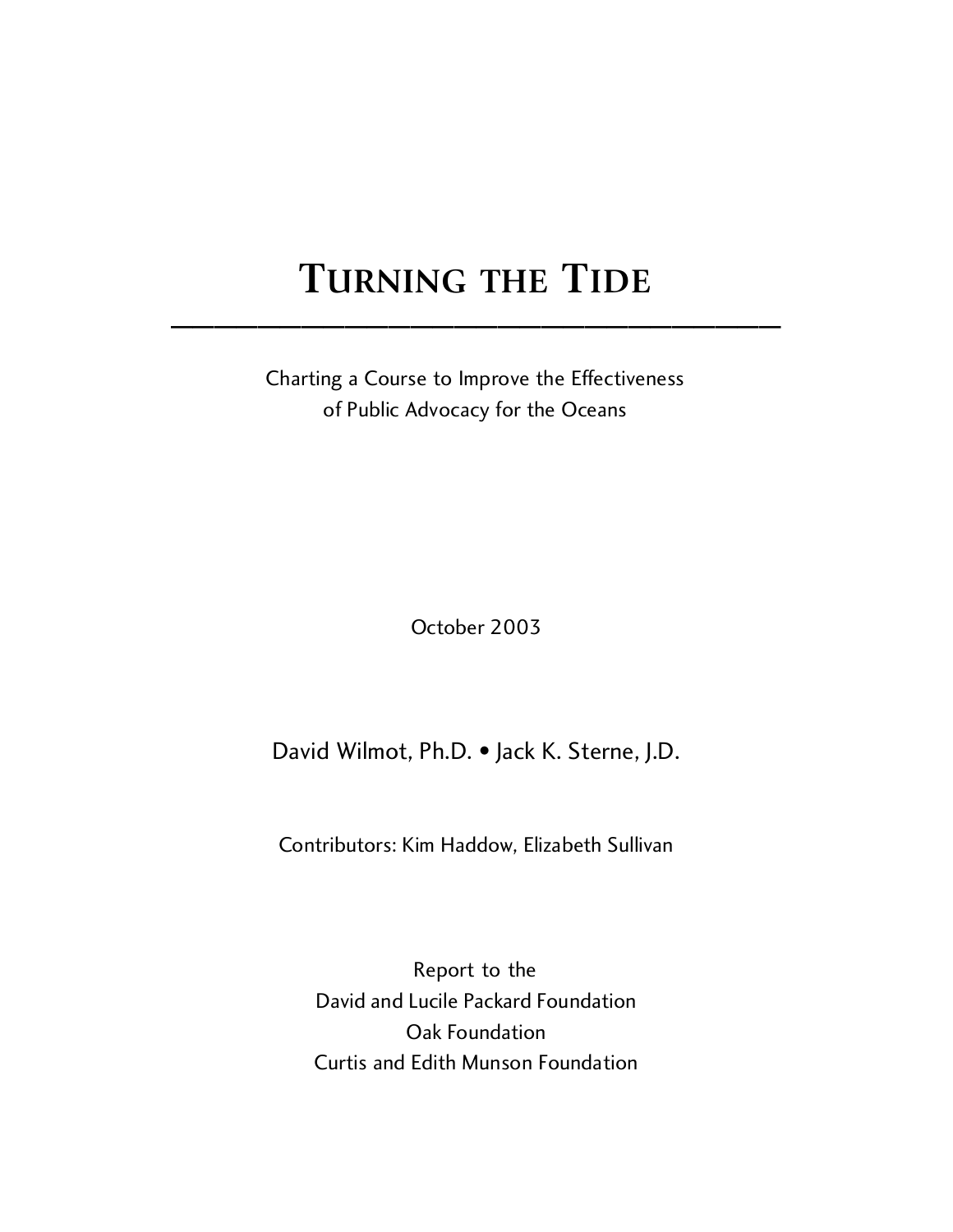## TURNING THE TIDE

## **CONTENTS**

| Aircraft Owners and Pilots Association: Professionalism and Member Services Make This      |  |
|--------------------------------------------------------------------------------------------|--|
|                                                                                            |  |
| American Federation of Government Employees: A Powerful Entity within a Larger             |  |
|                                                                                            |  |
| Americans for Tax Reform: Using Alliances to Roll Back the Twentieth Century39             |  |
|                                                                                            |  |
| League of Conservation Voters: Bringing Together Environmental Groups for a Greater        |  |
|                                                                                            |  |
| Chesapeake Bay Foundation: Turning a Beloved Natural Treasure into Political Power 42      |  |
| U.S. Public Interest Research Group: Research and Grassroots: Powerful Political Weapons43 |  |
| Coastal Conservation Association: Coordinated Campaigns Give Clout to Recreational         |  |
|                                                                                            |  |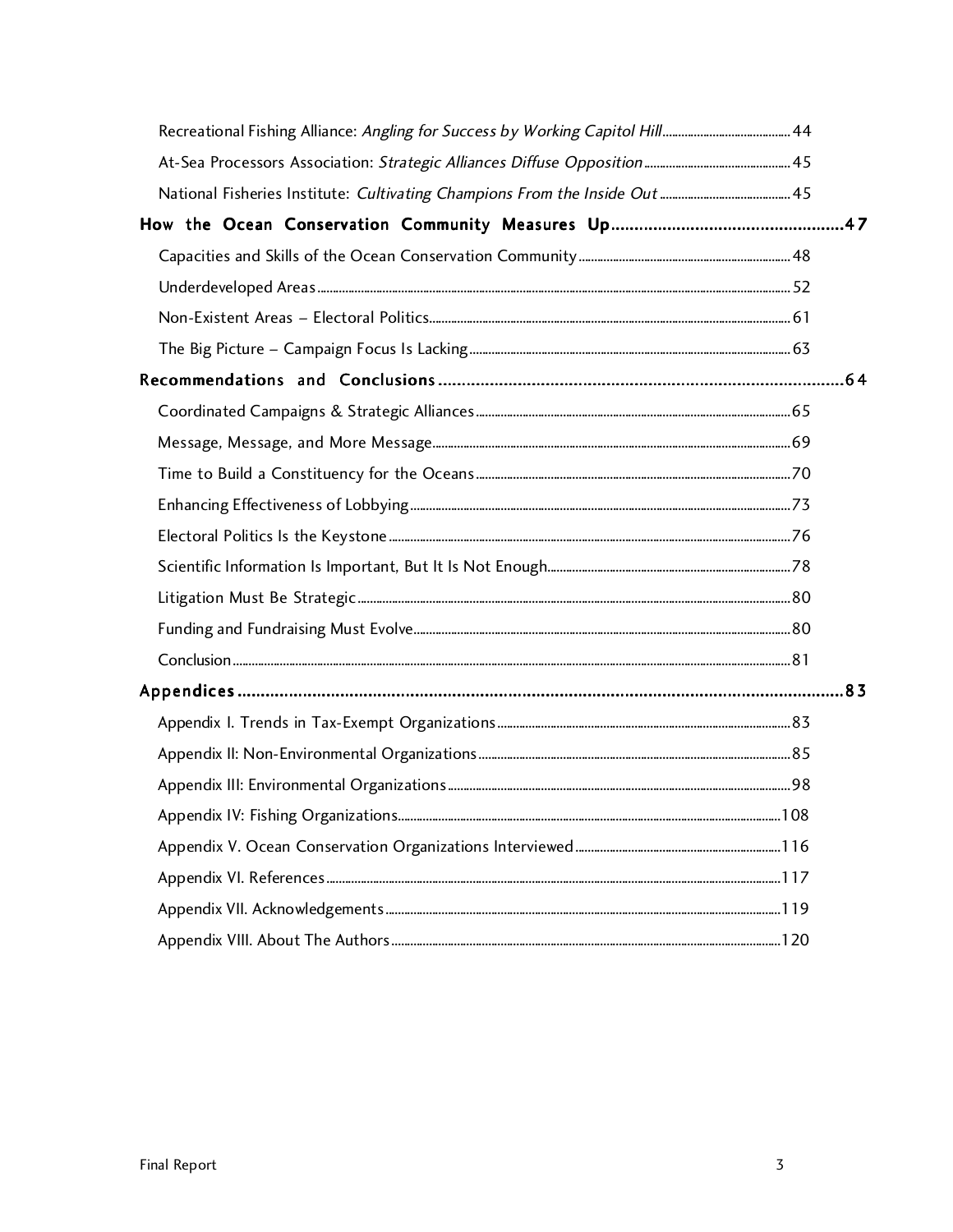## **Executive Summary**

**\_\_\_\_\_\_\_\_\_\_\_\_\_\_\_\_\_\_\_\_\_\_\_\_\_\_\_\_\_\_\_\_\_\_\_\_\_\_\_\_\_\_\_\_\_\_\_\_\_\_\_\_\_\_\_\_\_\_\_\_\_\_\_\_\_\_\_\_\_\_\_\_\_\_\_\_\_\_**

## **A Moment in Time**

Over the last year, a number of ocean reports and studies have presented details about the alarming decline of the oceans' largest predatory fishes, the growing threat of global climate change and its impacts on coral reefs, and a general failure of current ocean management practices, among other ocean ills. "America's oceans are in crisis," declared the national report, America's Living Oceans: Charting a Course for Sea Change by the independent Pew Oceans Commission, which detailed the state of our seas.<sup>1</sup> While many concede that America's oceans are in crisis, ocean conservationists lack the political power to achieve the essential reforms that are necessary to turn the tide and create what America's Living Oceans calls "a fundamental change in the nation's posture toward its oceans."<sup>2</sup>

Advancing public policy changes that will replace failed management systems and restore healthy, thriving oceans rests largely in the hands of the ocean conservation community. This community has dramatically increased its profile over the last 20 years, securing important conservation victories resulting in a significant increase in the level of environmental protection for the oceans. However, the pace of conservation victories has slowed substantially, even as ocean threats continue to grow and opponents of conservation organize themselves. Overall, the tide is ebbing and threatens to strand conservation organizations far from their public policy objective of healthy and productive oceans. There is widespread agreement, in and out of the advocacy community, that the ocean conservation community could be more effective.

"Getting Americans involved in protecting the oceans is one of our greatest challenges." – The Honorable Leon Panetta, Former Chief of Staff in the Clinton Administration and Chairman of the Pew Oceans **Commission**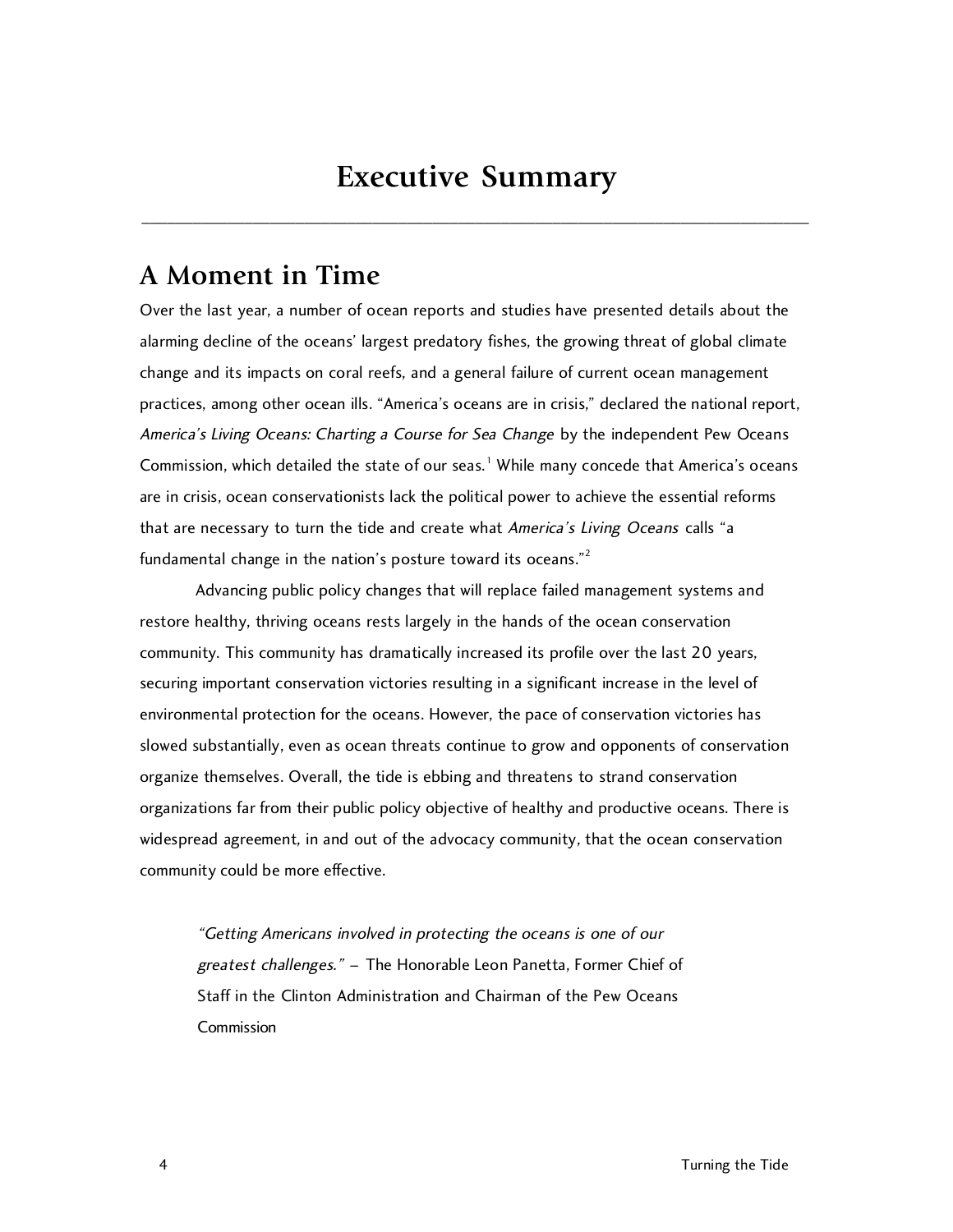## **A Search for Solutions**

The need for more effective advocacy on behalf of the oceans is both urgent and timely, but how best to proceed? To answer this important question, this study set out to identify the "hallmarks of success" of successful and noteworthy public advocacy organizations. These are organizations that are consistently able to get and keep the attention of relevant decisionmakers. While they do not win every policy battle, they win enough that they cannot be ignored.

In identifying these hallmarks, we began with the hypothesis that successful organizations must employ a specific set of identifiable tools that lead to success. Our hypothesis proved correct. Through in-depth research on, and interviews with, a representative cross-section of environmental, non-environmental and fishing public advocacy organizations, we determined that successful organizations almost universally employ the same specific set of tools or strategic elements. We identified these eight hallmarks of success as: communications, grassroots support, lobbying, electoral politics, strategic alliances, research, fundraising, and litigation. While not every organization uses every element in all circumstances, or the same proportion of elements, they all use most of them, and they use them well.

Not only do successful organizations use these elements well, but how they use them is equally important. Successful organizations almost universally operate from campaign mode, meaning that the elements of their advocacy – communications, grassroots support, lobbying, electoral politics – are all integrated into a strategic plan that anticipates both setbacks and victories. This coordinated campaigning gives these organizations the type of discipline, flexibility, and focus that leads to success.

Interestingly, a common current running throughout these organizations, and the strategies they employ, involves the importance of cultivating and maintaining high quality relationships – with the media, their grassroots supporters, their congressional delegations, their strategic partners, and with their funding sources. Successful organizations understand the importance of people and their relationships with them, and they pour enormous resources into forming and strengthening these connections.

Having identified the keys to success as part of our study, we then evaluated the ocean conservation community with respect to the hallmarks, and developed recommendations that the ocean conservation community could follow to become more effective.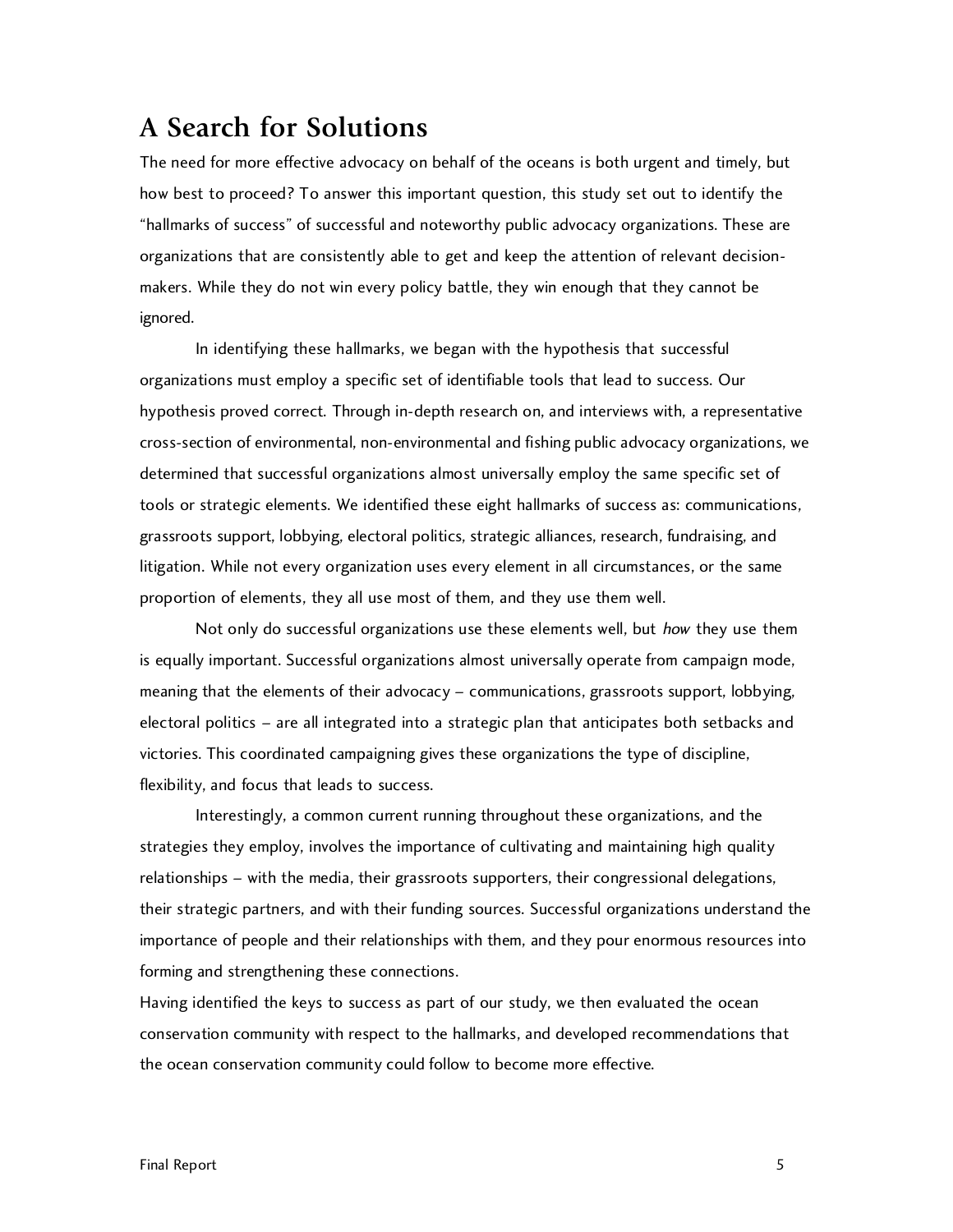## **A Rising Tide**

Our conclusions and recommendations chart a new course in ocean advocacy. We begin with the recognition that ocean conservation organizations and the community at-large need to be more effective to take on current challenges and advance urgently needed initiatives, such as the ocean governance reforms called for in America's Living Oceans, and reauthorization of the Magnuson-Stevens Act. We conclude that ocean conservation organizations need to increase their strength and build new relationships by expanding their capacities in underdeveloped, or non-existent areas. We are confident that, if the ocean conservation community follows these recommendations, it will soon find itself riding a rising tide of effectiveness to public policy success.

#### Three Priorities for Progress

While this report makes recommendations in a number of areas, our analysis reveals that there are three overarching priority areas that deserve special attention. These three priorities are:

- (1) participating fully in the political process;
- (2) conducting coordinated campaigns; and
- (3) improving organizational relationships.

Many of our specific recommendations suggest particular actions that are geared to improving the community's performance in these priority areas. However, it is critical that the ocean conservation community understands the importance of these overarching priorities before implementing the specific remedies we prescribe.

#### Priority One: Conservation is Politics

If there is a single take-home message from this study, it is that the ocean conservation community needs to participate fully in the political process to be successful. Full participation involves both professional and grassroots lobbying and direct involvement in the electoral process. Lobbying gives an organization's agenda a voice, while electoral involvement makes elected officials willing to listen. The ocean community has participated in personal contact lobbying, but only to a limited extent. Lobbying is about relationships – the type of relationships lacking for the most part with ocean conservationists. The first step in enhancing lobbying is to simply do more of it. The second step is to lobby more effectively. In order to do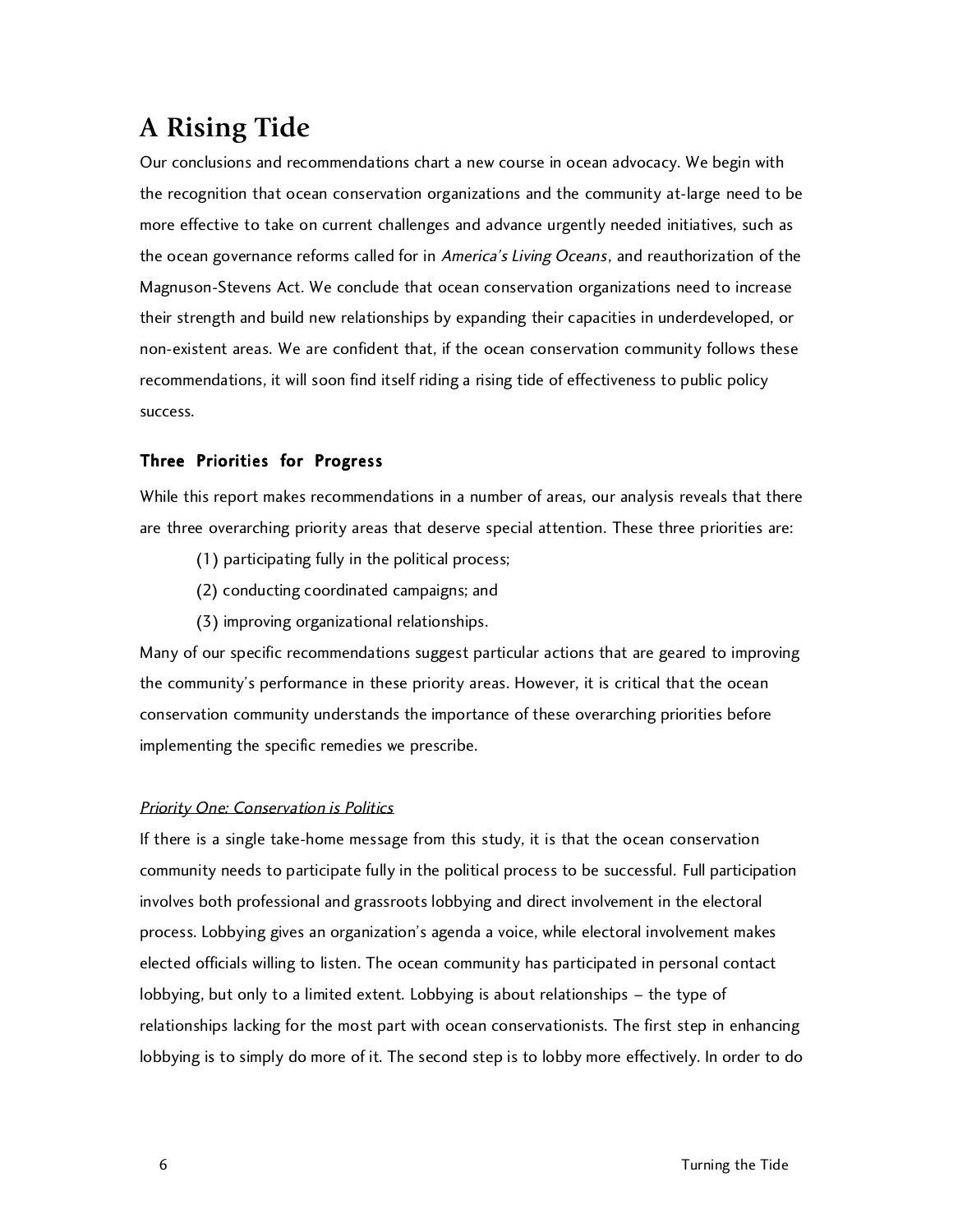this, lobbyists, in particular junior lobbyists, must better understand the rules on Capitol Hill. Simply put, the community needs to do more lobbying and to do it better. Direct electoral involvement will be required because lobbying by itself will not be enough. Electoral politics is a fundamental aspect of our nation's political process and the keystone to policy success. Ocean conservationists have tended to focus on policy and have not gotten involved in electoral politics. As a result, ocean conservation is not a factor in the electoral process. The vast majority of U.S. senators and representatives (as well as governors and state legislatures) have not gotten the message that the oceans are in trouble and important reforms are urgently needed. While the oceans have supporters in Congress, there simply are no champions who are willing to fall on their swords for the cause. This is not surprising given that ocean activists have no way to either reward those who fight for ocean conservation or punish those who are opponents. Participating in electoral politics is critically important to cultivating the champions who are necessary for any movement to succeed in advancing its agenda. Doing so will require creating political organizations, like political action committees (PACs), which can solicit and make direct campaign contributions, and so-called 527s, which can conduct voter education, persuasion and turn-out activities.

#### Priority Two: Coordinated Campaigns Lead to Victory

While strengthening critical strategy areas – communications, grassroots, lobbying, electoral politics – is essential, it is not enough unless they are all used together in a coordinated, strategic way. Successful public policy organizations tend to operate from campaign mode. They establish clearly identified goals as well as the tactics to accomplish the goals, and build in milestones to evaluate progress and make mid-stream adjustments as necessary. This is a proactive process that helps organizations define "victory," including what is negotiable and how to achieve it. The hallmarks of success (e.g., communications, grassroots support, lobbying, and electoral politics, strategic alliances, etc.) are integrated into the strategy from the beginning. While a campaign can be defensive by design, it is not reactive.

The ocean conservation community is too often reactive. This approach has grown from a culture where organizations or funders identify a problem, have a sincere desire to correct the problem, and forge ahead. While the conservation goals may be readily identifiable, there is often not a clear assessment of the likelihood of success, or the impact of success. In addition, the strategy, tactics, and coordination necessary for victory are less clearly defined and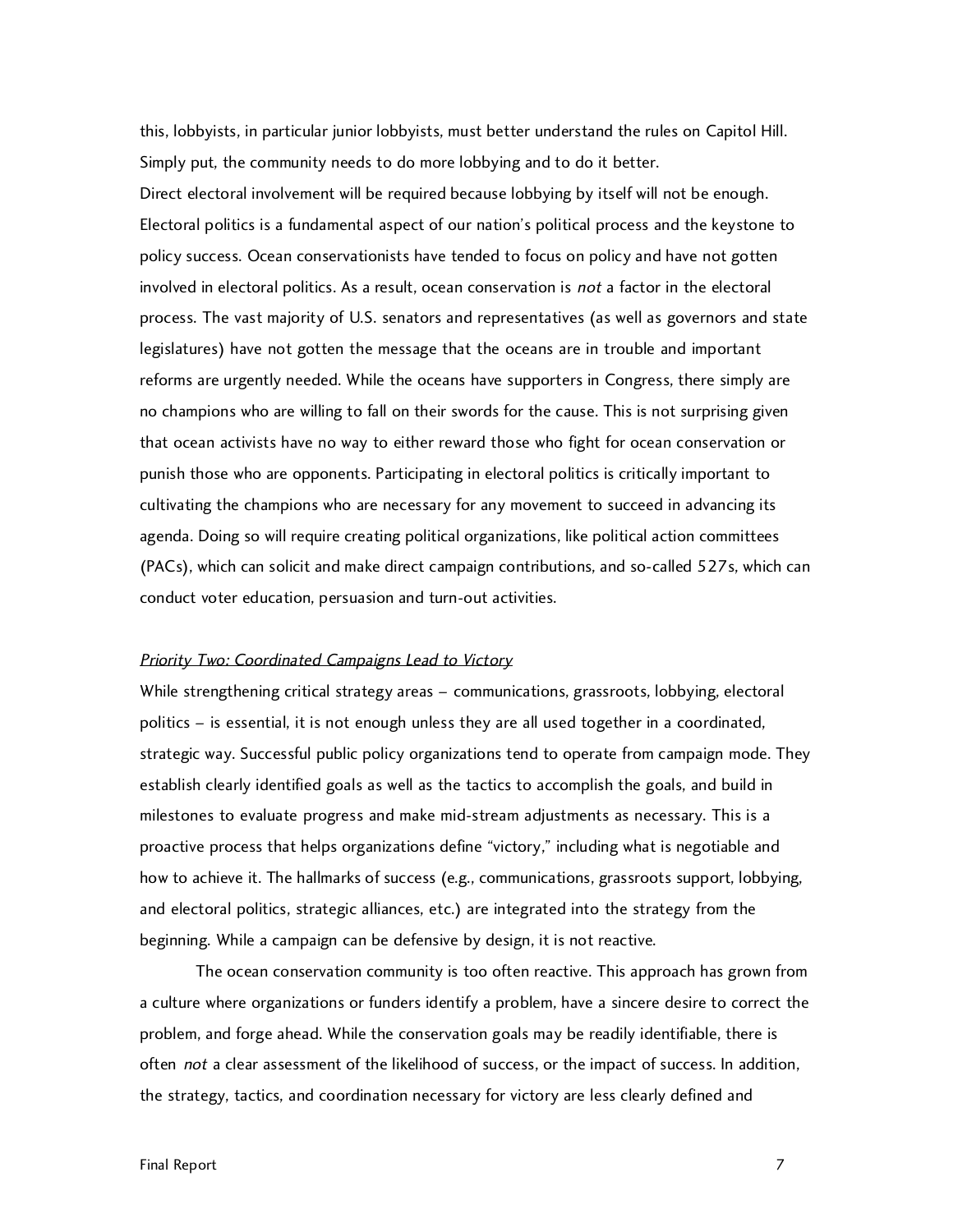sometimes missing. Finally, the focus and discipline required to achieve victory are easy to lose when not embedded in a tightly constructed plan for action.

The integration of a communications strategy into the overarching strategy is particularly important. Communicating an ocean conservation message to the public, or an identified target audience, is not something the ocean conservation community does well, yet it is fundamental for success. While identifying the message that will resonate has been difficult enough, research by SeaWeb and the Frameworks Institute provides solid advice on how to create more effective messages about ocean conservation. More fundamental, though, is the failure to appreciate the vital importance of communications and to integrate communications professionals and strategies into conservation campaigns from the very beginning. Successful campaigns are built around the right message, not just around the right policy. The ocean conservation community must pay as much attention to communication as it does to policy and begin to integrate communications into all advocacy from the start.

Successful communications is important in building a grassroots base. Successful organizations all have a solid and committed segment of the population that views the organization's success as being concurrent with their own self-interest. Unlike mere supporters, who believe in what the organization advocates but are not necessarily personally affected by its success or failure, an organization's base has a direct and personal stake in the agenda of the organization. A base is not the same thing as a membership. For instance, while the NRA has only about 4 million dues-paying members, its base is made up of the estimated 60-65 million gun owners in this country who have a personal stake in the NRA's agenda of protecting the right to keep and bear arms. An organization's base is a critical component of its political power, because these self-interested individuals are most likely both to contact their elected representatives, and to hold them accountable come election time. To date, the ocean conservation community has put very little effort into identifying and cultivating its base. Until the ocean conservation community develops a reliable base, its ability to produce the "fundamental change in the nation's posture toward its oceans" called for by the Pew Oceans Commission will be limited.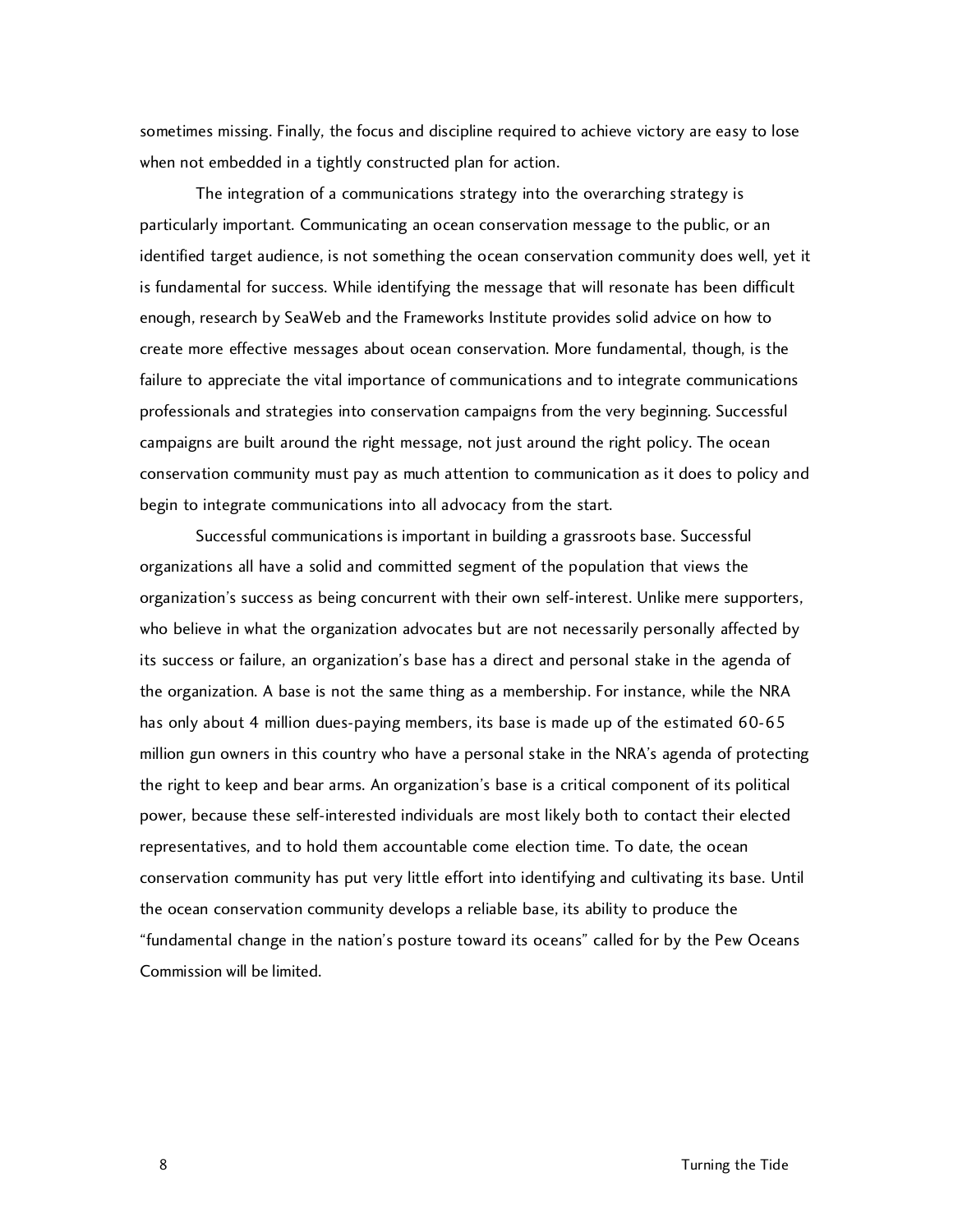#### Priority Three: Strong Organizational Relationships Create a Climate for Success

To be successful, ocean conservation organizations will need to improve relationships both within and among groups and cultivate new alliances outside the community. Ocean activists are also not working together effectively to overcome the challenges they face. Competition and distrust are becoming more prevalent. Principles are frequently losing out to personalities, and conserving the oceans sometimes appears to be secondary to protecting turf. Coalitions within the community have struggled to find strength in diversity. Thus, rather than recognizing that having a variety of groups across the ideological spectrum can be a strength, there has been a tendency to attempt to force everyone to adopt similar, often identical, positions. Coalitions have usually been formed from the top down, in response to a particular issue of need rather than allowed to happen "organically" where strategic considerations play a dominant role as to which organizations participate and how.

As a result, much energy has been directed toward securing support for pet projects or infighting, rather than directed toward designing and running effective campaigns. Indeed, one seasoned observer of the community notes that, "[t]ypically, misunderstanding the interest in coordination for a requirement to collaborate in lock step, the relevant regional and national NGOs agree on 95% of a reform agenda, but waste 95% of their time arguing about the 5% details on which they disagree."

Successful coalitions have many requirements but none greater than the need for all members to compromise. Many organizations have been unwilling to give up some level of control to achieve larger goals. As a result, current partnerships within the community are not highly effective or adequate. In many ways, much of the problem may be an inability to accept differences among organizations and individuals as legitimate, valid points of view, rather than "selling out." The lack of openness, plus a lack of the habit of resolving conflict amongst allies, of forging compromises and feeling good about having done so, may be at the root of this disharmony.

Successful organizations recognize their weaknesses and are willing to join forces with other organizations that have strengths that compensate for those shortcomings. The ocean conservation community has established alliances (primarily within the community and in rare cases outside) and on occasion these alliances have had success. However, generally these alliances have been too few and too ineffective. Given the small size of the community, and the power of the industrial interests it opposes, forging partnerships and alliances outside the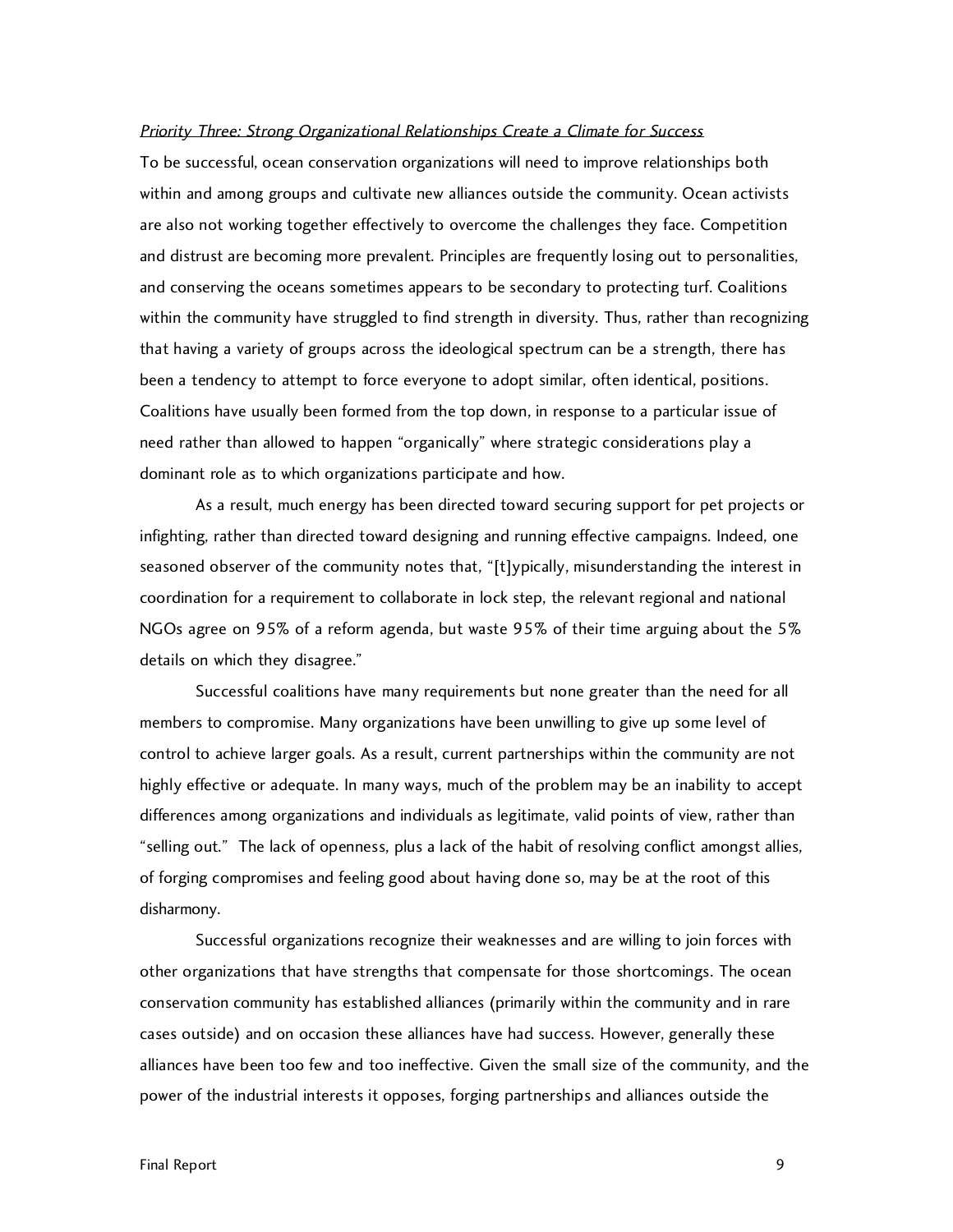community is critical to success. Whether it is with environmental groups that have not traditionally worked on ocean issues or with ocean user groups, establishing the right partnerships will bring greater strength to the movement.

Thus, there is a need for organizations to identify and successfully bring like-minded organizations into the fold. This reality will have its costs. First and foremost, it may mean giving up on some issues of importance in order to enlarge the base. No organization or movement can win without a strong base. Right now, the ocean conservation community is lacking a significant base. If conservation is politics and politics is the art of the deal, then the community needs to figure out what deals it can make to enlarge its base.

## **Specific Recommendations**

Once these overarching priorities are recognized and accepted, the hard work of implementing change will begin. To that end, we offer specific recommendations on actions that the ocean conservation community can take to increase its effectiveness. While the majority of our recommendations are directed at individual organizations, it is our strong belief that the charitable foundations and individuals that support ocean conservation have a vital role to play in advancing their implementation. In fact, only with the encouragement and support of their charitable foundation partners and individual donors can organizations navigate the course plotted in this set of recommendations.

These recommendations are generally broken down into the eight hallmark areas – communications, grassroots, lobbying, electoral politics, strategic alliances, research, litigation, and fundraising. We also make recommendations on the overarching area of coordinated campaigning. The full suite of these recommendations and their rationale is laid out in the body of the report. We offer a condensed version of those recommendations here.

#### Coordinated Campaigns & Strategic Alliances

Successful public policy organizations tend to operate from campaign mode, with clearly established alliances and partners, unwavering focus on their goals and the support of experts and specialists. Such an approach is necessary if the community is to operate as one, if it is to stop operating piecemeal and pool its efforts. We therefore recommend that organizations:

• Place a greater focus on developing and running strategic campaigns, as discussed above;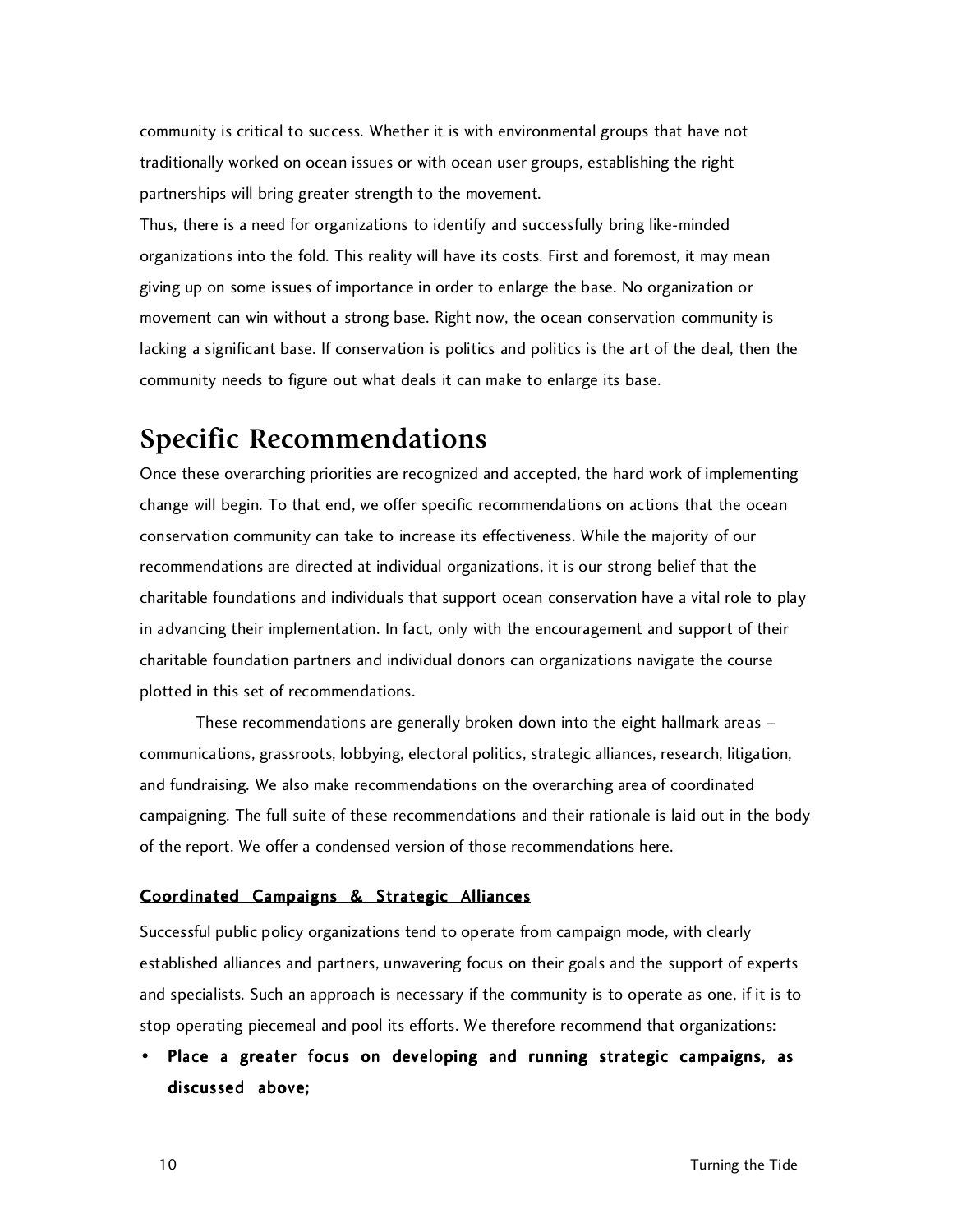- Conduct a searching inventory of their internal strengths and weaknesses and become willing to make the necessary adjustments and compromises to form more successful strategic alliances within the community;
- Become willing to form more successful strategic alliances with new partners outside the community;
- Redouble efforts to spend limited resources efficiently by working to accomplish fundamental reform that will lead to real and lasting protection for the oceans and their wildlife;
- Recruit the appropriate specialists, in particular, the underutilized communications, grassroots, and political professionals.

#### Message, Message, and More Message

Successful public policy organizations understand their mission and audience and communicate with skill and efficiency, working closely with specialists from the beginning. Thus, ocean conservation organizations should:

- Include communications experts in any and all campaign strategy discussions from the beginning;
- Hire more seasoned communications professionals to complement the current talent pool;
- Develop a positive vision that can be communicated to the public and decision-makers;
- Craft more compelling messages about ocean conservation using the research by SeaWeb and the Frameworks Institutes;
- Increase significantly the quantity and depth of public opinion research to inform communications and outreach.

#### Time to Build a Constituency for the Oceans

Successful public policy organizations build large bases of support and know how to activate them through proven and innovative channels to achieve their goals. We therefore recommend that organizations:

• Continue ongoing efforts and enhance the level of sophistication in future efforts to build a base;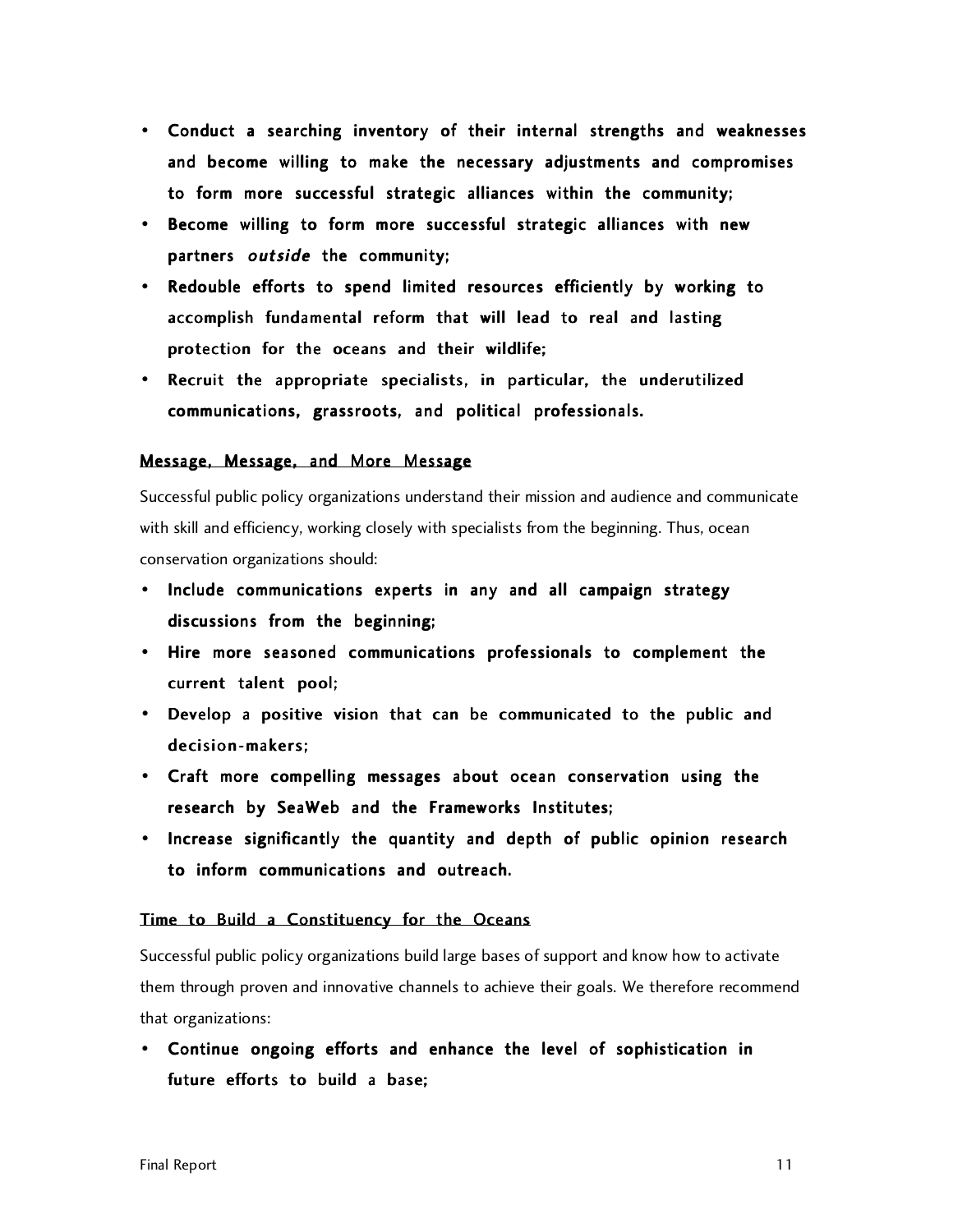- Cultivate a base by identifying individuals with a direct connection to the ocean, in addition to those who are merely "supporters" of conservation;
- Develop the list enhancement tool, which compares voting records with conservation group membership lists to determine the most likely activists:
- Continue to explore the role of the Internet as part of a plan for establishing and building a relationship with a base.

#### Enhancing Effectiveness of Lobbying

Successful public policy organizations build relationships with their elected officials and work with professionals and insiders to achieve success from within the system. Thus, organizations should:

- Increase as quickly as feasible the quantity of personal contact lobbying;
- Place greater emphasis on understanding the behavior required for effective lobbying;

Consider hiring Washington insider lobbyists on specific issues such as working the Appropriations Committees;

- Spend more energy on finding real constituents, especially those that may have a personal connection, to lobby their senators and representatives ;
- Explore options for creating a congressional fellowship program that would place interns in congressional offices;
- Evaluate the feasibility of an ocean issues think tank, which could articulate a long-term vision for ocean conservation, produce strategic publications and writings to advance this agenda, and provide quickresponse expertise to the U.S. Congress.

#### Electoral Politics is the Keystone

Successful public policy organizations cultivate congressional champions for their cause and hold them accountable. We therefore recommend that the ocean conservation community:

• Create independent political committees – both a Political Action Committee, which can endorse and oppose candidates, as well as a 527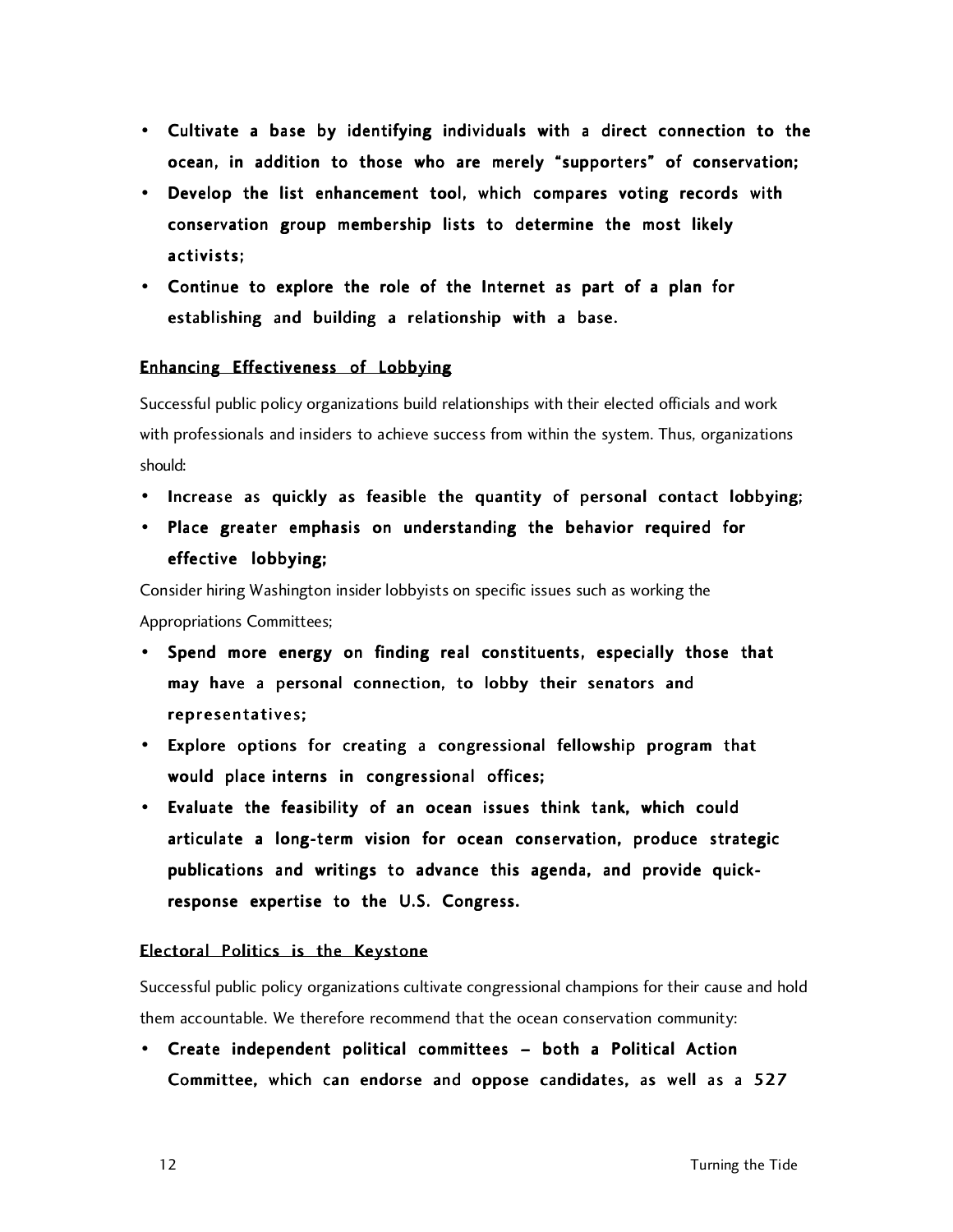organization, which can participate in issue advocacy and get-out-thevote activities – that will focus solely on ocean conservation.

#### Scientific Information is Important, But it is Not Enough

While science is important to any conservation effort, it rarely carries the day in any public policy debate, since all such disputes are essentially political in nature. Nevertheless, it may be necessary to increase scientific capacity. In this regard, we recommend that organizations:

- Increase scientific capacity, but as a secondary priority to implementing the recommended communication, grassroots, lobbying, and political changes;
- Create formal and informal science and conservation partnerships to tackle overarching issues such as the desire to separate fish science/conservation decisions from allocation decisions in the management process, as well as species or location specific issues (i.e., assessments, location of marine reserve);
- Evaluate enhancing existing scientific capacity through the creation of a scientific "SWAT team" that can provide quick scientific assistance on important questions.

#### Litigation Must Be Strategic

Successful public policy organizations use litigation only as one part of a larger, strategic campaign. Thus, we recommend that organizations:

• Approach litigation with a great deal more political savvy.

#### Funding and Fundraising Must Evolve

Successful public policy organizations have financial stability with multiple sources of income, but fundraising should not consume an inordinate amount of an organization's time and energy. Therefore, we recommend that:

- Charitable foundations consider changing their grant-making cycles, by moving to long-term general support grants with heavy planning up front, but limited reporting before the end of the grant term;
- Organizations continue to identify and cultivate additional foundations and individuals that will support ocean conservation;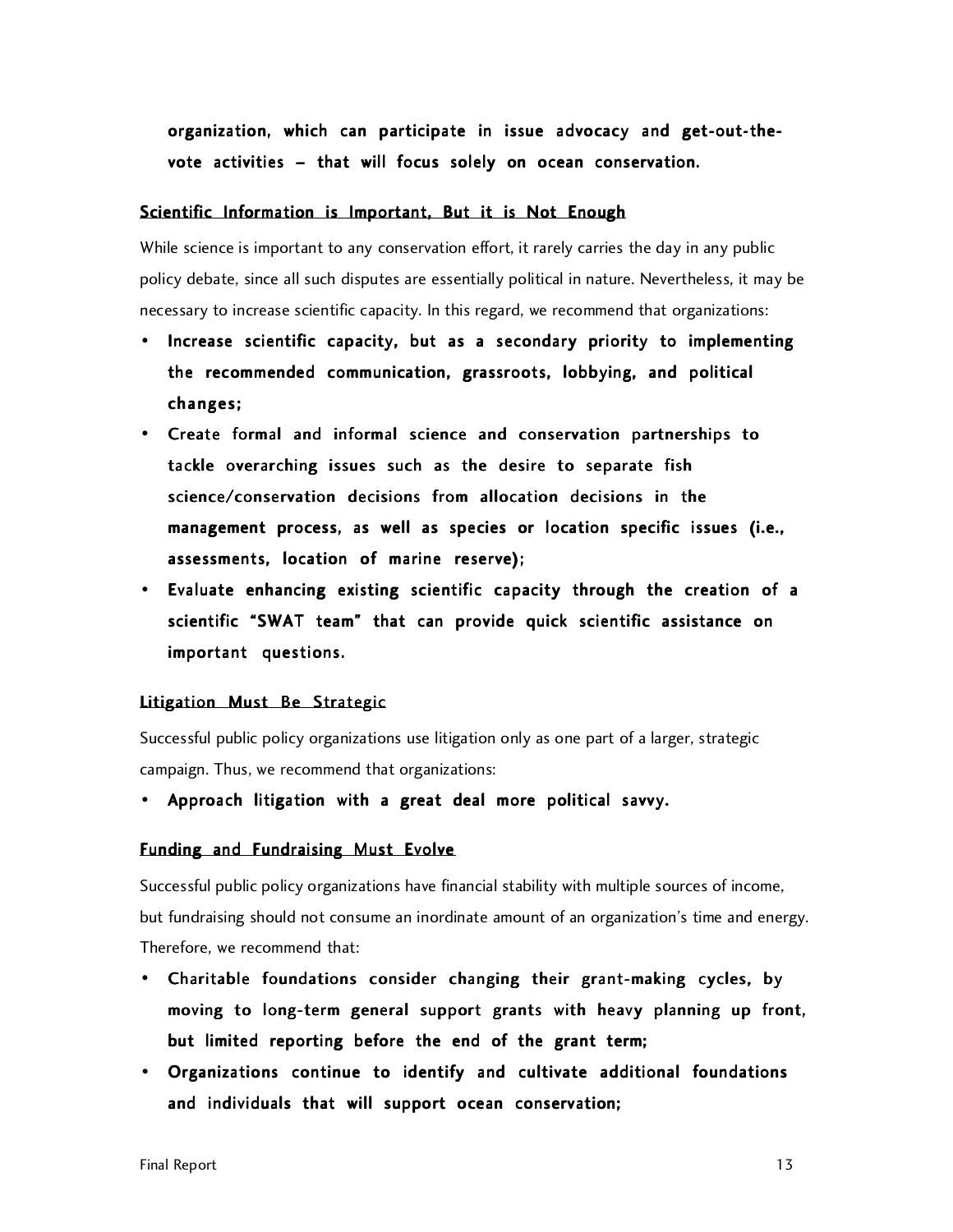• Charitable foundations and individual donors ensure that ocean conservation organizations implement the recommendations contained in this report.

## **A New Challenge**

The challenges and opportunities facing the ocean conservation community have never been greater. More than one author has referred to this as "the Decade of the Ocean." This may be the case, but in what sense? Is this the decade when the collective efforts of conservationists, scientists, concerned ocean users, and policy-makers use the growing recognition and understanding to reverse the decades of neglect to ensure healthy, thriving oceans? Or is it the decade when good intentions rather than effective advocacy stranded the ocean conservation community?

Relative to other environmental issues, ocean conservation is a young movement. All movements on the rise experience growing pains, and the ocean conservation community is no exception. How this period of transition is handled will be critical to future success. Thus, while change is necessary, we recognize the huge potential of the ocean conservation community and equally daunting challenges that lay ahead. Now is the time to repair and reinvigorate this vital effort.

Leaders of the major ocean conservation organizations and programs around the country must acknowledge that meeting these challenges and seizing these opportunities will be exceedingly difficult without significant changes in the current political, public opinion, and organizational climates. If the status quo continues, ocean advocates may win a battle or two, but ultimately lose the war.

We offer these recommendations with a sense of optimism. We believe they can help the ocean conservation community chart a new course in ocean advocacy – a course steeped in the ocean community's collective dedication, hard work, and victories.

In summary, we are convinced the tide can be turned and that the ocean conservation community will rise to this new challenge. But just as the community is telling policy-makers that bold, new initiatives are needed, the advocacy community also needs to embrace bold changes to move forward. Once embraced, the changes we suggest will help ocean conservationists lead the nation to thriving oceans and ocean-dependent communities.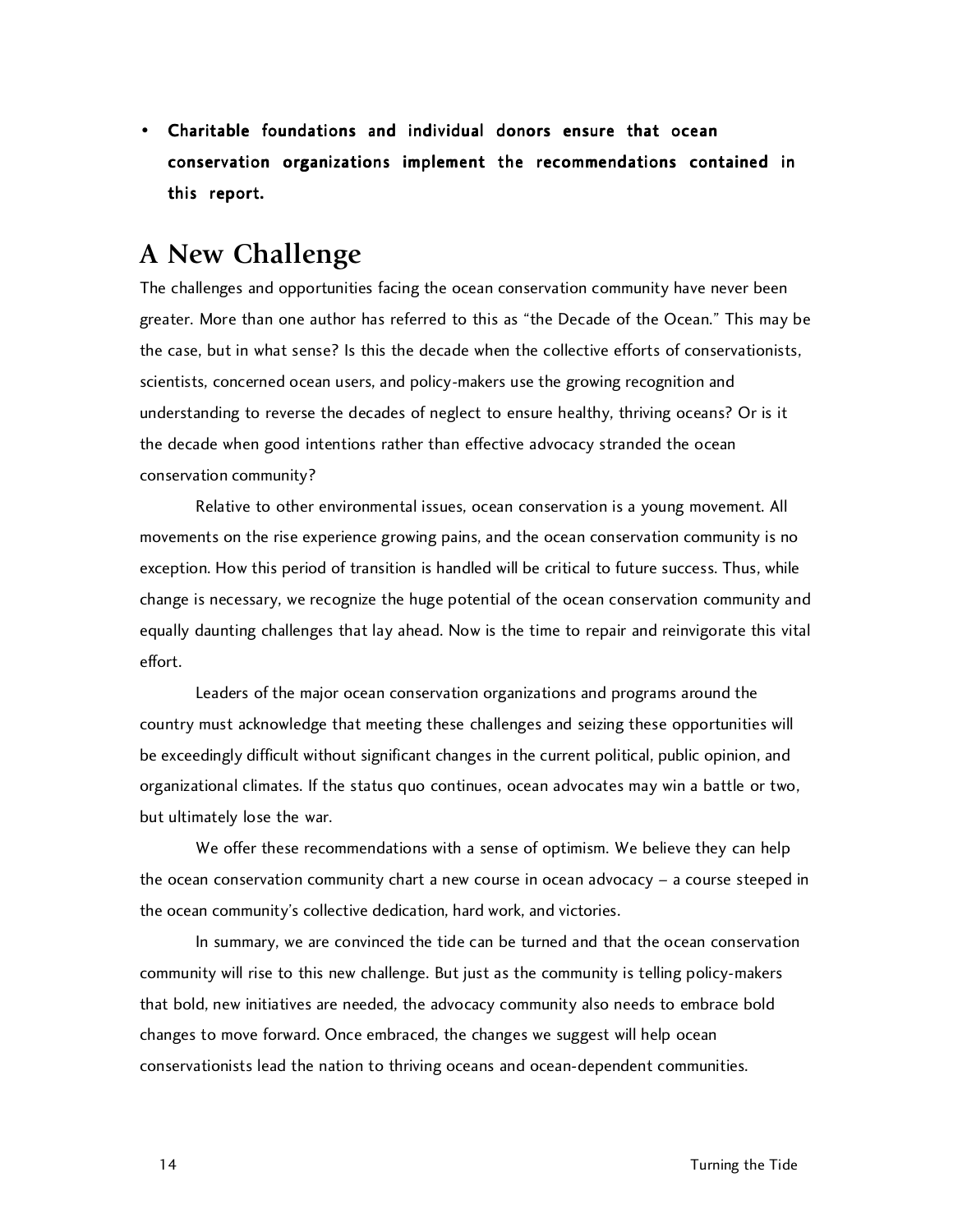## **Background**

\_\_\_\_\_\_\_\_\_\_\_\_\_\_\_\_\_\_\_\_\_\_\_\_\_\_\_\_\_\_\_\_\_\_\_\_\_\_\_\_\_\_\_\_\_\_\_\_\_\_\_\_\_\_\_\_\_\_\_\_\_\_\_\_\_\_\_\_\_\_\_\_\_\_\_\_\_\_\_\_\_\_\_\_\_\_\_\_\_\_\_\_\_\_\_

### **State of the Oceans**

At a time when the world is relying more and more on the oceans for food, we are rapidly diminishing their ability to provide that sustenance. There is no longer any doubt that the oceans are not an inexhaustible resource, but we continue to treat them as if they were. The oceans, though, are not only a source of food. Polluted and stripped of their wildlife, oceans will bestow little of the recreational opportunities and spiritual essence that we now derive from them. Without effective conservation action, these benefits and many others bestowed by the oceans will be all but gone – possibly in only a matter of decades. The consequences are real, and time to implement solutions is short.

As the sophistication of technology has increased, humans have developed the ability to explore and exploit far more of the world's ocean resources. An article in the May 2003 issue of the journal Nature demonstrated that, since the advent of modern industrial fishing practices a mere fifty years ago, we have succeeded in removing 90% of the world's large ocean fishes, such all-important food and recreational species as tuna, cod, and marlin.<sup>3</sup> Overfishing has decimated the populations of many fish species, and placed countless more at risk. We often see the impact these population declines have on commercial and recreational fishermen and their communities, yet we are only beginning to understand the potentially dramatic impact they are having on entire ocean ecosystems.

The National Marine Fisheries Service (NMFS), in its 2002 Report to Congress on the Status of the Fisheries of the United States, reports that 41% of the 237 assessed fish stocks were either overfished (biomass below a sustainable level) or suffering from overfishing (experiencing an unsustainable level of fishing mortality).<sup>4</sup> As a result, dramatic measures have been required to halt overfishing, including large-scale closures and, in some cases, beginning the long process of rebuilding depleted populations. Moreover, NMFS cannot even assess the health of 695 of the 932 stocks (74.6%) under its jurisdiction.<sup>5</sup> Instead of using this lack of knowledge to take precautionary action, NMFS continues to allow fishing of those stocks.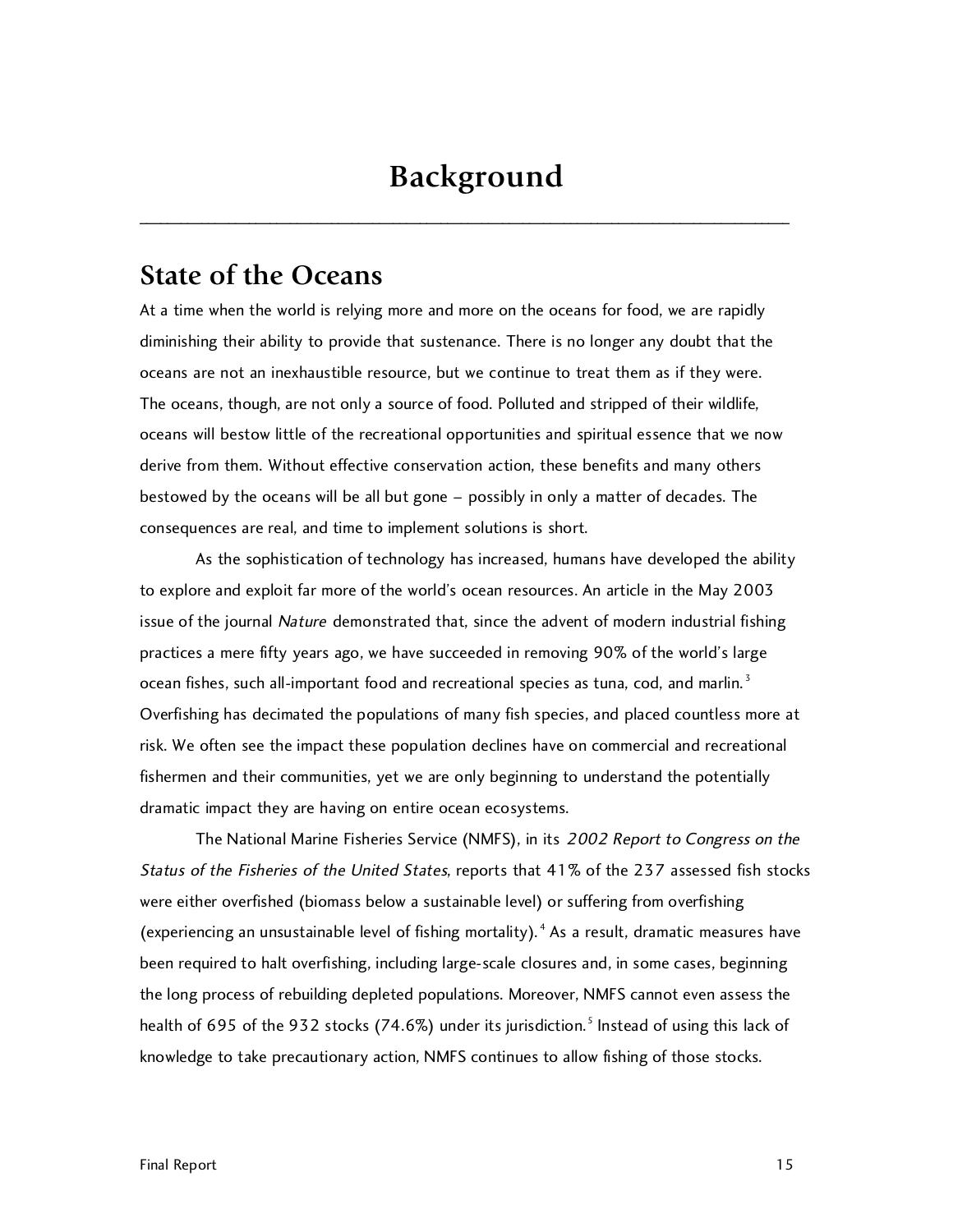Unfortunately, the threat and damage does not stop with overfishing. Indiscriminate fishing has additional impacts such as habitat destruction and the killing of non-target species including juvenile fish, marine mammals, sea birds, turtles, and other wildlife (often referred to as "bycatch"). Huge trawl nets, which drag along the ocean floor, effectively "clear-cut" the sea bottom, destroying the very habitat that fish and other organisms depend on for survival.<sup>6</sup> These same trawl nets indiscriminately drag up every living creature in their path, frequently resulting in pounds of unwanted bycatch for every pound of targeted fish that is brought to the surface. Pelagic longlines, for example, which consist of miles of baited hooks floating near the surface of the ocean, present a great threat to the continued survival of many species of sea turtles and marine birds such as albatrosses. $<sup>7</sup>$ </sup>

While threats from fishing present the greatest risk, they are by no means the only problems facing ocean ecosystems. As the independent Pew Oceans Commission's final report, America's Living Ocean: Charting a Course for a Sea Change makes clear, coastal development, pollution (from both point sources and nonpoint sources), invasions of exotic species, aquaculture, and climate change have all caused serious degradation of the ocean environment and present significant threats to its well-being.<sup>8</sup> For example, nitrogen from artificial fertilizers runs off farms and finds it way to rivers, streams, and ultimately estuaries and oceans, where it causes eutrophication and algal blooms, which choke out other marine life. The enormous dead zone in the Gulf of Mexico, which appears annually and can reach the size of the state of Massachusetts, is an example of this phenomenon. Cruise ships dump tons of sewage, often untreated, into pristine waters. Fish farms are essentially "floating feedlots" that pollute the coastal waters harboring them. Non-native species introduced in the ballast water of visiting vessels quickly out-compete native flora and fauna, often resulting in profound disturbances to the integrity of ocean ecosystems. Unfortunately, the list goes on and on. Some parts of our oceans already resemble barren deserts compared to their abundance of old and, if these trends continue, they will only get worse.

## **State of the Ocean Conservation Community**

The ability of the ocean conservation community to respond to these threats has increased significantly in the past twenty years, and ocean conservationists have won some important battles that have considerably increased the level of environmental protection for ocean resources. Nevertheless, there is a growing consensus within the ocean advocacy community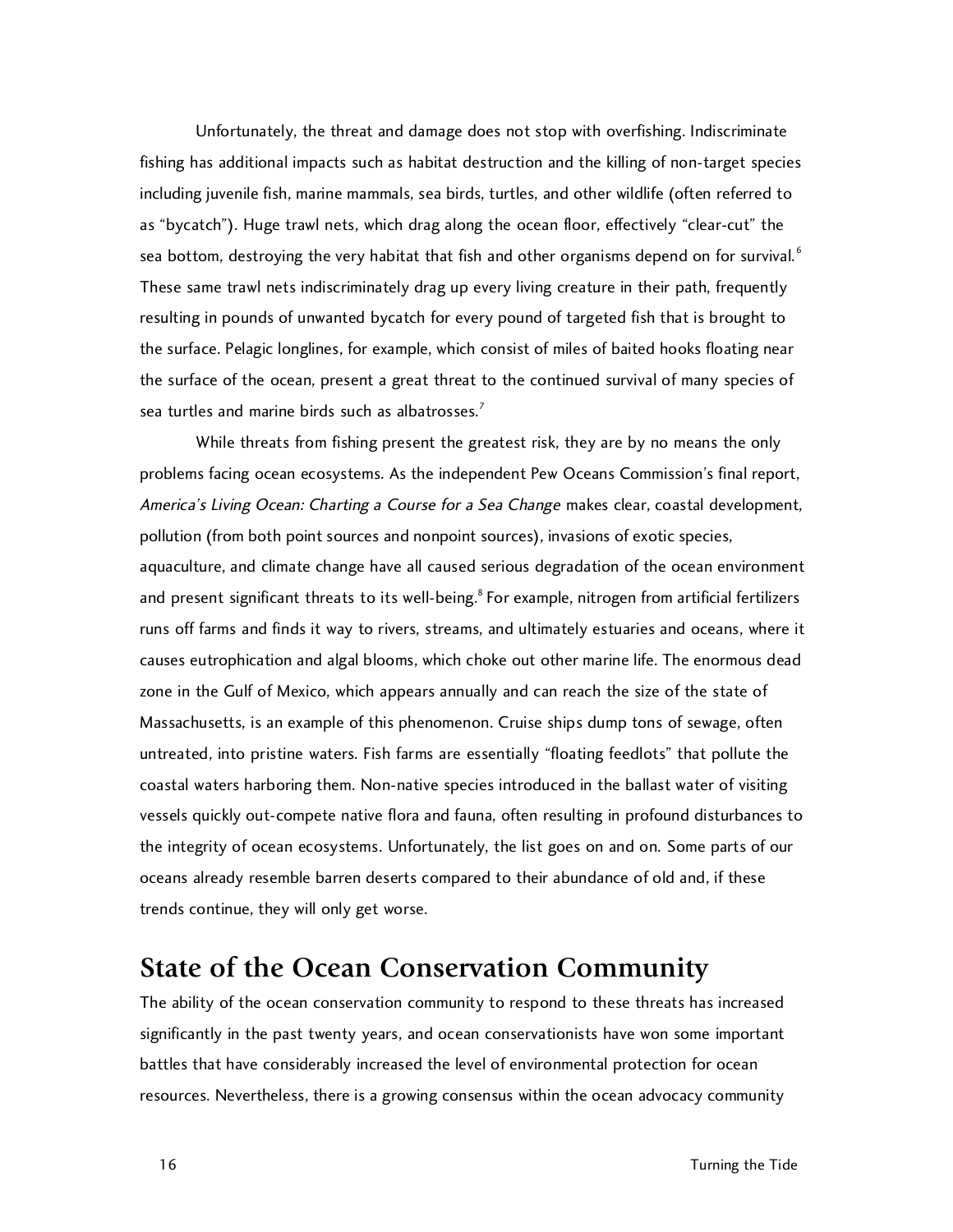that it is not as effective as it could be, and that many of the victories achieved over the last twenty years are in jeopardy. Many within the ocean conservation funding and advocacy communities are seeking to better understand how current and future conservation efforts could be made more effective.

Significant Opportunities and Needs: The need for more effective advocacy on behalf of the oceans is both urgent and timely. Significant opportunities for positive action sit on the horizon. For example, in America's Living Ocean, the Pew Oceans Commission calls for "a fundamental change in this nation's posture toward its oceans" through momentous revisions to our current system of management. The Pew Oceans Commission recommends sweeping changes in ocean governance, establishment of marine reserves, and ecosystem management of marine fisheries. The U.S. Commission on Ocean Policy, another high-level commission that has been reviewing our system of ocean governance, will be releasing its report in late 2003, and it is expected to echo many of the key recommendations of the Pew Commission. Such a broadscale review of national ocean policy has not been conducted since the 1969 report of the Stratton Commission, which led to the creation of the National Oceanic and Atmospheric Administration, NMFS, the Coastal Zone Management Act, and, ultimately, the Magnuson Act. Collectively, the commission reports present the ocean conservation community an opportunity to pursue a coordinated, comprehensive agenda (including legislative) that will fundamentally reform this nation's approach to conservation of the oceans.

Moreover, ocean conservationists are also in the midst of several significant battles. One concerns the Magnuson-Stevens Act, which is responsible for conserving our living marine fish resources and governing the prosecution of commercial and recreational fisheries and is overdue for reauthorization. The commercial fishing industry is pushing numerous measures to weaken the protections established in the 1996 amendments to the Magnuson-Stevens Act (known as the Sustainable Fisheries Act, these amendments were hard-fought and were won by conservationists with critical support and aid from segments of both the commercial and recreational fishing industries). Similarly, many industries, as well as the U.S. Department of Defense, with the blessing of the Bush Administration, are openly attempting to eviscerate the Marine Mammal Protection Act (MMPA) and the Endangered Species Act (ESA), which collectively provide protection for numerous marine species. Currently, ocean advocates find themselves in a defensive posture, and face a very real risk of losing ground.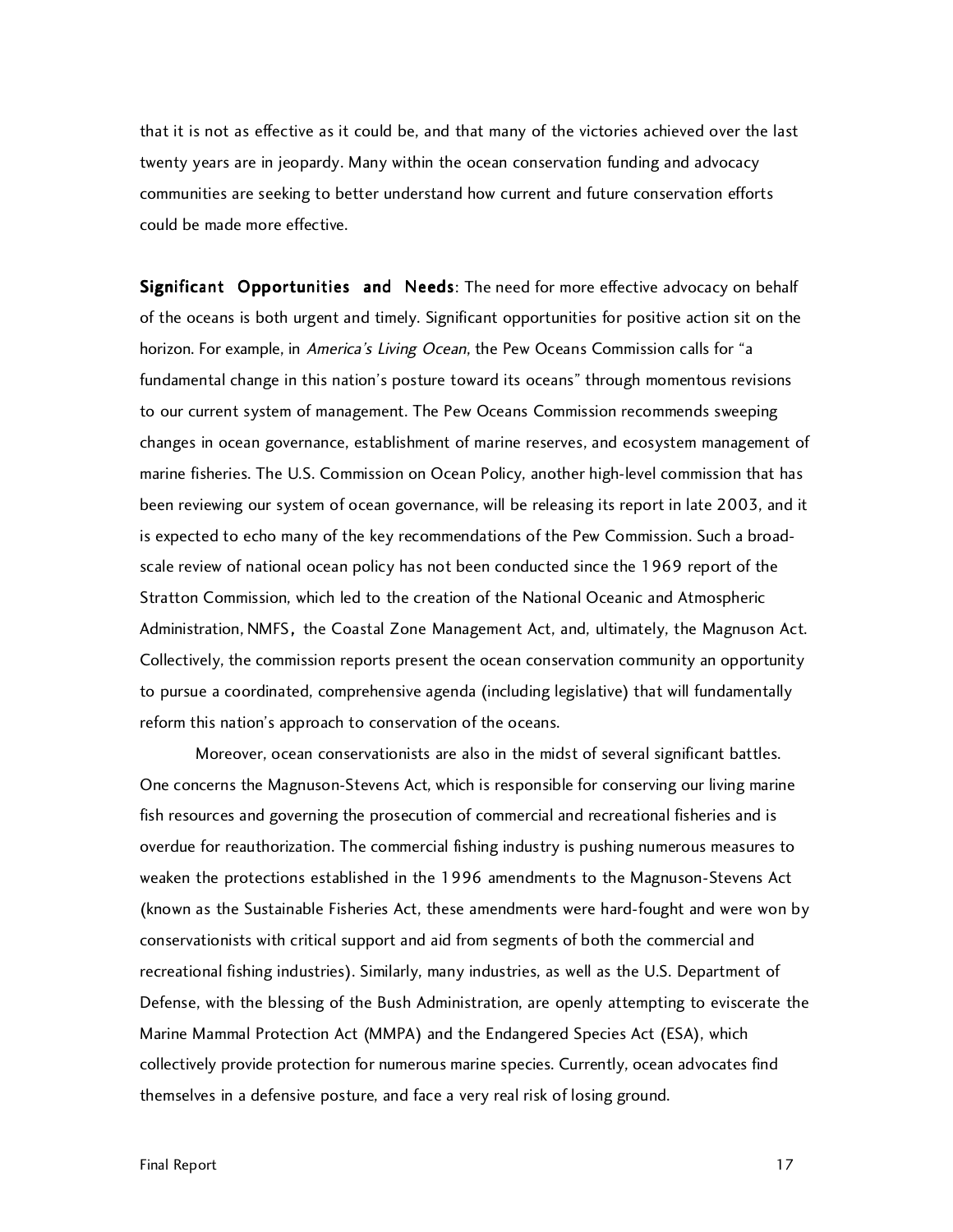Significant Growth: Fortunately, conservationists and the funding community are paying increasing attention to the oceans. Twenty-five years ago, only a handful of organizations advocated for ocean conservation, including the Center for Environmental Education (today known as The Ocean Conservancy) and the National Coalition for Marine Conservation. During the past ten years, however, numerous new ocean conservation projects and organizations at the national level, including SeaWeb, Oceana, the Marine Conservation Biology Institute, the Marine Fish Conservation Network, the Ocean Wildlife Campaign, and the Ocean Law Project (OLP) have worked to expand protection for the oceans and their wildlife. Moreover, major national environmental organizations including the Natural Resources Defense Council (NRDC), Environmental Defense (ED), Wildlife Conservation Society (WCS), World Wildlife Fund, and the National Environmental Trust (NET) are devoting resources to ocean conservation programs. In addition, regional organizations specifically devoted to ocean issues, including the Alaska Marine Conservation Council (AMCC) and Pacific Marine Conservation Council (PMCC), have been created to complement the efforts of other regional groups that put a significant amount of resources into ocean conservation, such as the Gulf Restoration Network and Conservation Law Foundation (CLF).

Piece-by-piece, bit-by-bit, the ocean conservation movement has increased its capacity to affect ocean policy, and has continued to add capacity when a need was recognized. SeaWeb was created in the mid 1990s to fill a communication need. While SeaWeb's mission has greatly expanded since its inception, it continues to focus media attention on ocean issues. OLP was created in the late 1990s to supply legal muscle, in particular, for the ongoing fight to force NMFS to properly implement the Magnuson-Stevens Act. AMCC and PMCC were created to address the absence of regional entities in Alaska and the U.S. West Coast, respectively.

In addition to these more traditional public policy-focused conservation efforts, the Marine Stewardship Council was created to attempt to influence consumer behavior (as well as fish buyers and sellers, including grocery stores and restaurants) by certifying fisheries as being sustainably managed. There has been a rapid expansion of consumer campaigns designed to educate the public about the plight of specific fish species and to change their buying habits. This approach "seeks to build private sector support for more responsible ocean policy by harnessing market forces and the power of consumer choice in favor of conservation."<sup>9</sup> The goal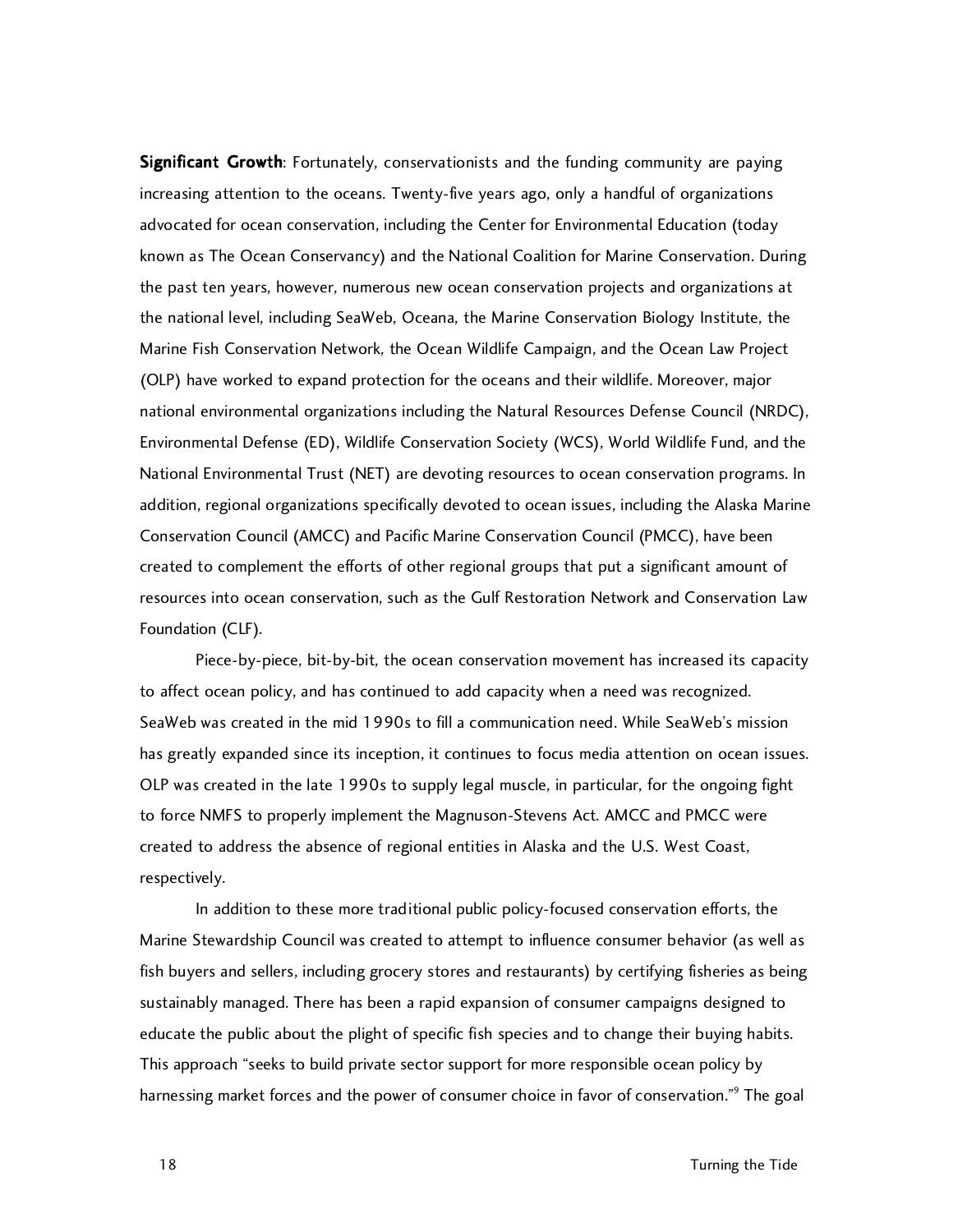in this case is not necessarily policy change, but rather giving consumers the opportunity to speak with their wallet and "persuade" chefs, butchers, and processors to factor sustainability into their buying equation.

As encouraging as the growth in organizations is, their capacity and strategies in ocean conservation efforts remain underserved and dwarfed by terrestrial conservation efforts. A survey several years ago by the Pew Charitable Trusts determined that there may be 100 activists working on terrestrial conservation for every one working on protecting the oceans.<sup>10</sup> While our survey indicates that there are at least 200 individuals advocating for the oceans within national and regional organizations in the United States today, the disparity remains virtually the same.

Limited Success: Despite the small size of the ocean conservation community, ocean activists have succeeded in turning this increased funding and focus into some important victories, such as the Sustainable Fisheries Act of 1996. Other national victories include the BEACH Act (Beaches Environmental Assessment Closure and Health Act), President Clinton's Executive Order on marine protected areas, and a law prohibiting the finning of sharks in all U.S. waters. Groups also secured important marine protected areas in the Channel Islands and the Dry Tortugas. Conservationists have also won a smattering of victories within the Regional Fishery Management Councils or NMFS and, as a result, select species are better managed or on the road to recovery (or in rare cases, both). Domestic efforts have also be used to accomplish important international victories including reversing dramatic declines of north Atlantic swordfish and implementing a multi-national rebuilding plan.

Despite victories on specific issues, however, the overall trend for ocean conservation cannot be considered positive, as the final Pew Oceans Commission report makes clear. The influence and effectiveness of those who oppose critical conservation measures, including many commercial and recreational fishermen and their organizations, have grown in recent years, both as a result of the prevailing federal and state political climates and because of their improved efforts at organizing, lobbying, and flexing their political muscle. The short-term economic evaluations of proposed conservation measures continue to drive most marine policy debates. Thus, while the threats to the ocean and its wildlife continue to mount, efforts to achieve real and lasting conservation are encountering powerful opposition. Unfortunately, the ocean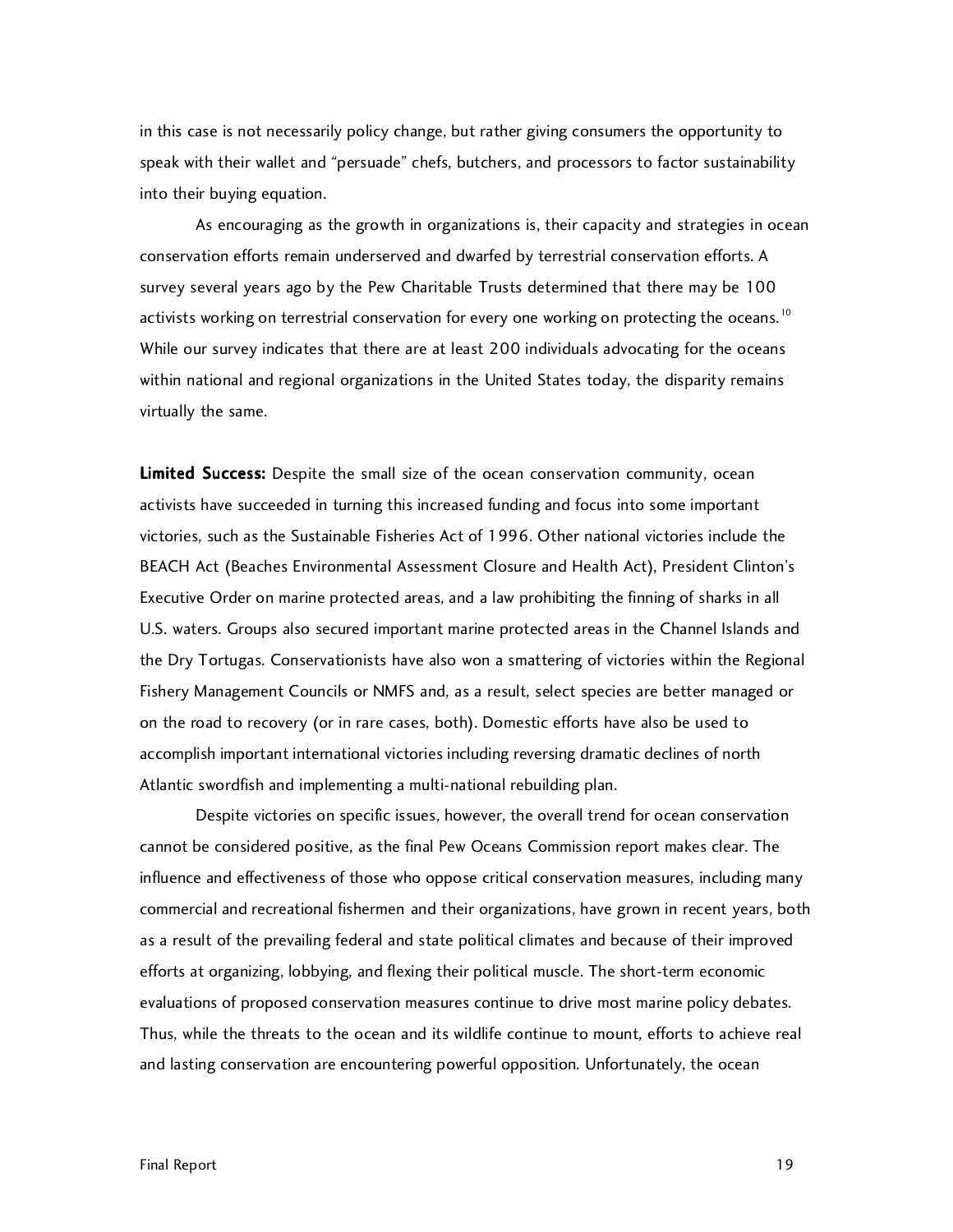conservation community has had trouble countering this resistance, and finds itself increasingly on the defensive.

 In short, while the ocean conservation movement has made some important gains, which are all the more impressive given the limited resources devoted to ocean conservation, it will be necessary to significantly increase the effectiveness of ocean conservation efforts if previous wins are to be protected and new victories achieved.

## **A Search for Solutions**

There is a growing consensus within the ocean conservation community that it must be more effective, yet many have questions about how best to accomplish the goal. In order to help answer these important questions, this study set out to identify avenues for increasing the effectiveness of the ocean conservation community in shaping public policies and providing recommendations on their implementation.

As a starting point, lessons can be learned from organizations that have achieved a noteworthy level of success in achieving their public policy goals. Faced with similar circumstances, other organizations found ways to increase their power and influence. Therefore, we started from the presumption that the ocean conservation movement can learn from successful organizations – environmental and non-environmental, progressive, conservative and non-aligned.

We started with the hypothesis that successful organizations must employ a certain set of tools to achieve success and that these tools could be identified. Our hypothesis proved correct. By doing in-depth research on, and interviews with, a mix of organizations (see Organizational Case Studies; Appendices II-IV), we determined that successful organizations employ specific tools or elements almost universally (see Hallmarks of Success). While not every successful organization uses the same mix of tools or in the same proportions, there are certain fundamental ingredients that almost any organization or movement must use if it is to succeed. For this study, "hallmarks of success" are elements that build political power and achieve success. Considering that recreational and commercial fishing industries are experiencing a comparative measure of success relative to ocean conservationists, we also analyzed several of the more successful examples from these groups (see Organizational Case Studies; Appendix IV).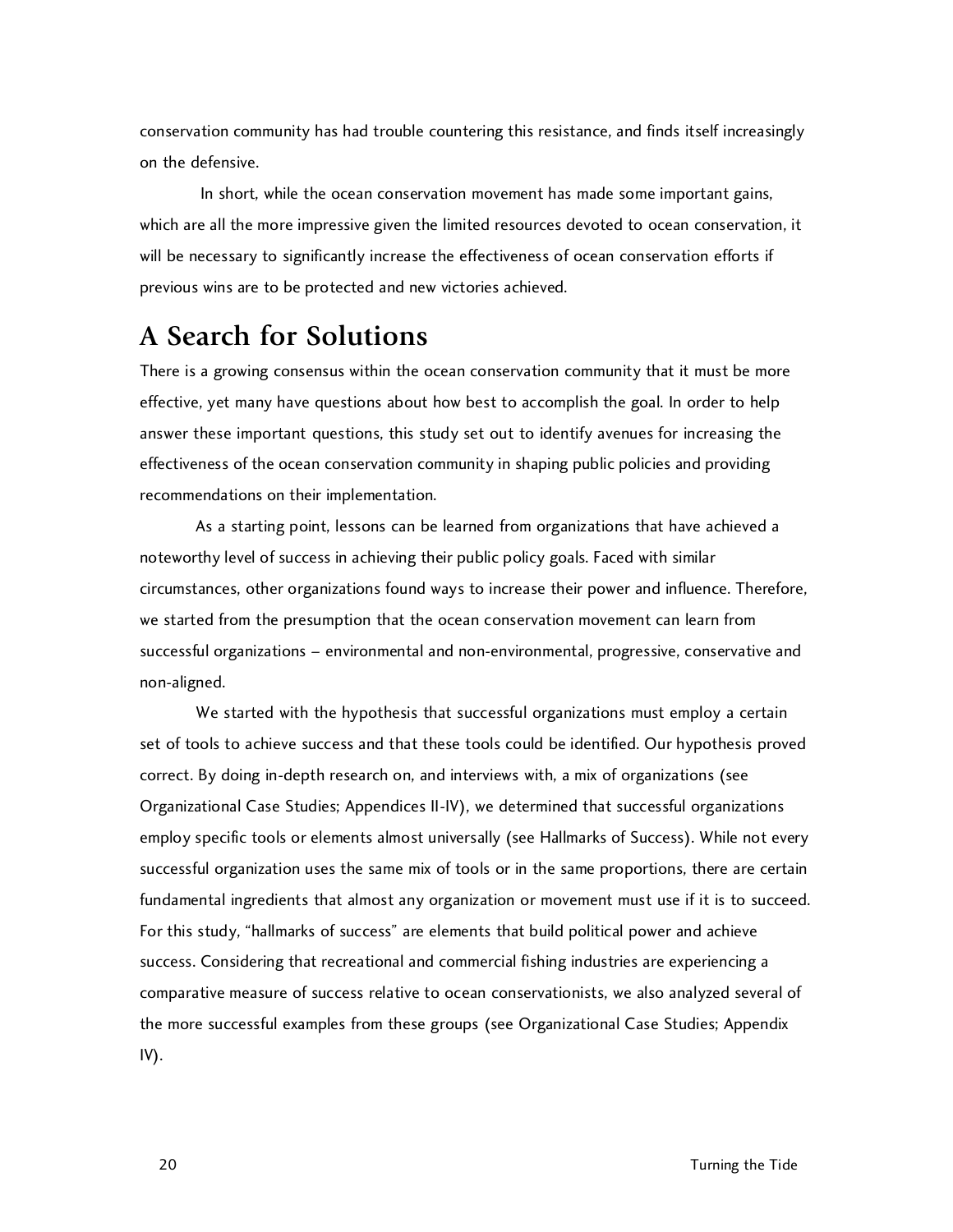Having identified these hallmarks of success, we next conducted interviews with most of the major national and regional ocean conservation organizations to take stock of their programs and their priorities for the future. By doing so, we determined how these organizations measure up to our hallmarks of success and to identify barriers to success that need to be removed in order to make the ocean conservation movement more effective and ultimately successful (see How the Ocean Conservation Community Measures Up). The identification of barriers overlaid with the hallmarks of success led directly to a number of recommendations on how to increase the effectiveness of the movement (see Recommendations and Conclusion).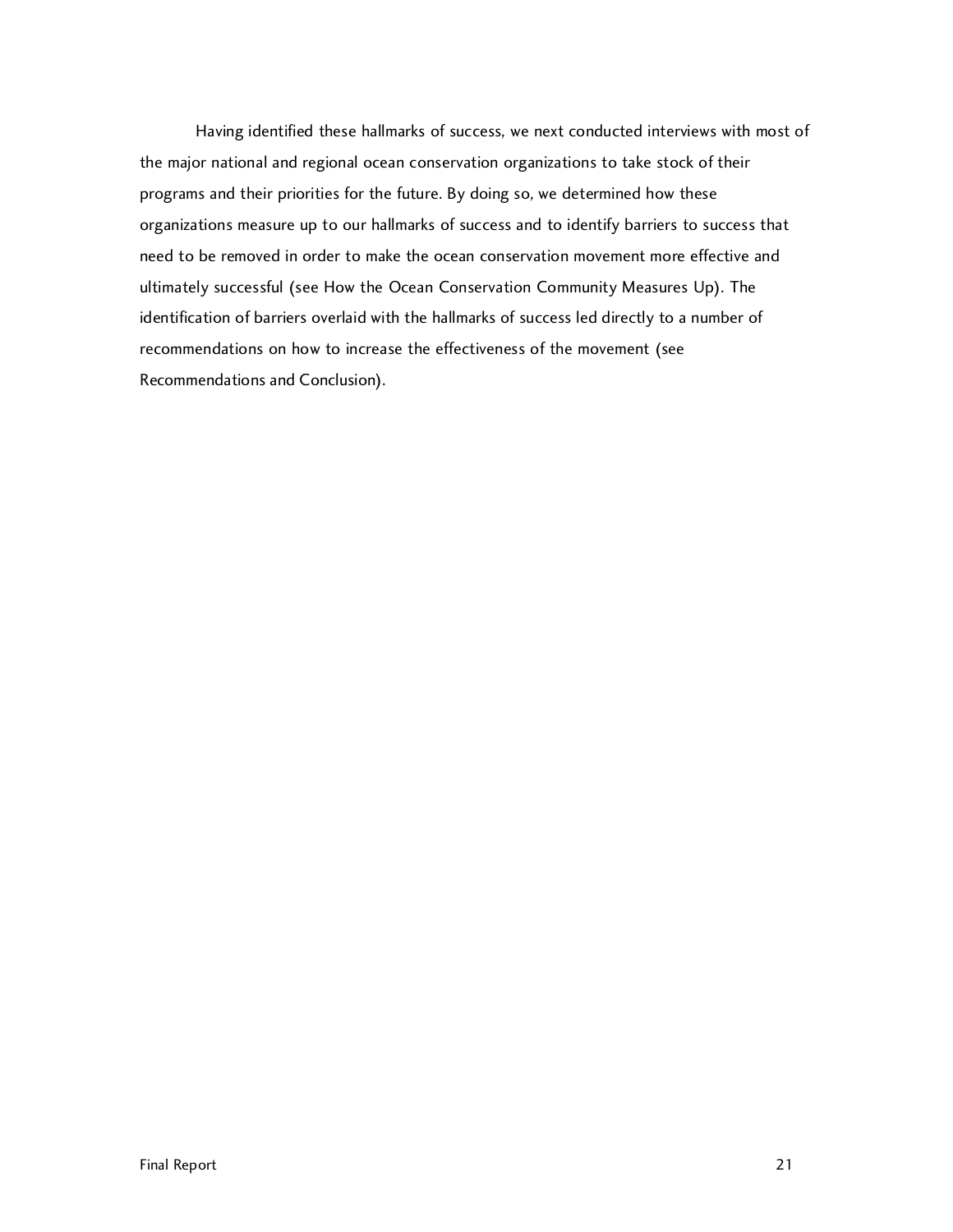## **Hallmarks of Success**

\_\_\_\_\_\_\_\_\_\_\_\_\_\_\_\_\_\_\_\_\_\_\_\_\_\_\_\_\_\_\_\_\_\_\_\_\_\_\_\_\_\_\_\_\_\_\_\_\_\_\_\_\_\_\_\_\_\_\_\_\_\_\_\_\_\_\_\_\_\_\_\_\_\_\_\_\_\_

To identify hallmarks of success, we considered many "successful" organizations and ultimately examined thirteen in detail. We defined successful organizations as those that are able to get and keep the attention of relevant decision-makers. These organizations are consistently able to achieve and/or sustain victories on issues that matter to them. While they might not always win, they win often enough that they cannot be ignored.

## **Instruments of Success**

Hallmarks of success are the tools or elements used by public advocacy organizations or movements to achieve their policy goals and objectives. The integrated use of these complementary strategy elements produces the overarching strategy of an organization. Through our analysis of public advocacy organizations, we identified eight strategy elements that are fundamental to success:

#### Hallmarks of Success:

- communication
- grassroots/outreach
- lobbying
- electoral politics
- strategic alliances
- research
- fundraising
- litigation

While each organization does not use every element in all circumstances (or at all in some cases), they use most of them, and they use them well. As the late President Lyndon B. Johnson, one of the most masterful campaigners of the twentieth century, used to say, "If you do everything, you will win."<sup>11</sup> So it is with these hallmarks.

When considering the hallmarks of success, it is important to distinguish strategy from tactics. For example, we identify communication – a hallmark of success – as a strategy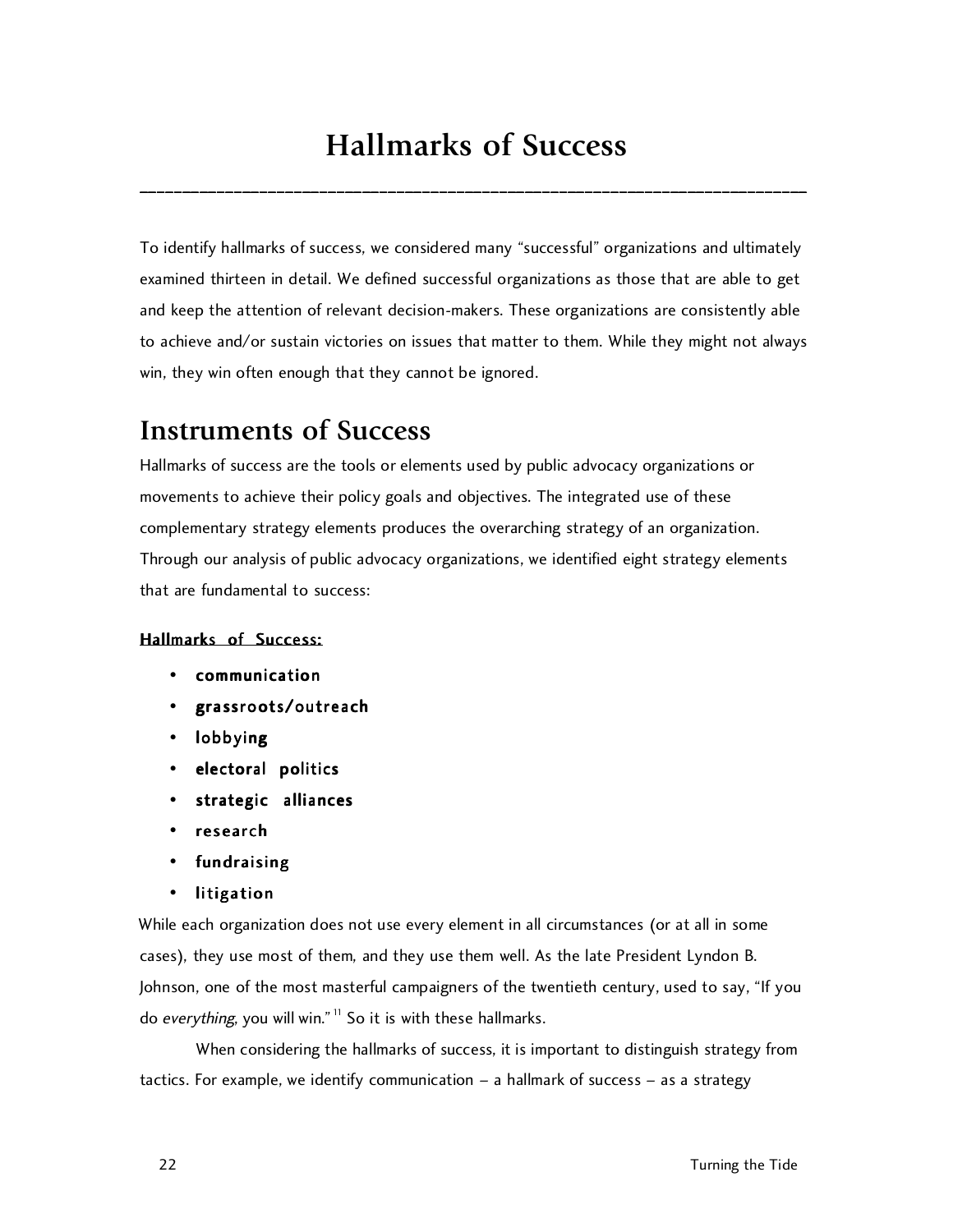element. By contrast, media events and press releases are tactics within a communications strategy.

**Communications:** The ability to communicate is an essential hallmark of an organization that is effective, influential and impossible to ignore. Public communication is one leg of a fourlegged stool that works with grassroots organizing, lobbying, and electoral politics to shape public policy. Communication provides organizations with the ability to mobilize the public and pressure policy-makers. In a world where administration and elected officials respond to public pressure – from the media, voters and constituents –communication is a powerful tool.

Being in the news helps educate people, but most importantly, it puts an issue on the nation's policy agenda. If an issue is *not* in the news, it is *not* recognized by the public as a problem that must be addressed and remedied. The public's perception of what plagues America is determined by what is reported in the newspapers and on the television news. And when close to 80% of Americans get their information from TV news, an issue that is not reported will not capture their attention or spark a public demand for a solution.

To be influential, to roil and shape public opinion and channel public response and grassroots action, organizations must develop messages that are heard and that hit home – literally and figuratively. People are most likely to respond to a problem that threatens them personally – either because of geographical proximity (it affects their own backyard) or because it imperils something they value (their children's health, their natural heritage). To be heard and embraced by the public, influential organizations craft messages that can be understood by their identified targeted audience. Scientific jargon or complicated and technical rationales will not work, because they are not "heard" – they neither reach nor move people. In the context of environmental issues, conservation will not happen unless there is an area of overlap and a piece of common ground where both the public and environmental community each have a stake.

Message development and target audience identification are not intuitive. It requires research. Successful organizations do the necessary research before spending time and money to develop their message and strategy. They do not craft a message that they *think* might work and sounds good to *them*, but rather a message that research shows will resonate with and help persuade their target audience to act in the desired fashion. The message of the National Rifle Association (NRA), "They want to take YOUR gun away," is simple and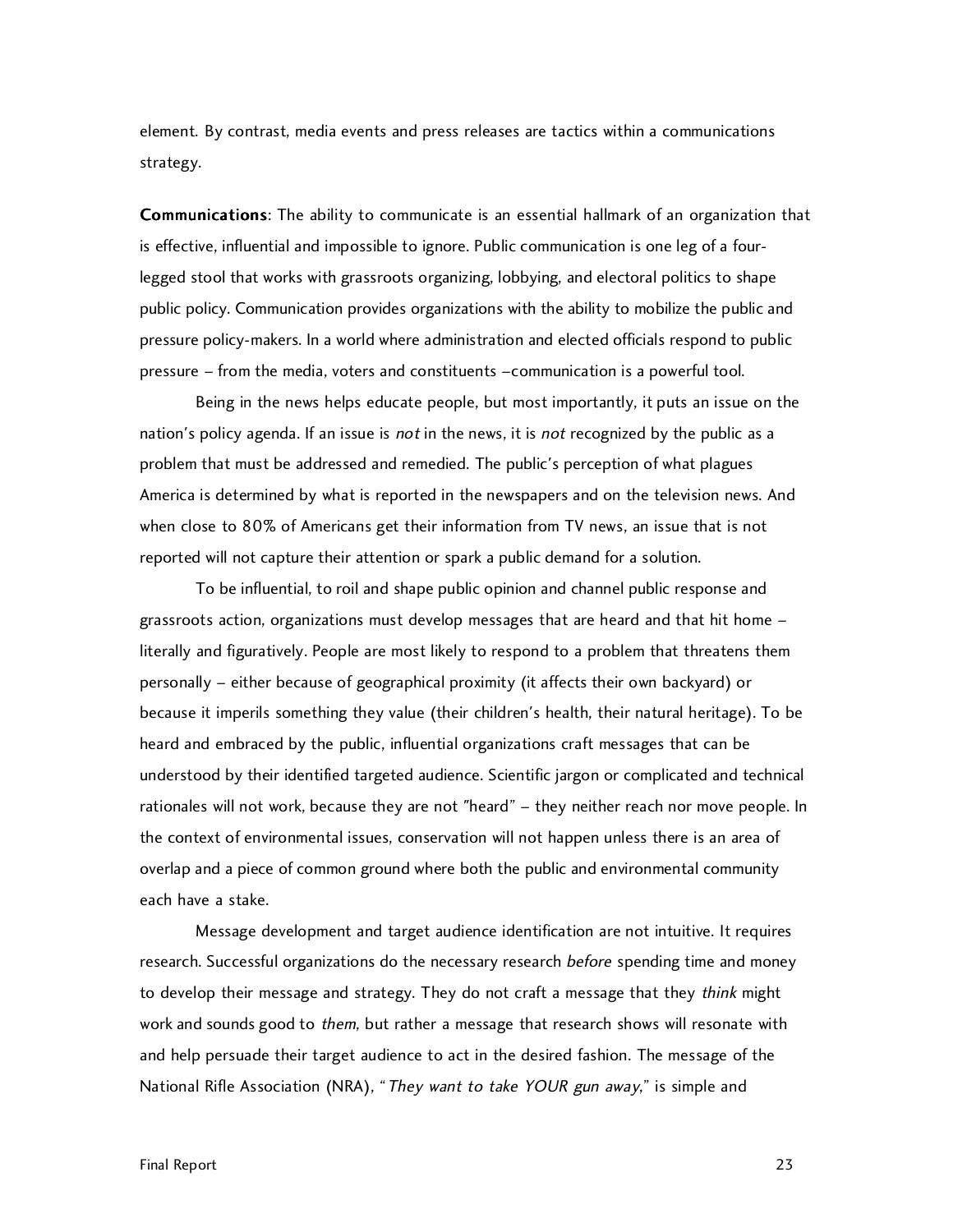powerful, but more importantly, it is relevant to its membership and base. This is one of the primary ways the NRA effectively mobilizes its base. It did not happen by accident.

Once a message that will resonate with the target audience is developed, it must be used in a disciplined, consistent and repetitive way in earned and paid media and in all other forms of communications – from direct mail to Congressional testimony to voter education advertisements and candidate advertisements. In 2002, the Sierra Club spent a combined \$10 million on its research-based, message-driven media, education, candidate accountability and PAC activities. The same year, the League of Conservation Voters (LCV) spent several million dollars in an attempt (successful in the majority of cases) to turn out voters to defeat antienvironment candidates and elect pro-environment candidates. These communication efforts are limited to organizations with a specific structure (so called "527" organizations and PACs) and will be discussed in more detail later in this report.

Grassroots/Outreach: Once the hearts and minds of the target audience are captured, the organization must be able to do something with them that actually helps it accomplish its goal. Organizing people to take action can be a powerful political force. While technical reports have their place, elected officials are moved by their constituents. Organizations that can organize and mobilize grassroots support by whatever means begin to get the attention of politicians.

Successful organizations can mobilize a base of supporters. While members can be important, an organization's base often consists of a broader group. The NRA, for example, has a membership of about 4 million, but its base includes most of the estimated 60-65 million U.S. gun owners. Once established, the base serves as a foundation for grassroots and professional lobbying and/or electoral political activities.

We are in a dynamic period for grassroots organizing. At the same time, tried-and-true techniques are re-emerging, and a technology newcomer, the Internet, has burst onto the scene. Groups are rediscovering face-to-face (door-to-door) contact, persuasion, and recruitment. An innovative technique used extensively by U.S. Public Information Research Group (PIRG) and many other groups over the past 30 years is gaining new attention across a wide spectrum of organizations. Following the Republican Party's success in November 2002, when its one-to-one "72-hour plan" made the difference in getting out the vote, other organizations are crafting related strategies.<sup>12</sup> Personal contact was a fundamental element in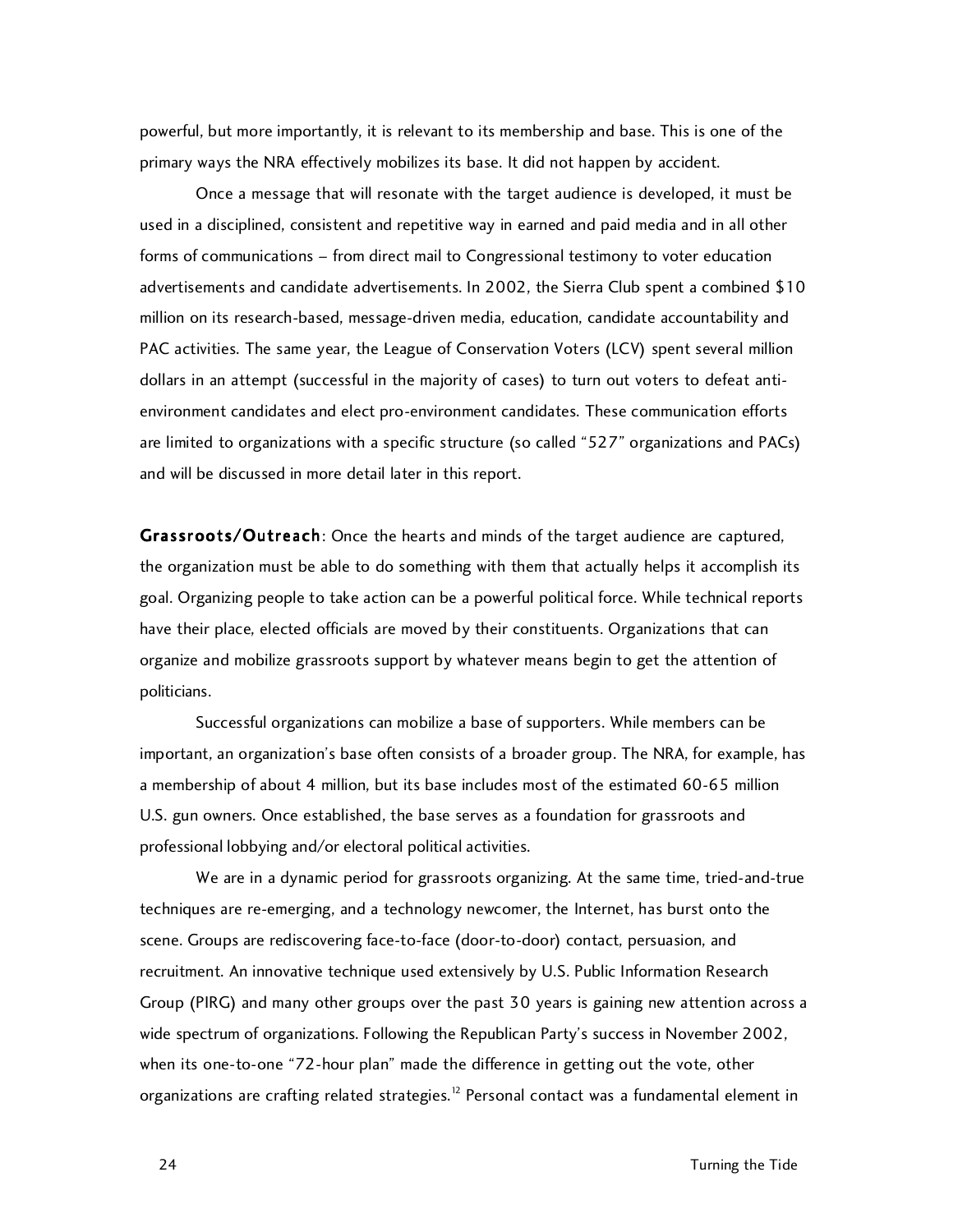the GOP's 72-hour plan and has been revived as an important tool in building grassroots support.

The Internet has emerged as a tool for growing grassroots involvement. While many organizations have large e-mail lists, few have found ways to actually motivate people to take action. But that's changing. MoveOn.Org, which has pioneered the use of the Internet for grassroots support, has identified 1.4 million interested individuals, raised millions of dollars, and become a force in American politics. It accomplished this feat in just a few short years and all on the Internet with a tiny staff (originally four, now six). Already, MoveOn.Org has inspired other online grassroots efforts, including those of Democratic presidential contender Governor Howard Dean, who has raised millions of dollars and attracted tens of thousands of supporters through an online contact facilitation site called Meetup.org. There is every reason to believe the use of the Internet as a means of mobilizing grassroots power will continue to grow.

Effective organizations pay attention to "servicing" their members and potential members. They recognize that a relationship must be created in order to get action. The Aircraft Owners and Pilots Association (AOPA) devotes substantial resources to media relations and communicating with the public, and highlights its media successes with its members. Its state-of-the art website has a members-only section loaded with articles and links to information available for use only by pilots and plane owners.

Whether through door-to-door personal contact or cyber-contact via the Internet, mobilizing grassroots support and building political influence is increasingly effective, one person and one e-mail at a time.

Lobbying: The key to ultimate success in the public policy arena is political leverage, or political clout with elected officials and key decision-makers. Communication and grassroots support are the foundation for building political strength. But lobbying (grassroots and professional) and direct involvement in the electoral process gives this foundation a voice that makes elected officials willing to listen. Lobbying and political work build the champions of organizations and movements in Washington, D.C., and state capitals around the nation.

Lobbying is as much about relationships and contacts as issues, probably more. The job of a professional lobbyist is to build close relationships with members and staffs on Capitol Hill (or state capitals, depending upon the situation). A lobbyist with a relationship can always bring "issue" people along when needed, but that same issue person will find little traction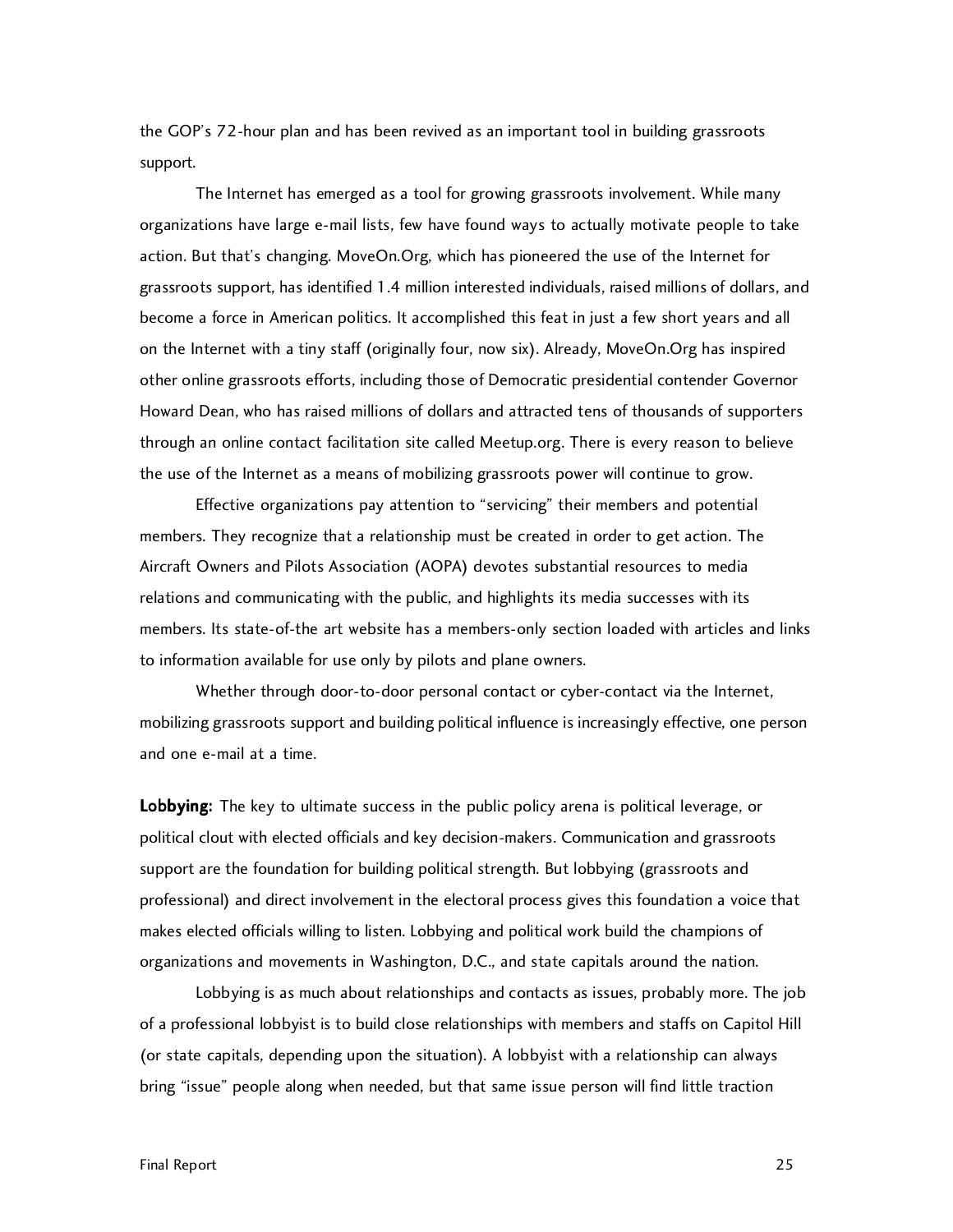without the lobbyist's introduction. The strength of a lobbyist is in his or her relationships. Indeed, a successful lobbying campaign often has little to do with the facts, but instead is a function of the strength of the lobbyist's relationships.

One story in particular highlights how to position a lobbyist for success. A professional lobbyist for one of the successful organizations studied for this report was scheduled to meet a House of Representatives Committee Chairman. For this initial meeting, the lobbyist took along three members of his organization. These three individuals were selected by the lobbyist because they knew the representative. In fact, one was his former campaign manager, another had known him since grade school, and the third had been a friend for many years. When these three trusted colleagues and friends told the representative that he could trust this lobbyist and should listen to what he had to say, it carried weight, not only that day, but in the future when this lobbyist would meet with this Congressman or his staff.

Of course, grassroots lobbying is also highly effective and is necessary to advance an issue when a personal relationship is simply not enough. In this case, an organization must be able to mobilize its activist base to lobby Congress and provide outside pressure.

The NRA attributes its success to an active membership and effective lobbying. It employs only about seven fulltime lobbyists on Capitol Hill, and these lobbyists are, for all practical purposes, the face of the NRA. The NRA's lobbyists form strong personal relationships with lawmakers and their staffs, taking them fishing and to other events, and then stopping off just to say "hello" with a PAC check in hand at the same time that a critical vote is about to happen. Not only are these lobbyists masters of the art, but their job is made easier because lawmakers know the organization is prepared to fire up its public relations machine and activist base so that the lobbying will come from the grassroots support if required.

**Electoral Politics:** Personal contact lobbying has its limits, even with close relationships with members of Congress and their staff. First, only winners can be lobbied. The presiding Administration, Congress, or governor may not be the preferred contact, but an organization can only lobby those currently in office. The second limitation is accountability. Lobbying doesn't provide an organization with the ability to hold elected officials accountable for their votes and actions. Accountability is about educating people about a politician's record. Involvement in electoral politics allows an organization to play a direct role in who gets elected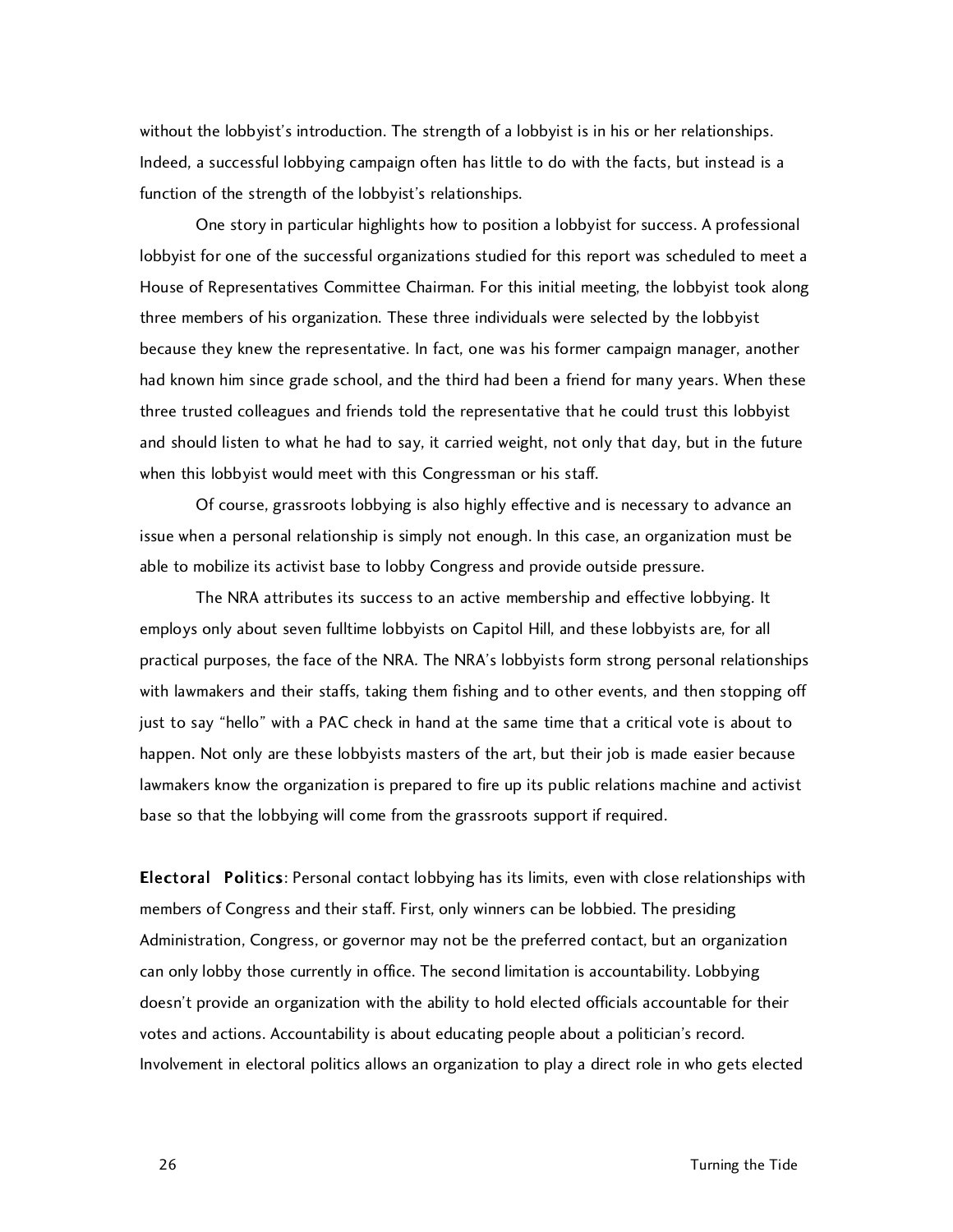and to hold elected officials accountable for their actions. Lobbying provides the voice but electoral involvement insures that the voice will actually be heard.

Electoral politics may be less familiar to many public advocacy organizations, in particular public education or  $501(c)(3)$  organizations, but it is very familiar to the most effective public advocacy organizations. (See Appendix I: Trends in Tax-Exempt Organizations). In fact, electoral politics is the keystone to the success of these organizations. This powerful electoral element is used in at least three ways: (1) voter issue education, by what are known as "527" organizations, including get-out-the vote efforts and issue ads that explain the differences between candidates; (2) direct contributions to candidates, which are allowed by PACs; and (3) independent expenditures, which advocate the election of specific candidates, which can be also be done by PACs. The most effective organizations have the capacity to do all of these, like the Sierra Club and LCV, which are the only environmental organizations that have the full complement of educational, advocacy, and political tools at their disposal.

Successful public policy organizations have political champions. Political champions are cultivated using a variety of tools, but none is more important than electoral involvement. To state the obvious, a champion must first get elected. Getting elected requires turning out voters, and campaigns are expensive. Organizations that understand this reality and couple it with the ability to influence election outcomes find themselves serious players in the political arena. Even a casual observer of today's leading public policy battles (environmental, reproductive freedom, tax reform) would not question the value of having well-positioned political champions, and the futility of trying to work without them.

There are effective public advocacy organizations that do not participate in electoral politics. How do they accomplish this? Often, organizations without a political component are aligned with organizations that directly participate in the electoral process. For example, LCV is one of the top political voices for the national environmental movement and the only environmental organization devoted fulltime to shaping a pro-environment Congress and White House. Thus, 501(c)(3) organizations such as NRDC and ED, which are not organized to participate in this type of political activity, depend to a large extent upon LCV to provide their political voice. Strong strategic alliances can make this option a viable strategy.

There are organizations that, while effective, recognize that they would be more effective if they had a political and electoral presence. Planned Parenthood resisted adding a political component to its organization for many years, yet decided it would be more effective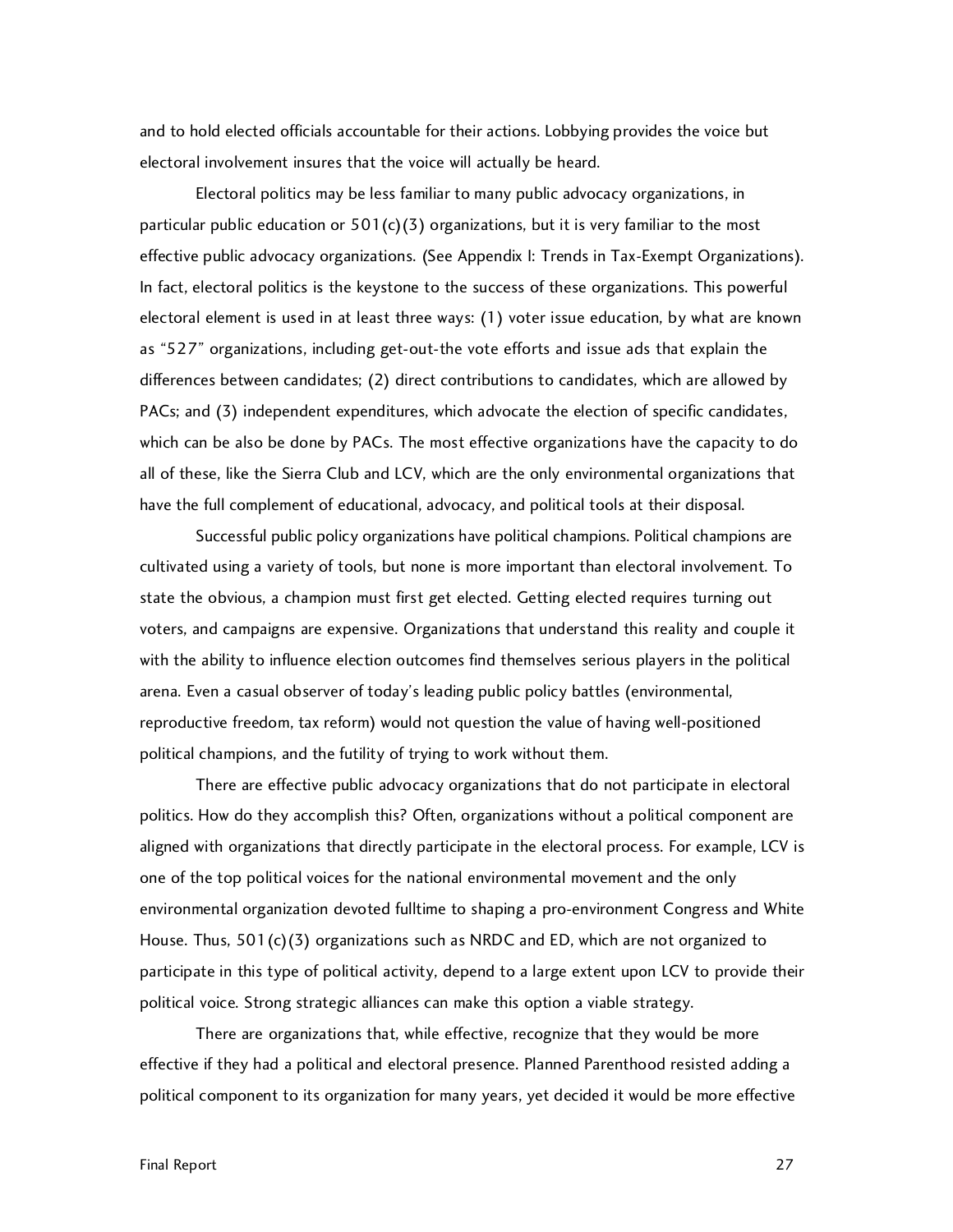by creating a political entity and program, which it has done effectively. U.S. PIRG, which we consider a successful organization, has acknowledged that it would likely be more effective if it had a PAC (the ability to endorse and support candidates). Thus, PIRG Pennsylvania is experimenting with a political organization to assess its feasibility.

Many public policy organizations intentionally do not participate in electoral politics for philosophical, legal, or other reasons. This does not preclude them from being an important player in their community, but it does make it more difficult and requires creative solutions to secure a political voice. Obviously, this vulnerability is magnified when no organization in an entire community or movement has the ability to hold politicians accountable and participate in the electoral process.

**Strategic Alliances:** Building bridges to other organizations and movements may be necessary to advance an organizational agenda. Many of the organizations we analyzed formed formal or informal alliances for a variety of reasons. One obvious reason is strength in numbers. The larger a coalition, the more political pressure that can be brought to bear and the greater the chances of success.

Another reason is to fill a gap. An organization that has a good idea of its strengths and weaknesses will frequently recognize that it makes more sense to partner with a second organization that is strong where the first is weak. Of course, the first organization must have something to offer the second for the alliance to be really fruitful. This type of alliance building signals excellent focus by an organization because it demonstrates a recognition and willingness to do a limited number of things well, rather than trying to do so many things that nothing is fully successful.

Americans for Tax Reform (ATR), a right-wing organization founded and led by Grover Norquist, has built a grassroots taxpayers' movement by working with approximately 800 groups. Together they work to get members of Congress, state legislators, and governors to pledge support for a system in which "taxes are simpler, fairer, more visible, and lower than they are today." Their synergy has resulted in, at present, 212 U.S. representatives, 37 U.S. senators, and the President of the United States signing the pledge. Mr. Norquist also hosts his "Wednesday meetings" where for the past decade he has brought together wide-ranging, right-wing interests to strategize on issues of the moment. He brings in lobbyists, funders, elected officials, media, and others all for the purpose of building strategic alliances that will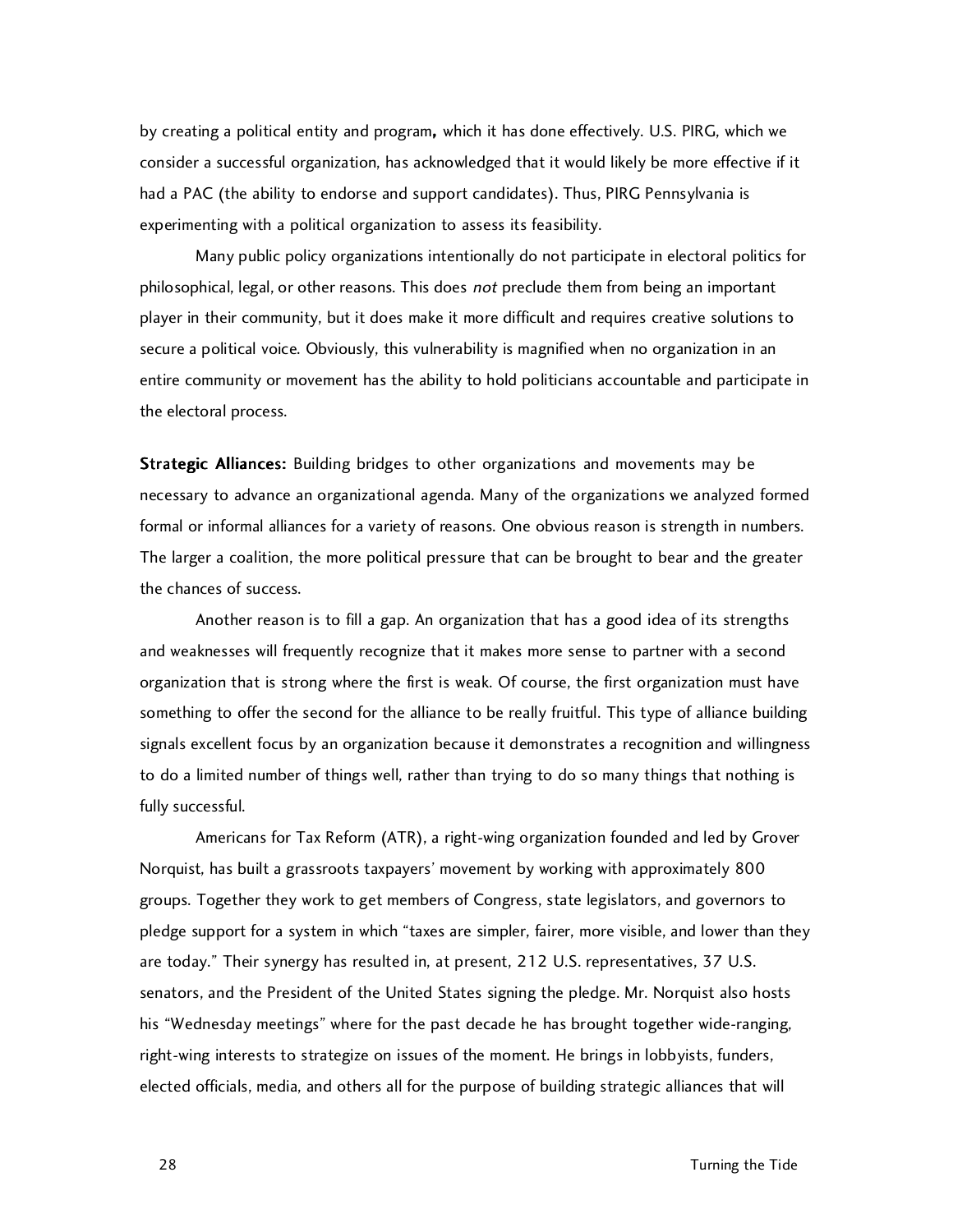help him advance his agenda. Everyone who is someone in the right-wing community (or wants to be) works to get invited to the Wednesday meeting.

In some cases, strategic alliances provide credibility and a political constituency. The At-Sea Processors Association (APA), a trade association representing 8 companies whose 19 Seattle-based fishing vessels (factory trawlers) work Alaskan waters, eliminated a significant weakness by forging an alliance with Alaska Native corporations, which were in the process of gaining a stake in the Bering Sea groundfish fishery. By doing so, these "Outside" vessels became an Alaskan political constituent and greatly increased their political might.

Research: Research, whether physical, natural, or social, provides an organization with the information it needs to make strategic decisions. As a starting point, an organization needs to understand the places, organisms, or people for which it is working to change public policy. This information can be used to make data-driven internal (organizational focus) and external (science-based policies and messaging) decisions.

No single model captures the variety of ways public policy organizations gather their information. Some organizations rely on technical and scientific staff to perform research or analyses in-house, while others depend upon independent organizations, universities, or government agencies. Whether in-house or external, this information can introduce and frame completely new issues, support or advance current paradigms, or overturn current theories. Economics and social science information, which introduces the human element, are a critical component of research needs.

While physical, natural or economic information is valuable and, in some cases, essential to inform an organization's policy positions and provide credibility, not all organizations require it for success. Strongly ideological organizations, such as the NRA or the "Right to Life" movement, have a view and stick to it. They focus on their core beliefs and do not get lost in subtleties. The environmental community, for a number of reasons, represents the opposite extreme as it seeks, defends and highlights scientific credibility.

In other cases, simply doing research and understanding the science may not be enough. Successful organizations often need to ensure that they are recognized as an authoritative source of information. For example, U.S. PIRG performs cutting-edge research and carefully packages and distributes it to the desired audience (in most cases, the media). The media knows and trusts PIRG reports and therefore provides coverage. The Chesapeake Bay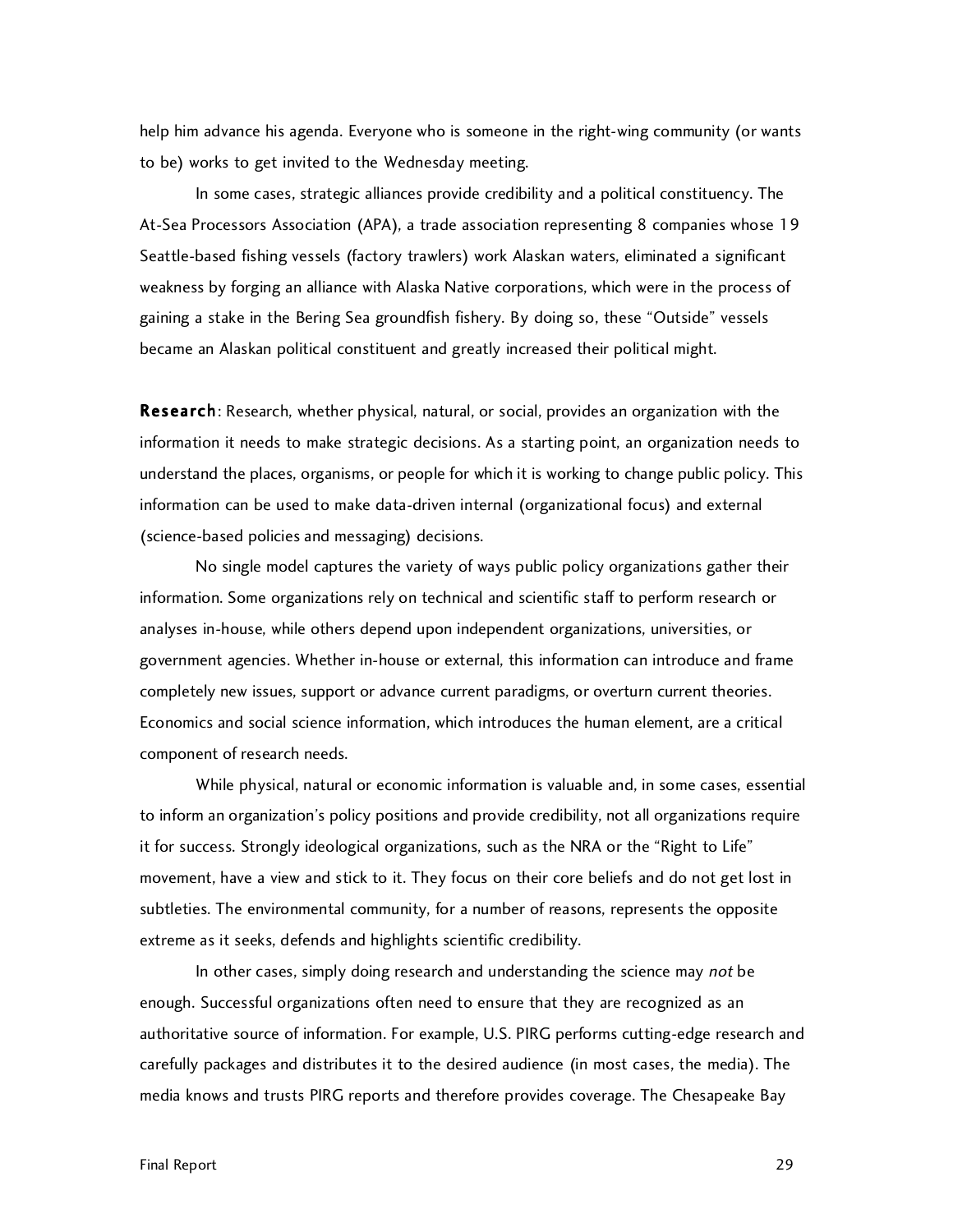Foundation (CBF) has created a similar environment. When a science question about the Chesapeake Bay is raised, the media asks, "What does CBF have to say?"

Whether or not they need research on the scientific foundation of their policy issues, successful organizations all research and understand the people they are trying to influence and persuade. Attitudinal and political opinion polling is vital. It is difficult to capture public attention, alter public opinion, or spark public outcry and action unless their beliefs, values, and persuasibility are understood at the outset. Accordingly, many successful organizations spend considerable time, energy, and money working to understand the people they need to influence, including what they think, feel and want. Political parties and candidates have recognized the value of this tool and exploit it to its limits. Public policy organizations, especially those that structure their efforts as campaigns, are also good at doing this research and effectively using the results. Political consultant and strategist Joel Bradshaw often reminds clients to "start where they are, not where you are." Of course, the only way to "start where they are" is to know where they are, and in order to know where they are, an organization must do the appropriate research. Understanding people and the ability to change and shape their opinions comes from asking the right questions and listening to the answers.

**Fundraising:** Successful organizations have the resources they need to accomplish their goals. Money drives both the quality and quantity of the work of an organization – money supports the need for adequate staff and other resources to carry out the work. All of the successful organizations we looked at have big budgets, adequate to do the work they are trying to accomplish. In some cases, they have narrowed the scope of their work in order to have adequate money to do what they do well. In addition, an organization's ability to raise money has long been a measure of its credibility and strength.

Successful organizations adapt, often quickly, to changing circumstances. The McCain-Feingold campaign finance law dramatically altered the financial political landscape. Current restrictions on political parties and elected officials regarding raising unlimited "soft money" donations has led to the formation of dozens, more likely hundreds, of soft-money organizations. This shift is designed to try to capture some of the hundreds of millions of softmoney donations.

The Internet, which the *Washington Post* called "the fastest growing resource in U.S. politics," is also playing a larger role in fundraising. MoveOn.Org, which raised \$2.4 million in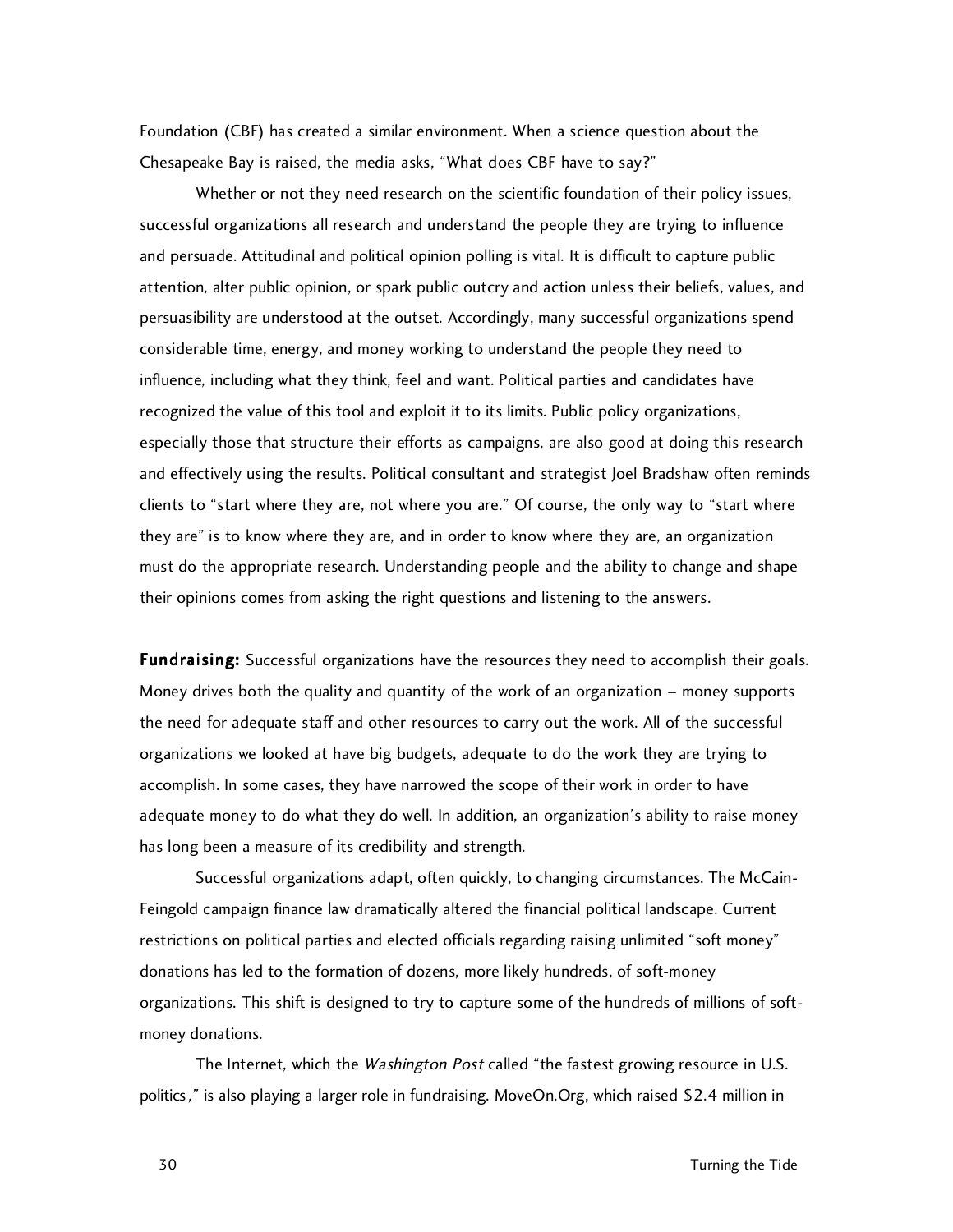2000 and \$4 million in 2002, all via cyberspace, has set a goal of \$100 million for 2004, according to Executive Director Peter Schurman. While the Internet has received a great deal of media attention recently, and certainly holds promise for certain organizations, most money is still raised the old-fashioned way – by personal solicitation.

Litigation: As part of an integrated strategy, lawsuits have the potential to play both offensive and defensive roles. Offensive litigation seeks to use the legal system as the primary vehicle to assert new rights, as in the fights for privacy rights and school desegregation. The best offensive litigation usually has its basis in the Constitution, however, and there are therefore limited opportunities to bring true offensive litigation in the environmental arena.

Nevertheless, a coordinated campaign of litigation, even if it is primarily a defensive attempt to force the government to comply with the law protecting a species or a place, can draw important media attention to an issue, and serve as an important tool to educate the public and put pressure on political leaders. The litigation over the spotted owl in the Pacific Northwest is a good example of defensive litigation. It succeeded in increasing the pressure on an issue to the point that it drew the attention of President Clinton and resulted in a political solution that stopped much of the logging in federal forests in the region.

In order to succeed in the long run, lawsuits must be accompanied by an effective campaign that anticipates the political backlash and is prepared to deal with it. Reliance on lawsuits on their own is extremely risky because legal victories can be easily overturned in Congress. Litigation thus is not an end in itself, but is only one tool that must be integrated with a much larger strategy if it is to succeed. The Coastal Conservation Association (CCA), which successfully helped defend several drift gillnet bans in state waters, serves as a good example. CCA prepared for the likely need to defend these bans in court before it even launched the efforts to enact them, and incorporated that need into its overarching strategy from the beginning.

Most successful organizations are prepared to go to court if necessary in order to assert their rights. To fail to do so in the proper situation sends the message that the organization will not fight to defend its principles, and successful organizations always try to avoid appearing weak. While most successful organizations are judicious in their use of litigation, it is a hallmark that says the organization means business.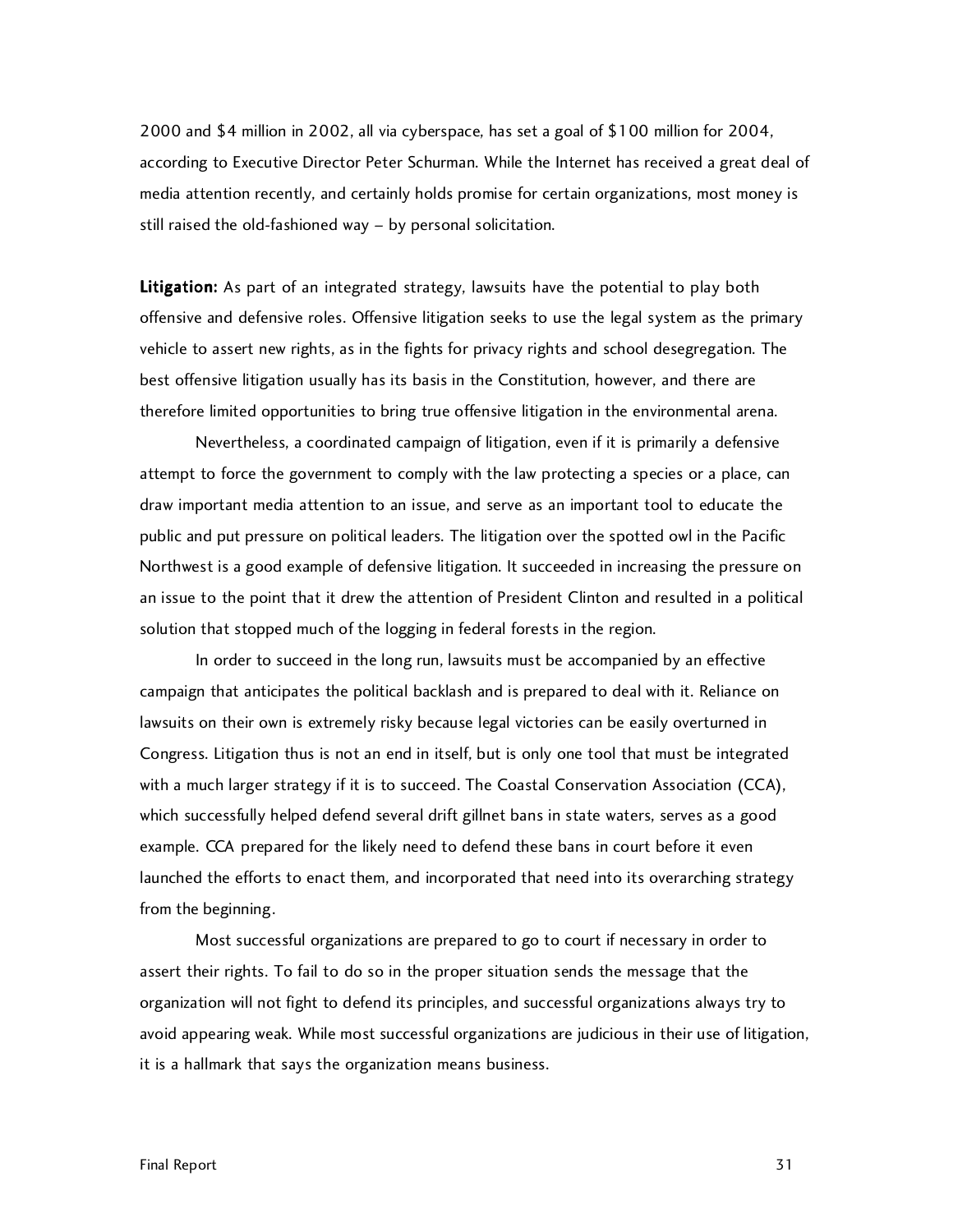## **Designing a Winning Strategy**

The 8 identified hallmarks of success provide an impressive suite of complementary tools. Most public advocacy organizations can only imagine using all of these, yet the challenge remains to design a winning strategy. Based on our knowledge of the leadership within the organizations we evaluated, a few guiding principles emerged.

Connect all of the Components: Successful organizations run campaigns or follow a general campaign strategy. They have a plan with identified goals, including an end game, tactics, and a timetable to follow with benchmarks. If a weakness or gap is identified, a solution is identified before moving forward. Multiple likely outcomes are anticipated and contingencies developed for each. There should be few, if any, surprises.

See the Big Picture: Organizations that understand what it takes to achieve specific goals and connect outputs to outcomes are more likely to succeed.

Keep Disciplined and Focused: Once an organization has made a strategic decision and correctly identified places where it can win, it is far more likely to succeed. This includes limiting message and limiting focus, like the CBF, whose mission is to "Save the Bay," yet it has decided not to focus on pesticides. Recognizing that no organization can be all things to all people is an essential first step in building a strategic campaign. Following that recognition, it is then essential to stick with the strategic decision and not become distracted by other issues. Failure to stay focused has been the downfall of many a campaign and organization.

Win Often: Our definition of success stated that an organization "might not always win..."; however, it must win enough. The organizations with a strong winning record are those that have clout. Importantly, when an organization wins, it must be recognized for it. This is not about an organization trying to beat the competition. This is about elected officials and policy makers understanding who contributed to their winning hand. The goal is to ensure that the next time around the politician wants to be on your organization's side from the start.

Leverage Unique Strengths. CBF concentrating on the Chesapeake Bay is a perfect example. By focusing on a natural feature that defines the state, CBF has succeeded in making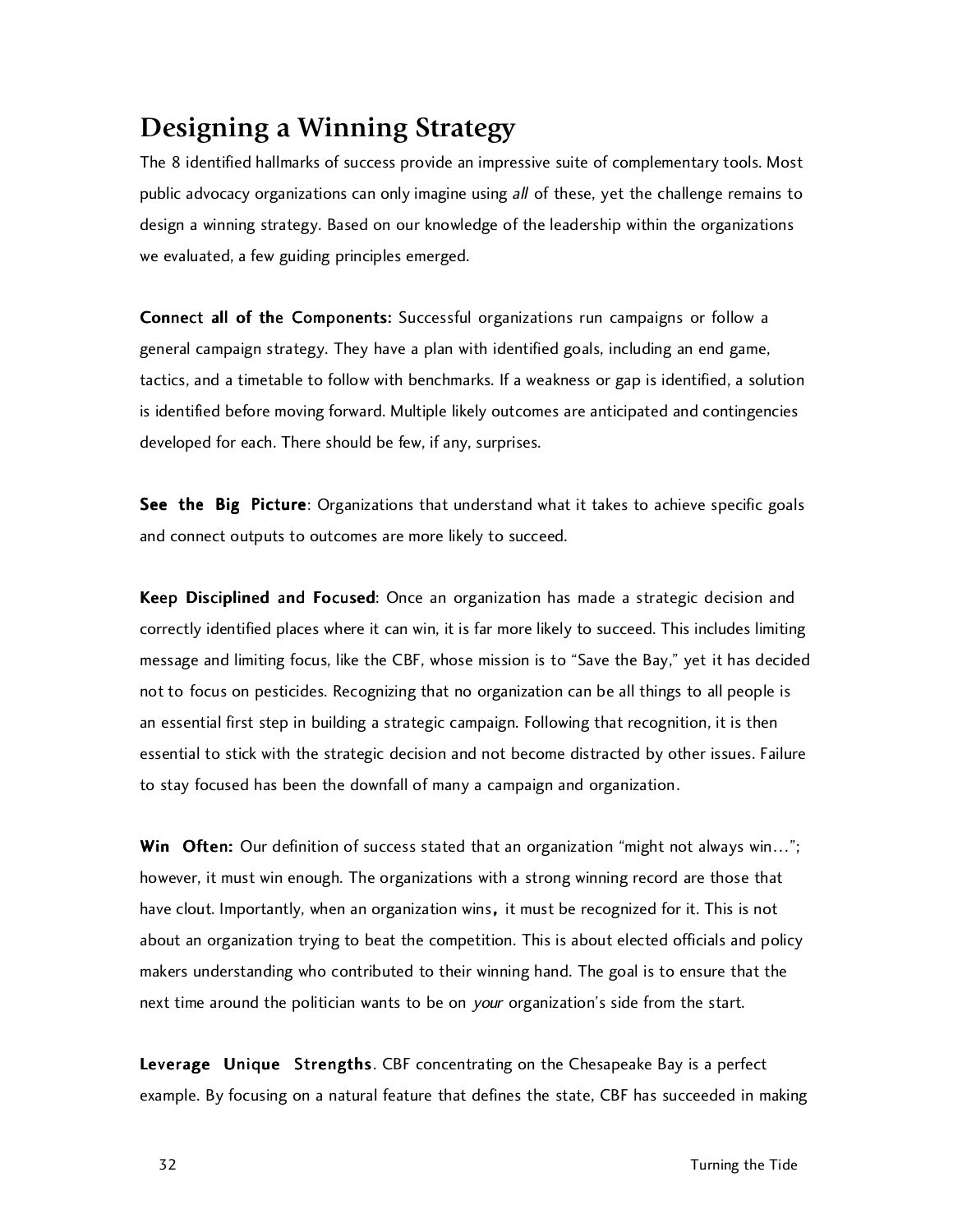the protection of the Bay the third rail of politics in Maryland. This did not happen accidentally. CBF exploited a unique opportunity and over 30 years has grown it into a major strength. Just ask one of the many Bay-area politicians who are CBF members.

Be Opportunistic: If a moment in time presents itself, do not miss it. Karl Rove recognized the virtually untapped potential of direct mail in the early 1980s before other political strategists and used that insight to position the Republican Party to do the impossible and take control of the state of Texas, and ultimately, the country.<sup>13</sup> Similarly, the Christian Coalition and many of its leaders recognized the potential of cable television in the late 1970s and early 1980s and in a very short time parlayed a vocal and dedicated viewing public into a powerful political machine. There are similar opportunities available today. Perhaps it is the Internet, perhaps it is something else. What those opportunities are, it is a sure bet that someone will identify and exploit them.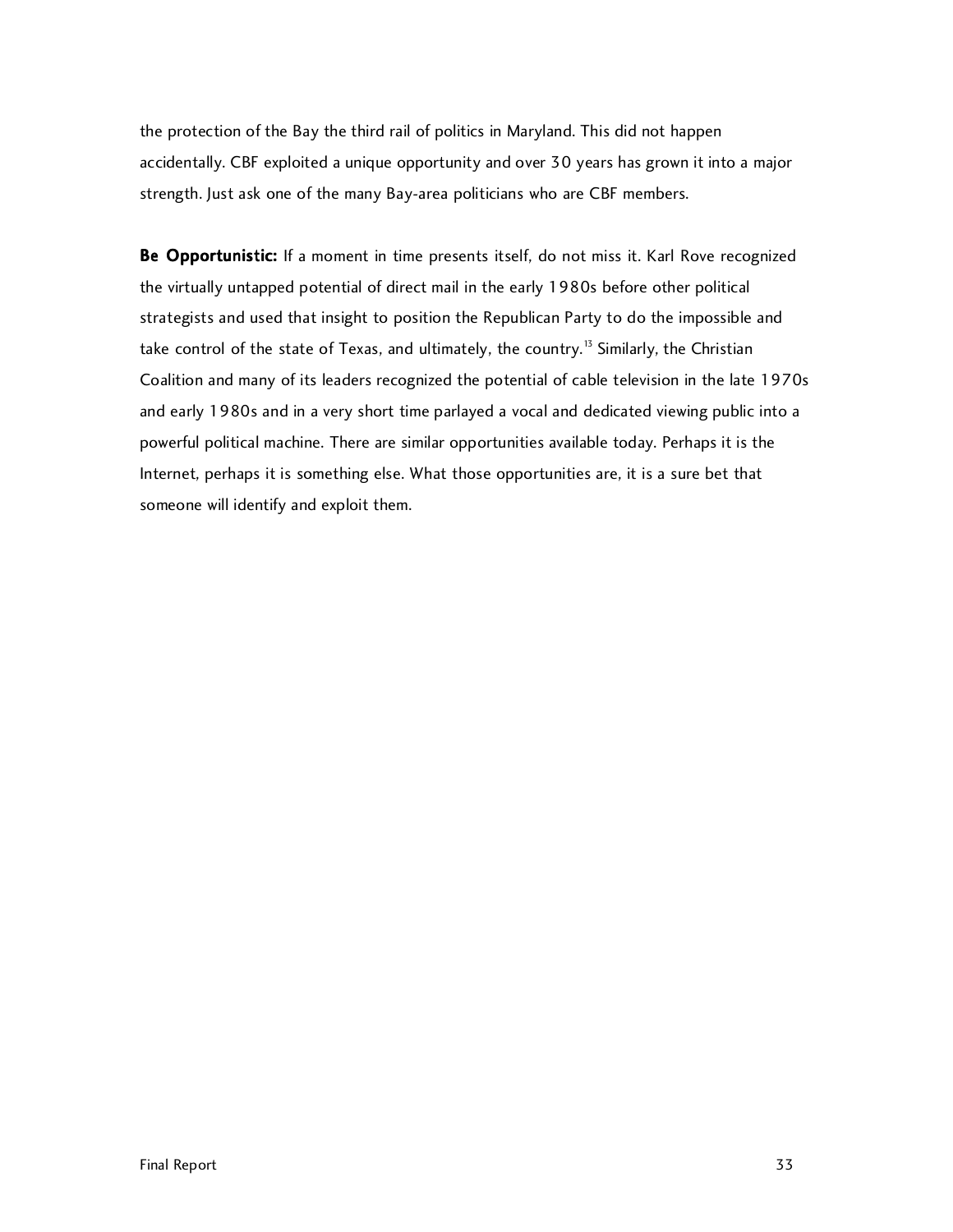## **Organizational Case Studies**

\_\_\_\_\_\_\_\_\_\_\_\_\_\_\_\_\_\_\_\_\_\_\_\_\_\_\_\_\_\_\_\_\_\_\_\_\_\_\_\_\_\_\_\_\_\_\_\_\_\_\_\_\_\_\_\_\_\_\_\_\_\_\_\_\_\_\_\_\_\_\_\_\_\_\_\_\_\_\_\_\_\_\_\_\_\_\_\_\_\_\_\_\_\_\_\_

When we looked for organizations that merited detailed study, we defined success as being able to get and keep the attention of relevant decision-makers. We looked for organizations that consistently achieve and/or sustain victories on issues that matter to them and, while they might not always win, cannot be ignored.

There are, of course, many organizations around the country that fit these criteria, and so it was necessary to narrow our search even further, in order to have a manageable and useful set of case studies. Our goal was to look at a set of organizations that represented a fair cross-section of both environmental and non-environmental groups, of progressive and conservative causes. We also felt it was important to study a few recreational and commercial fishing industry organizations. These groups seem to be having a fair measure of success in the areas of marine reserves establishment and regulation of fishing – two areas that are highly important to the ocean conservation community and where current ocean policy action is concentrated. We prepared a list of groups that we felt fit these criteria, and also solicited input from leaders of ocean conservation programs around the country.

We began eliminating groups to come up with a manageable set, always with an eye towards learning lessons that would be most relevant to the ocean conservation community. For example, while AARP was universally regarded as extremely successful, we decided not to study it because its enormous constituency dwarfs anything the ocean conservation community can ever reasonably hope to achieve. This constituency devolves to it solely as a function of the aging process; its success is therefore not reproducible.

Similarly, we chose not to look at Tobacco Free Kids because, while successful, it deals with two issues – children and health – that are such major "hot buttons" for a such a huge segment of the populace that its success has little likelihood of translating well to conservation of the oceans, which is unlikely to hold such a place in the public consciousness anytime soon.

We eliminated the National Abortion Rights Action League because its success largely comes down to defending the continued viability of a court decision  $-$  Roe v. Wade  $-$  and because abortion rights have become such an iconic struggle. Additional equally successful organizations were omitted for similar reasons.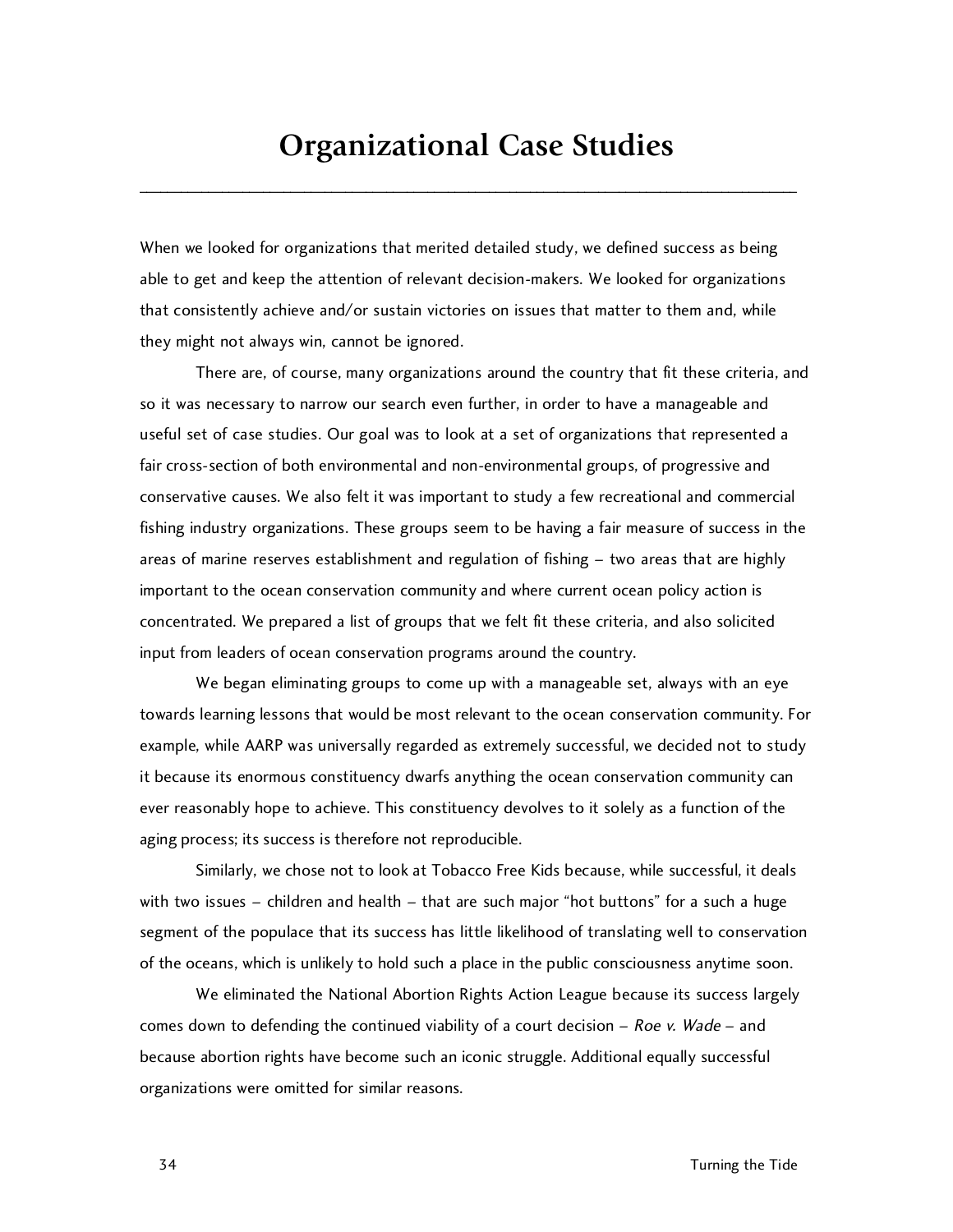Finally, we decided against the National Federation of Independent Businesses because the business community has such inherent political strength that, with the exception of commercial fishing organizations, we did not believe that studying trade organizations would yield a wealth of useful information for ocean conservationists.

Many in the ocean conservation community were interested in learning more about the fight to save the Arctic National Wildlife Refuge (ANWR), given the long-term success of the coalition to prevent oil-drilling there and some attractive parallels to ocean issues – a remote natural area that few people are likely to visit or spend much time in. However, we decided not to examine it in detail for a number of reasons. Since the 1950s, when President Eisenhower neglected to designate ANWR as protected wilderness, it has been elevated to "metaphor" status for all special places. No one place has had so many organizations, so much money, and so much time dedicated to its survival, or loss. It stands for ALL places, and is the pinnacle of the argument on both sides. ANWR is the biggest stage both sides have, the place to make the case for conservation or resource management of our public lands. It is a fight that could never be over for precisely these reasons: loss means giving up so much more than a place. Because this case is such an anomaly and on such a grand scale, we decided that studying it in detail would provide little value to the ocean conservation community.

We also decided to study organizations, rather than whole movements, for a number of reasons. First, trying to accurately describe the nuances of a single organization's success in a study of this scope is difficult enough. In most cases, a study would have to be book-length to do justice to something as large as a movement. We also felt that, in many cases, certain organizations served as fairly good surrogates for the movements of which they are a part. Finally, individual organizations will have to make the changes recommended in this report, and therefore it is most useful for them to see how other similarly situated organizations have achieved their success.

The organizations we ultimately examined in detail are grouped as follows: Five organizations from various parts of the political spectrum that are not involved in environmental work:

- the National Rifle Association (NRA),
- MoveOn.org,
- the Aircraft Owners and Pilots Association (AOPA),
- the American Federation of Government Employees (AFGE), and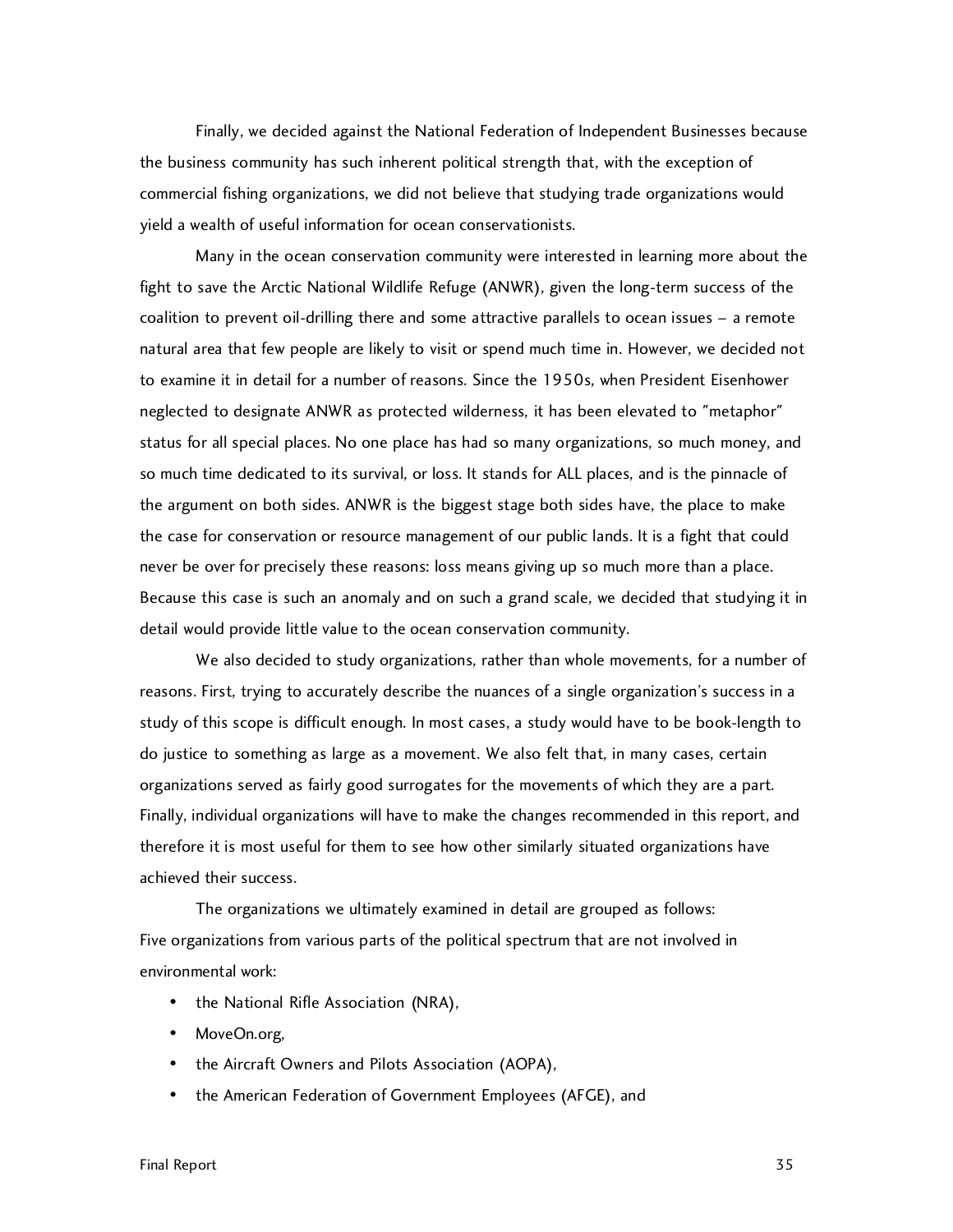• Americans for Tax Reform (ATR).

Four organizations that work on environmental issues:

- Sierra Club,
- League of Conservation Voters (LCV),
- Chesapeake Bay Foundation (CBF), and
- U.S. Public Interest Research Group (PIRG),

Four that represent recreational and commercial fishing interests:

- Coastal Conservation Association (CCA),
- Recreational Fishing Alliance (RFA),
- At-Sea Processors Association (APA), and
- National Fisheries Institute (NFI).

These organizations have a combination of effectiveness and structure that we believe are highly instructive to the ocean conservation community. Collectively, these groups represent the full range of tools available to advocacy organizations and movements and provide models that can be emulated. By studying and replicating their structure, operations, and approach to advocacy, we believe that the ocean conservation community can achieve a far higher level of effectiveness in the public policy arena and, in the end, a far higher level of protection for America's ocean resources.

Detailed case studies of each of these organizations are included in this report in Appendices II-IV. Below we offer brief descriptions of the groups and why they were chosen for this report, as well as the lessons we believe these groups hold for the ocean conservation community.

## **National Rifle Association:** *A Laser-Like Focus Zeroes in on Success*

The NRA was mentioned as being effective by numerous leaders of other organizations who were interviewed for this project. Almost universally, they identified the NRA as one of the most effective organizations in the country, even if they profoundly disagreed with its positions, and expressed a keen interest in knowing how it was able to consistently win on issue after issue. The NRA attributes its success to a large and active membership, as well as an effective lobbying organization. As former Clinton political aide George Stephanopoulos said, "Let me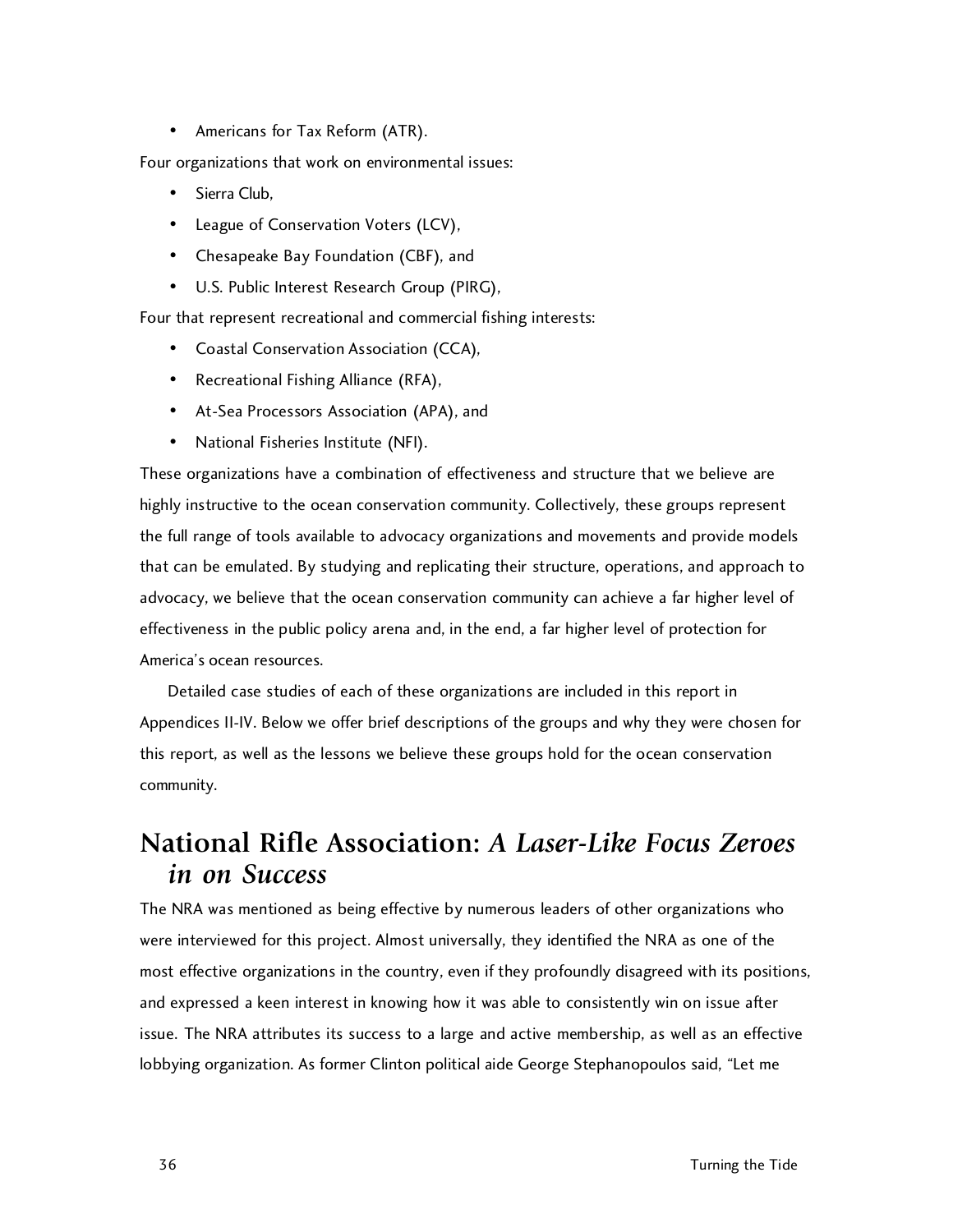make one small vote for the NRA. They're good citizens. They call their Congressmen. They write. They vote. They contribute. And they get what they want over time."<sup>14</sup>

The NRA is primarily a membership organization, with about 4 million members. It has an affiliated  $501(c)(4)$ , the Institute for Legislative Action, an affiliated PAC, The NRA Political Victory Fund, and a separate affiliated 501(c)(3), The NRA Foundation, Inc.

The NRA succeeds by being focused with laser-like intensity on a single issue, which allows it to keep its message simple. That message is, "They want to take YOUR gun away." This message resonates almost universally with gun-owners. As a result, its base includes not just its 4 million card-carrying members, but the estimated 60-65 million gun-owners in this country. By knowing how to talk to its base, the NRA is able to incite their passions and motivate them to action. This grassroots support is then easily translated into electoral and lobbying success. And no organization lobbies better. The fulltime lobbyists of the NRA spend all their time cultivating members of Congress, who respond because they know that a vote against the NRA will cost them come election time. Our analysis revealed that the NRA excelled at all eight hallmarks. They do it all and they do it well.

#### **MoveOn.org:** *The Internet as a Political Force*

Money raised has long been the measure of a political candidate or organization's credibility and strength. The amount of cash on hand is the traditional gauge used to separate serious contenders from the pack and the time-honored way to gain political influence has been to buy it. But the metrics might be changing, largely because of the Internet – what the Washington Post called, "the fastest growing resource in U.S. politics."<sup>15</sup> MoveOn.org pioneered the use of the Internet as a tool for growing grassroots involvement in democracy and is quickly becoming a force in American politics.

MoveOn.org was created in Berkeley, California in 1998 by two married software entrepreneurs, Wes Boyd and Joan Blades. The organization designed to generate web-based grassroots activism now has 1.4 million members. Boyd and Blades started MoveOn.org when Congress was pre-occupied with the impeachment of Bill Clinton – an issue they felt was not important to Americans. The founders of MoveOn.org sent e-mails to a hundred friends asking Congress to censure the President and to move on. This message was then passed on to thousands more. By honing this technique, MoveOn.org has become the newest star in American politics, and with a staff of only six.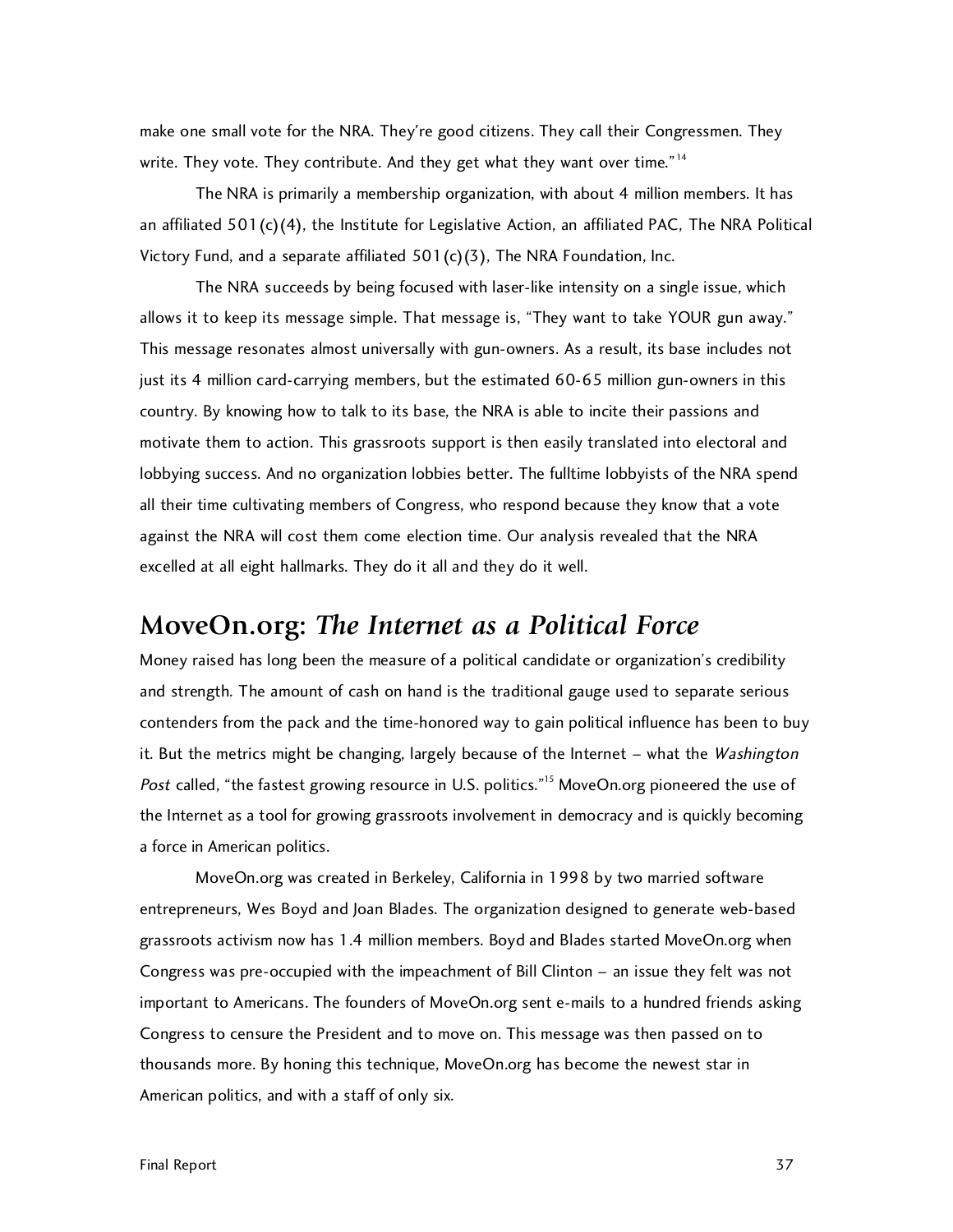Apart from seeing the potential of the Internet and capitalizing on it better than anyone else, the key to MoveOn's success has been to position itself in the mainstream – especially in terms of language and tactics. Its messages are solutions-oriented, not partisan, shrill or personal. MoveOn excels at translating topline rhetoric into action, not into a more profound appreciation of the issue. MoveOn's staff has noted an indirect ratio between the number of syllables in a word and the likelihood of someone taking action – the more syllables, the less likely the action. By finding the message and the tools to get people to act, MoveOn.org has captured the attention of politicians, and they are responding.

## **Aircraft Owners and Pilots Association:** *Professionalism and Member Services Make This Organization Soar*

AOPA is a nonprofit organization dedicated to general aviation that has approximately 390,000 members. And it is its emphasis on member service that distinguishes and defines AOPA as a successful and influential policy-shaping organization. The AOPA offers its members training, information in many forms about administration and congressional action affecting airplanes and airports, and opportunities to weigh-in on legislation and contribute to its political action committee. By mastering the technique of communicating with its membership, AOPA fosters the type of connection that leads to action.

In its efforts to sway the legislative and executive branches of the federal government, AOPA uses an integrated advocacy strategy with a formidable array of complementary weapons. AOPA maintains a multi-million dollar lobbying staff, backed up by sizable contributions from its PAC to all the relevant players on the House and Senate aviation subcommittees. The organization is so deeply intertwined with the Federal Aviation Administration that it has remarkable success in getting the agency to do its bidding.

AOPA is very effective at connecting with the people it lobbies, many of whom are involved with small aircraft either as pilots or frequent flyers. Finding a way to connect to the audience, i.e. legislators, is key. AOPA also uses its PAC to augment, rather than replace, its other efforts. And, finally, it effectively works to get its own members elected to public office, thus creating instant champions, rather than spending its time trying to persuade undecided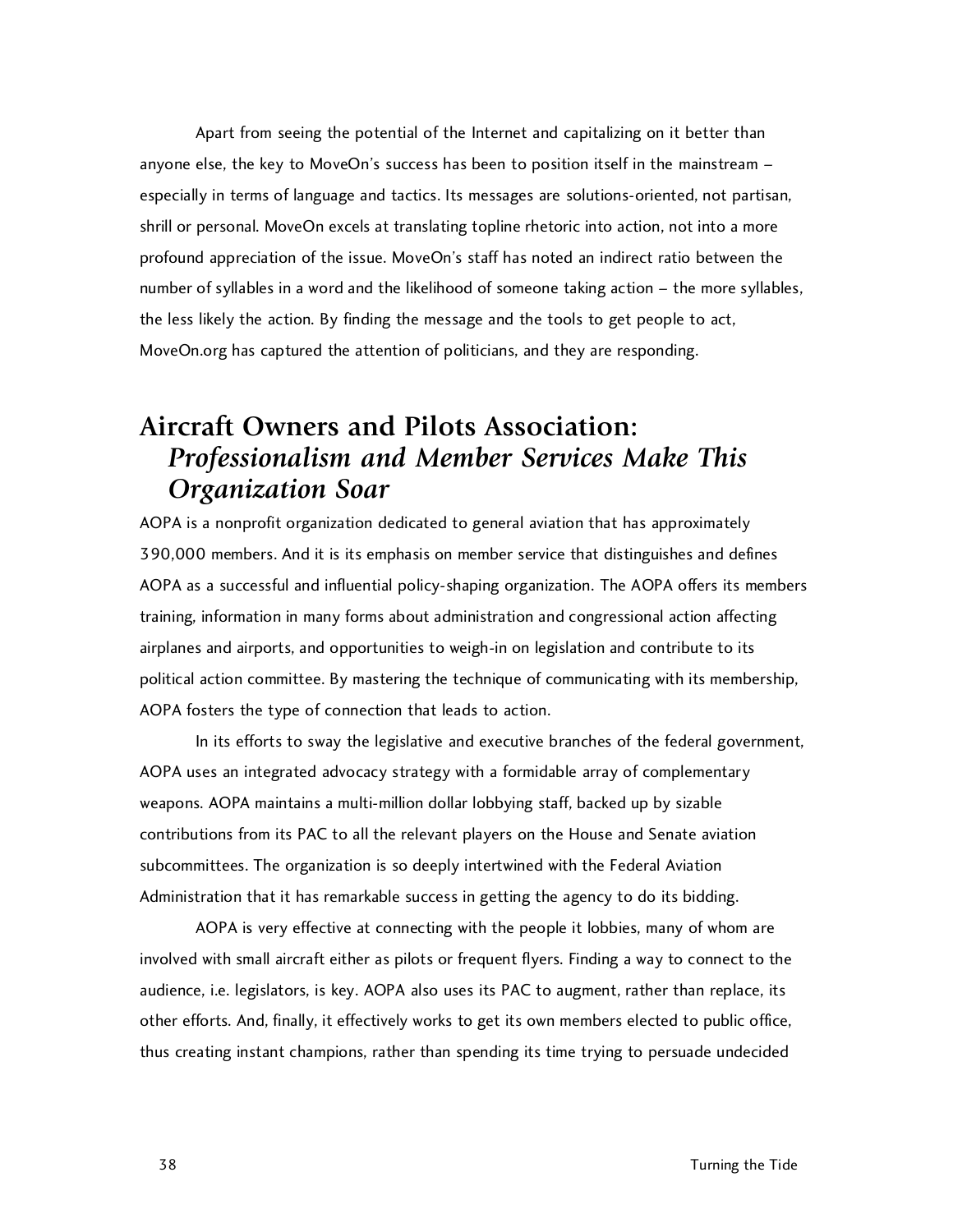legislators. The AOPA embodies the elements of the four-legged stool – communications, grassroots support, lobbying, and electoral politics.

## **American Federation of Government Employees:** *A Powerful Entity within a Larger Powerhouse*

AFGE is the largest federal employee union, representing 600,000 federal and D.C. government workers nationwide and overseas. Workers in virtually all functions of government at every federal agency depend upon AFGE for legal representation, legislative advocacy, technical expertise, and informational services.

AFGE was chosen for examination because, when discussing political power at the federal level, it is impossible not to consider the labor movement. In addition, much like ocean conservation groups, which are a small, distinct subset of environmentalists not always recognized by policy makers as different from the overall environmental community (despite their unique perspectives, challenges and issue focus), the AFGE forms a distinct subset of what appears to policy makers to be the monolithic powerful labor movement.

In order to get out of the shadow of the larger labor movement, it has been critical for AFGE to build its own relationships, its own identity and its own clout, so as not to be brushed aside in the issues that the AFL-CIO sets as top priorities. In addition, AFGE has learned to maximize its effectiveness by building and supporting champions on key committees. It uses PAC money to open the door to its effective lobbyist. Its lobbyist has built strong relationships with the staff and members on the key committees. And finally, it backs up its lobbying with a legislative scorecard and with strong grassroots pressure from its members.

## **Americans for Tax Reform:** *Using Alliances to Roll Back the Twentieth Century*

Though Grover Norquist's official title is president of the right-wing group, ATR, the Wall Street Journal more accurately called him "the V.I. Lenin of the anti-tax movement."<sup>16</sup> This organization is not a typical advocacy organization, but rather is a vehicle for Grover Norquist as he moves an agenda. His plan, which began in the 1980s and extends to 2040, is to drastically shrink the size of government by cutting taxes to the point that huge numbers of government programs, particularly those associated with the New Deal, must be defunded and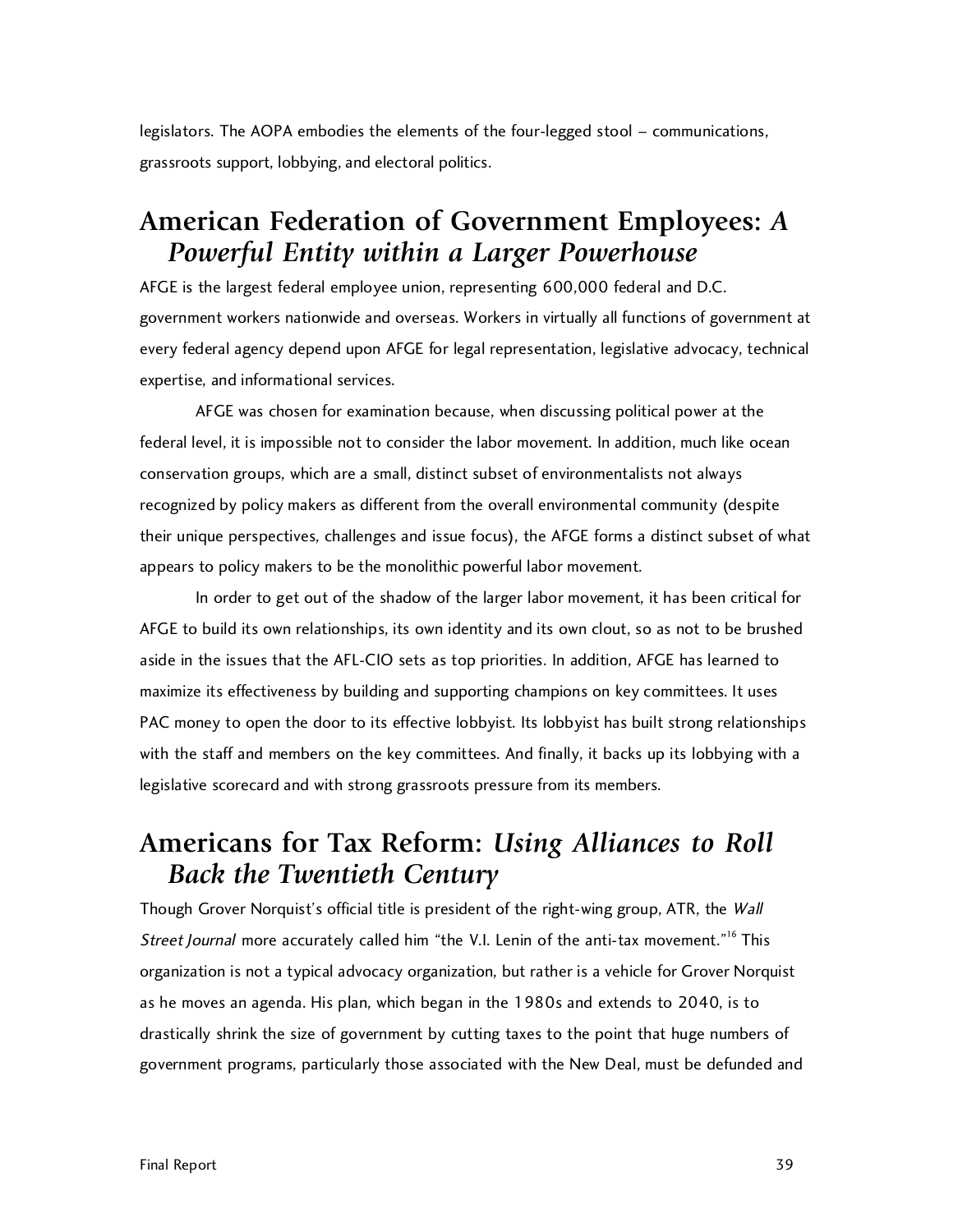scrapped. While many find ATR's agenda alarming, there can be no question that it has had enormous recent success in implementing its vision, and it was selected for that reason.

ATR is best known for its "Taxpayer Protection Pledge," which has become a core commitment for GOP politicians. The pledge "asks all candidates for federal and state office to commit themselves in writing to oppose all tax increases." ATR serves as a national clearinghouse for the grassroots taxpayers' movement by working with approximately 800 state- and county-level groups to ask candidates for state legislature and governor in all 50 states to sign the State Taxpayer Protection Pledge.

What ATR demonstrates more than any other group we examined is the power of strategic alliances. What has catapulted Norquist to the top ranks of the Republican Party's elite is his ability to unite various right-wing interests. In fact, Wall Street Journal editorial board member John Fund described Norquist as "the Grand Central Station" of conservatism because "all the trains run through his office."<sup>17</sup> Norquist has brought the disparate forces of what he calls a "center-right coalition" together on a weekly basis for roughly a decade. His regular Wednesday meetings have been the place to be for right-wing lobbying groups ever since the GOP takeover of Congress in 1995. Representatives from the White House, the House and Senate leaderships and the Republican National Committee join the broad coalition of right-wing and business groups to make sure all parties are working together. Reporters and editors from right-wing media outfits are also regular attendees, rounding out the right-wing network. As can be seen in the general unanimity and success with which conservatives have pursued their agenda, there is tremendous value in alliances and coordination at this level.

#### **Sierra Club:** *Grassroots: Media and Political Involvement Equals Influence*

The Sierra Club is America's oldest and largest grassroots environmental organization. Since its founding by naturalist John Muir in 1892, the Sierra Club has embraced political action – direct lobbying, grassroots organizing and media outreach to raise public awareness, influence legislation and most recently, election outcomes. The Sierra Club has over 700,000 members, 65 chapters and 450 local groups. In the 2003-2004 election cycle, the Sierra Club will be using a combination of  $501(c)(3)$ ,  $501(c)(4)$ , PAC and  $527$  efforts to stop anti-environmental candidates.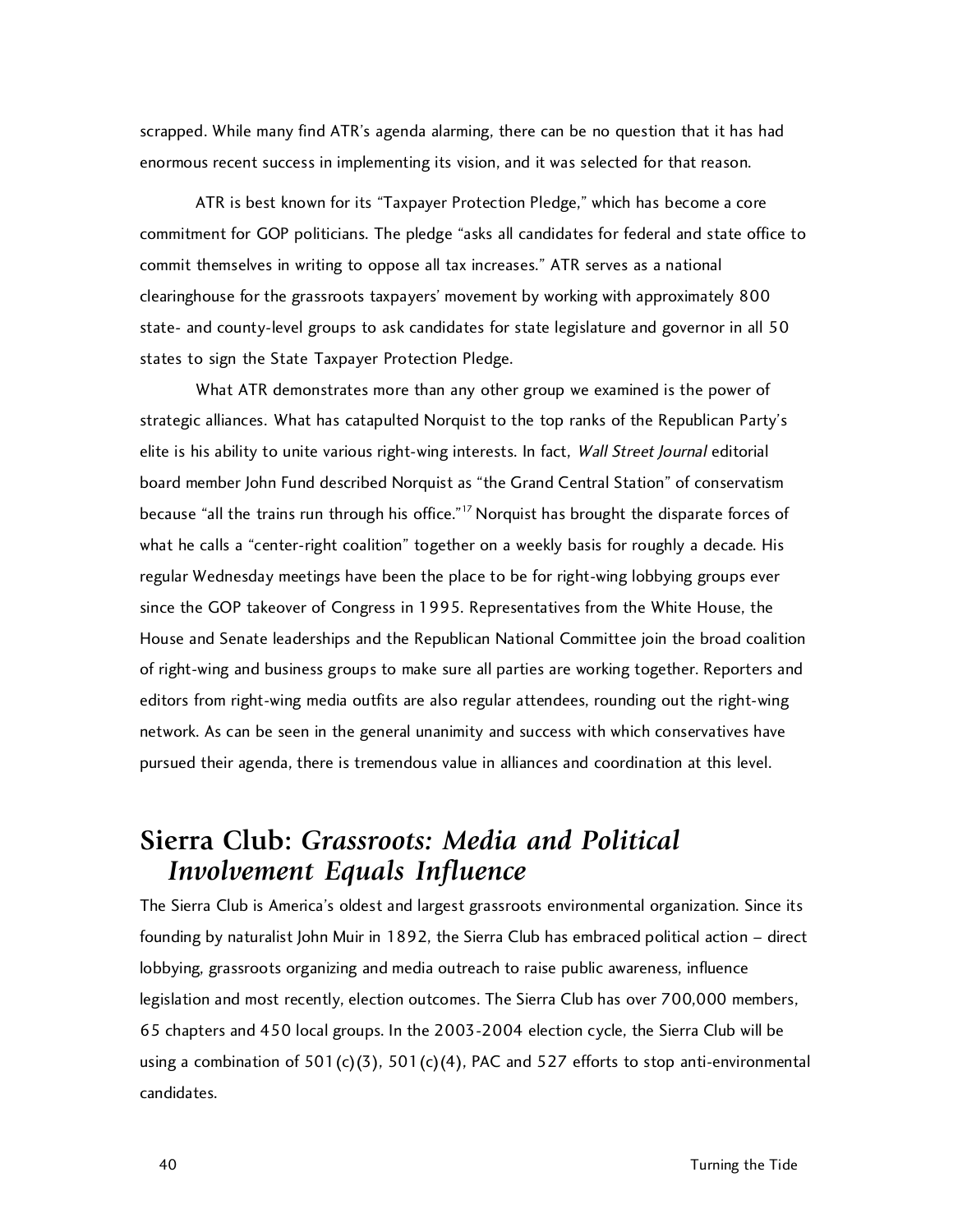The Sierra Club is one of the few environmental organizations, along with the LCV, that has the full complement of education, political, and advocacy tools at its disposal. In order to amplify its efforts and enlist new allies for environmental causes, the Sierra Club has invested heavily in media training and outreach at the local and national levels. The Sierra Club believes the combination of its political and media work gives it power and influence over policy and that its media and lobbying work enhance its political effectiveness and influence.

One thing the Sierra Club demonstrates is that, if earning influence is the goal, it helps to be big – to have hundreds of thousands of members, millions of dollars, and a sophisticated operation willing to take risks. But it has taken more than a century for the Sierra Club to gain its present prominence as a premier political power in the progressive movement and no group can expect to exert its influence overnight. Regardless of its size, though, the fact the Sierra Club has the whole mix of tools allows the organization to use its influence in many arenas and this, more than anything, is the secret to its success.

#### **League of Conservation Voters:** *Bringing Together Environmental Groups for a Greater Political Voice*

LCV calls itself "the political voice of the national environmental movement" and is the only organization devoted fulltime to shaping a pro-environment Congress and White House. LCV runs tough and effective campaigns to defeat anti-environment candidates, and support those leaders who stand up for a clean, healthy future for America. Through the National Environmental Scorecard and Presidential Report Card, they hold Congress and the Administration accountable for their actions on the environment. The LCV family of organizations includes LCV (both  $501(c)(4)$  and  $527$ ), LCV Action Fund (PAC), LCV Accountability Project (another 501(c)(4)), and LCV Education Fund (501(c)(3)).

LCV has carefully carved an extremely specific niche, which is very D.C.-centric, and firmly within the mainstream national environmental community. This niche is about clout. The clout is based on the Scorecard, on letters to the Hill, and these are backed up by the clout of the hard dollar independent expenditures and the PAC. PAC money and politics adds a dimension to the power of LCV, so that Congressional staff care more about receiving a letter from LCV than they do from, say, PIRG, even though PIRG has more substance and credibility on the issues. Other groups know the Hill staff better, and the ins and outs of policy, but they are not recognized as bringing opinion leaders and voters with them to the table.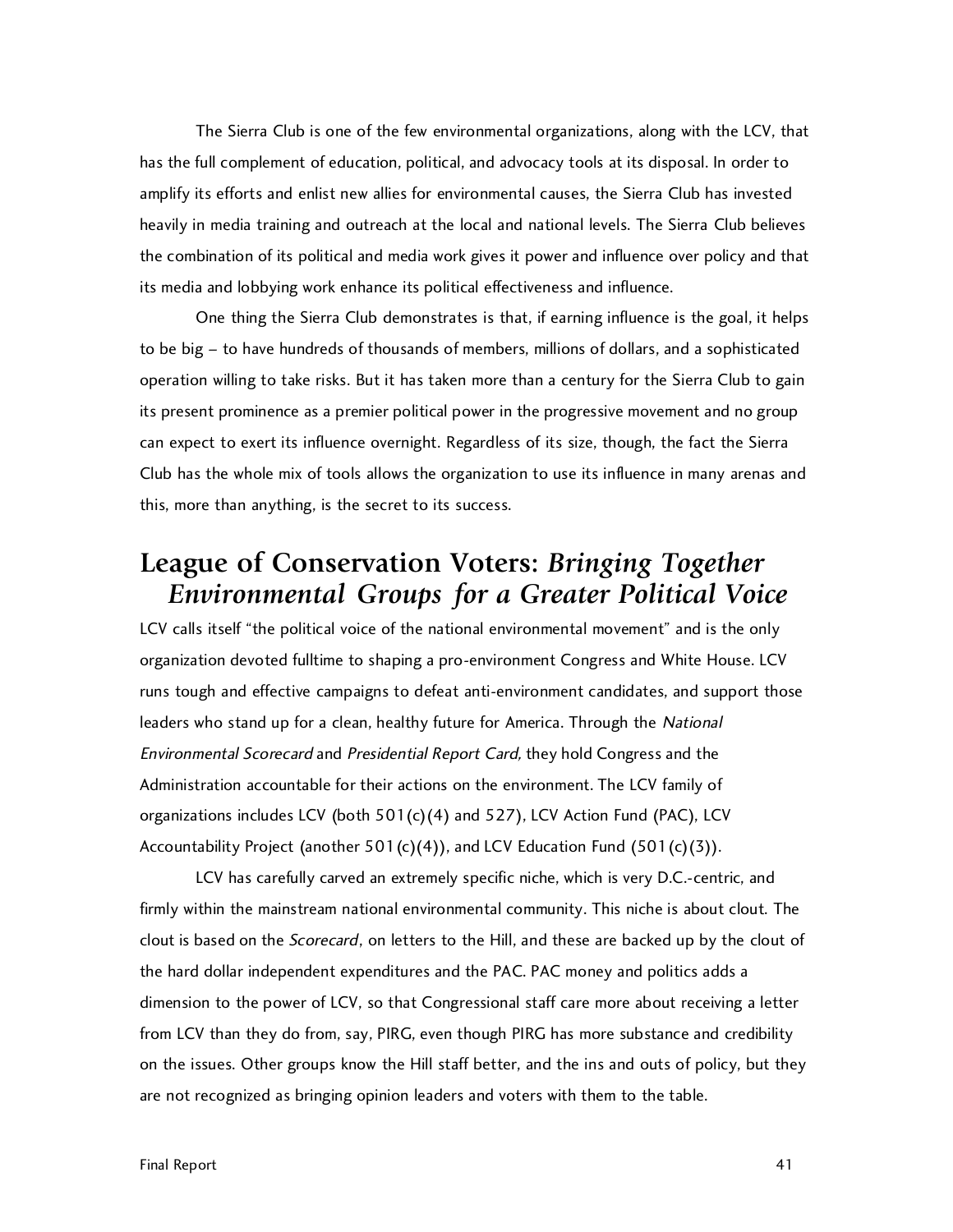LCV demonstrates the importance of engaging in electoral politics in order to get traction on environmental issues in Congress. LCV does so by focusing on issues that emphasize the differences between those who favor the environment and those who do not (i.e., "wedge" issues). When scoring votes, LCV's policy is to pick the most important floor votes, in which a real difference between points of view can be seen. By consistently sticking to this strategy, LCV gains the confidence of the public and the respect of legislators, who know that a good LCV score can mean the difference in a tight election.

#### **Chesapeake Bay Foundation:** *Turning a Beloved Natural Treasure into Political Power*

It is rare to find a single environmental nonprofit that has such power and respect in state capitals and with federal elected officials within its region of influence. In Maryland, issues around the Chesapeake Bay are perceived as being the third rail of politics, and this is largely due to the efforts of CBF. Few organizations in this country have done a better job of organizing around and protecting a saltwater resource.

CBF is a  $501(c)(3)$  organization and has been in existence for 35 years. Its leaders credit this longevity, combined with its large and active membership, for some of its power and thus its effectiveness. In addition, it has a good Board of Directors, an awe-inspiring development program, and the president has his own family foundation. CBF is able to mobilize its 110,000 members effectively and rapidly, and it has built for a body of water an ethic of respect and affection that is imbued deeply in the sense of what it means to live in Maryland and Virginia, in particular.

CBF focuses on what it is good at, building a Bay-oriented ethic among generations of people and science-based advocacy. It aggressively builds both its membership and its activist core, which enhances its power and effectiveness. CBF has become so powerful, especially in Maryland and Virginia, that it usually wins – even in the face of daunting budget cuts, but CBF leaders understand that success breeds success and that, at times, it is important to compromise to move an issue forward and to continue being perceived as an effective, winning organization. Moreover, its leaders recognize the importance of electoral politics and have formed a close alliance with the Maryland League of Conservation Voters as a result.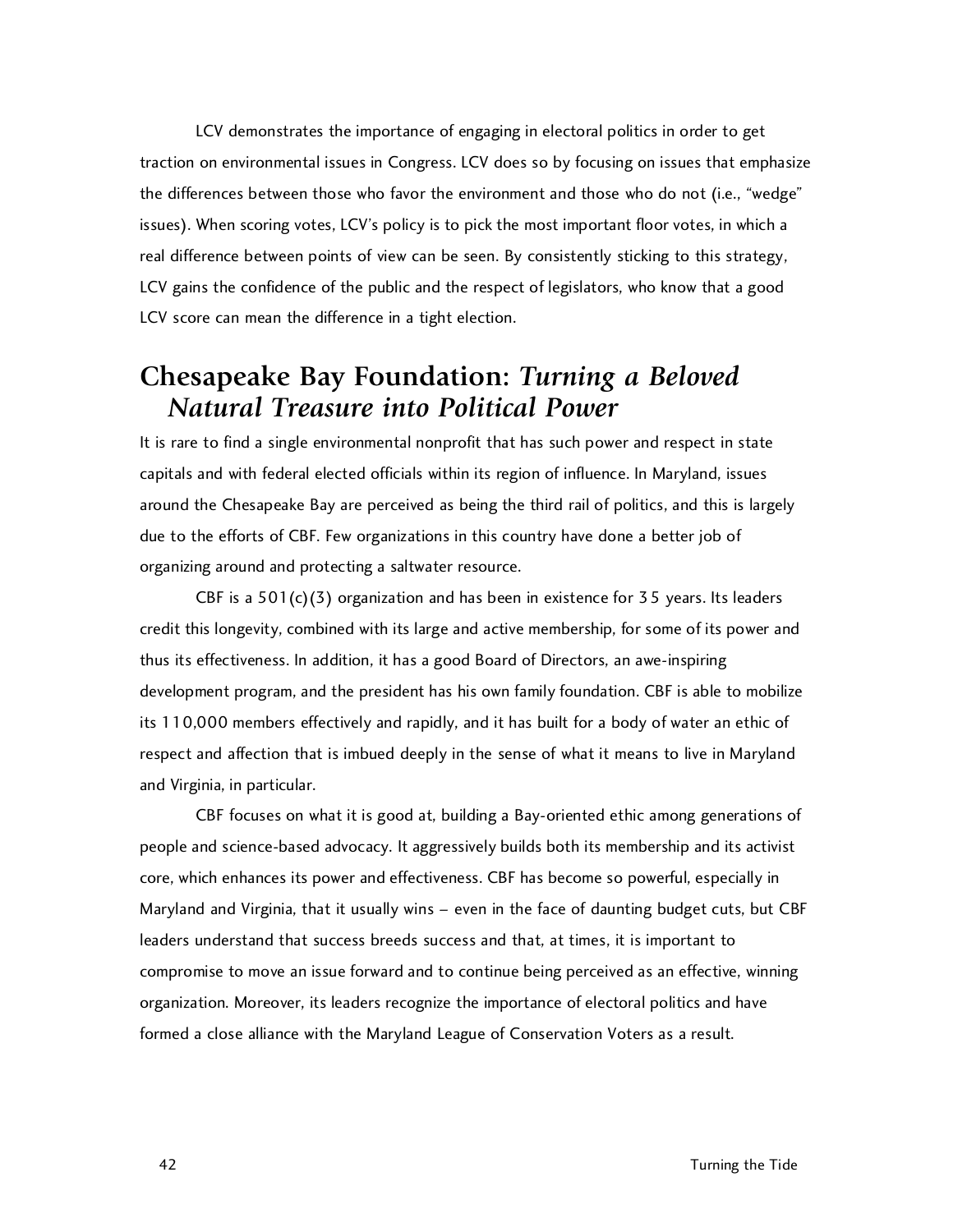## **U.S. Public Interest Research Group:** *Research and Grassroots: Powerful Political Weapons*

We chose U.S. PIRG because it has become a powerful force shaping state and national policy and legislation, but has done so without either a PAC or a 527. This fact alone makes PIRG something of an anomaly among powerful Washington, D.C.-based organizations and worthy of study.

U.S. PIRG was created by the State PIRGs in 1983 to "act as a watchdog for the public interest in the nation's capitol." The state PIRGs were founded by Ralph Nader in 1971 as a network of campus-based, student-funded organization.

PIRG has two primary strengths: its reports – what Executive Director Gene Karpinski calls "groundbreaking" research that is carefully packaged for the media, written in language designed to be understood and persuasive; and its grassroots organizing. PIRG's door-to-door canvassing has allowed the organization to raise money, educate the public, grow support and spark citizen action. Ironically, this year's hot new political grassroots tactic – face-to-face contact and recruitment – has been PIRG's bread and butter for decades.

While PIRG has been a strong force shaping environmental, consumer and good government policy and law for years, the head of the organization believes the organization would be even more effective if it had a greater political and electoral presence. Recognizing that its lack of political and electoral vehicles means it can only go so far with its ability to sway or hold a public official accountable, PIRG is experimenting by splitting its Pennsylvania organization into two – and allowing one to do political work.

## **Coastal Conservation Association:** *Coordinated Campaigns Give Clout to Recreational Fishermen*

CCA is a nonprofit  $501(c)(3)$  that is active in virtually every national fisheries debate. CCA fights for "the health and longevity of our coastal fisheries and for recreational anglers' interests in them." It is a loose-knit confederation of 175 chapters in 15 different states with 85,000 members. The membership is made up of recreational anglers and sport fishermen. While it has a small and inactive PAC, many of its members are politically active and make significant political contributions.

CCA was founded in the Gulf of Mexico region in the late 1970s in response to a crisis with redfish (dramatic overfishing and declines). The organization has a presence up the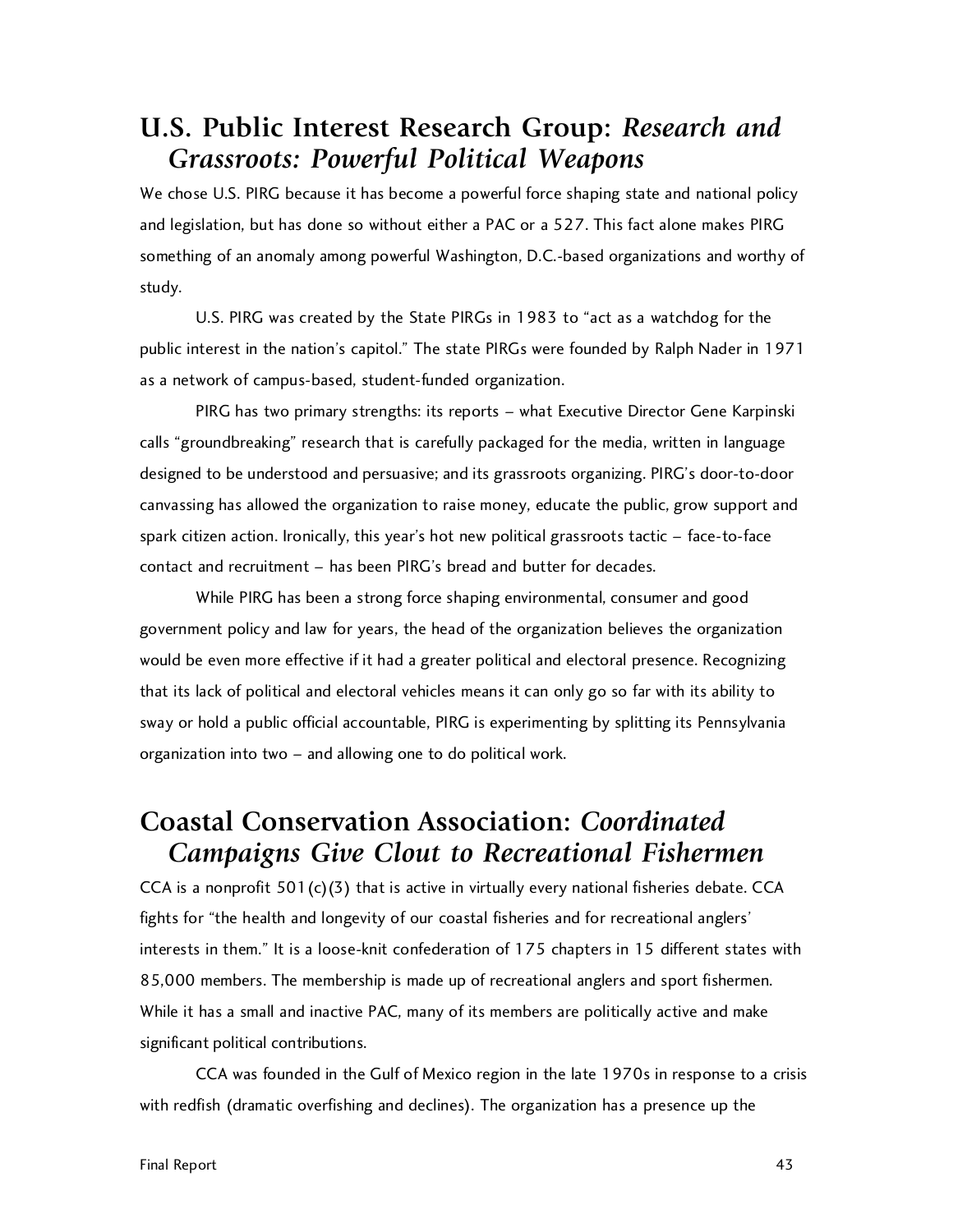Atlantic coast and into New England; however, it remains particularly well-connected and powerful in the Gulf of Mexico, where four of the five governors in the region are CCA members.

CCA has learned the importance of having individual members contribute to political campaigns, which helps provide the access the organization needs. The organization also uses the relationships that members have with important politicians and decision-makers to reinforce long-term personal contact lobbying by professionals (Congress and state legislatures), as well as long-term relationships with regulatory agencies (state and federal). This is all reinforced by its public education and outreach efforts. The coordinated campaigns that result from all of these tools almost always achieve the political clout CCA needs to succeed.

## **Recreational Fishing Alliance:** *Angling for Success by Working Capitol Hill*

RFA is a nonprofit  $501(c)(4)$  with a connected PAC. RFA also has a separate nonprofit  $501(c)(3)$  that supports research. An active player in most national fisheries debates and many state-level issues, RFA has 35,000 dues-paying members with another 50,000-70,000 "affiliated" members (members of sport clubs or other organizations affiliated with RFA). The membership is made up of recreational anglers, boat and tackle manufacturers, and fishing clubs. RFA protects the interests of anglers, including their ability to fish, and proclaims to be "Your voice on Capitol Hill."

Founded less than a decade ago, RFA proposed from the beginning that the problems facing recreational anglers were political in nature and would require a political solution. Its mission statement begins "Create a national grassroots, political action organization to safeguard the rights of saltwater anglers ...." It is structured in a way that it can endorse/oppose candidates and participate in unlimited lobbying. This makeup was intentional, as its founders believed a  $501(c)(3)$  structure would be too "restrictive."

RFA uses a full suite of political tools to build political champions who will introduce legislation for it and block legislation it opposes. Its strength comes from a mix of limited electoral involvement, personal-contact lobbying, and the ability to mobilize its base. RFA has a constant presence on Capitol Hill, state legislatures, and federal agencies, and this presence pays off in policy success.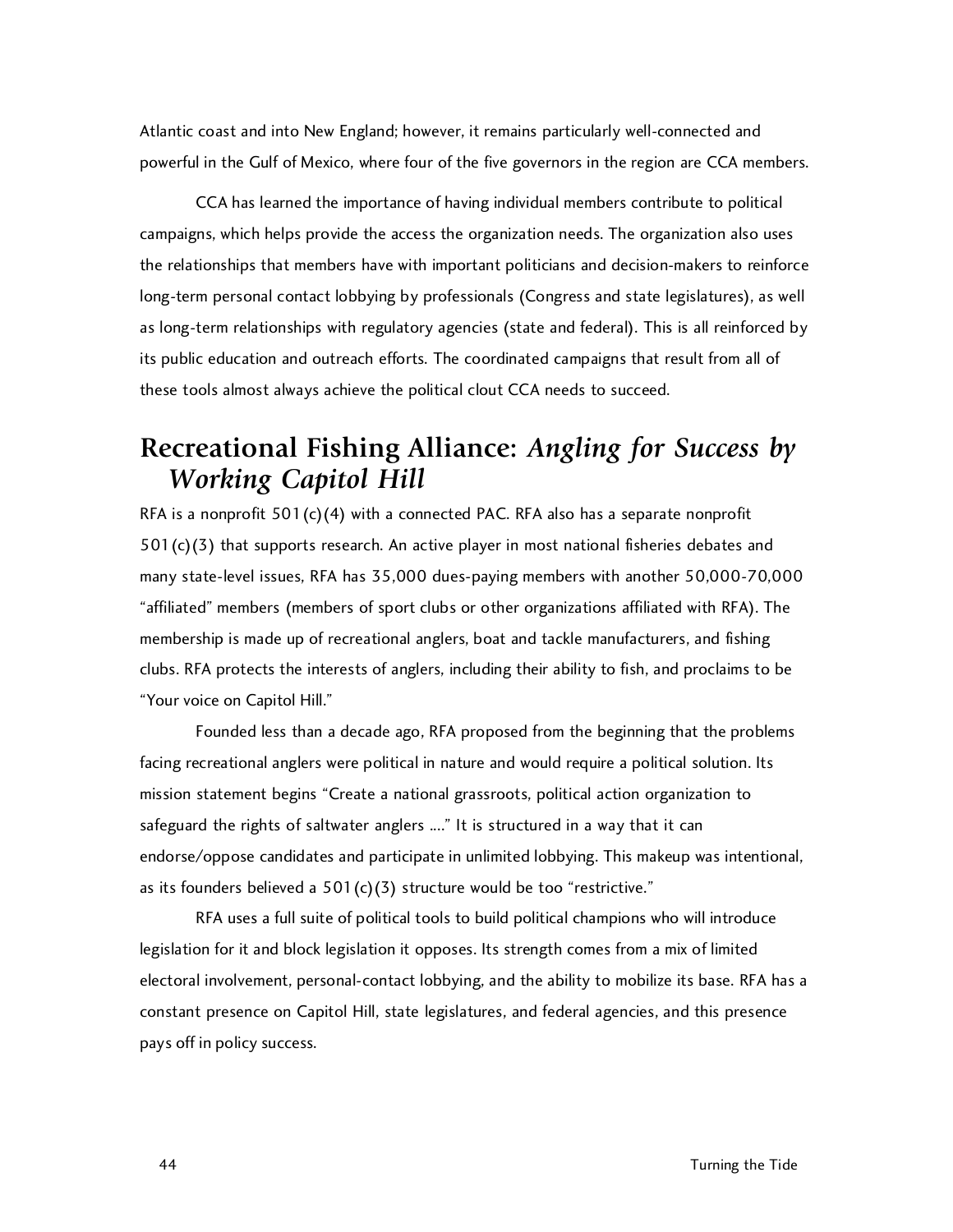## **At-Sea Processors Association:** *Strategic Alliances Diffuse Opposition*

APA is a trade association representing eight companies that collectively own nineteen factory trawlers participating in the groundfish fisheries of the Bering Sea. While they fish in Alaska, almost all of these boats are home-ported in Seattle, Washington.

Much of APA's success can be attributed to the fact that it recognized early on that it needed to turn a faceless, Seattle-based industrial fishery into "a political constituent in the State of Alaska" and crafted a political strategy to make that happen. This was a priority from the beginning of its existence. A major component of this strategy was to forge a strategic alliance with Alaska Native corporations, which were in the process of gaining a share of the fishery through a federal program. As a result, Alaska Native groups now own about 40% of the factory trawl fleet, which gives this industry real political power in the State of Alaska.

APA succeeds through a combination of strategic alliances, hiring the right people, like the former fisheries aide to Senator Ted Stevens (R-AK), and spending its money to get what it needs, be it legislation or science. In addition, APA has developed an acute sense of public relations, creating good will where needed by reaching out strategically into the community and diffusing potential opposition.

## **National Fisheries Institute:** *Cultivating Champions From the Inside Out*

NFI is a trade association that represents more than 800 firms in the fishing industry. These firms range from small, family-owned businesses to large multi-national corporations. It is the primary trade association representing the commercial fishing industry. NFI practices a classical form of trade association politics, mixing modest political donations, long-term personal contact lobbying, long-term relationships with regulatory agencies, and public education and outreach. In doing so, NFI runs an annual lobbying day for members every year, "Fly-in for Fish," which includes events like a softball game between NFI people (the NFI Fishmongers) and Congressional staff (the Capitol Fish Heads.)

NFI provides these important relationship-building opportunities for its individual members with members of Congress, and with Congressional staff. NFI effectively makes the people-jobs connection. This helps persuade members of Congress that supporting NFI's agenda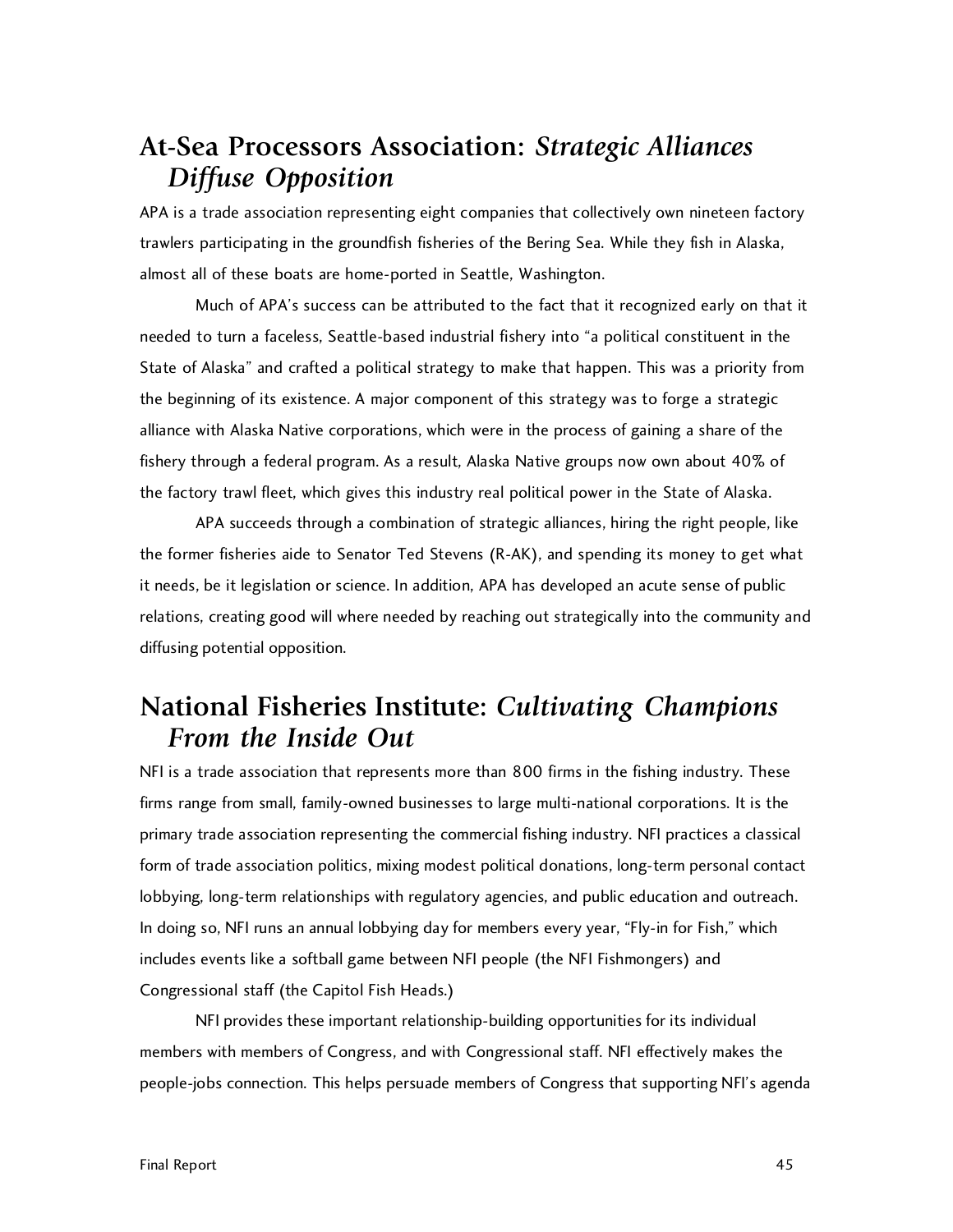is truly benefiting people (and jobs) in their districts. This contention is reinforced when a member receives strong constituent support for introducing or supporting a pro-NFI legislative item (and little or no constituent opposition).

NFI demonstrates that, when applied strategically, an "insiders" approach can be effective. Participating in electoral politics, even at a limited level, shows elected officials that an organization understands the game and is willing to play. When reinforced with grassroots lobbying, again even at a limited level, properly selected elected officials can become true champions. At the end of the day, NFI has champions – not enough to always get its way, but enough to advance significant parts of its agenda and to prevent regulations and legislation it opposes.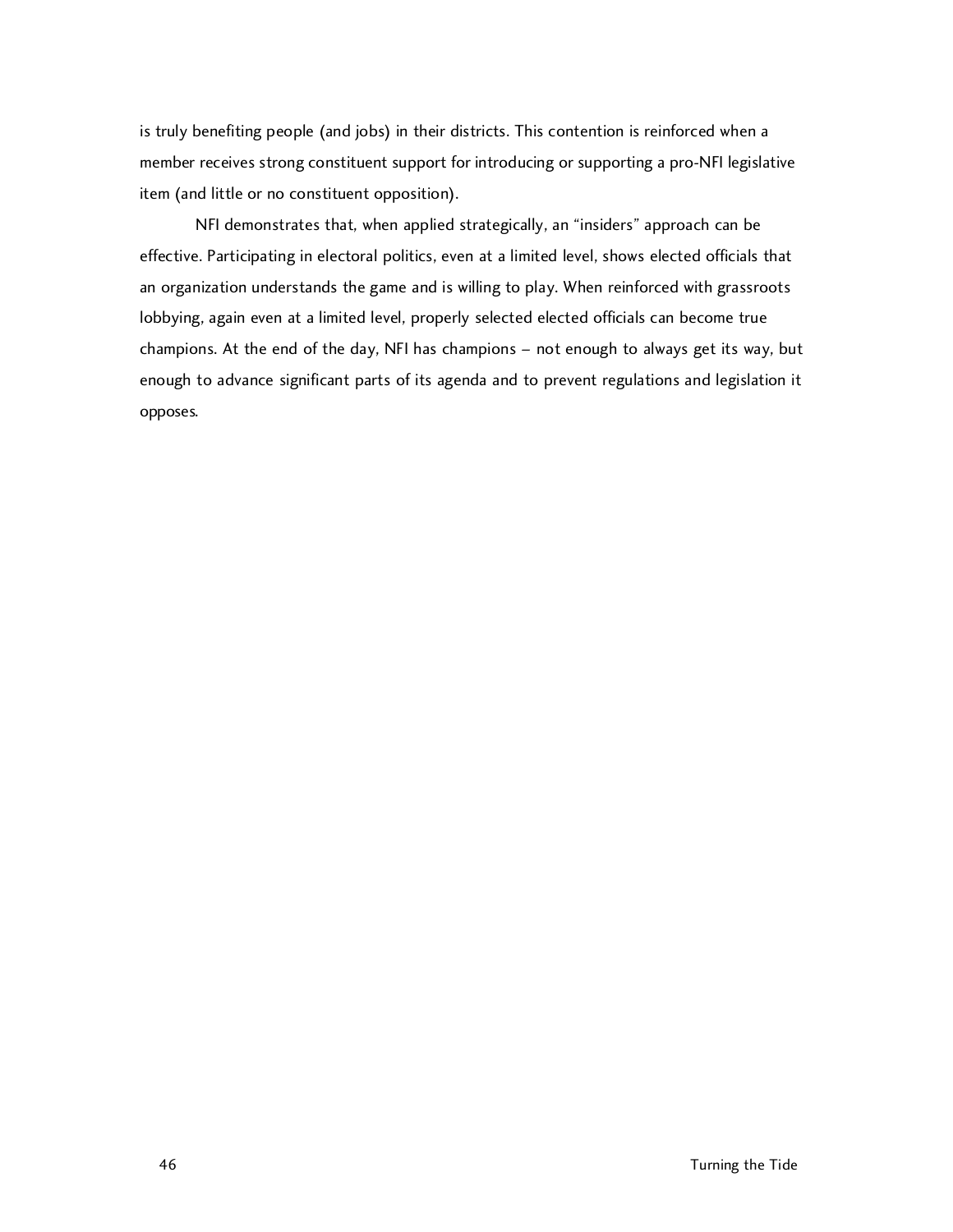# **How the Ocean Conservation Community Measures Up**

\_\_\_\_\_\_\_\_\_\_\_\_\_\_\_\_\_\_\_\_\_\_\_\_\_\_\_\_\_\_\_\_\_\_\_\_\_\_\_\_\_\_\_\_\_\_\_\_\_\_\_\_\_\_\_\_\_\_\_\_\_\_\_\_\_\_\_\_\_\_\_\_\_\_\_\_\_\_\_\_\_\_\_\_\_\_\_\_\_\_\_\_\_\_\_\_\_\_

While the overall trend for the health of oceans is downward, there is no question that in recent years the ocean conservation community has increased its ability to address this problem. As detailed in the introduction to this report, the last ten years have seen a large increase in the number of organizations, program staff and amount of resources dedicated to protecting our living ocean resources. At the same time, the ocean conservation community must move to the next level if it is to effectively counter the twin challenges presented by an increase in exploitation of the oceans and the political backlash fomented by those who exploit them.

Moving up to the next level will require a willingness to learn from other organizations that have achieved a noteworthy level of success in their area of concentration. This is the value of the organizational case studies: the lessons they can provide the ocean conservation community in its quest to continually improve both the effectiveness of its advocacy and the health of the oceans. To adequately make recommendations about what the ocean conservation community should do to achieve these goals, we needed a comprehensive assessment of the ocean conservation community. Thus, we evaluated the organizations in the community using our hallmarks of success as our benchmarks.

For this review, the ocean conservation community is defined broadly to include the universe of organizations working on saltwater issues in the United States. Our assessment is broadly applicable to all of them. The exceptions, of course, are groups like CBF that are specifically singled out. However, because of the greater difficulty involved in doing bluewater and fisheries work, we tended to focus more on groups that work on these issues, rather than those focused primarily on estuarial or coastal issues, for example. For a complete list of the groups interviewed for this project, see Appendix V.

In general, the ocean conservation community has good capacity and skills in some of the hallmark areas (scientific research and science-driven policy, litigation, and fundraising), while others are less developed (outreach/grassroots, communications, lobbying, strategic alliances, political and attitudinal research, campaign focus), and some are non-existent (electoral process).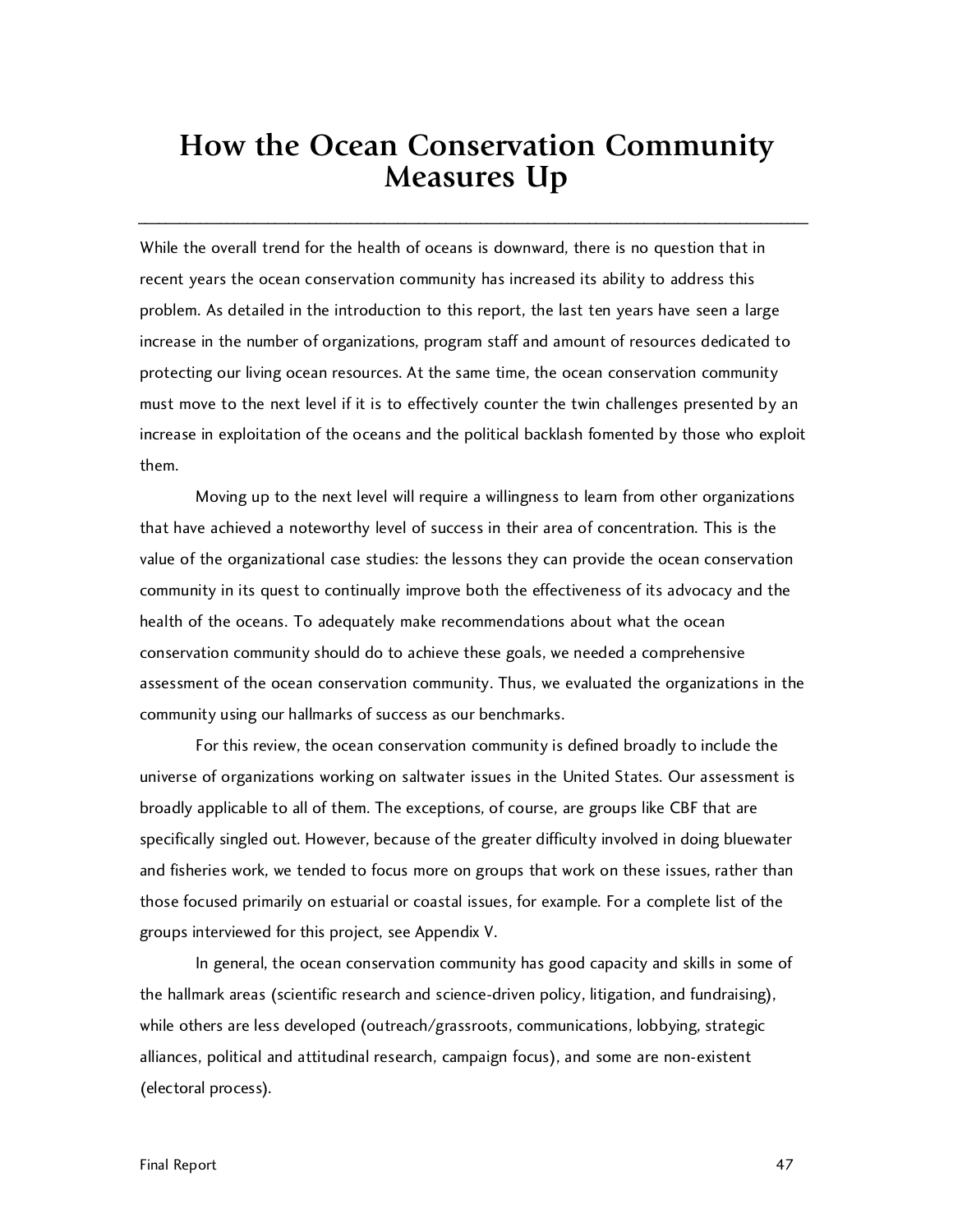## **Capacities and Skills of the Ocean Conservation Community**

The ocean conservation community has good capacity and skills in the areas of scientific research and science-driven policy, litigation, and fundraising, although improvements can be made in each area.

Scientific Research and Science-Driven Policy: The ocean conservation community has succeeded in using science (a sub-component of the research hallmark) to: (1) identify important conservation needs; and (2) guide policy decisions. Seeing potential or existing problems, as well as novel solutions, as early as possible increases the likelihood of success. While the ocean community does little original ocean conservation research, it synthesizes and frames issues to promote advocacy.

Bottom trawling is a good example. In 1996, when Drs. Elliott Norse and Les Watling organized a scientific workshop to evaluate the ecological impacts of bottom trawling, they had a difficult time identifying 15 participants. At the time, the only interested parties were scientists who studied benthic habitat. Following a successful workshop, the organizers published the workshop papers in the well-respected scientific journal Conservation Biology and organized significant outreach to conservationists and the media. The workshop and follow-up actions have had a dramatic effect. In 2002, only six years later, NOAA held a conference on the same subject attended by 450 people. Today, several leading ocean conservation organizations have major campaigns focusing on bottom trawling. Other examples of individuals or organizations recognizing and highlighting problems and solutions to successfully stimulate advocacy efforts include the use of marine reserves and the conservation of the ocean's giant fishes–sharks, swordfish, and bluefin tuna.

In many ways, the conservation community's credibility hinges on being able to back up its positions with science. The ocean conservation community has had to build a solid scientific case for virtually every single policy change it has advocated. Overall, the community has performed well. There are few instances where an issue failed solely because of the science, as opposed to a federal agency or elected official using uncertainty in the science as their excuse not to act, and there are many examples where sound, proactive science paved the way for policy change.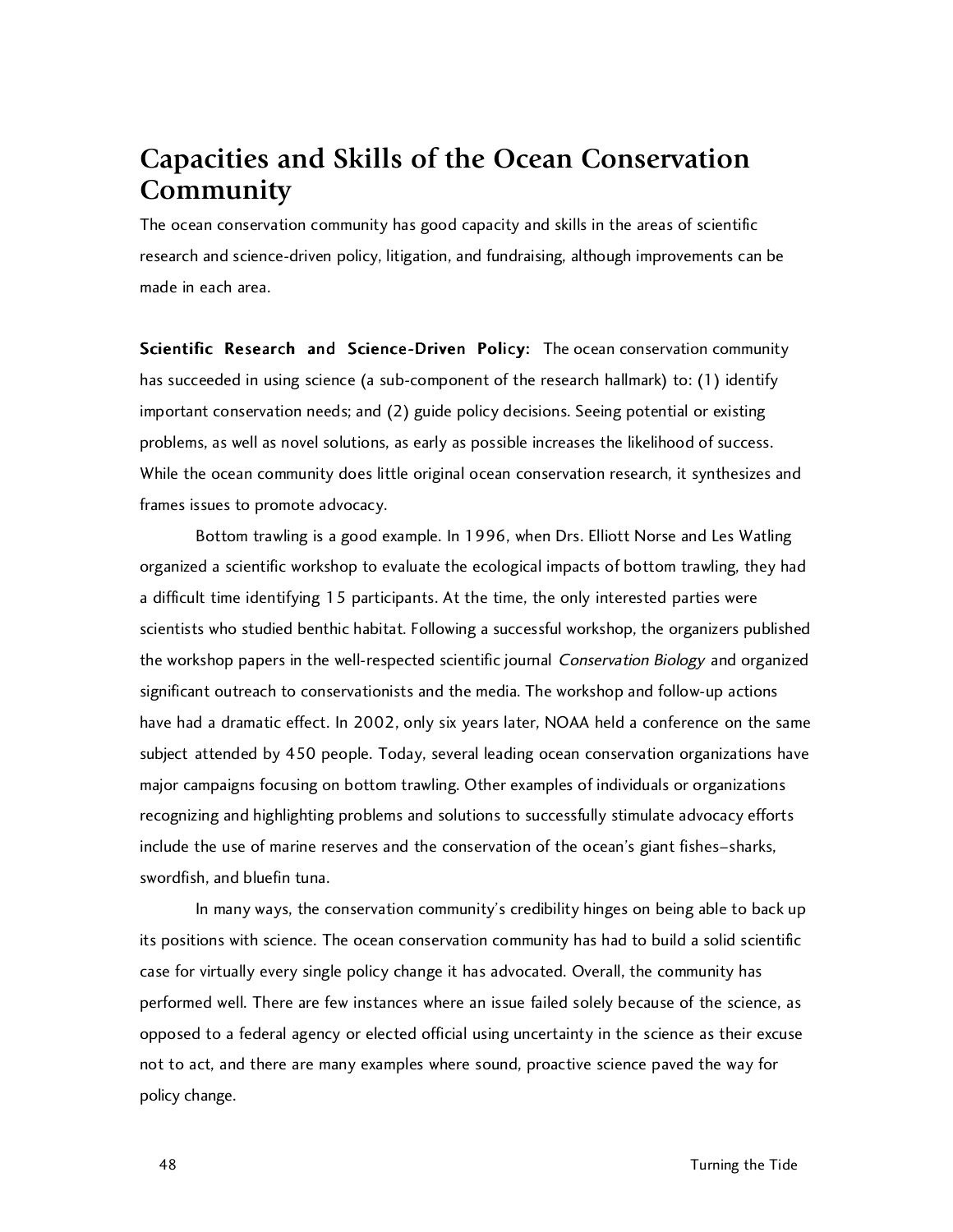These successes have been achieved using a combination of in-house expertise, hired consultants and formal and informal partnerships with independent scientists. Over the last ten years, the scientific capacity within national organizations has increased significantly. However, that growth has slowed in recent years, and the overall capacity of these organizations remains extremely limited. Moreover, regional organizations do not generally have a significant scientific capacity. (This is discussed more later in this report).

Formal partnerships, such as COMPASS, which was formed in part to provide insight and guidance to the community on cutting-edge conservation science and potential solutions, have provided additional capacity. COMPASS to date has focused only on marine reserves, but is expanding its field of issues. This type of partnership has the potential to do more in the future.

The ocean conservation community has a limited number of population biologists and ecologists who participate in population assessments or can provide guidance on assessments and related technical information. The individuals themselves are extremely talented and have been productive considering the amount of work to be done. Yet, they simply cannot do it all. At the Regional Marine Conservation Advocacy Meeting in April, 2003, there was a consensus that many organizations want additional expertise. This expertise is needed to guide organizations as they prioritize their issues, including decisions on which particular species require attention, as well as to help them determine which assessments are scientifically sound and which can be trusted. This is not limited only to assessments – complex time/area closure could require similar analysis. This problem was discussed extensively at the regional meeting and several potential solutions were proposed, including creating a scientific "SWAT-team" and/or creating an independent science center.

There is often talk of bringing independent scientists into the policy and advocacy arena. Several individuals, organizations, or coalitions have done this well. For example, leading shark scientists from around the United States and the globe have been actively recruited and nurtured by a small but very active group of shark advocates. These scientists do original research and publish valuable information and also participate in stock assessments. Equally important, many of these scientists have felt compelled to get directly involved in the policy debate by participating in public hearings, serving on advisory panels, and providing NMFS with detailed comments on proposed regulations. The impact of these scientists, combined with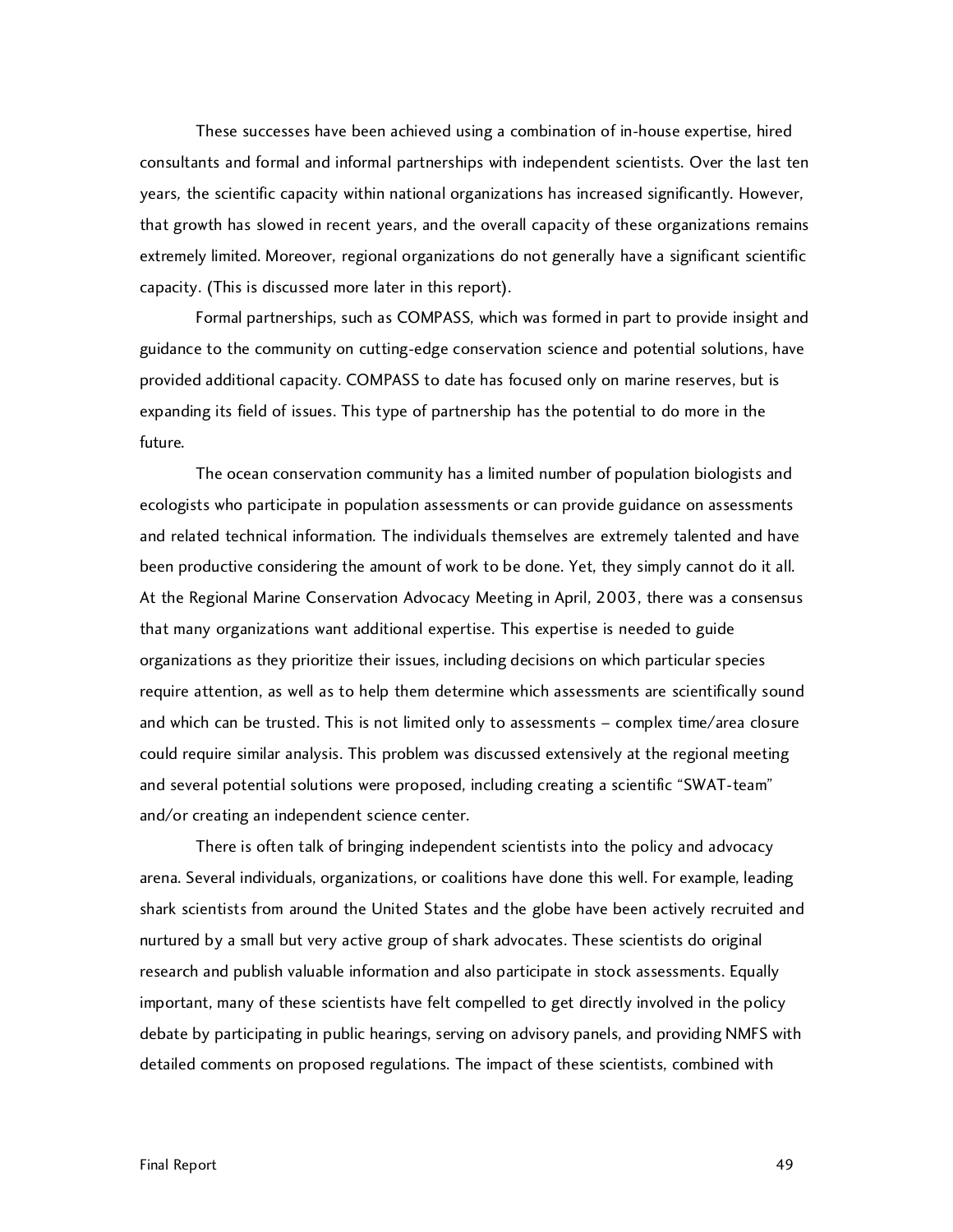scientific and advocacy efforts by conservationists, has been impressive and shows that such relationships can be valuable.

Nevertheless, until the ocean conservation community can improve its performance in critically important hallmark areas like communications, lobbying, and electoral politics, the best scientific research and science-driven policy will simply not be enough. The use of science must be integrated with the other hallmarks into a strong campaign if it is to have meaning. Unless the other hallmark areas are strengthened, the scientific message cannot be effectively disseminated to the public, nor will it be heeded by policy-makers. Thus, while science can frame public policy debates, it is vital to remember that public policy decisions are political in nature, and the ocean conservation community must therefore be able to generate political support for its positions if science is to carry the day.

Litigation: Litigation is perhaps the best example of the ocean conservation community's increased effectiveness. Although CLF and Greenpeace brought fisheries-related lawsuits in the early 1990s, the community did not make consistent and coordinated use of litigation as a tool until the inception of the OLP in 1998. In the last five years, litigators for OLP, Earthjustice, NRDC, Oceana, Trustees for Alaska and CLF have brought one case after the after against NMFS under the Magnuson-Stevens Act, ESA, MMPA, and National Environmental Policy Act (NEPA). The result has been an impressive string of victories that have unquestionably changed how the agency does business.

The pinnacle of this effort was the three-year period in which the OLP was in existence. This period saw an unparalleled effort to coordinate litigation and learn from its successes and failures. The biannual OLP meetings brought the entire ocean conservation community together in a neutral forum to share information and strategize. The results speak for themselves. Victories by OLP lawyers during this period included precedent-setting cases concerning the interactions of the North Pacific groundfish trawl fisheries and the endangered Steller sea lion; the effect of the Hawaiian longline fishery on endangered monk seals; overfishing of summer flounder on the East Coast; and preparation of fishery management plans for essential fish habitat (EFH) around the country, among many others. The assembled legal talent that produced these victories was impressive by any standard, and remains one of the community's strong points.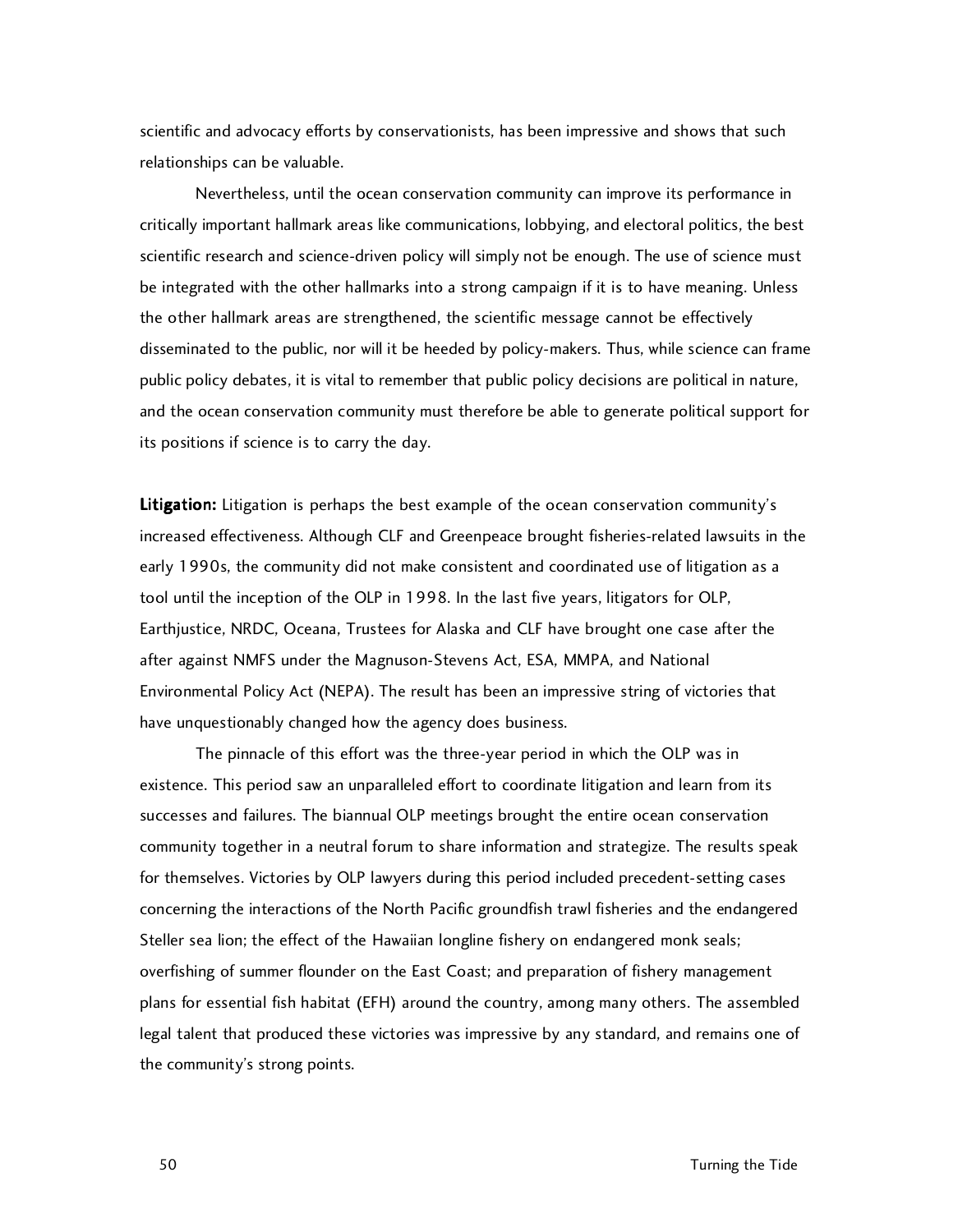The result of these legal victories was that NMFS realized that it could no longer ignore laws like the ESA and NEPA, and that conservationists would "hold its feet to the fire" on compliance with the Sustainable Fisheries Act of 1996. The agency therefore began to direct far greater resources into preparation of biological opinions, fishery management plans, and environmental impact statements. Thus, conservationists have far more information about the fisheries and their impacts than ever before, and many fisheries have been forced to operate in a more acceptable manner.

Unfortunately, when OLP was incorporated into Oceana two years ago, the biannual neutral forum meetings did not continue, which has decreased the strategic coordination between ocean conservationists and ocean-focused environmental lawyers. Nevertheless, the legal victories have continued, largely owing to the fact that NMFS and the Councils still have many lessons to learn, and that such an able pool of lawyers continue to represent the ocean conservation community.

However, the last two years have greatly emphasized a weakness of litigation that became increasingly obvious during the three years of the OLP: a winning lawsuit is only as strong as the campaign behind it. In each case, it was predictable that litigation success would result in political pushback from commercial fishing interests and their political supporters. Too often, however, the community was either not prepared for this pushback, or unable to effectively counter it. Just as victory in the Steller sea lion case produced an appropriations rider by U.S. Sen. Ted Stevens (R–AK), victory in the New England groundfish case has produced a widespread backlash to the requirements of the Sustainable Fisheries Act that threatens to undo many of its most positive mandates. In the latter case in particular, the plaintiffs, while they developed a winning strategy for the lawsuit, had not adequately prepared for the consequences of victory.

The maturing ocean conservation movement needs to learn that litigation must be integrated into a comprehensive political, grassroots, and communications strategy if it is to be successful in the long run. The fact that a lawsuit is winnable is not reason enough to bring it if the other pieces of a campaign are not in place to sustain the victory. This observation is less about the community's ability to win legal victories than its failure to operate consistently in campaign mode, a failure that will be discussed in greater detail later in this report.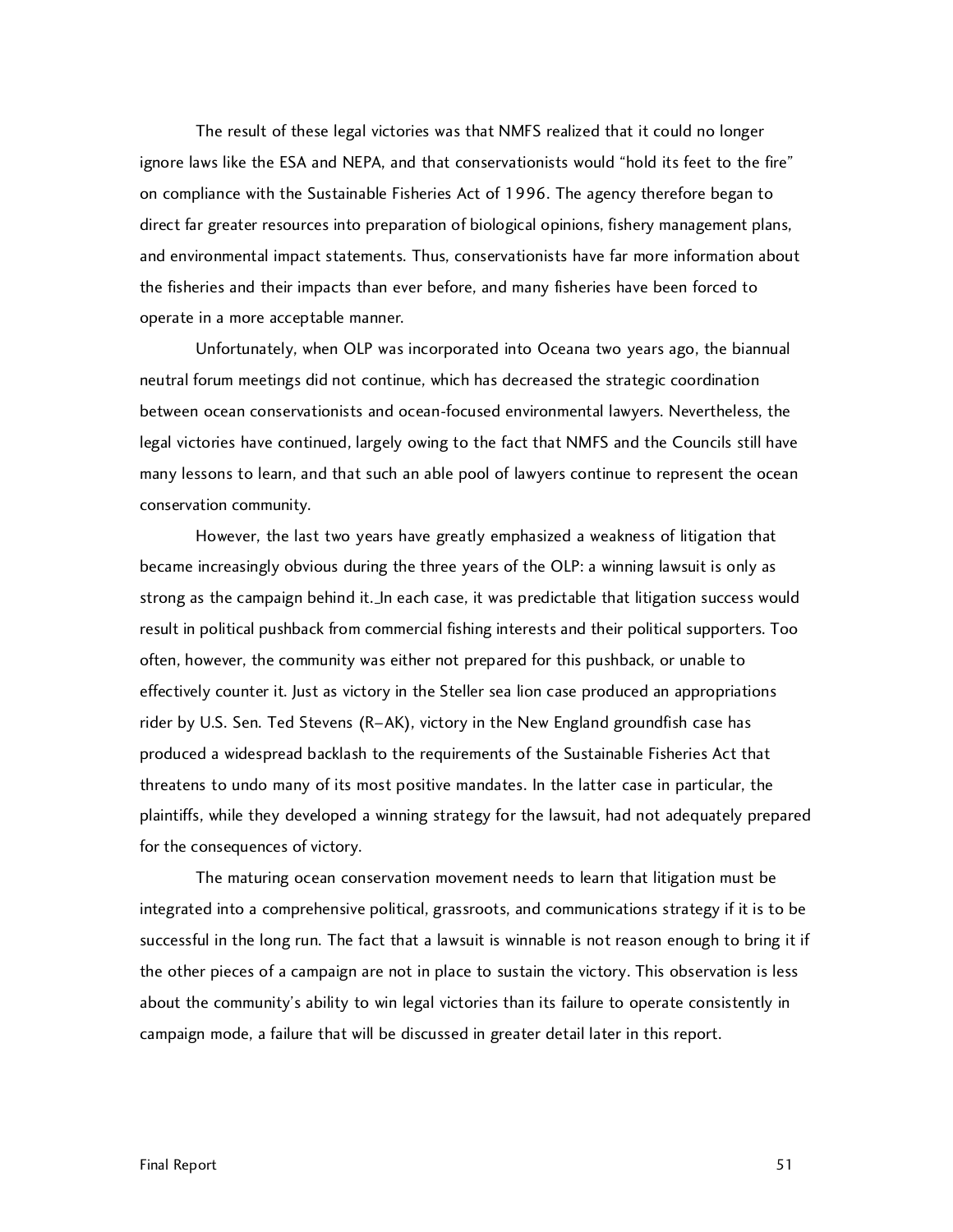**Fundraising:** There is no question that the ocean conservation community has greatly improved its ability to raise funds to pursue an ocean conservation agenda. No matter which metric is used – number of groups, number of staff, or actual dollar figures – ocean conservation receives far more resources than it did twenty, ten, or even five years ago. This must be considered a tremendous success, particularly in light of the effect a declining stock market has had on overall foundation resources. This success can be attributed to a number of factors, including the ocean conservation community's success in increasing the profile of the oceans, and in shaping conservation programs that draw the attention of funders. In addition, the boards of director of several foundations deserve recognition for shown vision and leadership by supporting ocean conservation initiatives.

Nevertheless, despite the success in fundraising, there is a cost associated with it. Many of the groups, particularly the smaller ones, are concerned that they must spend an inordinate amount of time fundraising, and that these resources would be better spent on substantive program work. The absence of stable, long-term funding is a drain on many of these groups. In addition, the reporting requirements of many foundations require significant time that could be spent on program work. Moreover, because many foundations operate on short funding cycles (1-3 years), success is very difficult to evaluate, and groups have an incentive to trumpet relatively minor gains as significant achievements in grant reports.

There may also be a risk that the community is not adequately diversified in its funding base. Most of the funding for ocean conservation work comes from a handful of foundations that have done extremely well in the stock market over the past decade (despite dramatic recent declines) or received massive influxes of capital from the estate of a foundation's creator. The reliance on a limited funding pool could have serious consequences should a foundation change priorities or experience significant stock market losses.

## **Underdeveloped Areas**

There are at least five areas where the efforts of ocean conservationists continue to be underdeveloped – grassroots development and outreach, communications, lobbying, development of strategic partnerships, and political and attitudinal research.

Grassroots Development and Outreach: While certain ocean conservation organizations have developed and organized a grassroots constituency, this particular hallmark area has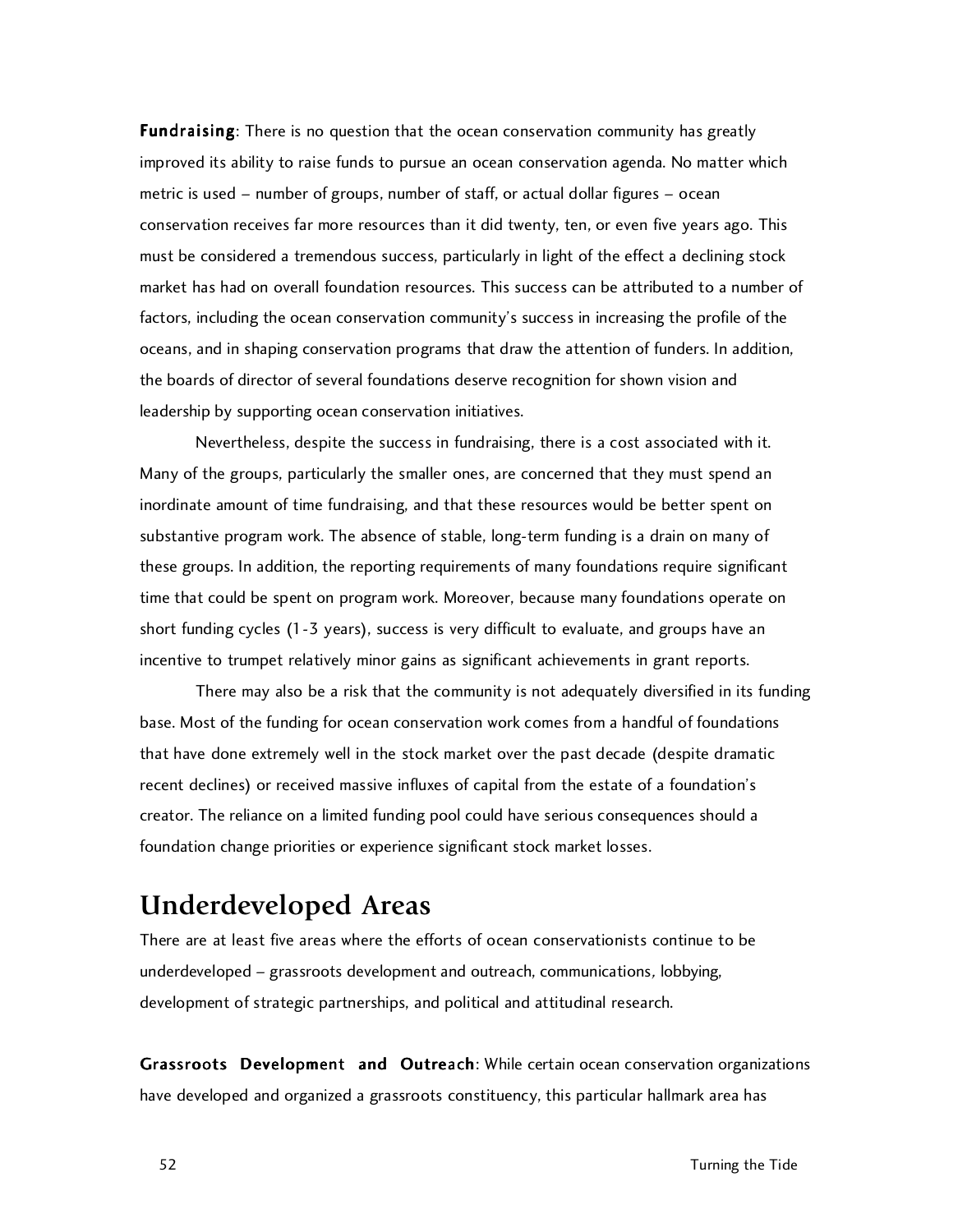received far too little attention from ocean conservationists, probably because it has been accurately perceived that developing such a constituency is a very difficult task. There are many reasons why this is so, but the fact remains that very few public policy initiatives can succeed over the long term unless they develop an active base of supporters. This lack of grassroots support is identified over and over in interviews with leaders in the ocean conservation community, but very few organizations seem to be devoting the resources needed to build an effective base.

Ocean conservationists have struggled to develop a message that resonates with the public or targeted audiences. Without such a message, it will always be difficult to mobilize the number of supporters necessary to apply enough pressure to decision-makers to create major changes in public policy. Lobbying by advocacy groups is only effective when it is backed by an active constituency.

On the positive side, the ocean conservation community appears to be aware of this shortcoming. In interviews with the leaders of ocean conservation programs around the country, this issue came up time and again. It was also discussed in detail at the Regional Marine Conservation Project meeting in April 2003. This honest self-assessment is the first step in addressing the problem.

As an initial step, some groups have begun tapping into their memberships by establishing e-networks, and have had some success in generating public comments on specific actions. As always, though, there is more to learn, and MoveOn.org provides an important model for using the Internet as both a grassroots and a fundraising tool. Using more traditional tactics, the National Environmental Trust and PIRG have launched a major new initiative that will place a team of organizers in key states around the country to generate grassroots support for ocean conservation. This is an important step in the right direction.

Significantly, there is a model within the ocean conservation community for how to do grassroots work – the Surfrider Foundation. Surfrider modeled its grassroots program on the chapter model of the Sierra Club. While underfunded and relatively small, Surfrider is highly effective for its size because the organization cranks out a steady stream of small, local victories every couple of months, which keep its campaigns moving. According to Chris Evans, Surfrider's Executive Director, "Without these victories, we will die on the vine." Achieving such victories is an integral part of the organization's strategy, because victories keep up the morale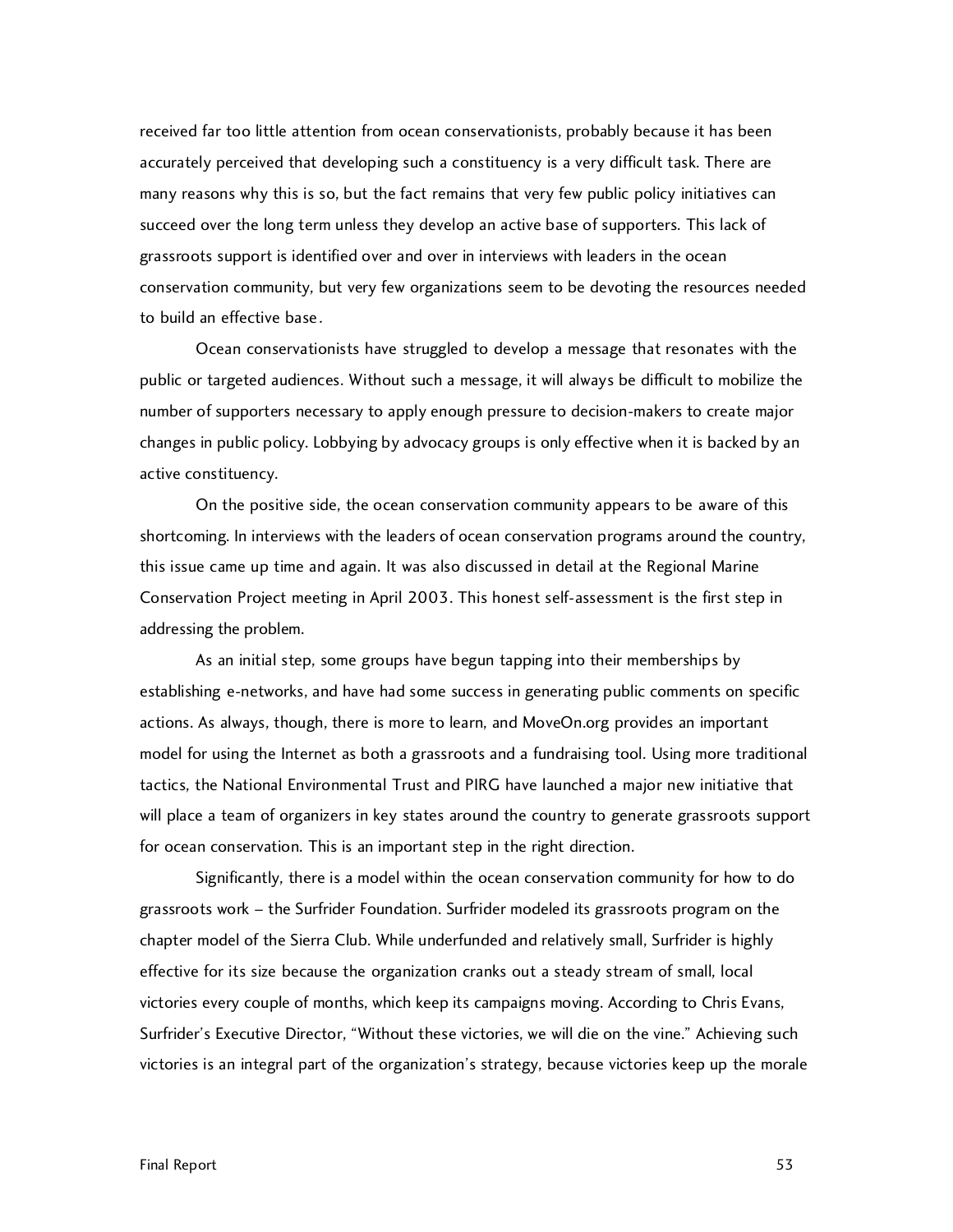of its "troops," i.e., the members of Surfrider. In this regard, Surfrider is inspired by the work of Caesar Chavez, who recognized that all politics is local.

Evans notes that "recruitment is the key to everything we do." Its recruitment strategy is focused around events, everything from a beach clean-up with a band, to a surfing contest, to a demonstration at an important city council meeting. In addition to such events, Surfrider has an educational program in 1,500 schools and a clean-water testing program that gets people activated in a simple, yet significant way. It also has 60 chapters doing GIS mapping in its Beach-Scape Program. All of these programs begin to build relationships with people and provides an easy way for them to get involved, so when it is time to turn out bodies, the organization can draw on its activist base.

Surfrider also communicates broadly and strategically with its membership. It has a communications plan that is plotted out over 3-5 year periods. Its staff then breaks down that plan every August to figure out what the upcoming year's needs will be. All fundraising appeals are carefully coordinated so that they are preceded by an article on the issue in the organization's newsletter. Similarly, mass mailings seeking either donations or specific actions are targeted regionally, so that members on the East Coast do not get an appeal about saving a beach in California. If a global appeal goes out, it mentions an issue from each region.

A key part of Surfrider's success – and one that should not be overlooked – is that the organization has tapped into an actual user group. Surfrider's membership is primarily composed of surfers – people who have a passionate connection to the ocean. For its members, ocean health is not a philosophical issue, but a very personal one. This strong sense of self-interest translates to powerful grassroots support.

Despite the success of Surfrider, it reaches only a small segment of the oceanoriented public. If an ocean ethic is to be created in this country, many more citizen activists will need to be drawn into the net.

Communications: The ocean conservation community has made great strides in communication work, but on balance has yet to develop an effective message or integrate communications strategies into its programs or campaigns from the very beginning. The creation of SeaWeb eight years ago has brought an ever-increasing amount of media attention to the plight of the oceans – attention that is vital to shifting the attitudes of the public and decision-makers. Several of the national ocean groups, such as TOC, Oceana and the MFCN,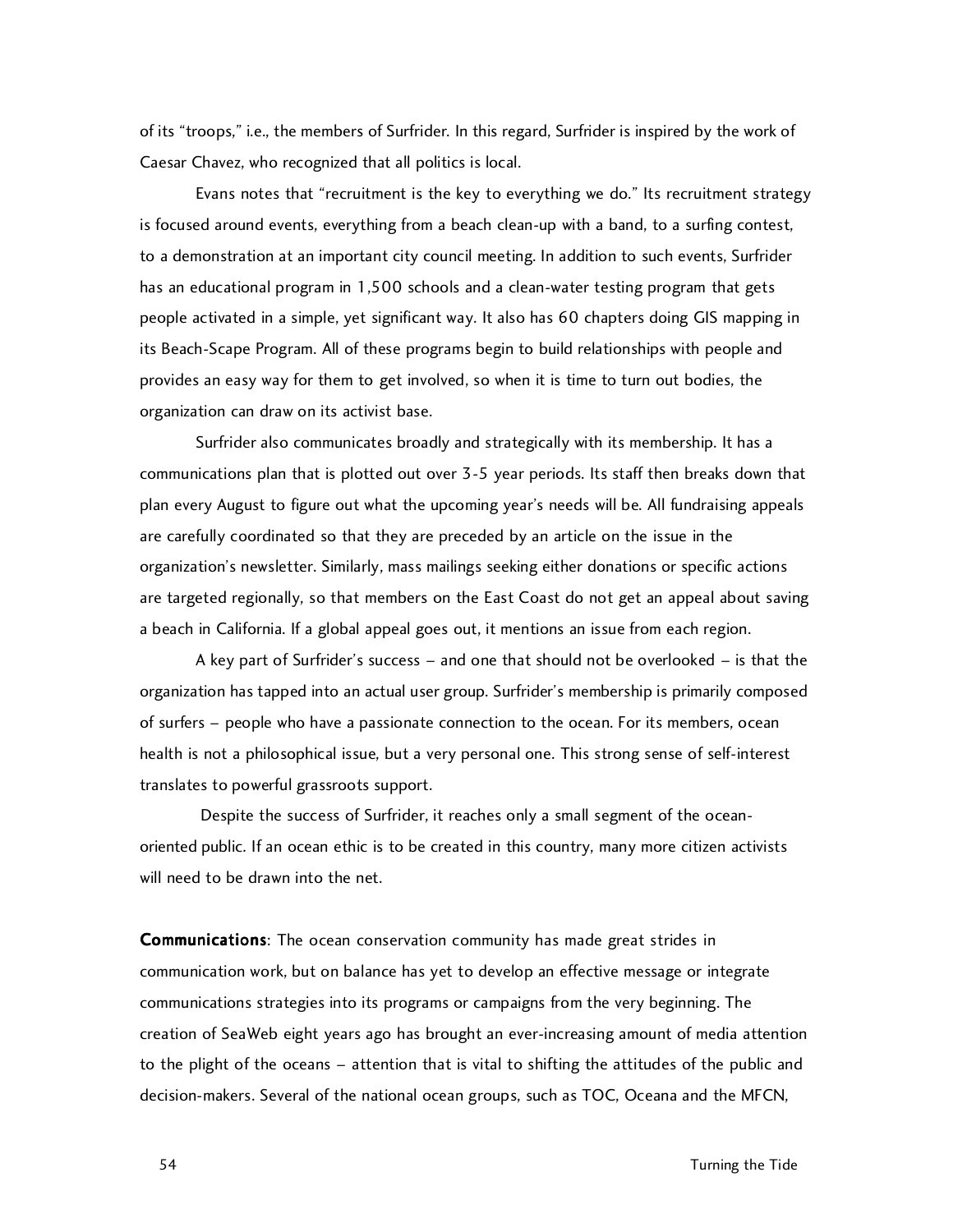have their own media staffs, and other national groups have access to the communications departments of their organizations.

Despite this increased communications work, the poll numbers reflecting concern for the ocean have not changed significantly. While Americans have a connection to the ocean and would like to see it protected, most do not have much of an understanding of ocean issues. Moreover, while support for ocean conservation may be broad, it is not deep, and it is therefore difficult to get people to take action on ocean issues.<sup>18</sup>

There have been positive developments recently. The release of the Myers and Worm Nature paper on the depletion of large ocean fishes and the subsequent release of the Pew Oceans Commission report have received widespread and favorable media attention in no small part because of the excellent efforts of The Pew Commission and SeaWeb. While there is currently no polling data on the effect of this attention on public attitudes, anecdotal evidence suggests that people who would otherwise have little comprehension of ocean issues may be beginning to realize that this is an important environmental problem, and reporters are increasingly seeking out ocean issues.

However, it will be vital to build on recent efforts and continue to keep ocean news in front of the public. It is rare that two such dramatic events – the Nature paper and the Pew Commission report – happen in such close proximity and with such fanfare. In order to really elevate these issues in the public's mind requires a relatively steady "drumbeat" of media coverage, and the main limitation to achieving a consistent, high-profile drumbeat is money. If SeaWeb and the communication professionals from the other ocean conservation organizations had a tenth of the advertising budget of Coke or Pepsi, they could more easily capture the public's imagination and help the community achieve its public policy goals. Of course, ocean conservationists will never have that kind of money, and thus it will be necessary to work together in a coordinated way to capitalize on every earned media opportunity that presents itself.

Despite the presence of competent communications professionals in the community, a winning ocean conservation message has proven hard to come by, and has proven difficult to communicate to Americans. Unlike other environmental issues, such as protecting forests or clean water, protecting the oceans does not elicit a backyard connection with the public nor do they feel something they value at risk, such as their health. Most people understand that polluted drinking water negatively affects them, which makes activating people on this issue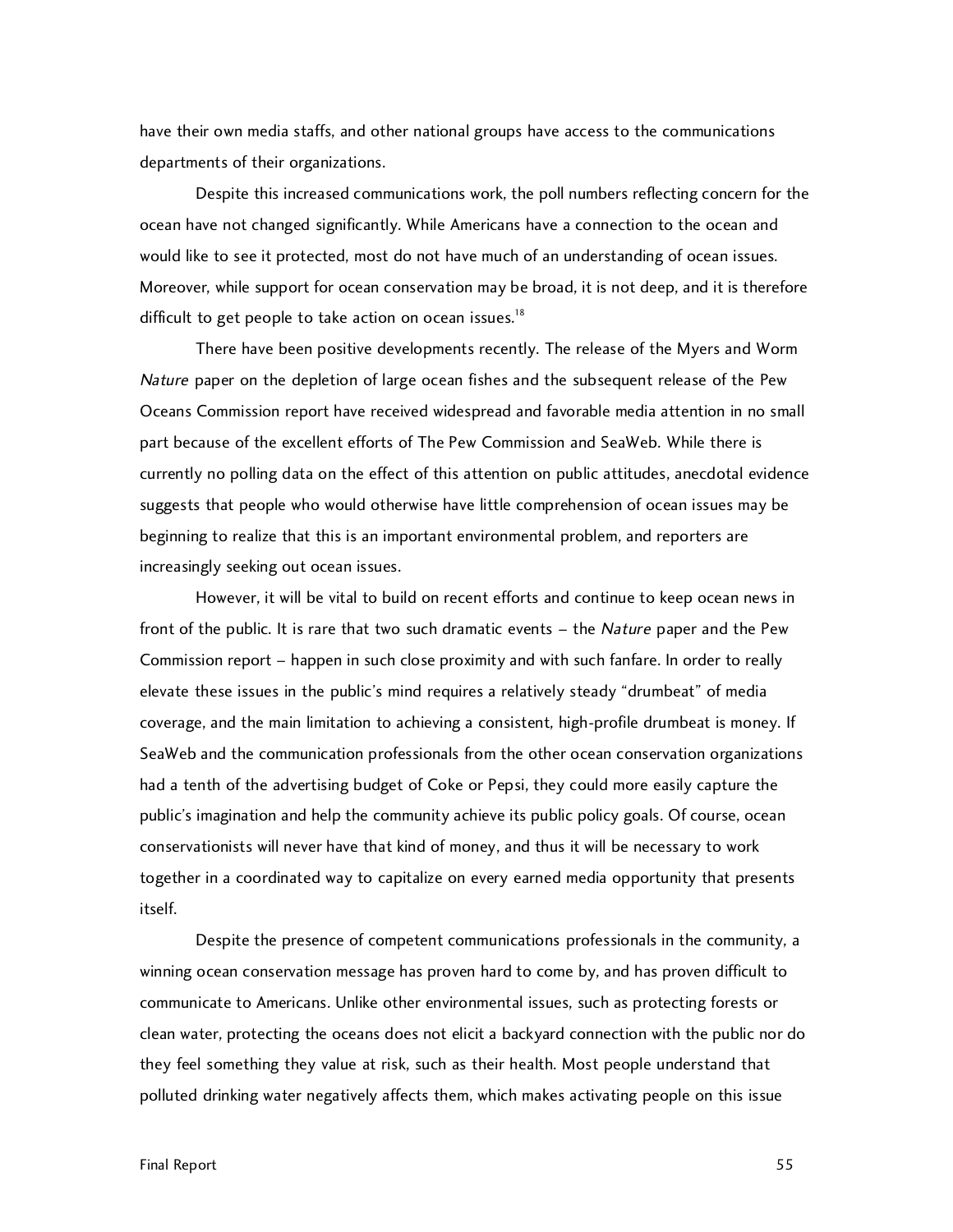inherently easier. Polluted ocean water does not weigh heavily on the American mind, except as it relates to beach closings. Similarly, the vast majority of people will never be able to see how bottom-trawling clear-cuts the ocean floor. Ocean issues are largely out-of-sight, out-of-mind for the majority of Americans.

Mistakenly, the message is often being developed as an afterthought, rather than as a critical antecedent to any conservation campaign, or the message is developed without adequate information on target audiences. Too often, ocean conservationists have not worked with communication professionals to craft a message and settle on the messenger before they take action. A prime example of this tendency occurred at the April Regional Marine Conservation Project meeting, where a roomful of lawyers, scientists, and policy analysts sat around talking about how to "message" overfishing. A survey of the room revealed only one communications specialist from any organization, poignantly illustrating the community's failure to adequately appreciate the importance of communications to overall strategy.

Whatever the cause, the creation of a general willingness to act on behalf of the oceans, not to mention the benefits of an ocean ethic, remains out of reach. As a result of this lack of connection and understanding, Americans have not actively engaged in the politics of the oceans.<sup>19</sup> The FrameWorks Institute report confirmed this fact and also reveals that ocean activists have often focused on the wrong issues in attempting to bridge this communication gap. For instance, focusing on the "mystery" of the oceans only makes them seem more remote, and actually makes the listener feel more disconnected from the oceans, rather than inspired to come to their rescue.<sup>20</sup>

Critical to improving communications is choosing message, messenger and target audience. The Frameworks Institute report prepared in advance of the Pew Ocean Commission release revealed that many of the assumptions ocean conservationists have been making about how to message oceans have been incorrect, and that what works for terrestrial issues often does not work for the oceans. Importantly, the Frameworks Institute's and SeaWeb's findings have provided ocean conservationists with a new understanding of what can work, and a welldeveloped set of tools to craft an effective media message. In order to succeed, the ocean conservation community must appreciate the importance of communication. For effective communications, the community must do the public opinion research necessary to identify message and target audience, develop a communications strategy, and most importantly, integrate that strategy seamlessly into its overarching campaigns and agenda from the outset.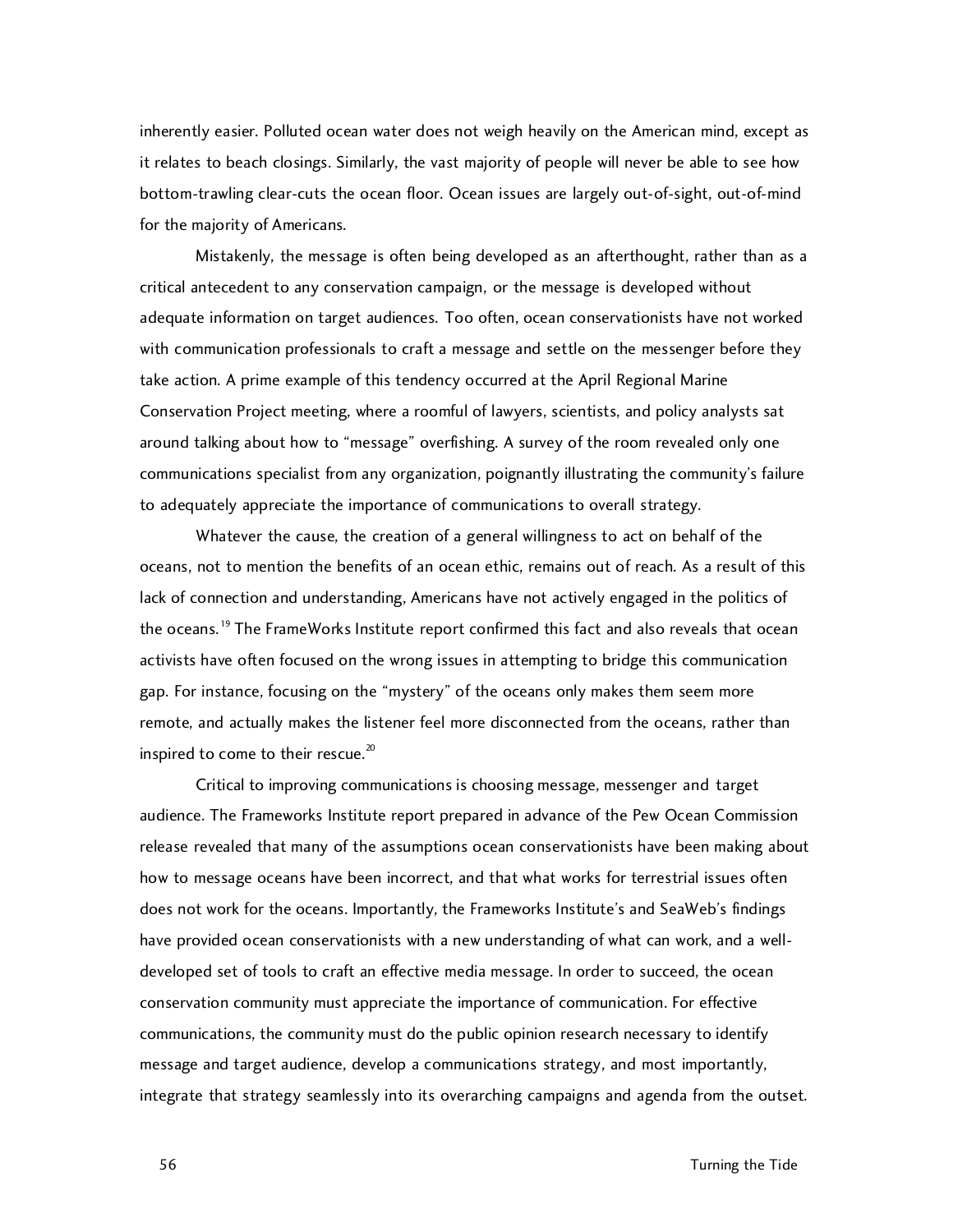Lobbying: Another area that has received far too little attention is old-fashioned lobbying (for purposes of this report, much of what is termed "lobbying" is actually public education of elected officials, which can be funded by charitable foundations, but also includes lobbying as defined by the Internal Revenue Service). Ocean conservationists may have great ideas about reforming ocean policy, but those ideas will never get anywhere unless they are communicated effectively to policy makers, usually legislators. The strength of lobbying efforts depends almost entirely on the personal relationships the lobbyists build with the members of Congress and their staffs. These relationships are built over time, and involve as much listening and responding to the needs of the legislator as it does simply advocating a particular position. These efforts are most effective when reinforced with sound policy, political clout and grassroots support. As our survey of successful organizations demonstrates, effective organizations establish long-term relationships with legislators and their staffs, and use those relationships to advance their public policy agendas.

However, there are only a handful of fulltime lobbyists in the ocean conservation realm, and they are stretched far too thin to be really effective, regardless of their individual skills. The reasons for this deficiency are not readily apparent. While  $501(c)(3)$  organizations obviously have a lobbying threshold that they must respect under IRS rules, none of the groups appear to be anywhere close to that threshold. This would tend to suggest that these groups have not made lobbying efforts a priority. It is also consistent with the general tendency of ocean conservation organizations to emphasize policy over politics. Being right on the merits of the policy is important, but is not sufficient to result in getting that policy made into law. Without access to the policy makers, there is little hope of achieving public policy success.

In addition to the failure to establish and cultivate long-term relationships with key legislators and their staffs, several current and former Hill staffers have indicated that some ocean conservationists have made serious and fundamental errors in their lobbying efforts. Indeed, these staffers have questioned whether the oceans community as a whole understands how the Hill works and what the political factors are that go into any specific decision. They assert that many representatives of ocean conservation organizations have displayed little recognition of the strengths and weaknesses of the ocean conservation position, much less the political limitations and trigger points of the elected officials they are attempting to educate.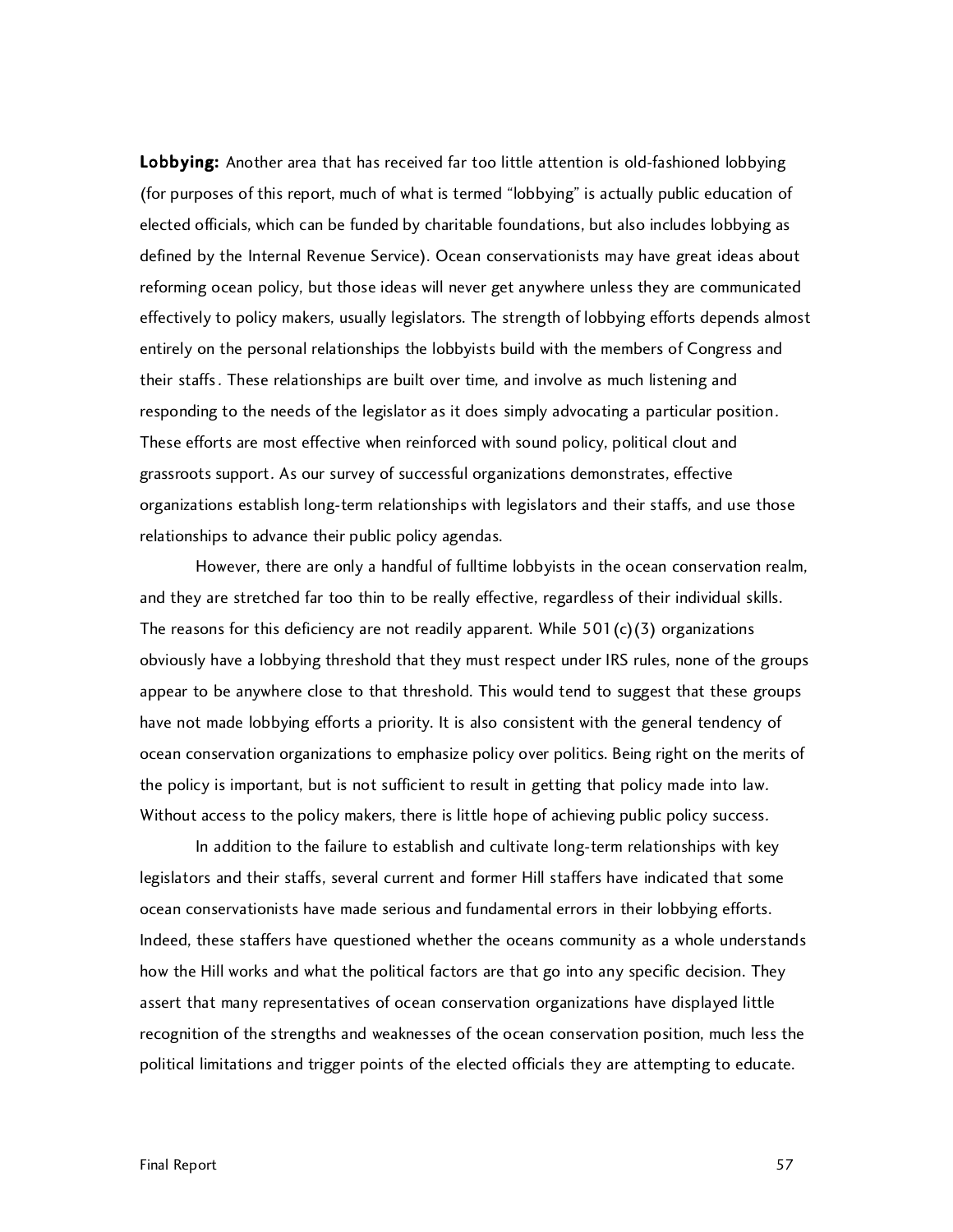A more fundamental criticism leveled by these current and former staffers is that the oceans community has a very hard time saying what it is for, and instead seems to always be against something. One said that ocean conservationists "seem to be organized only to advocate and attack." These staffers point out that effective groups bring good ideas to the Hill and say, "Help us do this." They note that when fishermen come to the Hill, they usually have their work done – they have worked out a deal and written language, which makes it easy to work with them. They also look for cooperative projects that build good will, because they give the senator or representative something to show his or her constituents. This good will pays off later when industry lobbyists need a more difficult action. Significantly, a dedicated handful of ocean advocates did exactly this from 1994 to 1996, when the community achieved passage of the Sustainable Fisheries Act. Unfortunately, the community has rarely worked in this way since.

As these staffers point out, industry excels in how it delivers its message. Whenever possible, industry will use someone who has a personal relationship with the senator or representative, sometimes an ex-staffer. If the lobbyist does not have a personal relationship with the senator or representative, he or she brings along someone who does, or brings someone from the senator or representative's home state. When generating calls to a senator's or representative's office, industry is able to draw on knowledgeable people with a real connection to the issue at hand, rather than a philosophical interest. One staffer says that a single call from such a person is worth ten calls from an uninformed environmentalist who is just reading the script from an action alert. This last point further emphasizes the importance of cultivating grassroots supporters from active user groups.

Strategic Alliances: Successful organizations recognize their weaknesses and are willing to join forces with other organizations that have strengths that address those shortcomings. The ocean conservation community has made some nods in this direction and has done it fairly well on occasion, but generally has been unwilling to make the compromises necessary to bring more organizations into the "base" of the community, and to form strong alliances with potential partners on specific issues. Given the small size of the community, and the power of the industrial interests it opposes, forging such partnerships and alliances is critical to success.

MFCN is a good example of trying to bring together a number of different interests – environmentalists, recreational fishermen, and commercial fishermen – to work for a mutually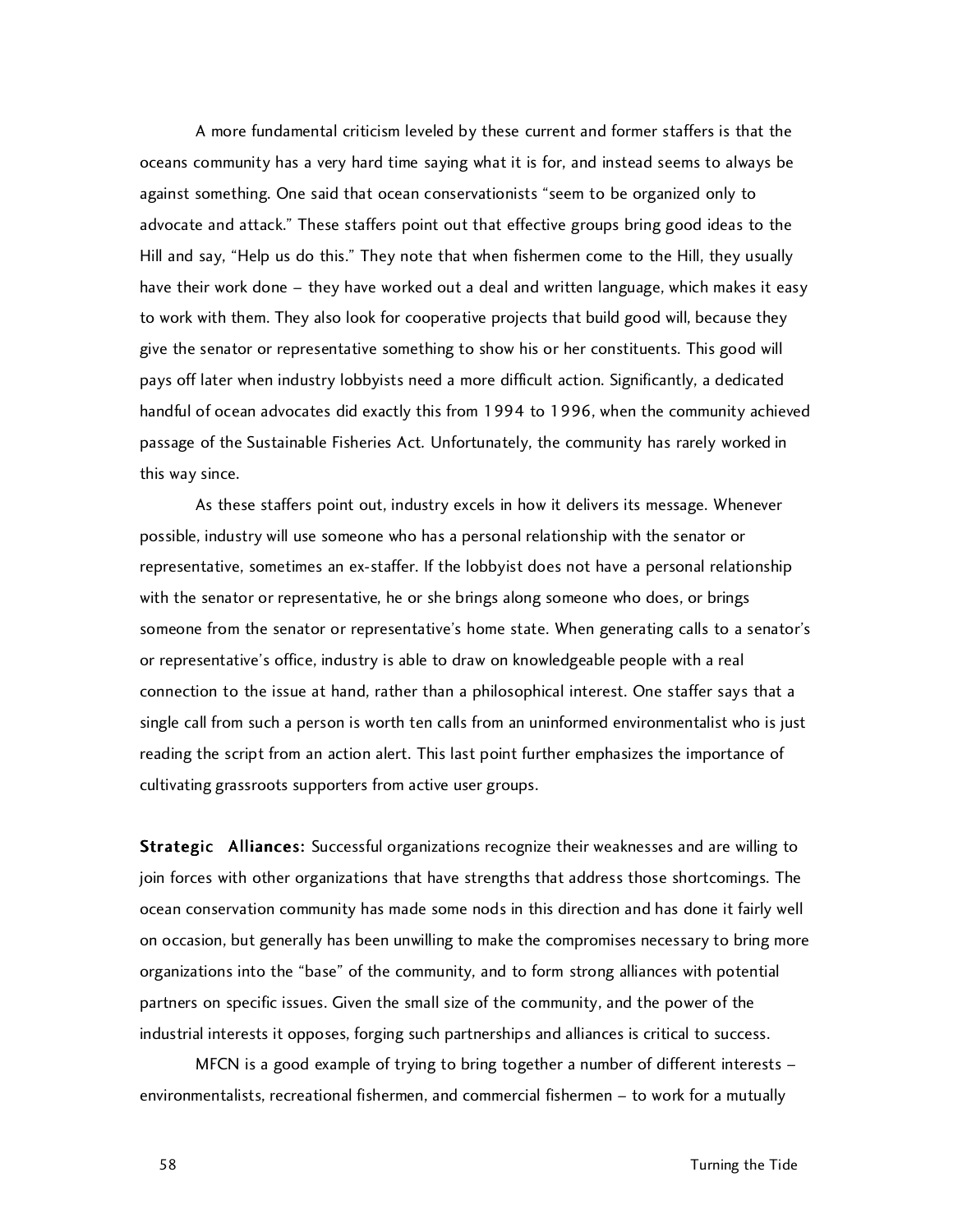beneficial goal: improvements in the Magnuson-Stevens Act. In 1996, an MFCN-led coalition was successful in doing just that, when it secured passage of the Sustainable Fisheries Act. While the end product was success, certain members of the group apparently negotiated behind the scenes for less than what the group had agreed upon, which of course led to recriminations and mistrust. The reconstituted MFCN has also experienced some of these problems, particularly with regard to the issue of Individual Fishing Quotas (IFQ). Moreover, tensions over non-strategic litigation and ocean wilderness/marine protected areas are everpresent. This pattern does not increase the strength of the community in its dealing with Congress, the Administration, or the opposition.

Similar problems have plagued other coalitions like the Alaska Oceans Network and the Ocean Wilderness Network. These groups have struggled to find strength in diversity. The frequent pattern is that, rather than working together to develop and implement a strategic campaign while letting each group exploit its particular place on the ideological spectrum, there is an insistence that all members must adopt identical positions, which leads to "lowest common denominator" dysfunction. Or groups enter into a coalition knowing that adherence to a particular idea is a precondition, and then refuse to give up sufficient organizational autonomy to achieve that position. Or, having agreed upon a position, certain group members actually undercut other members who push that position.

These problems seem to happen most frequently in one of two situations: either a funder decides that a coalition would be a good thing and offers money if one is started, or several groups decide that they might be able to entice funders if they form a "campaign" or "network." These are not coalitions that happen organically because of a recognized mutual need or interest in working together and they frequently fail to have an adequate campaign plan and agreement on overall strategy before taking off. The result is too often failure.

On the other hand, there are examples of groups working well together toward a common goal – the joint work of the Ocean Wildlife Campaign and the Give Swordfish A Break Campaign (SeaWeb and NRDC) on establishing an international recovery plan for Atlantic swordfish populations, and achieving large-scale domestic time and area closures to reduce the bycatch of undersized Atlantic swordfish, for instance, was quite effective and successful.

Only two ocean conservation organizations we interviewed highlighted internal "contentment" or "harmony" as a factor in effectiveness and the need for organizations within a community to work well together. While we did not evaluate a harmony factor in successful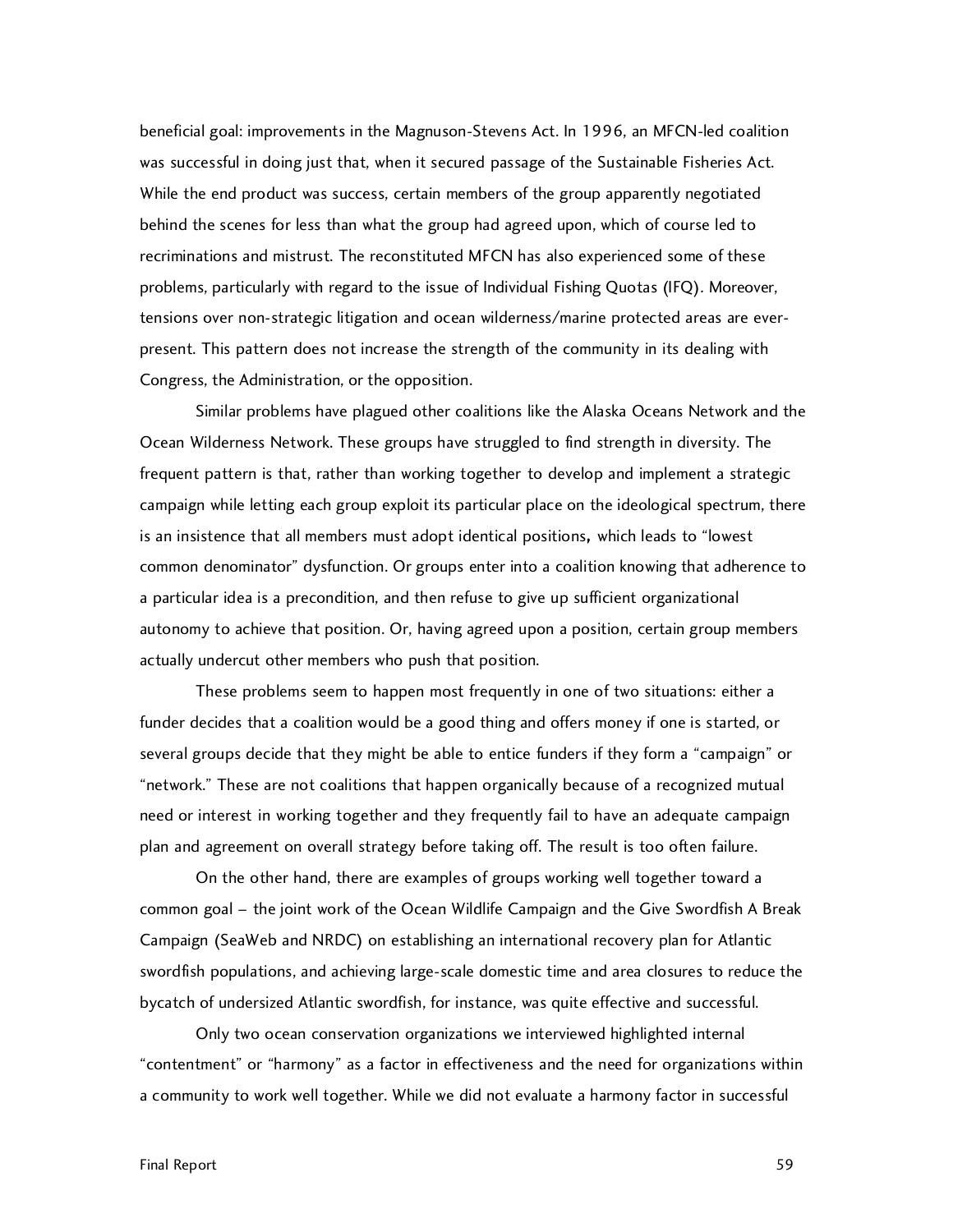organizations, it is only common sense that a certain level of disharmony will inhibit productivity. We have observed a growing disharmony and a sense of competition within the ocean community. Whether organizations are internally harmonious or not, current partnerships are not adequate and, on the whole, the ocean conservation community has to do a much better job of working together.

Strategic alliances go far beyond just working within a community of interest. As presently constituted, the ocean conservation community is simply not large enough to get the needed result in Congress. Ocean conservationists so far have not done an effective job of reaching out to other environmentalists or other groups with which they might find common ground. A key part of achieving such alliances will be to build grassroots support and political power, so that the ocean conservation community has something to offer potential partners. Without such alliances, there will be limits to what the ocean community can accomplish.

Political and Attitudinal Research: A final under-served area involves political and attitudinal research. Within the broad hallmark area of research, there are several subcategories. As already noted, the ocean conservation community uses scientific research well – the type of research that identifies problems, solutions, and goes into the formulation of science-driven policy. The community does much less well in an area that is arguably even more important to the development of campaigns: political and attitudinal research.

In order to understand how to move public opinion, it is necessary to first understand where the public is, and to identify target audiences and the message that will move it. Most of the research and polling that the ocean conservation community currently conducts is at a very surface level. While there is plenty of data to suggest that Americans love the ocean and that they want to see it protected, there is very little data on what would motivate them to take action for the ocean, or why protection of the oceans is not a more salient issue politically. Without this data, it will be very difficult to move public opinion in any significant way.

Public opinion research and message development have never been more important in the world of ocean conservation because there are signs that they can be done more effectively and sensitively. Recent FrameWorks Institute findings indicates that it may be a falsehood to assume that what works to rally public support around land-based conservation efforts will work for ocean issues. People, it seems, have different reasons for saving a forest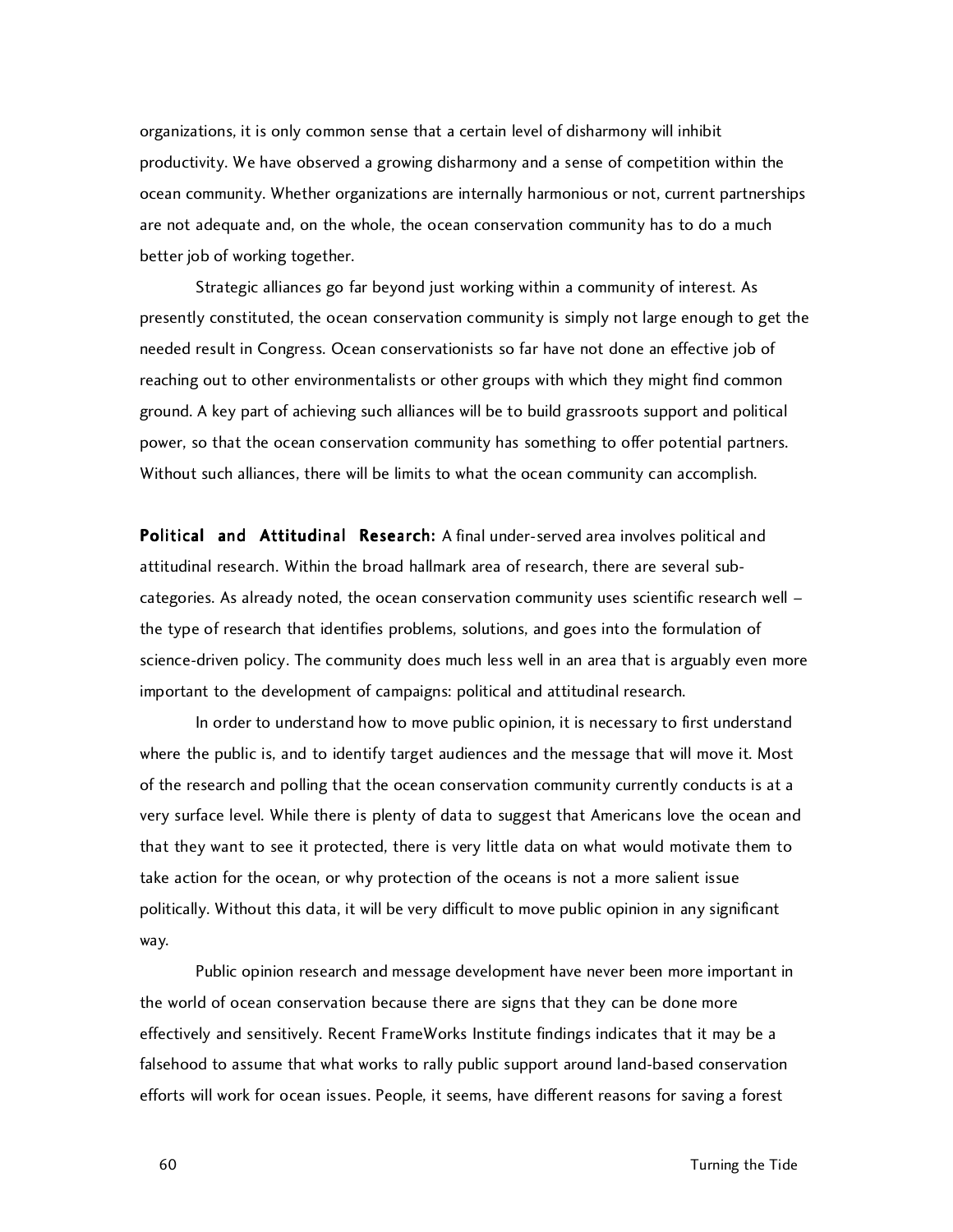than a fishery. The research shows their relationship to terrestrial wildlife is emotionally closer than their feelings for marine life – and that distinction needs to be understood and addressed before people can be expected to respond to a call to action on behalf of a bluefin tuna, a mako shark or other ocean wildlife. Understanding what persuades and motivates people to participate in a policy or political discussion is complex, vital to effective conservation communications, and ignored at a great cost.

#### **Non-Existent Areas – Electoral Politics**

All of the successful organizations we studied recognized the importance that electoral politics plays in advancing a public policy agenda, and therefore either have their own PAC and/or 527, have strong alliances with such an organization, or believe they would be more effective if they had their own. While the ocean conservation community has made some efforts in all of the hallmark areas discussed above, there is one area where the community has virtually no presence – electoral politics.

Participating in electoral politics is critically important to cultivating the political champions who are necessary for any movement to succeed in advancing its agenda. However, ocean conservationists have tended to focus on policy, rather than politics. As a result, the ocean conservation movement does not have any true champions at the federal or state levels. While ocean conservationists do have supporters, none of these supporters are willing to make ocean conservation one of their top-three legislative priorities, or to "fall on their swords" to protect the ocean.

Nowhere is this more true than in the U.S. Senate. Last year's court ruling requiring a reduction in catch in the New England groundfish fisheries because of persistent overfishing violations resulted in a bill that would weaken NMFS' overfishing regulations. The bill passed the Senate by unanimous consent and narrowly avoided being passed by the House. This change was proposed, not by anti-environmental zealots, but by senators who are widely perceived as strong on the vast majority of other environmental issues.

The reality is that almost any member of the House or Senate from a coastal state, no matter how strong his or her overall environmental record, has been unwilling to oppose fishing interests in their state. Because ocean conservationists do not participate in electoral politics, these politicians have nothing to gain and very little to lose from voting against ocean conservation, or for only being tepid supporters. They do not perceive that they will be giving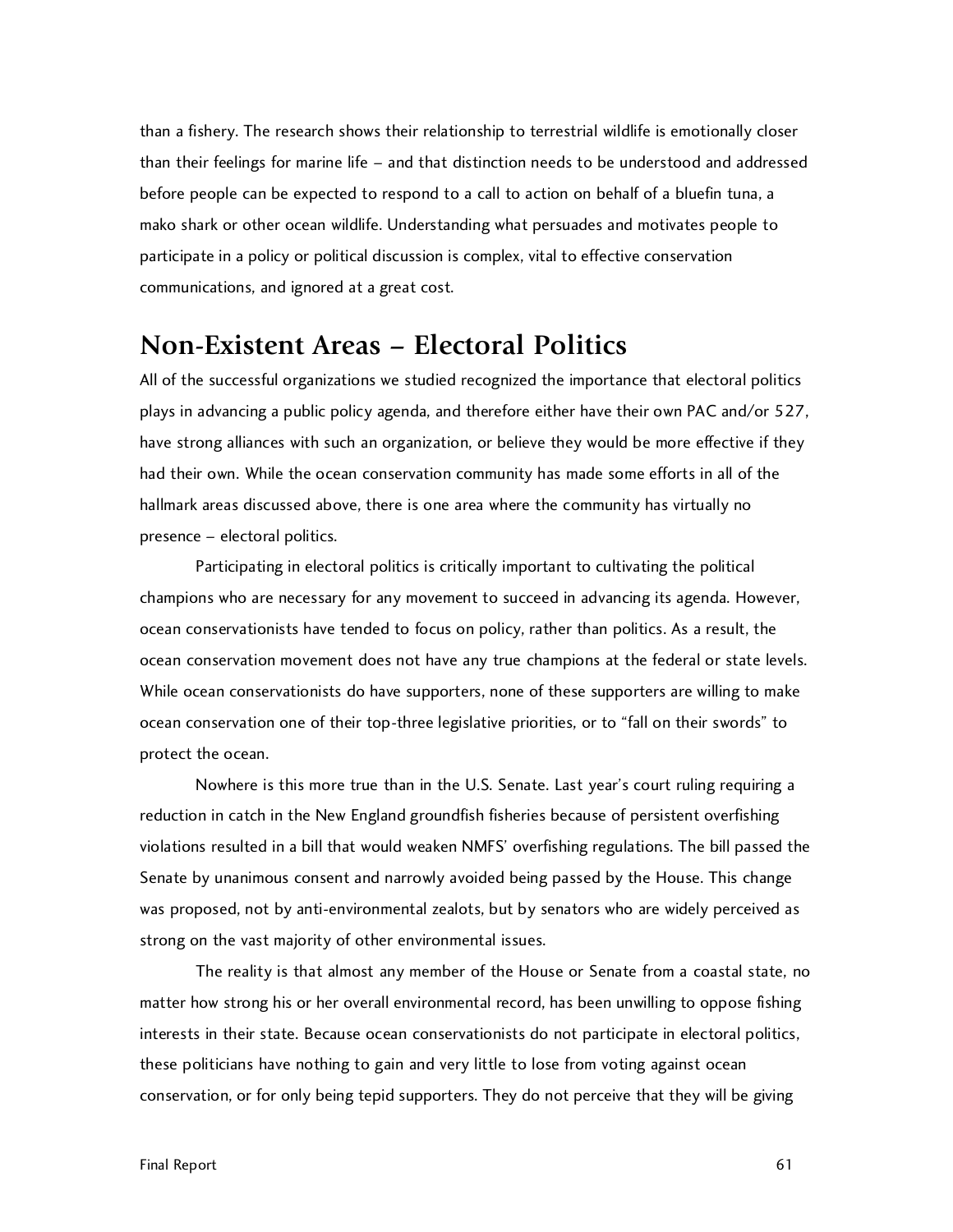up either votes or campaign contributions – two of the things that are most important to politicians. Nor do they perceive that they will receive good publicity – another important type of political currency – for standing up for the oceans. In fact, they perceive just the opposite – that they will receive bad publicity for being against the fisherman. If politics is about "carrot and stick" – the ability to reward good behavior or punish bad – ocean conservationists have neither.

While some might argue that the oceans have a voice through LCV, which bills itself as the political arm of the environmental movement, it is important to understand that LCV spends virtually all of its considerable resources and influence on issues that emphasize the differences between the two parties, the so-called "wedge" issues, and on issues that voters find most compelling when making their voting decisions. Almost all of the time, these end up being more traditional environmental issues (such as public lands and pollution), rather than ocean issues. Although LCV does include one member of the ocean community – Lee Crockett of MFCN – on its board of advisors, it has not focused on ocean conservation and protection and cannot be depended upon to provide assistance in building political influence for ocean conservation on a consistent basis.

That is so because ocean issues, unlike traditional environmental issues are typically not partisan in nature and therefore not good wedge issues. It is not that LCV ignores ocean conservation, but rather that ocean conservation battles do not lend themselves to the LCV Scorecard and "dirty dozen" strategy. Indeed, some of the legislators with the best LCV voting records have terrible records when it comes to ocean and, in particular, fisheries conservation issues. These are typically Democratic legislators with a strong commercial fishing industry presence in their districts. Moreover, it is rare that ocean issues actually come to the floor of either chamber, which makes it difficult for LCV to score such issues on its report card. In addition, while at least two organizations that do ocean work – NRDC and ED – have recently announced plans to add political organizations to their current structure, neither of these organizations will be focused on ocean issues, and both are likely to work similarly to LCV.

Without a greater presence in electoral politics, ocean conservationists are missing one of the most important tools to create political influence. Importantly, it is up to ocean conservationists to correct this weakness and begin the process of building political champions.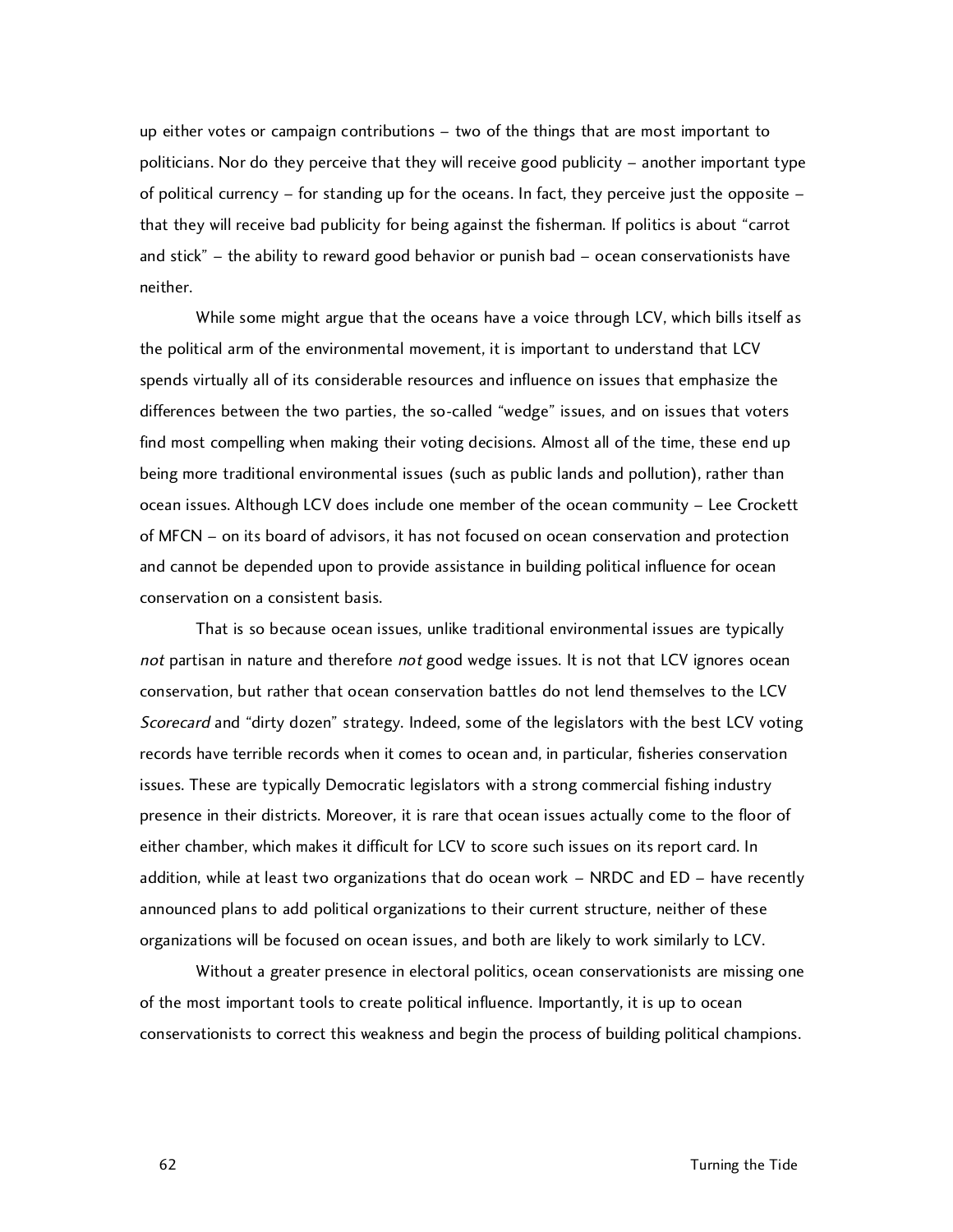## **The Big Picture – Campaign Focus Is Lacking**

The hallmarks of success are about running an effective long-term campaign. Successful organizations figure out what they want to do, prepare a plan to achieve those goals, and then execute the plan using the tools that will result in victory. They fight mission creep and make sure that their activities contribute to the larger goals. They resist the urge to be carried away by too many conflicting or ancillary demands. They have a vision for what should be in the long term, and all of their activities add up to achieving that vision.

Unfortunately, the ocean conservation community has not done a very impressive job to date of staying focused on the big picture and operating in campaign mode. Instead, there has been a tendency to spend far too much time putting out fires, focusing on the minutiae of policy work, and taking on too many small projects that are not part of a larger campaign plan. This pattern leads to a dilution of effort, which in turn leads to a failure to achieve major victories.

This tendency can be traced to the dominance of technical specialists within the ocean conservation community. Whether they are scientists, lawyers, or policy analysts, specialists tend to focus exhaustively on specific areas and tasks. These specialists play important roles in campaigns, but they should not be designing and running the campaign on their own. The ocean conservation community suffers from too many specialists and not enough campaign planners and strategic/political thinkers.

On the positive side, when the community figures out what it wants to pursue, it works extremely hard to achieve it. There also seems to be an increasing awareness that the community needs to focus on big issues, and marshal its resources in pursuit of those goals. A good example is the recent focus on eliminating bottom trawling. The challenge will be to stay focused on big issues and ensure that the majority of community resources are poured into them, rather than into fighting a series of minor defensive battles.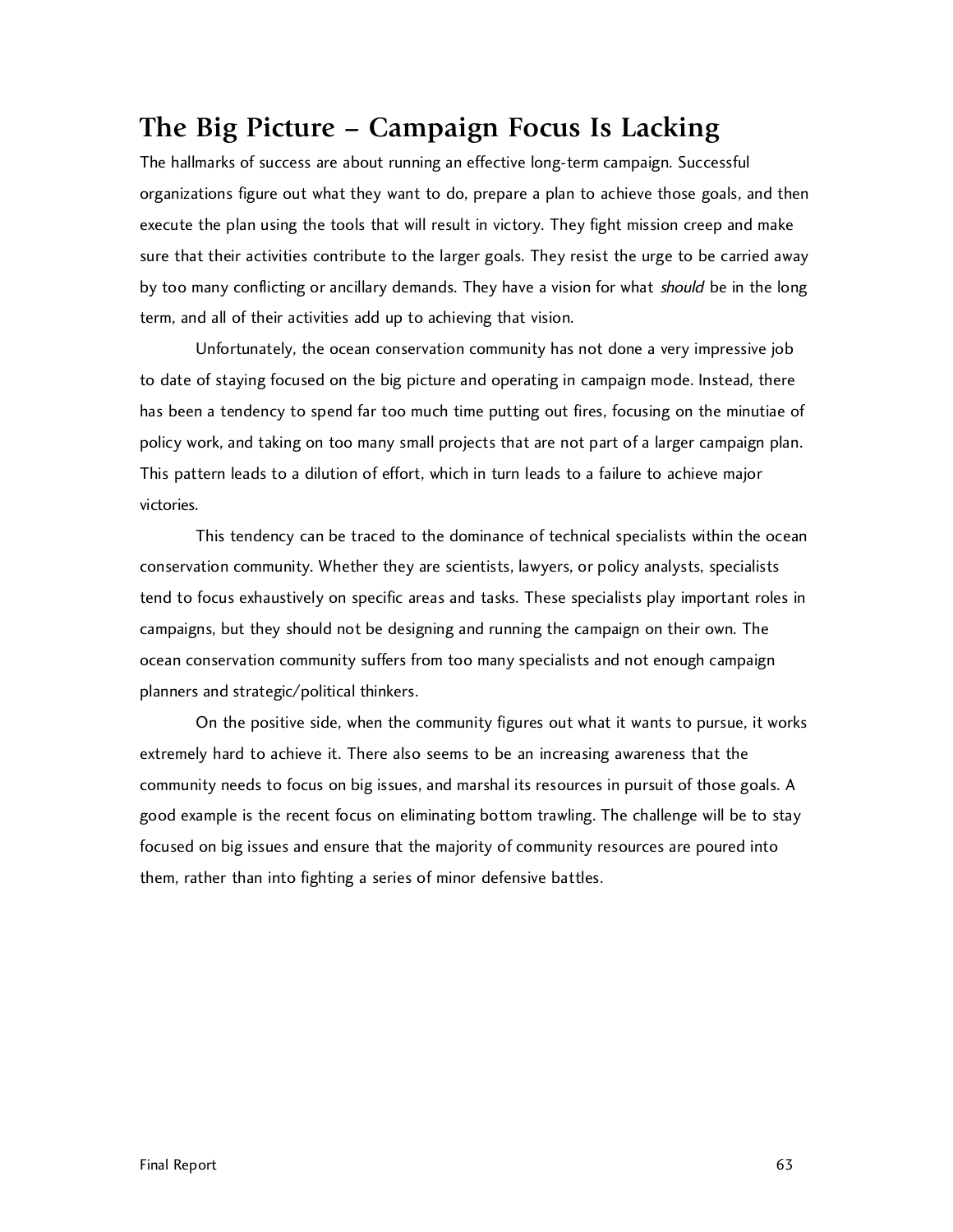# **Recommendations and Conclusions**

\_\_\_\_\_\_\_\_\_\_\_\_\_\_\_\_\_\_\_\_\_\_\_\_\_\_\_\_\_\_\_\_\_\_\_\_\_\_\_\_\_\_\_\_\_\_\_\_\_\_\_\_\_\_\_\_\_\_\_\_\_\_\_\_\_\_\_\_\_\_\_\_\_\_\_\_\_\_

The challenges and opportunities facing the ocean conservation community have never been greater. Leaders of the major ocean conservation organizations and programs around the country acknowledge that meeting these challenges and seizing these opportunities will be exceedingly difficult without significant changes in the current political, public opinion, and organizational climates. If the status quo continues, ocean advocates will achieve only limited success, and may experience serious setbacks.

Our report has identified the hallmarks of success, described how those hallmarks are manifested through case studies of a number of successful organizations, and evaluated the ocean conservation community with respect to those hallmarks. Our analysis revealed that there are three overarching priority areas that deserve special attention by the ocean conservation community. These three priorities are:

- (1) participating fully in the political process;
- (2) conducting coordinated campaigns; and
- (3) improving organizational relationships.

Again, it is critical that the ocean conservation community understand the importance of these overarching priorities before considering specific recommendations.

Priority One: Conservation is Politics. First and foremost, the ocean conservation community must begin participating fully in the political process if it is to be successful. Full participation involves both professional and grassroots lobbying, which gives an organization a voice, and, more importantly, direct involvement in the electoral process, which makes elected officials willing to listen. Participating in electoral politics is critically important to cultivating the champions who are necessary for any movement to succeed in advancing its agenda and will require creating political organizations that can work to elect those champions.

Priority Two: Coordinated Campaigns Lead to Victory. Again we stress that strengthening the critical strategy areas of communications, grassroots, lobbying, and electoral politics, as important as they are, is not enough unless they are all used together in a coordinated, strategic way. The ocean conservation community must learn to operate from a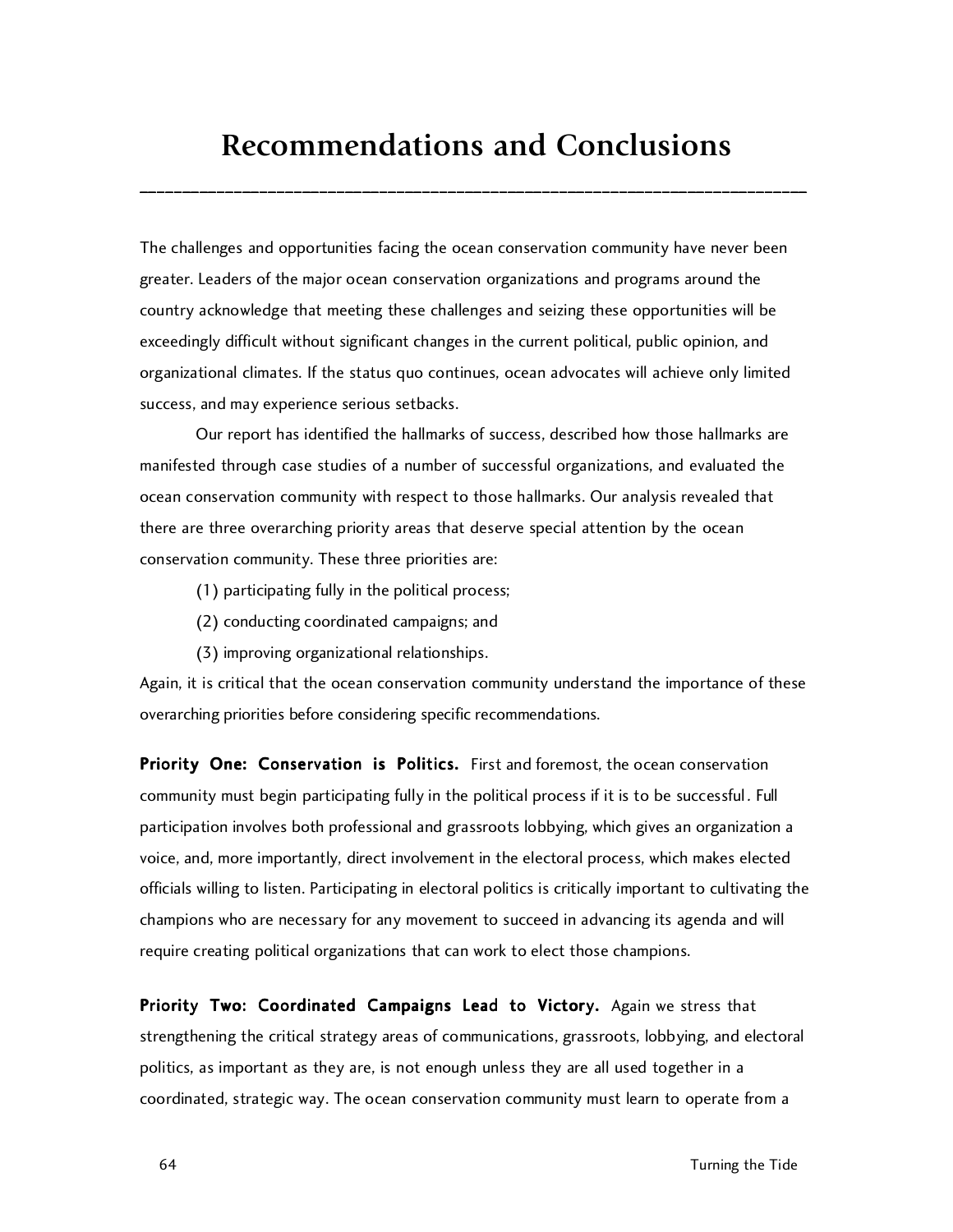strictly disciplined campaign mode. Critical to this effort is to begin to pay as much attention to communications as to policy, and to integrate communications into all advocacy from the start. In addition, until the ocean conservation community develops a reliable base, and learns to mobilize it through the use of strategic campaigns, its ability to produce the "fundamental change in the nation's posture toward its oceans" called for by the Pew Oceans Commission will be limited.

#### Priority Three: Strong Organizational Relationships Create a Climate for

Success . Finally, ocean conservation organizations must improve relationships both within and among groups and cultivate new alliances outside the community. Ocean activists must put aside their differences and unite behind the big issues that link the community, or face the reality that they will never have the strength to fight the battles that matter most, i.e., those against the foes of conservation. In addition, because of the small size of the ocean conservation community, and the power of the industrial interests it opposes, forging partnerships and alliances outside the current community is critical to success. To do otherwise is to risk irrelevance.

Having the framework of the three priority needs, we now offer our recommendations on changes the ocean conservation community needs to make if it is to achieve the level of success enjoyed by our hallmark organizations and the issues they represent.

#### **Coordinated Campaigns & Strategic Alliances**

Successful public policy organizations tend to operate from campaign mode. They establish clearly identified goals, as well as the tactics to accomplish the goals, and build in milestones to evaluate progress and make mid-stream adjustments as necessary. This is a proactive process that helps organizations define "victory," including what is negotiable and how to achieve it. The hallmarks of success that comprise the legs of the stool (communications, grassroots, lobbying, and electoral politics, including strategic alliances as needed) are integrated into the strategy from the beginning. While a campaign can be defensive by design, it is not reactive.

**Strategic Campaigns:** The ocean conservation community is too often reactive. This approach has grown from a culture where organizations or funders identify a problem, have a sincere desire to correct the problem, and forge ahead. While the conservation goals may be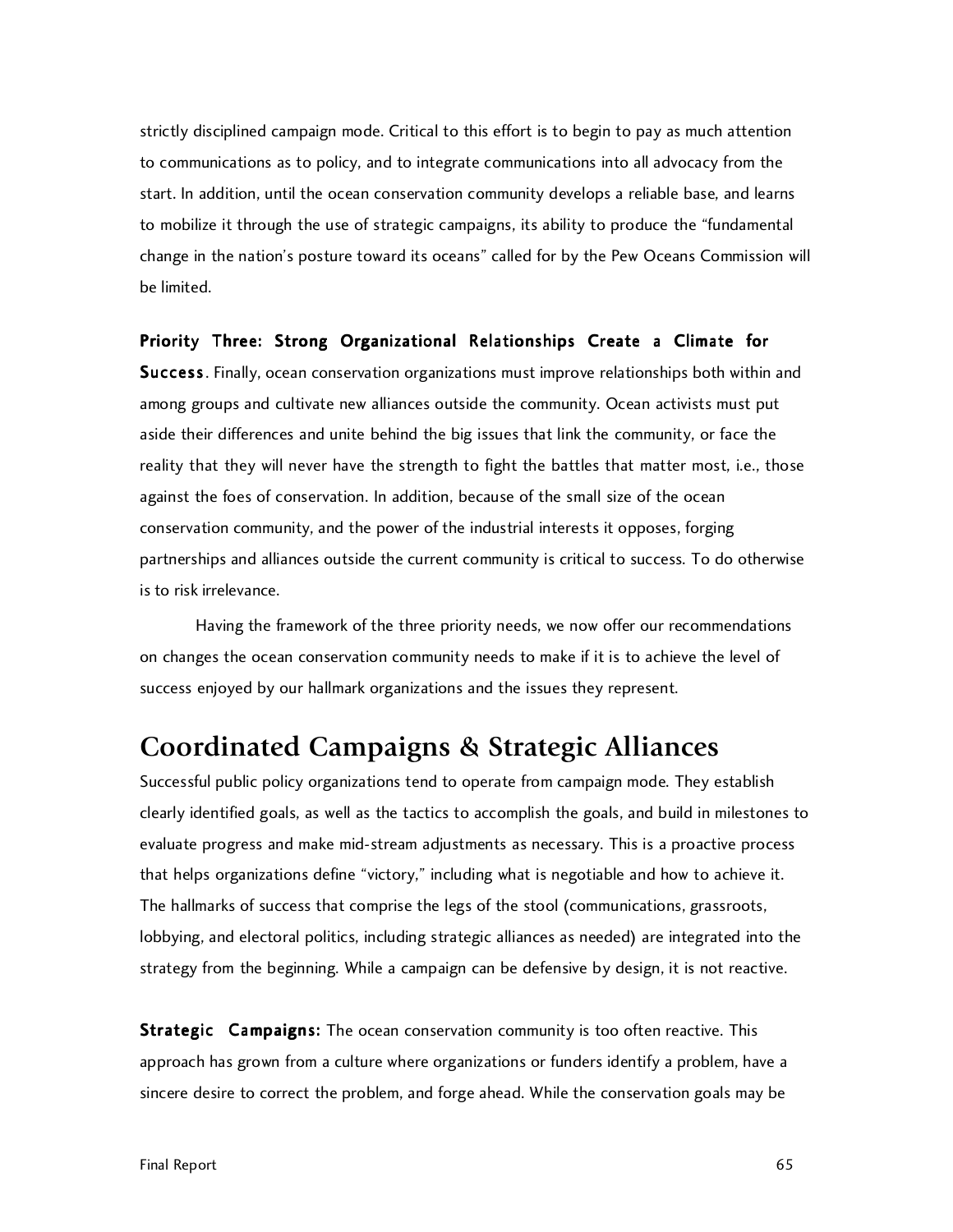readily identifiable, there is often not a clear assessment of the likelihood of success. In addition, the strategy, tactics, and coordination necessary for victory are less clearly defined and sometimes missing. Finally, the focus and discipline required to achieve victory are easy to lose when not embedded in a tightly constructed plan for action. While strengthening critical strategy areas – communications, grassroots, lobbying, and electoral politics – is essential, we would argue, it is not enough unless they are used all together.

We recommend organizations place a greater focus on developing and running strategic campaigns. The keys to a successful campaign are adequate fundraising; developing and implementing a fully integrated strategy that incorporates as many of the hallmarks as necessary to succeed; keeping an eye on the big picture and strategy; planning for the many different routes the path can take, and finally, exercising focus and discipline.

Strategic Alliances: Ocean activists are not working together effectively to overcome the challenges they face. Rather than recognizing that having a variety of groups across the ideological spectrum can be a strength, there has been a tendency to attempt to force everyone to adopt similar, often identical, positions. Coalitions have typically been formed from the top down, in response to a particular issue of need rather than allowed to happen "organically" where strategic considerations play a dominant role as to which organizations participate and how. As a result, much energy has been directed toward securing support for pet projects or infighting, rather than directed toward designing and running effective campaigns. Successful coalitions have many requirements but none greater than the need for all members to compromise. Many organizations have been unwilling to give up some level of control to achieve larger goals. This is likely because organizations do not see the benefit in such a strategic alliance. However, few if any ocean conservation organizations possess the ability to carry out a major policy change initiative on their own. Like it or not, organizations need each other.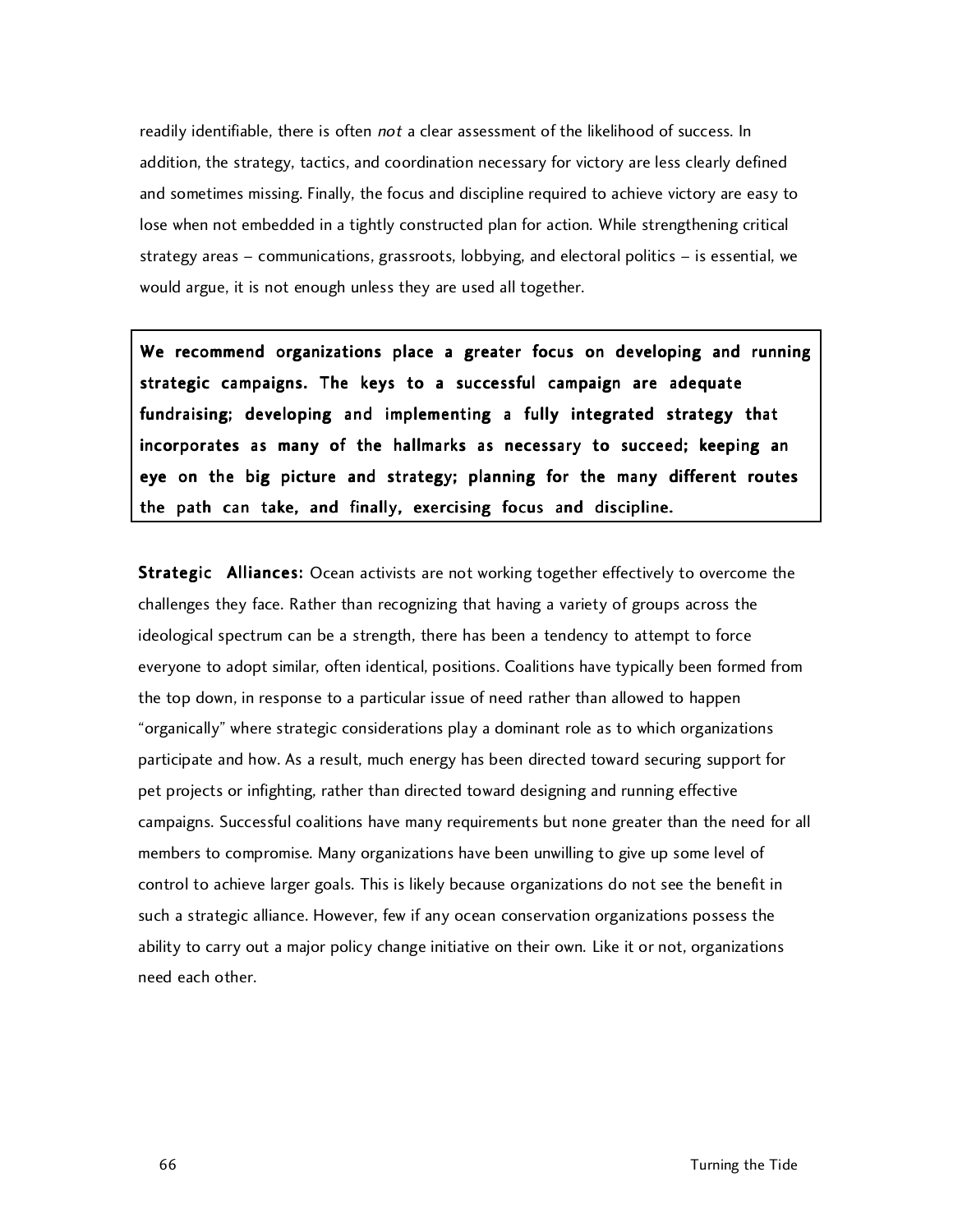We recommend that organizations in the ocean community conduct a searching inventory of their strengths and weaknesses and become willing to make the necessary adjustments and compromises to form more successful strategic alliances within the community.

New Partners: This recommendation applies not only with respect to working with traditional conservation organizations already within the communities, but applies to new partners as well. Organizations must identify and successfully bring like-minded organizations into the fold. This reality will have its costs. First and foremost, it may mean giving up on some issues of importance in order to enlarge the base. No organization or movement can win without a strong base. Right now, the ocean conservation community is lacking a significant base. If conservation is politics and politics is the art of the deal, then the community needs to figure out what deals it can make to enlarge its base.

Recreational anglers are an excellent example of a potential strategic alliance. These fishermen make up an ocean user group with real and growing political power. When it comes to conservation, there is every reason to believe that ocean conservationists and saltwater anglers can agree on 7 or 8 out of 10 issues (possibly even more). Would the ocean conservation community be willing to give up the 2 issues in order to get 80% of its reform agenda passed? Many strategic alliances require making tough choices. This would be no exception. The community must ask itself if it can succeed with most of its agenda without support of recreational anglers? It is time for the community to make some important and difficult decisions. Some organizations have already made similarly tough decisions regarding their positions and alliances, and we believe more are on the horizon.

Just as members of the ocean conservation community must evaluate their strengths and weaknesses with respect to other members of the community, they must also become willing to form more successful strategic alliances with new partners outside the current community as a way to enlarge the ocean conservation "base."

Focusing Limited Resources: While working in campaign mode and participating in strategic alliances will increase the likelihood of success, the community must make sure its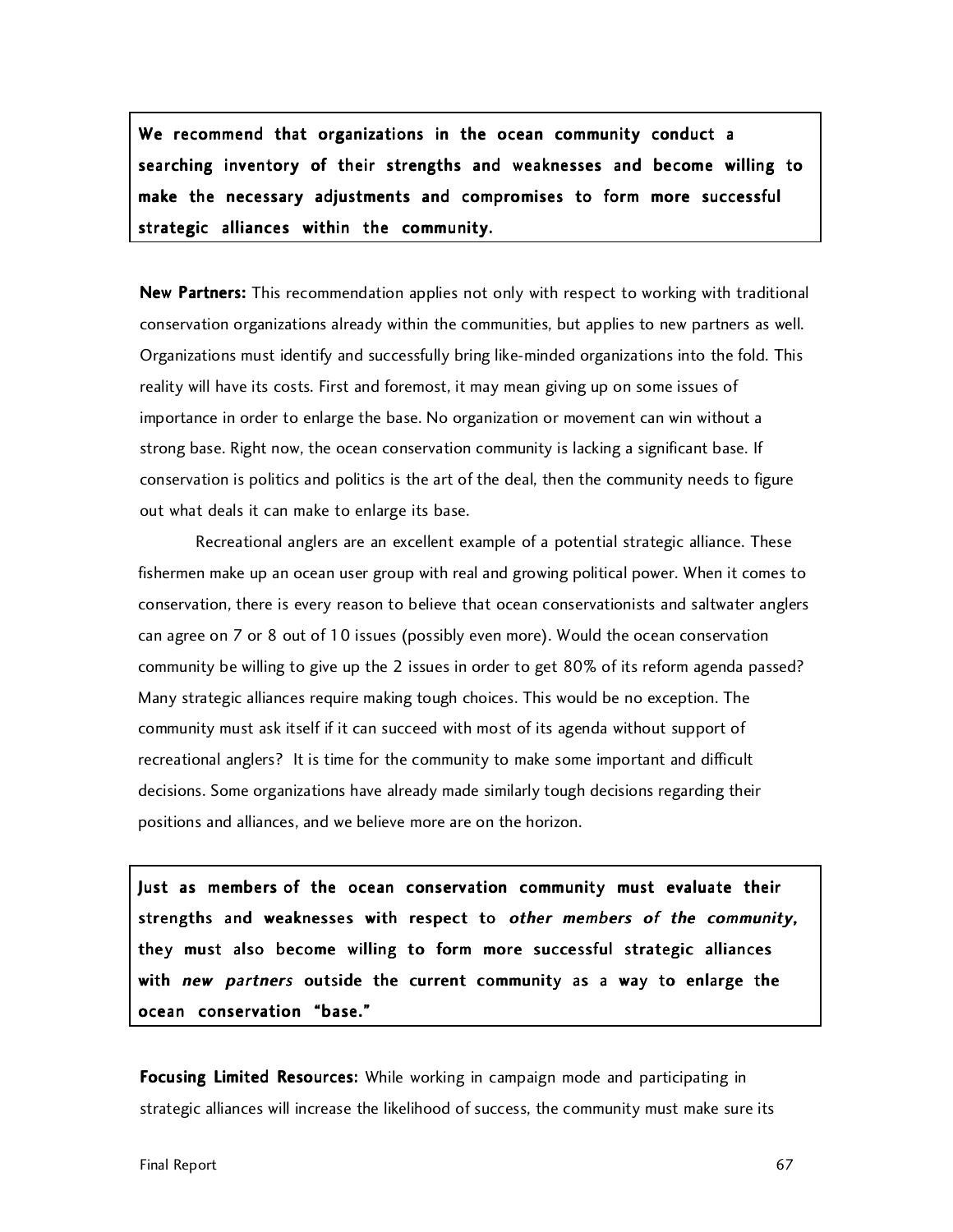limited resources are being focused on the right goals. Massive resources have been devoted to implementation of the Magnuson-Stevens Act through the Regional Fishery Management Council process, which is inherently stacked against conservation. Ocean conservationists have been willing to count very small actions taken by the Councils as victories. Many advocates question the likelihood of ever halting overfishing, dramatically reducing bycatch or protecting habitat under the current seriously flawed structure. There is no question that some of the energy spent in securing limited victories, which require constant vigilance to protect and retain, would be better spent searching for new tools and opportunities to accomplish the same goals, such as the establishment of marine reserves, continuing to expand consumer seafood initiatives, or creation of an ocean ethic.

It is important to "see the whole field" and focus energy, talent, and money on the true barriers to success. For example, without a fundamental change in how the oceans are viewed, and ultimately managed and protected, is it possible to save biodiversity one species at a time? One management plan at a time?

Considering the limited resources available, organizations must redouble their efforts to ensure they spend those resources efficiently, either by working to accomplish fundamental reform of a flawed system that will lead to real and lasting protection for the oceans and their wildlife.

Recruit Specialists: One final organizational issue involves specialization. The ocean community has a pool of talented, experienced, and dedicated advocates, primarily made up of lawyers, scientists, and policy analysts. While able to perform many tasks, few specialists have the skill to carry out the entire suite of tasks needed to achieve victory. Yet, an examination of organizations finds such a demand is placed on many individuals. The ocean community has functional specialists outside their area of expertise determining which tactic will be most effective in a particular situation. Too often an organizational or coalition "strategy" meeting to plan tactics and activities is held without a single communication, grassroots, or political specialist in the room. No organization would plan a lawsuit without a litigator in the room nor would it plan for a fish population assessment without a biologist (hopefully a population biologist or modeler) providing guidance. Successful organizations make sure they have the right person for the right job.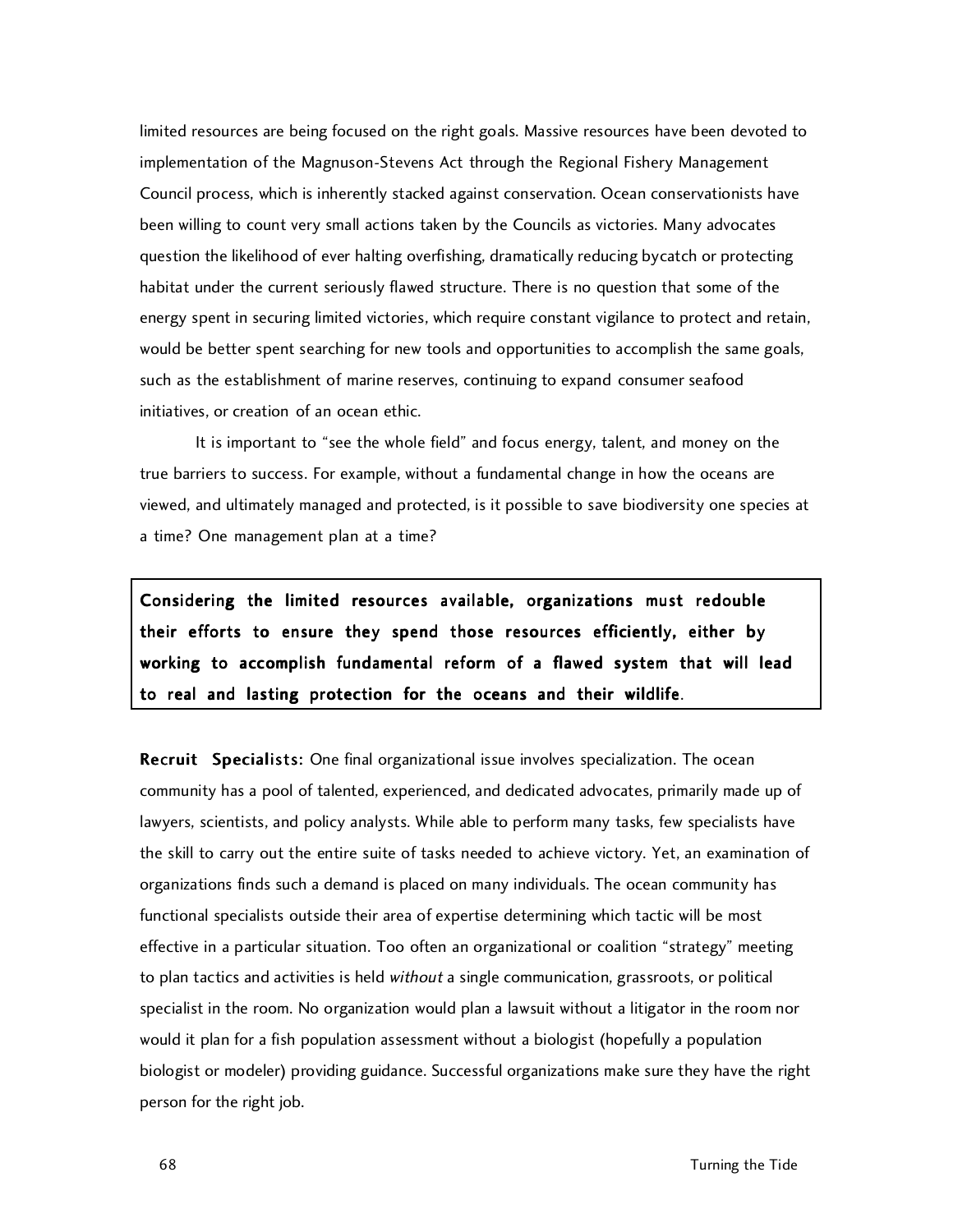We recommend that ocean conservation organizations recruit the appropriate specialists, in particular, the underutilized communications, grassroots, and political specialists.

#### **Message, Message, and More Message**

The ability to communicate an ocean conservation message to the public, or an identified target audience, is a barrier to success for the ocean conservation community, yet fundamental to long-term success. Communication is one leg of a four-legged stool that includes grassroots organizing, lobbying, and electoral politics to shape public policy.

As Peter Schurman of MoveOn.org observed, environmentalists tend to be overly "wonkish" and do not communicate in a way that is understandable by the public. It is critical to involve media professionals who understand communication from the very beginning. To not do so is more than simply an inefficient allocation of resources – it is counterproductive and can hurt proper messaging. The ocean conservation community has a good pool of media professionals on board, but there is room for additional seasoned professionals to help develop communications strategy.

We recommend that communications experts be included in any and all campaign strategy discussions from the beginning. We also recommend that more seasoned professionals be hired to complement the current talent pool.

Positive Message: Another important part of message is working to figure out what the ocean conservation community is "for." As discussed in the evaluation of the ocean community and lobbying, staffers on Capitol Hill know very well what ocean conservationists are against, but have little idea what they support. A negative message simply cannot succeed in the long run. There are plenty of times when it will be necessary to be against a particular proposal or piece of legislation, but without a positive agenda that balances out the negative, ocean conservationists will simply be dismissed as chronic malcontents.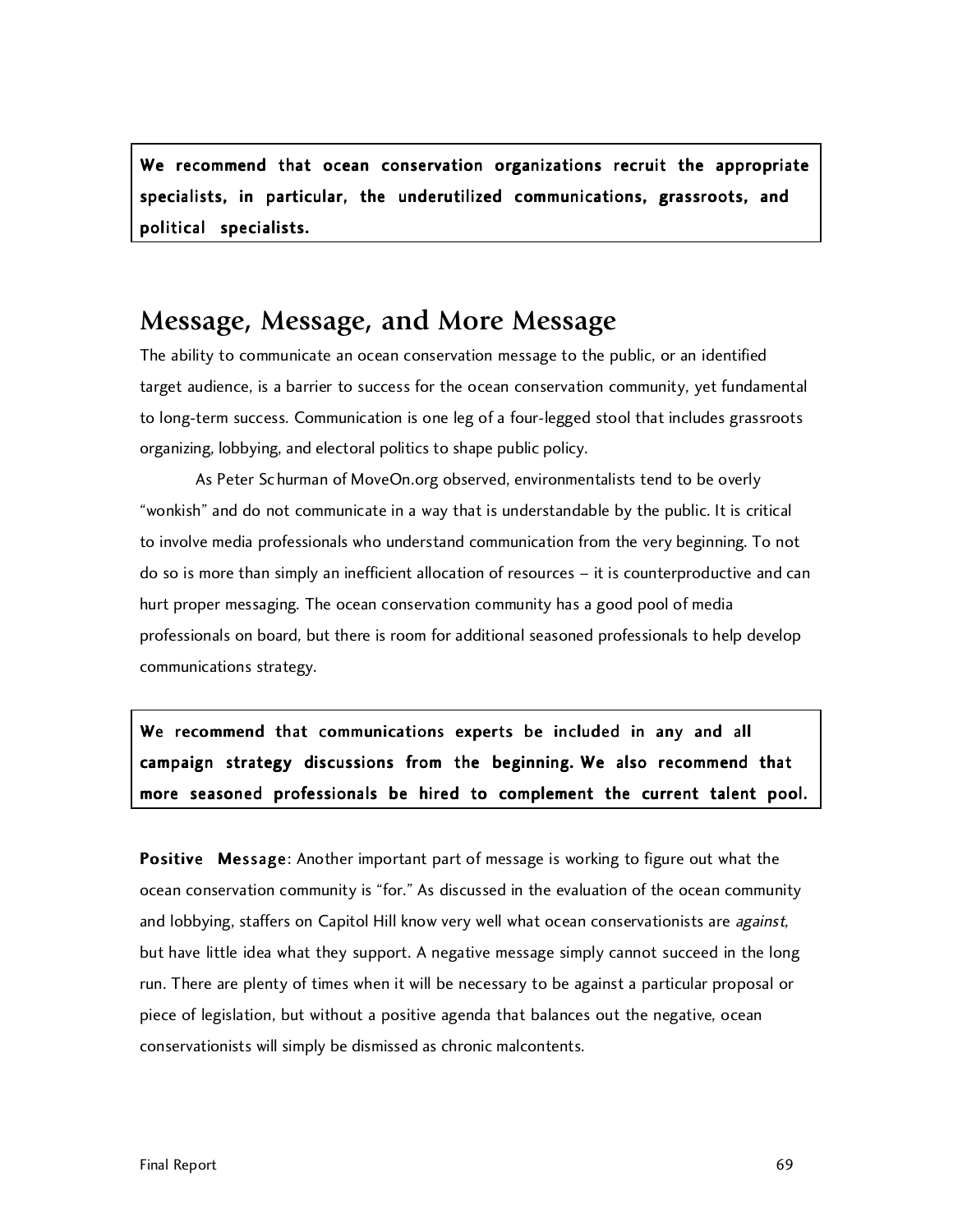We recommend that the ocean conservation community spend significant energy on working to come up with a positive vision that can be communicated to the public and decision-makers.

Create Compelling Messages: Marine biologists and policy analysts are so immersed in ocean issues that many are incapable of grasping how far from the public they are, and thus need communications specialists to make that leap. Even then, the key to successful communication is prolonged repetition of a clear compelling message. Fortunately, recent research by SeaWeb and the Frameworks Institute provides advice on how to create messages about ocean conservation.

We recommend that ocean conservation organizations craft more compelling messages about ocean conservation by using the results of the research by SeaWeb and the Frameworks Institutes.

**Start Where They Are:** The oceans community needs to start where the public, or target audience is, talk in terms that connect to the public and be compelling. It will be necessary to conduct public opinion research to inform communications and outreach. To create a base, win supporters and create grassroots action, ocean conservationists must start where the public is – what do they believe, what do they value, what motivates them to feel personally connected and to take action on behalf of the oceans? Until these questions are answered, campaigns are flying blind.

The quantity and depth of public opinion research to inform communications and outreach must be increased significantly, so that ocean conservationists can "start where they are" when communicating with the public.

## **Time to Build a Constituency for the Oceans**

Ocean conservation organizations have not built a sufficient constituency to support ocean conservation. Simply put, the community does not currently have a large or vocal base of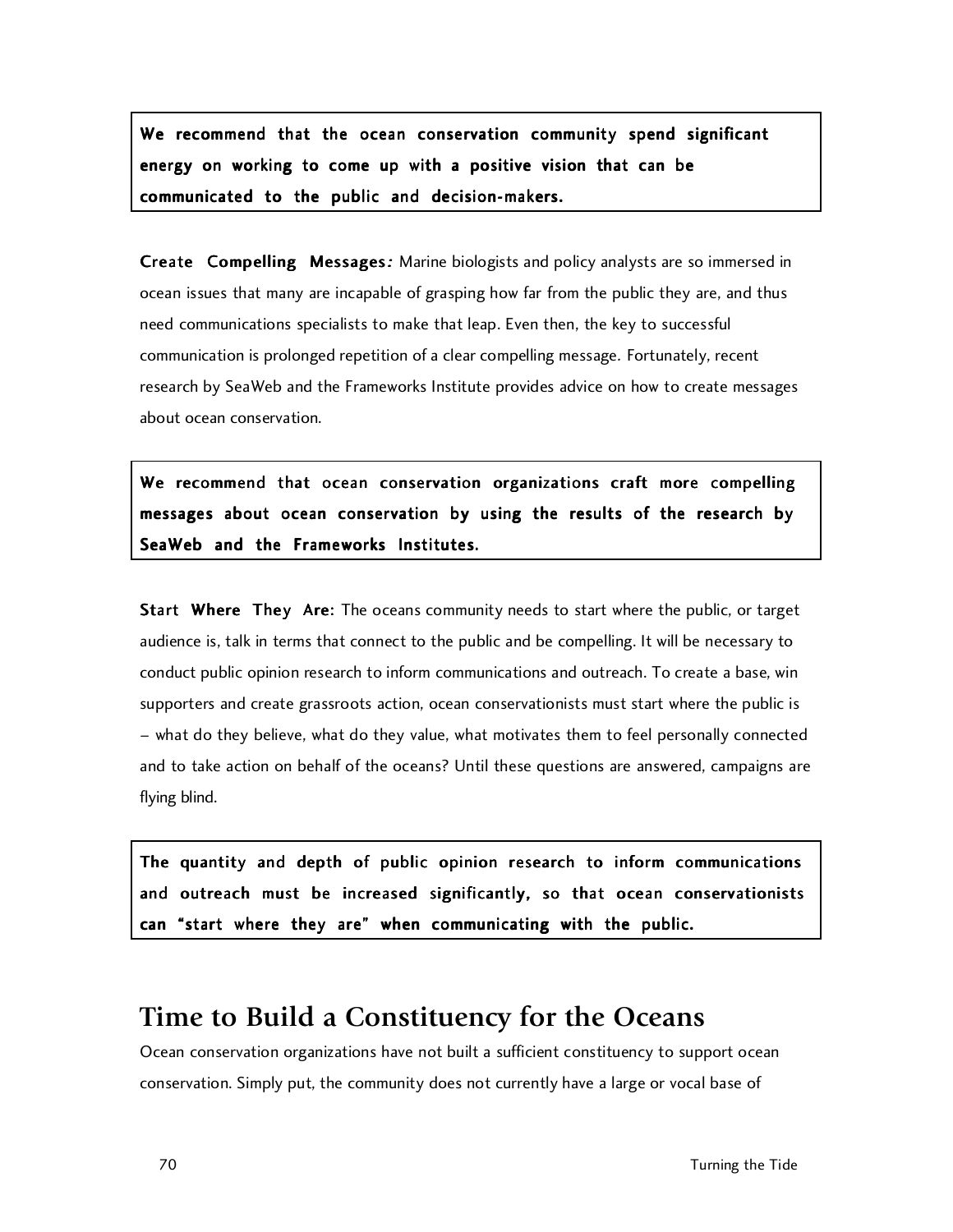supporters that will allow it to be more effective. This failure has been noted for a number of years and is hardly news.<sup>21</sup> Nevertheless, it remains a significant restraint on the ability of the community to achieve its goals. Fortunately, this limitation is recognized by virtually all in the community and, as previously discussed, efforts are being made to improve the situation.

We commend these actions and recommend an even greater commitment from the community that involves an enhanced level of sophistication. It is our belief that success in dramatically improving ocean public policy will only be achieved after a base of supporters is identified, built up, and activated.

**Building Constituency:** Building a base is challenging, yet all of the organizations we studied had a strong base of support. To date, though, the base of the ocean conservation movement has neither been identified nor mobilized. The easiest target for inclusion in a base would seem to be dues-paying members of environmental organizations, particularly those with ocean conservation programs. However, such individuals may not prove to be the most fruitful constituency. According to Matt Ridley and Bobbi Low in their article "Can Selfishness Save the Environment?," "The environmental movement has set itself an unnecessary obstacle by largely ignoring the fact that human beings are motivated by self interest rather than collective interests."22

Thus, ocean *users* may be the best target. Many of the goals of the ocean conservation community will coincide with the self-interests of surfers, divers, boaters, recreational fishermen, tourism-based industries, and tourists themselves. This self-interest can be tapped for the benefit of conservation.

Of course, building a base does not have to be mutually exclusive. Some data support the contention that the broader environmental constituency can be motivated to care about ocean conservation. The important point is that current constituent support is insufficient to prevent losing important gains that have been made or to support advancing bold new initiatives.

Moreover, there is a growing body of information regarding attitudes toward the oceans, barriers to action, and practical solutions for how to be more successful in messaging the oceans. There is also a large body of similar information for the environmental community as a whole including Dr. Deborah Lynn Guber's book, The Grassroots of a Green Revolution: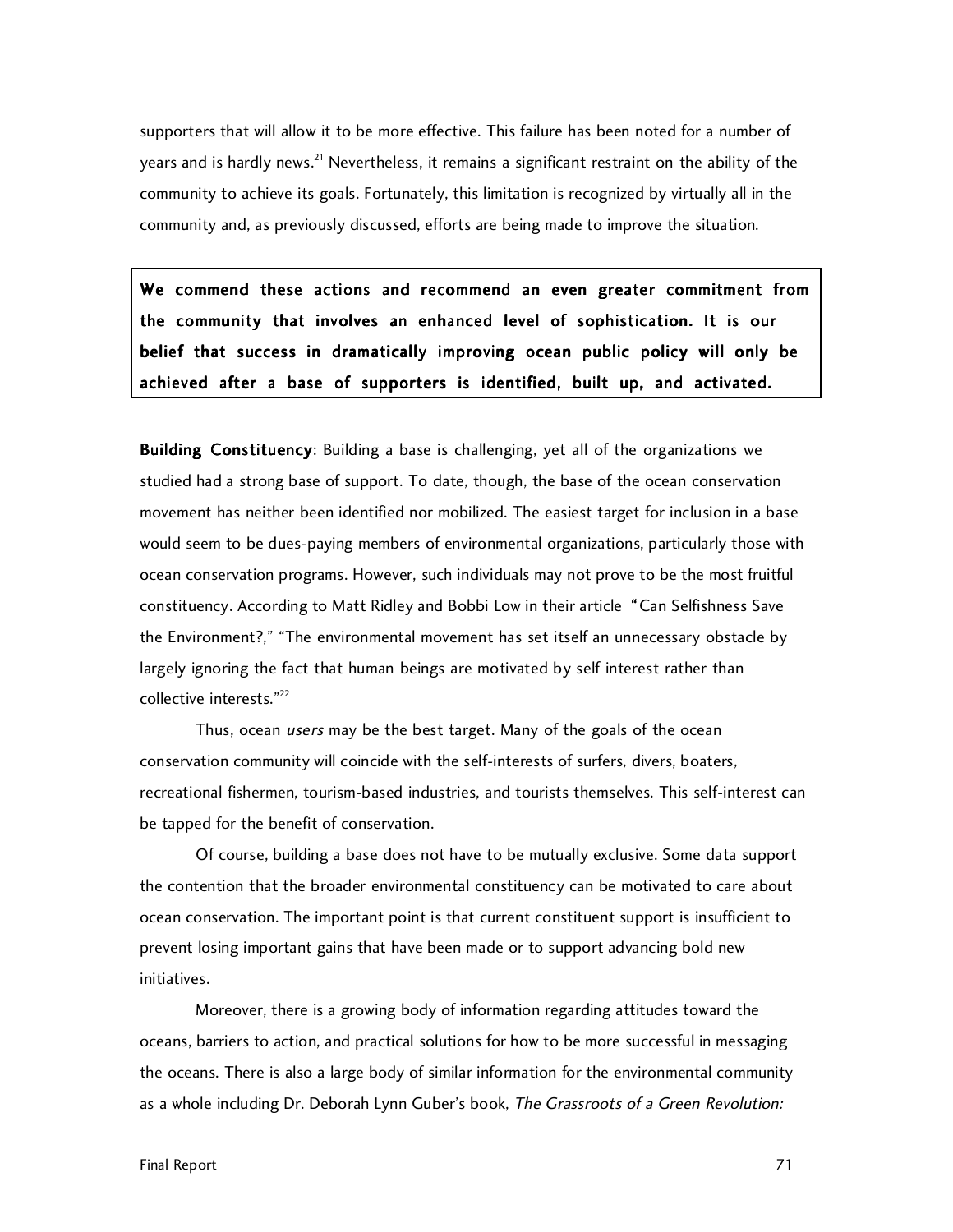*Polling America on the Environment.* $^{23}$  This type of information will prove invaluable when it comes to identifying and mobilizing the base of the ocean conservation movement.

We recommend that the ocean conservation community make a concerted effort at identifying individuals with a direct connection to the ocean, rather than those who are merely "supporters" of conservation, but have no personal stake in it. We recommend that this group then be cultivated as a base. In identifying these individuals, we recommend that the definition of "self-interested user" be relatively broad, so as to bring in as many interested parties as possible.

List Enhancement: List enhancement is a fundamental component to helping organizations be more efficient and strategic. Research demonstrates that the most frequent voters tend to be the best activists. List enhancement therefore pools together the membership lists of coalitions of environmental organizations. The lists are then merged, duplicate names removed, and each entry is enhanced with voter frequency data, county, voting precinct, state and federal legislative districts, age and gender, and other publicly available demographic and geographic information. It can also update phone numbers and addresses.

By using list enhancement, groups can stretch their program dollars by identifying members who are likely activists, targeting voter participation efforts, and improving fundraising. Individual groups and coalitions also use list enhancement to identify and select citizens to receive mailings, phone calls, and educational materials. Some groups, such as the Ocean Conservancy, are already using list enhancement. This tool can help each group accomplish its own goals, can ease the way for coalition efforts and can begin to build strategic alliances with terrestrial focused organizations, finding more communication results in common goals.

We recommend that all ocean conservation groups join with the rest of the environmental community to take advantage of the list enhancement tool.

The Internet: The use of the Internet in grassroots mobilizing deserves some attention because it is currently being successfully exploited by organizations such as MoveOn.org and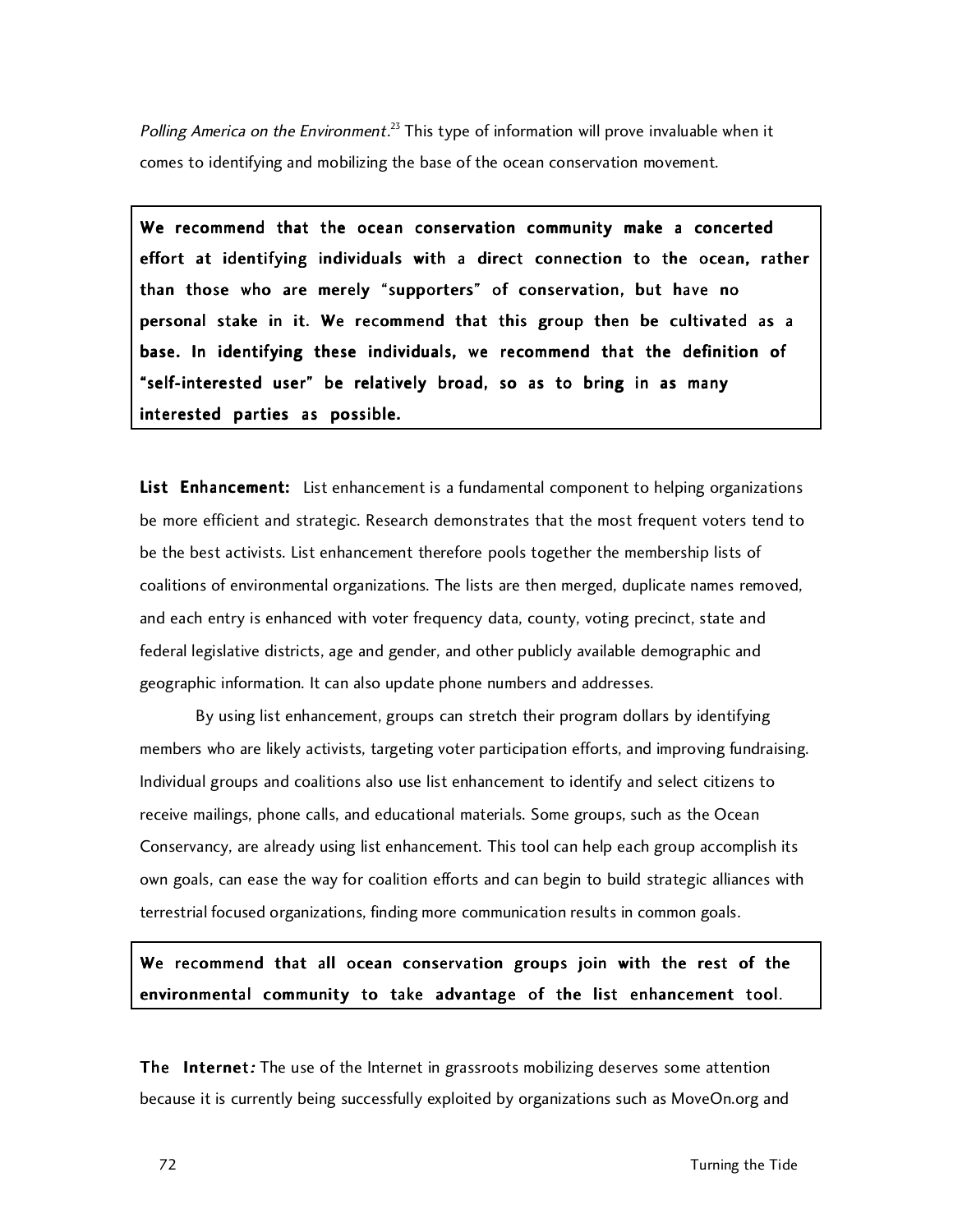Gov. Howard Dean's presidential campaign. Internet organizing is a powerful tactic that should be evaluated and woven into every grassroots strategy as appropriate. However, there is no compelling evidence that this tactic is going to be effective for mobilizing oceans activists on the scale of MoveOn.Org or Governor Dean's campaign. MoveOn, for instance, is tapping into discontent on a grand scale. Peter Schurman described MoveOn's efforts as a "focus on large areas of disconnect between public opinion and public policy." Its selection of the Clinton impeachment and the war in Iraq have successfully tapped this disconnect. While it is unlikely that the ocean conservation community can replicate this spectacular level of success because there is no such "disconnect" to exploit, the Internet still deserves attention.

We recommend that, in addition to traditional organizing methods, ocean conservationists figure out how to use the Internet as part of a plan for establishing and building a relationship with a base. In using the Internet, it is critical to remember that the purpose is to build a relationship with the target audience. Moreover, it is important for activists to stay nimble, keep up with technology, and be prepared to exploit opportunities as they arise.

# **Enhancing Effectiveness of Lobbying**

Successful organizations use their lobbyists as a tool to create political leverage with elected officials and key decision-makers. Professional lobbying is about relationships – the type of relationships lacking for the most part with the ocean conservation community. The first step in enhancing lobbying effectiveness is simply to do it more often. The community does not do enough lobbying for reasons that are difficult to understand. It is unclear if the 20% threshold that binds 501(c)(3) organizations drives the agenda. Considering that few if any organizations are near this limit, that is unlikely.

We recommend the quantity of personal contact lobbying be increased as quickly as feasible. This will likely mean hiring more dedicated lobbyists, as well as making more efforts to bring people from the regions to lobby on a more consistent basis, rather than just during periods of crisis.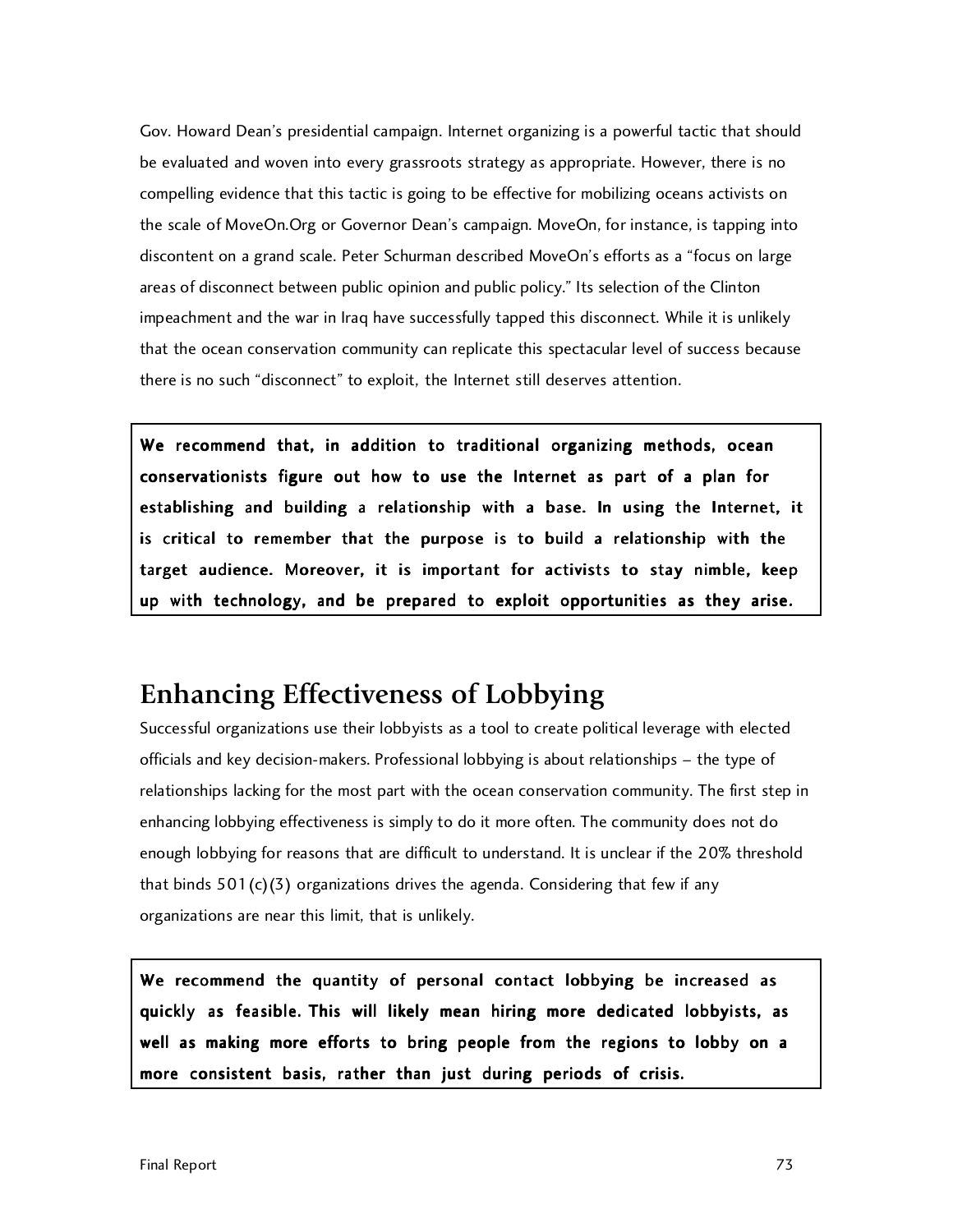Understand the Rules of Lobbying: The second step is to lobby more effectively. In order to do this, lobbyists, in particular junior lobbyists, must better understand the rules on Capitol Hill. Personal contact lobbying is critical to advancing a public policy agenda. The lack of close personal relationships with key members of Congress and their staffs is a mistake that must be corrected. Lobbyists must have proper entrée to key offices and must come prepared. Before someone walks into a congressional member's office to lobby them on any issue, he or she should understand who they are lobbying and why. It is important to know the demographics of the district, know how many members of their organization live in the district, know how many fishermen or other important ocean users live and or work in the district, and understand what supporting your position will "cost" the member. Moreover, remember that, because lobbying is about relationships, it is critical to be personable. We have heard far too many stories of staffers being offended by the demeanor of ocean conservationists during meetings. Successful lobbyists form friendships with staffers and look at them as partners, not adversaries.

We recommend that greater emphasis be placed on understanding the behavior required for effective lobbying. Remembering to start where the staffs and legislators are will result in a higher quality of lobbying.

Hire Professional Lobbyists: Third, consider hiring seasoned professional lobbyists for select niche opportunities, specifically, to work the Appropriations Committees. The Appropriation Committees are important and have not received enough attention from the ocean conservation community. Using seasoned veterans who know their way around this insider's arena could pay dividends.

We recommend that groups consider hiring Washington insider lobbyists on specific issues that require top talent, such as working the Appropriations Committees .

Enlist Grassroots Ocean Constituents: Another important lobbying issue is grassroots lobbying. Ocean conservationists need to do a far better job of finding real ocean users with a stake in ocean conservation to make trips to Washington to lobby, and then be willing to call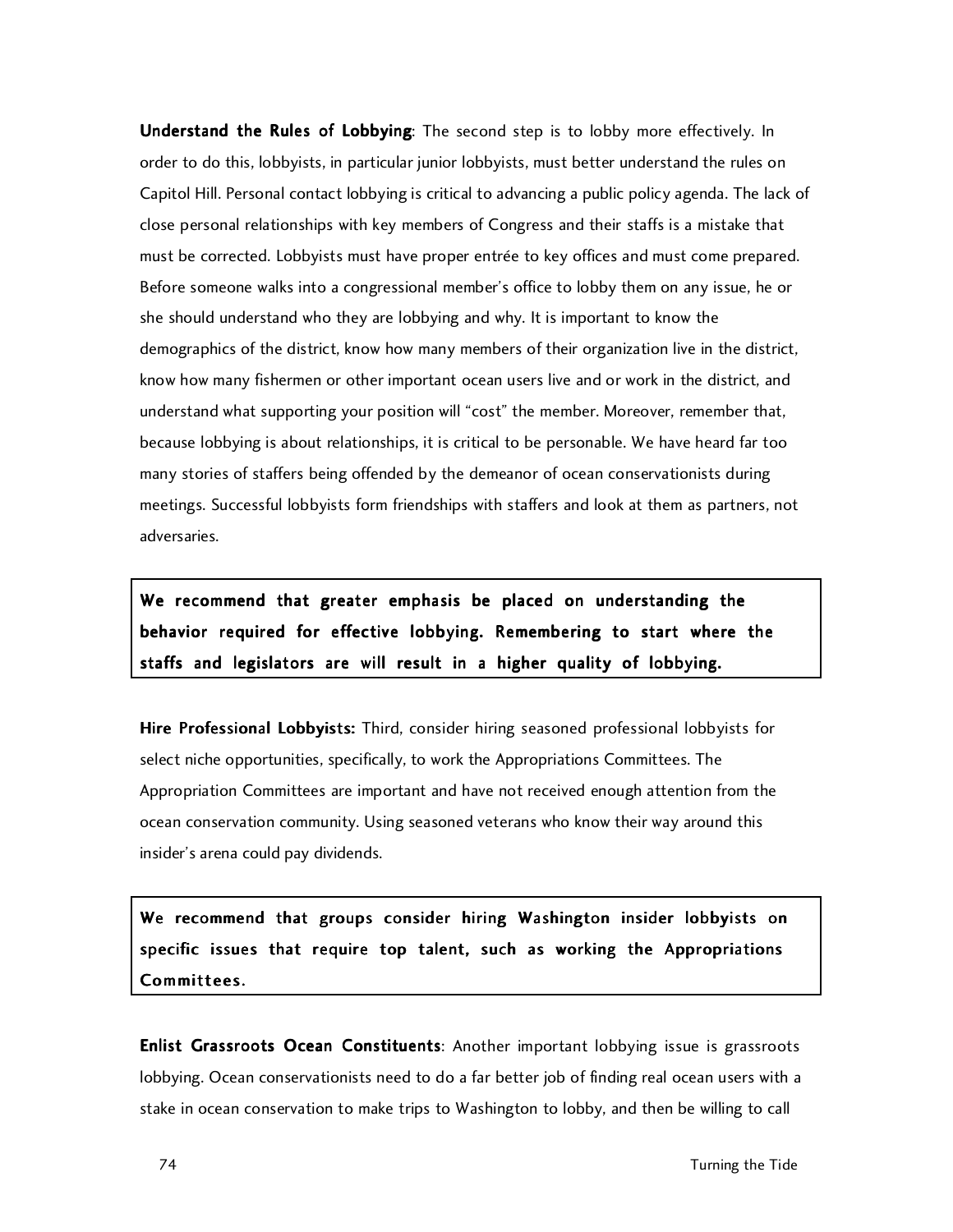their representatives and senators on specific issues. As one former staffer told us for this report, "A phone call from a single individual who knows what they are talking about is worth far more than a hundred emails generated from an action alert." Along these lines, groups need to cultivate "grasstops" individuals who may be able to get in contact with the senator or representative in person.

We recommend that ocean conservationists spend more energy on finding real constituents, especially those that have a personal connection, to lobby their senators and representatives.

Create Congressional Fellowships: Industry has learned that one of the most effective ways to build relationships on the Hill is to fund fellowships to put an intern in a congressional office for a year. The purpose of such a fellowship is not to have the intern advance an agenda, but merely to help the congressional office and build relationships that will endure. Industry has also done an excellent job of hiring former Congressional staffers who have close relationships with kem members of Congress. Ocean conservationists could create similar fellowships for recent graduates from college, graduate school, and/or GreenCorps. Following the fellowship, these interns would then go to work for an ocean conservation organization as a fulltime lobbyist.

### We recommend that the ocean conservation community explore options for creating a congressional fellowship program.

Create Ocean Think Tank: We have heard repeatedly from Capitol Hill that the ocean conservation community fails to bring forward ideas to solve the problems it identifies. A Washington, D.C.-based "think tank" that could articulate a long-term vision for ocean conservation, produce strategic publications and writings to advance this agenda, and provide quick-response expertise to the U.S. Congress, Administration, and others who would need to craft legislation to advance the agenda could fill this niche. This think tank would be made up of individuals with expertise in politics, policy, law, economics, and science.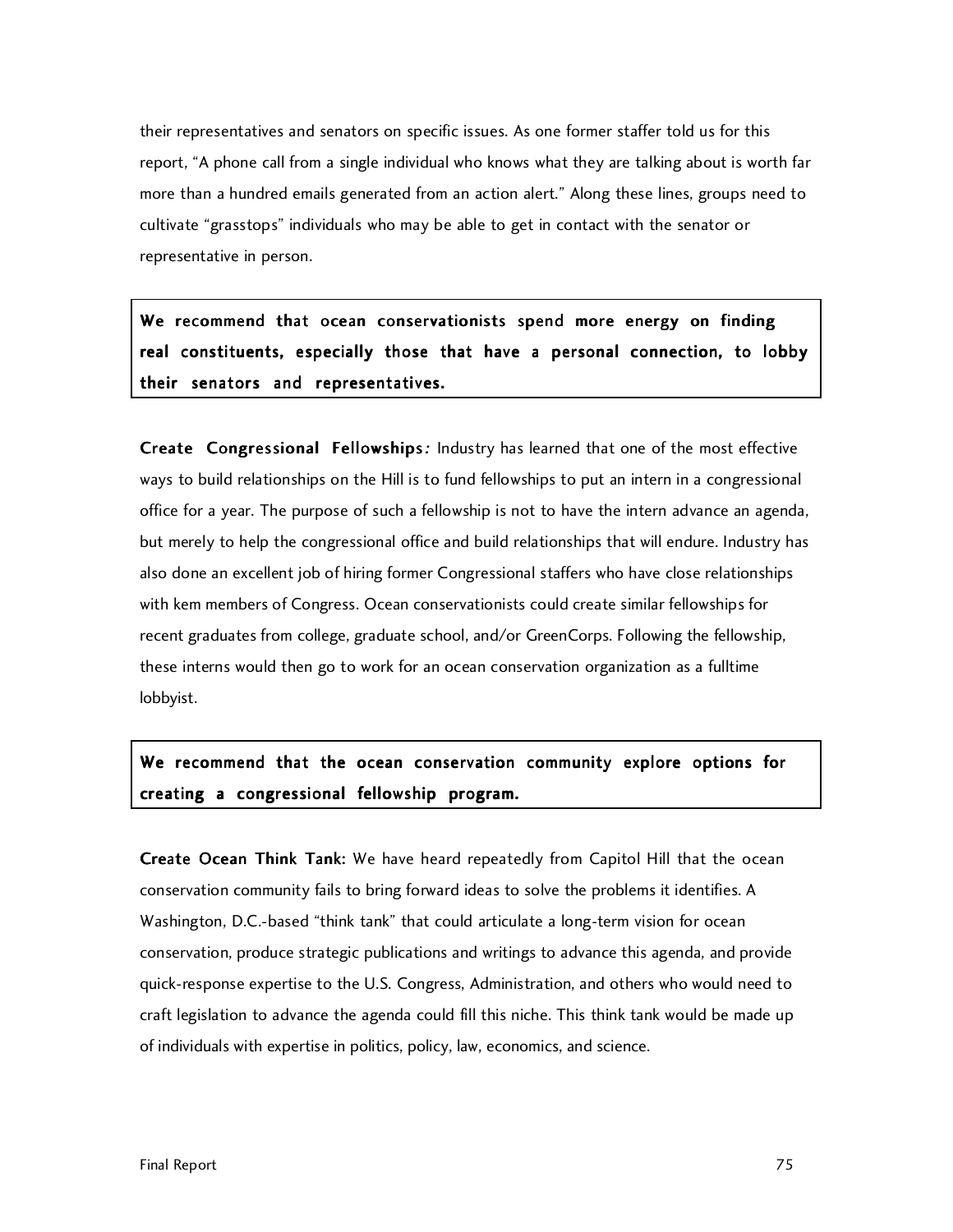We recommend that the feasibility of such a think tank, including the mission, goals, and structure, be evaluated.

### **Electoral Politics Is the Keystone**

Ocean conservation is not a factor in our nation's political process. The vast majority of U.S. senators and representatives have not gotten the message that the oceans are in trouble and need attention. Some of this is a failure of lobbying and some of it is a failure to mobilize constituents to communicate with their elected representatives that the oceans matter to them. There is not a single member of either the House or Senate who counts ocean conservation among his or her top three priorities and is willing to fall on his or her sword to protect the oceans against the interests of another powerful senator or representative. In other words, there simply are no true champions for the oceans in Congress. While there are a number of strong supporters of ocean conservation, such as Senator Barbara Boxer or Representative Sam Farr, none of these supporters have taken on ocean issues in such a way as to elevate them on the national stage. A true champion would do that.

The most likely profile for a champion for the oceans would seem to be liberals in states that border the ocean. But many of these have commercial fishermen in their district, and these would-be champions see the need to serve the interests of their commercial fishermen constituents. There is no equally strong constituent voice advocating for ocean protections.

Create Ocean PACS and 527s: If there is a single take home message from our study, it is that in order to be successful in public policy debates it is necessary to participate fully in the political process. One fundamental aspect of this participation is involvement in the electoral process, which is done through political committees, or organizations. Ocean activists have never gotten involved in electoral politics and therefore have no way to either reward those who have been supporters of ocean conservation or to punish those who have been opponents. We believe strongly that the movement needs champions in order to be successful.

Policy makers listen to lobbyists most when they believe that the lobbyists represent a powerful constituency. Participating in electoral politics sends this message. In order to adequately open the door to the lobbyists by creating champions for the oceans, the ocean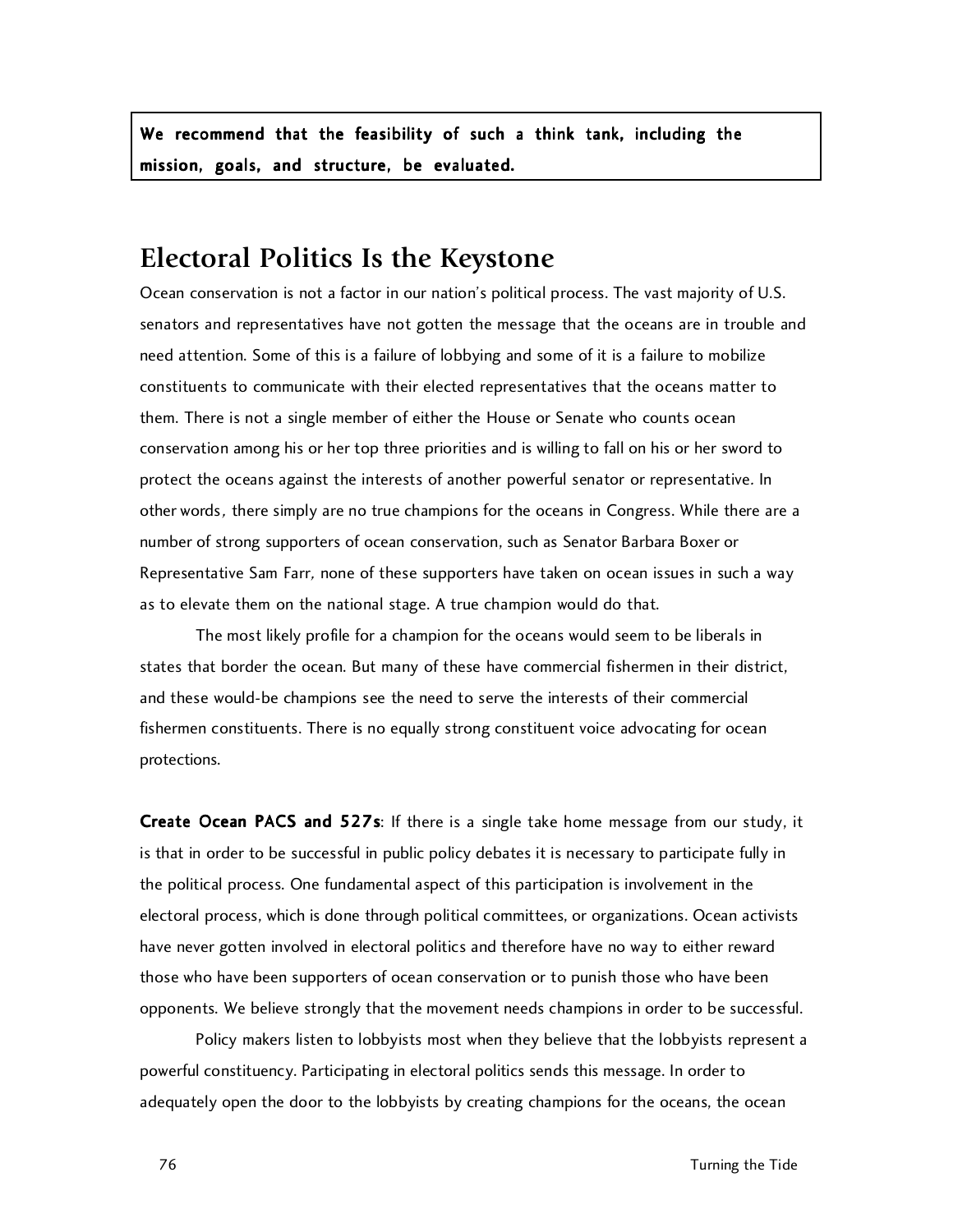community needs a PAC. To adequately elevate ocean issues so that they become an election issue in certain districts, the ocean community needs to establish a 527 committee.

The major national environmental organizations doing electoral politics – LCV and Sierra Club – have both recognized that the 2004 election is a test of the strength of environmental issues in national politics. According to a recent article in National Journal, LCV and Sierra Club "are set on making 2004 the most important election in the movement's history."<sup>24</sup> It is therefore imperative that ocean conservationists be part of this effort, in order to increase their profile in national politics. To stand on the sidelines at this moment is to ensure irrelevance.

And it is not enough to simply rely on LCV and Sierra Club to pull ocean conservationists along in their wake. Neither LCV nor Sierra Club have focused on ocean issues in the past and cannot be counted on to do so in the future, largely because ocean issues are not good wedge issues. Ocean conservationists must look to the example of AFGE, which is a part of a larger labor movement, the AFL-CIO, yet nevertheless needs to have its own political organization because of certain factors that make its issues different from the larger movement. AFGE needs its political organization in order to cultivate the champions that are so critical to its success.

We make no judgments or recommendations regarding the structure of individual organizations; however, we do not believe the ocean conservation community as currently structured has, or is likely to produce, the necessary champions or political clout to reform current ocean management and conservation.

We recommend that independent political committees, which focus solely on ocean conservation, be created. We envision both a Political Action Committee, which can endorse and oppose candidates, as well as a 527 organization, which can participate in issue advocacy and get-out-the-vote activities .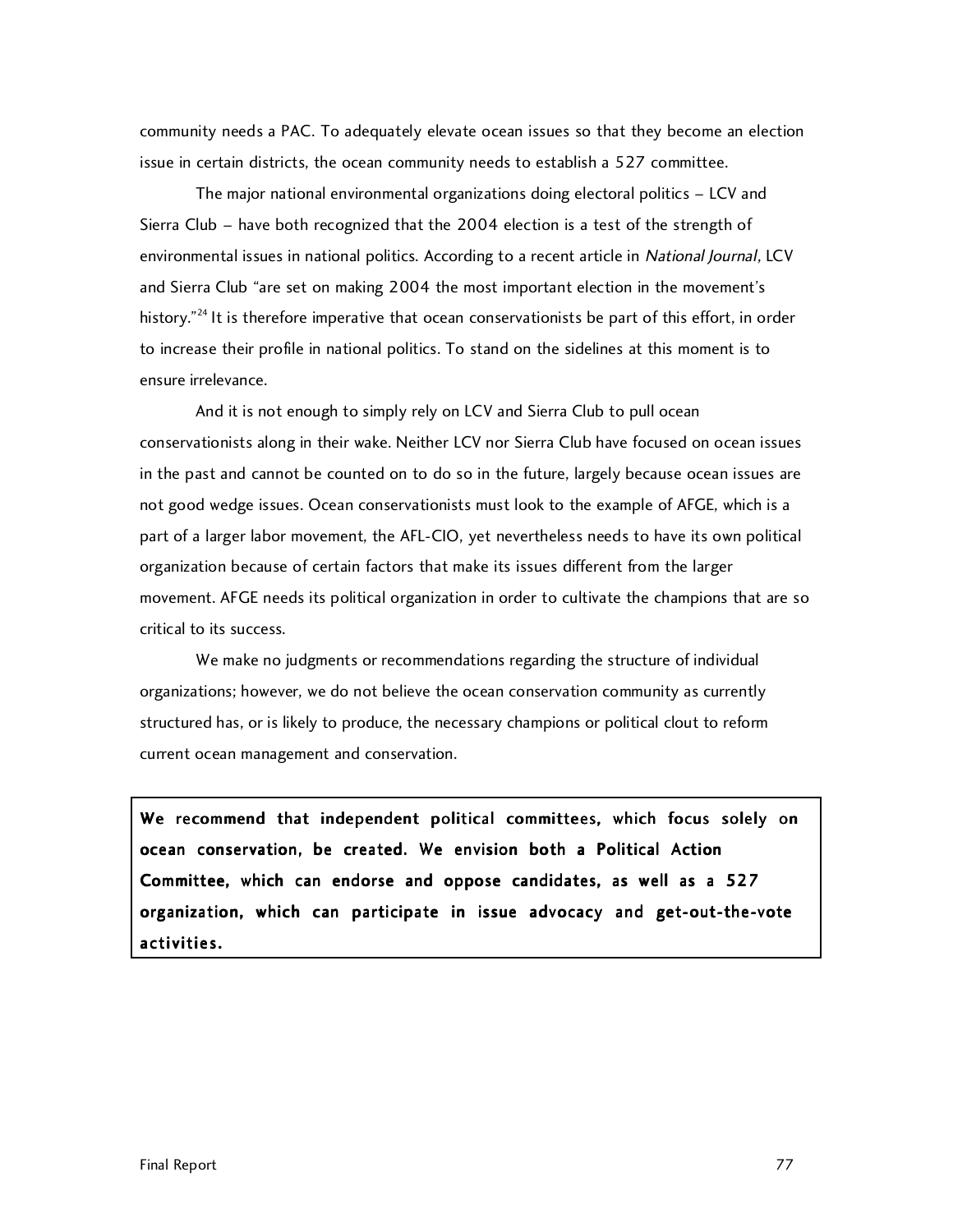# **Scientific Information Is Important, But It Is Not Enough**

There is growing recognition within the conservation community that being "right" on the science is not enough to win. There is, however, less of an understanding that competing advocacy stances on the science typically results in status quo. When confronted with competing science, non-scientists, including the public and decision-makers, are typically unwilling to make a change. This fact is not lost on anti-environment interests who most often benefit from status quo. A compelling example is the debate over the role of humans in global climate change. A scientific consensus has not been enough to overcome the power of a vocal, organized, and politically connected minority opinion. Whether manufactured or misrepresented, the uncertainty serves its purpose to prevent policy change. This is well understood by fishing interests, in particular commercial fishing interests, and is one of the explanations why they have spent considerable time and energy to reframe the "best available science" debate. They believe that if the debate focuses on the uncertainty, they will win. Competing science, especially when presented by parties with political clout, can effectively block action, whereas it cannot drive change. And considering that the public and elected officials are not interested in a science lesson, the solution is not simply more science. This tactic must be understood by ocean advocates and planned for in advance.

Enhance Science Capacity as part of the Campaign: Given this reality, it is important to determine whether more scientific expertise and capacity is needed. Similar to communication and grassroots support, scientific capacity and the specific science performed can only be evaluated when linked strategically to the leading organizational and community issues.

While it is desirable to have additional capacity to allow for direct involvement in applied conservation biology, by both national and regional organizations, (including population assessments), it should be a secondary priority to implementing the communication, grassroots, lobbying, and political changes called for in this report.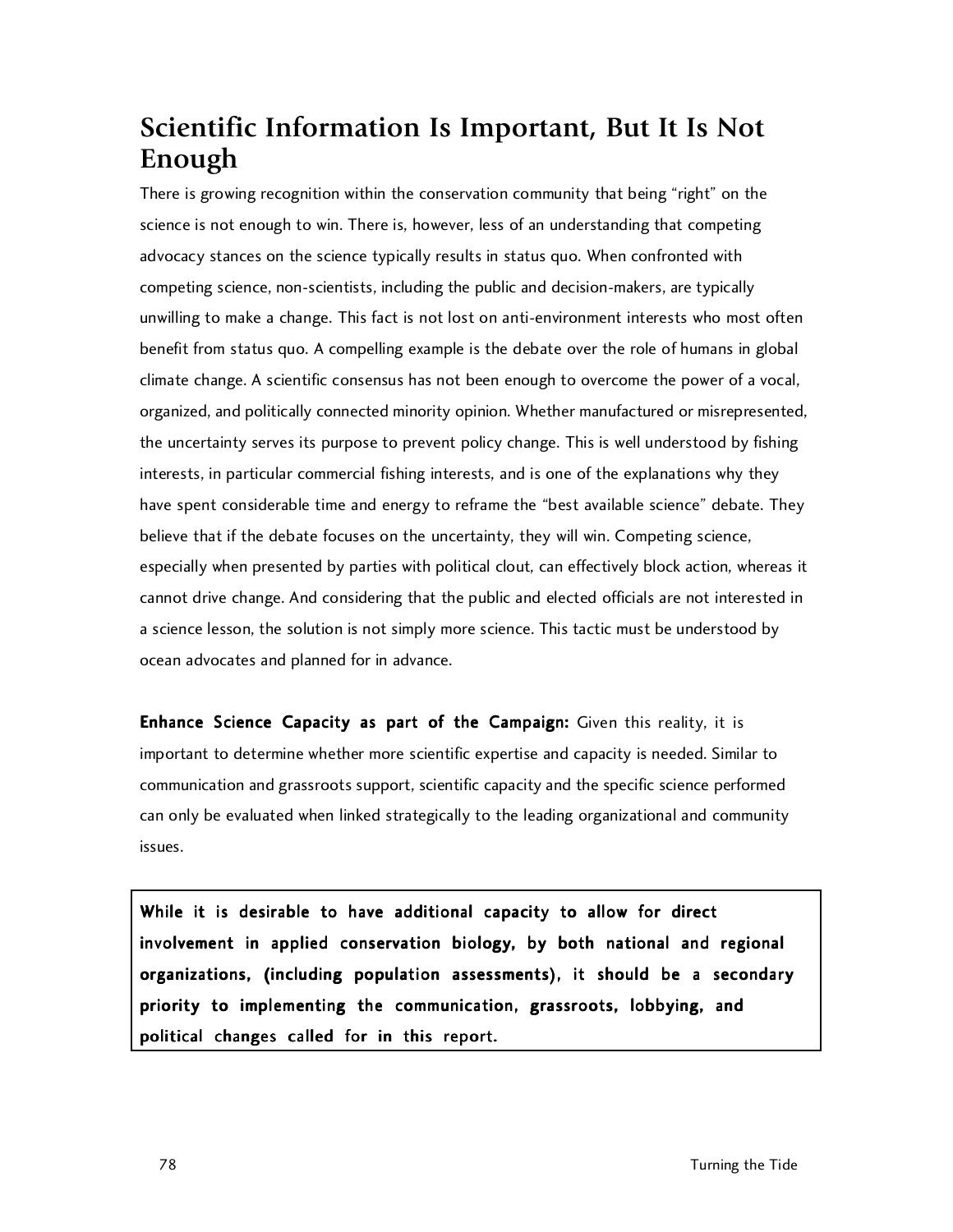Maximize Formal/Informal Science and Conservation Partnerships: There has been discussion among some in the community that creating an independent science center, possibly affiliated with a university or research institute, could increase capacity. Advancing conservation biology and training the next generation of scientists is an important goal, but not one the ocean conservation community is well suited to tackle. There is potential for individual scientists and select organizations and funders within the conservation community to play a role in fostering this important change (in fact, a few scientists in our community have and will continue to advance this cause). Even if such a center is established, the majority of organizations would be better served to focus energy on maximizing the usefulness of existing models such as COMPASS and determine what adjustments, if any, are needed to provide the community's science needs. In addition, organizations and individuals should expend more energy building closer relationships with academic and independent scientists, (the example with shark scientists presented earlier), including persuading them to engage directly in policy discussions and debates.

We recommend these formal and informal partnerships be used to tackle overarching issues such as the desire to separate fish science/conservation decisions from allocation decisions in the management process, as well as species or location specific issues (i.e., assessments, location of marine reserves).

Having said all of this, given the number of organizations and individuals within the community that focus on the direct and indirect impact of fishing, there needs to be an increased capacity of ecologists and population biologists within organizations or available to organizations. A few talented individuals such as the team at the WCS cannot carry the entire load. It is essential that similar capacity be available to organizations lacking expertise in a timely fashion. A so-called "SWAT team" approach has been discussed. A small team of scientists, with a decision-making process similar to OLP (independence to select the most strategic projects), could fill this important need. Strategic alliances will likely remain an important part of the solution.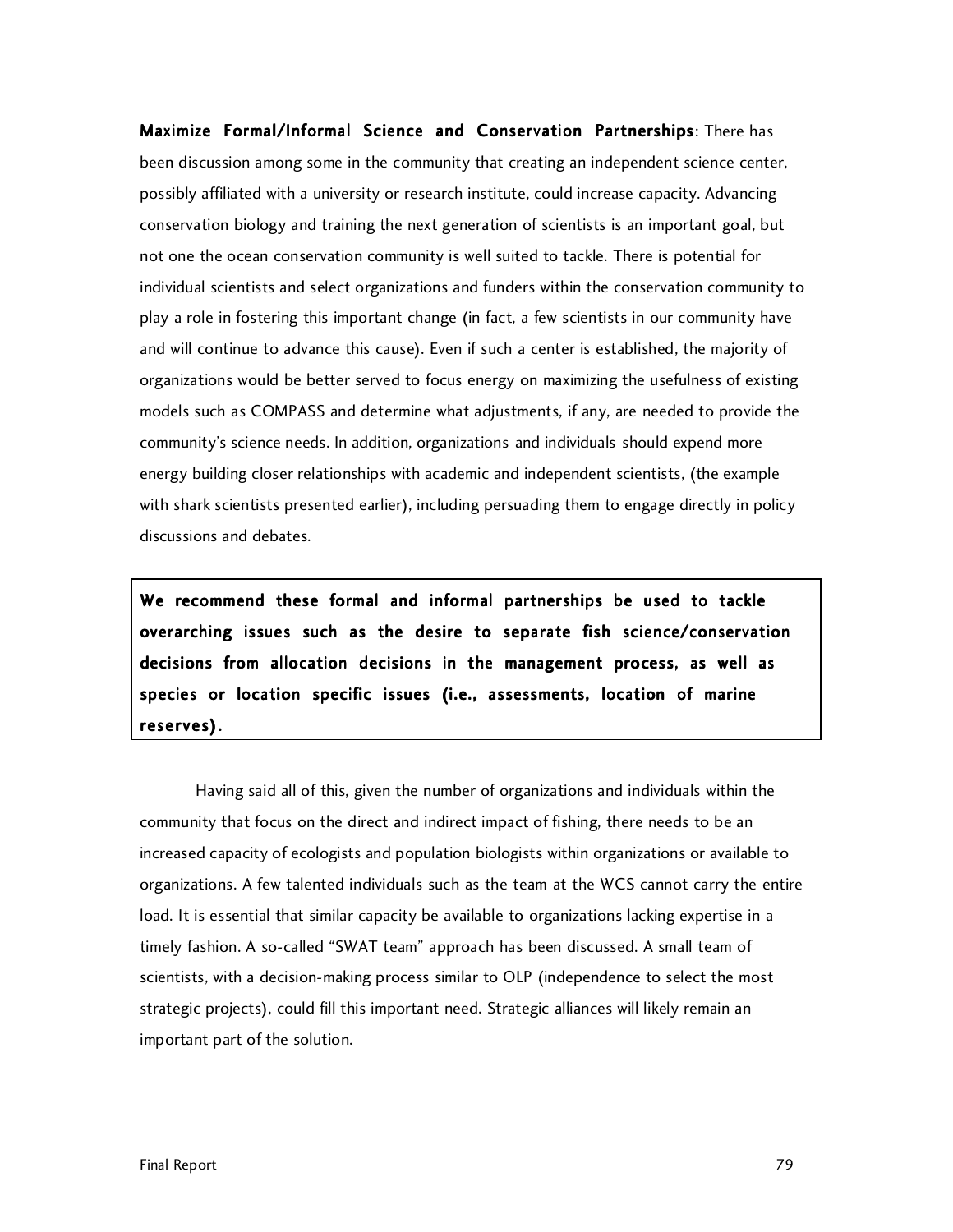We recommend that existing science capacity be enhanced through the creation of a scientific "SWAT" team that can provide quick scientific assistance on important questions.

### **Litigation Must Be Strategic**

In order to be an efficient use of resources, litigation must be integrated into a larger strategy. It is extremely rare that litigation is more than a battle in a much larger war. It is almost impossible to win the war with a lawsuit, because lawsuits are always subject to being undermined in the political process. In bringing litigation, the ocean conservation community has paid too little attention to the needs of political supporters and the objections of opponents, and has failed to be prepared for the consequences of victory.

Thus, we recommend that the ocean conservation community approach litigation with a great deal more political savvy. We recommend that, prior to filing litigation, there must be a strategic plan into which the litigation fits. Such a plan must include, at a minimum: 1) an exit strategy; and, (2) a plan for countering any backlash the suit may create. In addition, there should be a contingency plan for what the opposition is likely to do, and what the appropriate response to that is, whether the lawsuit is successful or not.

# **Funding and Fundraising Must Evolve**

At least two issues emerge when considering fundraising for ocean conservation issues. First, too many of the organizations are spending too much time raising money and writing grant reports, rather than focusing on substantive work. Studies of foundation giving patterns on the left and right indicate that the right-leaning foundations have been far more generous in terms of giving general support grants for longer periods of time, typically five years or more.<sup>25</sup> These foundations believe in the organizations and the plan they have to accomplish their goals, and recognize that success cannot be measured in oneyear increments. They therefore give their grantees large grants with a significant period of time to demonstrate success. In the case of oceans work, foundations can solve whatever concerns they might have about giving support for long periods of time by requiring far more strategic planning up front, but then allowing grantees to have a great deal of latitude in how the work gets done. An internal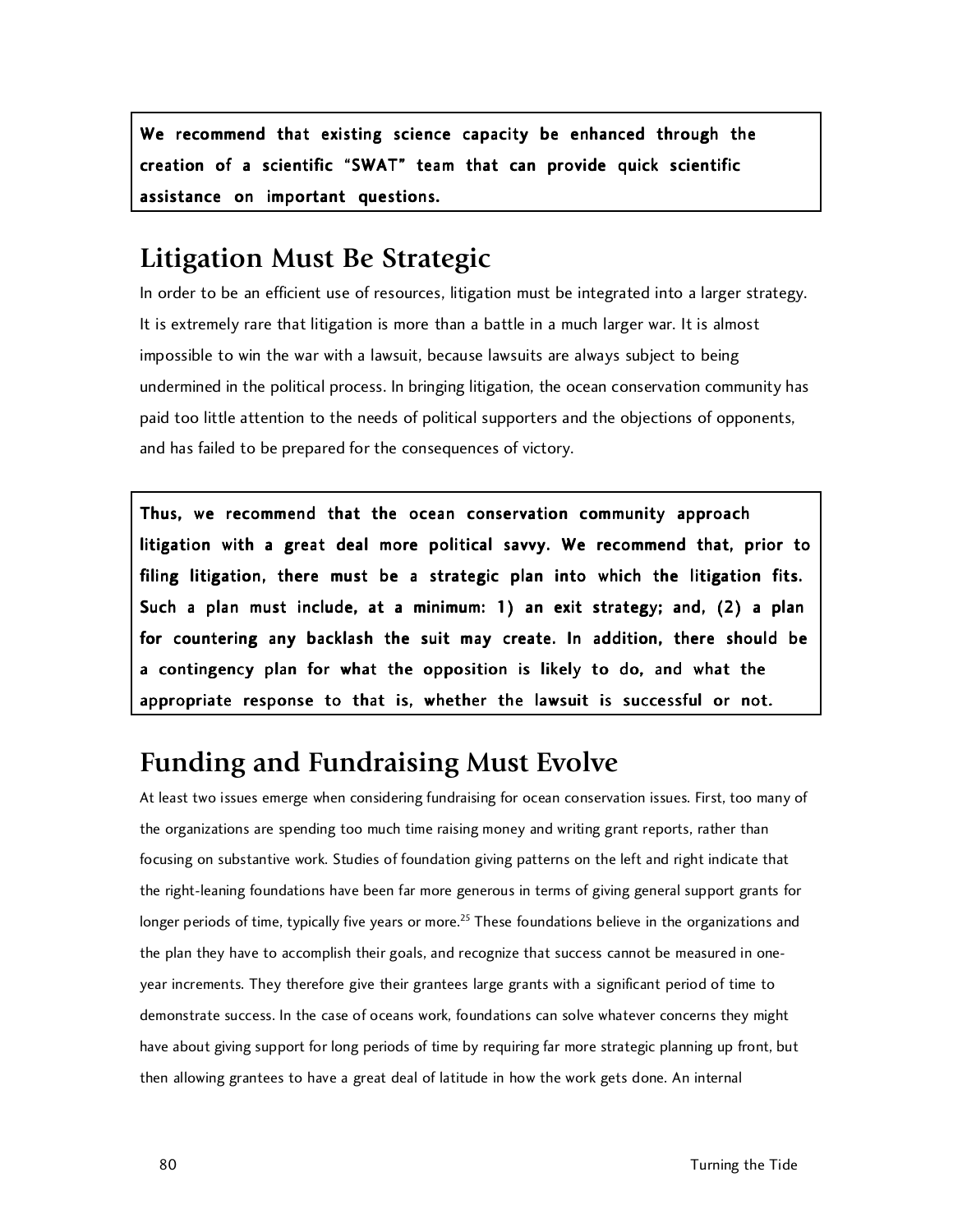assessment should be conducted eighteen months into a five-year grant for purposes of course correction, but success should be judged only at the end of the a five-year period.

Thus, we recommend that ocean funders consider alternatives to their current grant-making cycles, by exploring opportunities to provide long-term general support grants with heavy planning up front, but limited reporting before the end of the grant term.

Cultivate Additional Funding Sources: The second issue has to do with diversification. At present, a very high percentage of ocean grant-making is done by a handful of foundations. While these organizations have been extremely committed to ocean conservation and there is every expectation this will continue, this situation presents significant risks for the continuity of ocean conservation work.

We recommend that a concerted effort be made to identify and cultivate additional foundations and individuals that will support ocean conservation work at a high level.

Finally, while the majority of our recommendations are directed at individual organizations, it is our strong belief that the charitable foundations and individuals that support ocean conservation have a vital role to play in advancing their implementation. In fact, only with the encouragement and support of their charitable foundation partners and individual donors can organizations navigate the course plotted in this set of recommendations.

We recommend that charitable foundations and individuals donors ensure that ocean conservation organizations implement the recommendations contained in this report.

### **Conclusion**

In conclusion, we are optimistic about the future of the ocean conservation movement. We believe these recommendations can help the ocean conservation community chart a new course in ocean advocacy and we are convinced that the tide can be turned. However, just as the community is telling policy-makers that bold, new initiatives are needed, the advocacy community also needs to embrace bold changes to move forward. Once embraced, the changes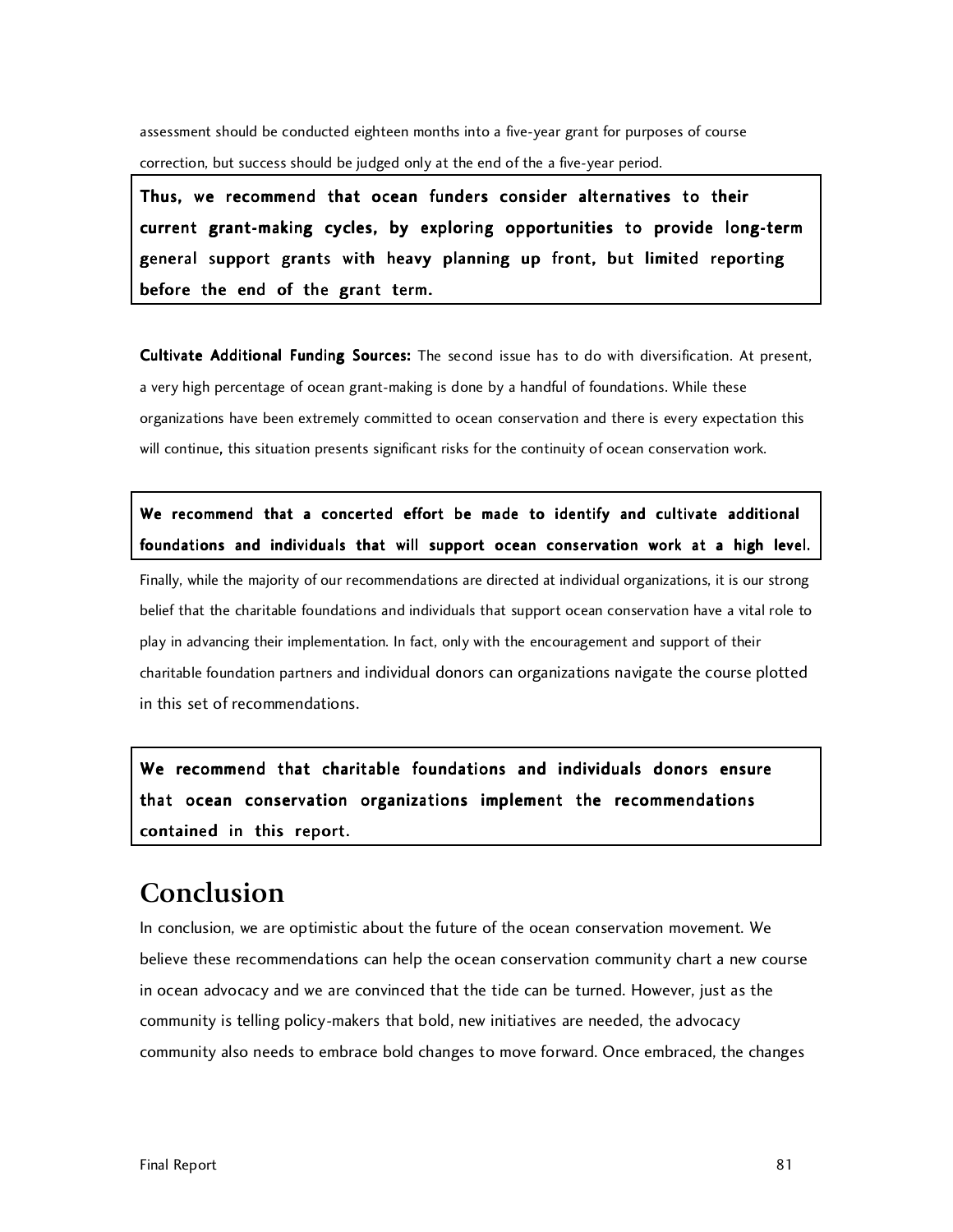we suggest will help ocean conservationists lead the nation to thriving oceans and oceandependent communities.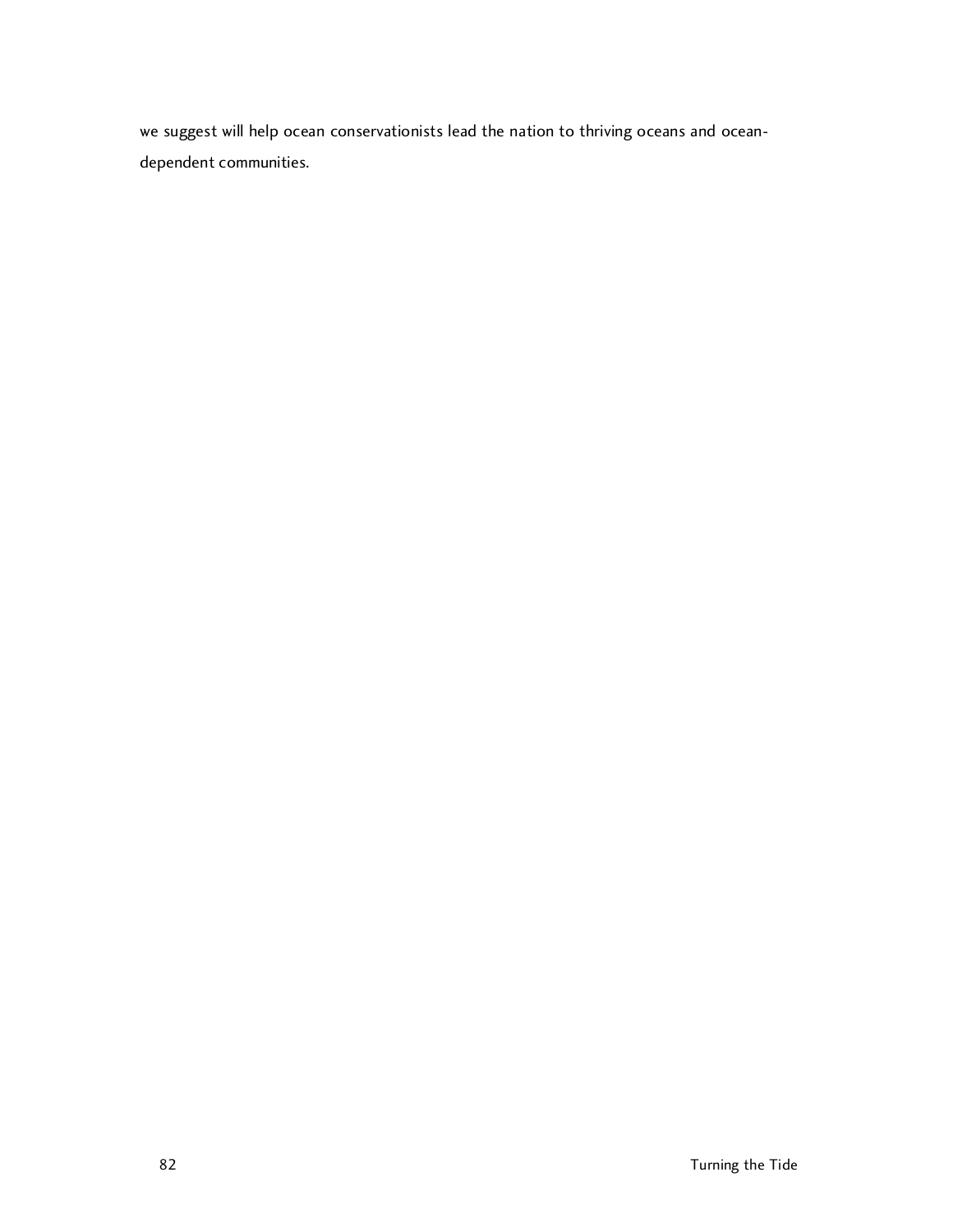# **Appendices**

\_\_\_\_\_\_\_\_\_\_\_\_\_\_\_\_\_\_\_\_\_\_\_\_\_\_\_\_\_\_\_\_\_\_\_\_\_\_\_\_\_\_\_\_\_\_\_\_\_\_\_\_

### **Appendix I. Trends in Tax-Exempt Organizations**

While there are many advantages to the tax-exempt status of a public charity, increasingly organizations are exploring the benefits of establishing other types of exempt organizations that are permitted to conduct a broader range of advocacy activities. Public charities are primarily organized to engage in educational activities – conducting research and educating the public about issues of concern. Although they may conduct some limited lobbying activities, the restrictions placed on public charities frequently inhibit their ability to use the many advocacy tools available to other groups. So many policy decisions are decided by Congress, state legislatures and local councils that lobbying in excess of public charities limits becomes a necessity for a successful issue campaign.

In addition, a public charity is absolutely prohibited from conducting activities that influence the outcome of an election for public office. Particularly given the lack of clarity in the law regarding what constitutes election-influencing activity, charities typically avoid any advocacy that might be viewed as affecting an election for fear of jeopardizing tax-exempt status.

There are many alternatives open to a public charity to broaden its advocacy activities through forming various types of tax-exempt organizations. A charity is permitted to form a  $501(c)(4)$  organization that may conduct unlimited lobbying and some incidental political activities. In turn, a  $501(c)(4)$  may organize a political committee to conduct activities to influence federal, state and local elections. Each organization, acting separately, has the potential to influence the policy-making process in very different and essential ways.

While a wide array of tax and campaign finance laws and regulations apply to each of these types of tax-exempt organizations,  $501(c)(4)$  organizations and political committees have significantly more flexibility in conducting political activities in part because the donations to these organizations are not tax-deductible. A  $501(c)(4)$  may conduct unlimited lobbying on specific legislation including ballot measures. Particularly as private as well as government funding becomes increasingly difficult to attract, lobbying to preserve government funding and existing public programs is critical. Public charities do not always have the ability to increase their lobbying budgets to respond to this challenge. Therefore, an affiliated organization that is permitted to conduct unlimited lobbying is often essential.

Similarly, activists find that even a  $501(c)(4)$  is not suited to conduct the full range of electoral activities necessary to successfully promote their agenda. Many of the more effective methods of holding officeholders and candidates accountable for their positions before the elections may jeopardize a  $501(c)(4)'$ s tax-exempt status. Distributing partisan voter guides, airing so-called issues ads and conducting other accountability activities are now treated as electoral activities that may not make-up the primary purpose of a  $501(c)(4)$ .

As a consequence, having a political committee is essential to adding this dimension of advocacy work to the tools available to push an agenda and persuade officeholders. A political committee may be registered with the Federal Election Commission or a state campaign finance board in which case it may expressly advocate the election or defeat of a candidate. This type of direct advocacy is increasingly important to ensure that the public is aware of where their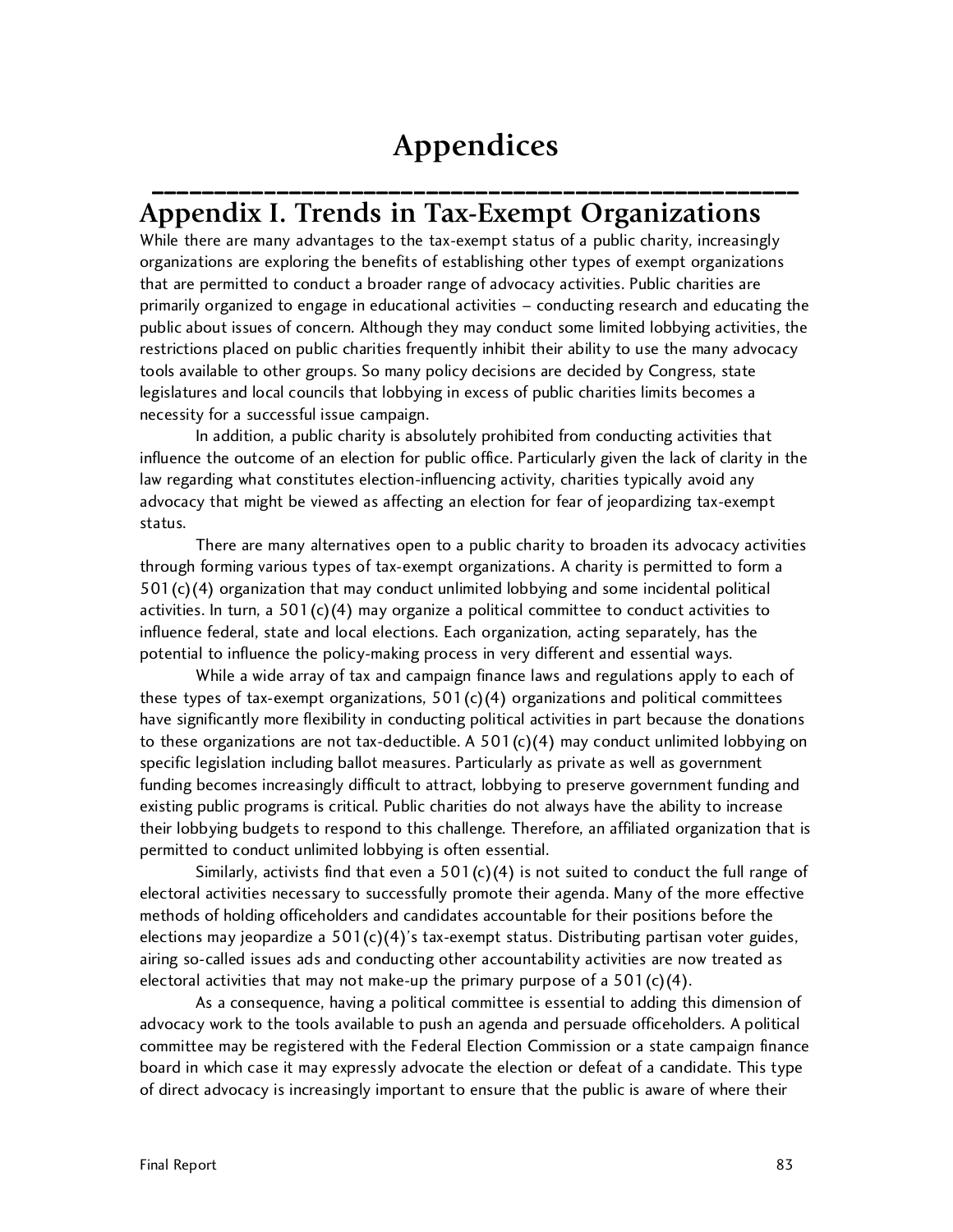elected officials stand and cannot be done by any other type of organization. Similarly, certain types of political committees, known as "527" organizations, are formed to conduct partisan issue advocacy to inform the public before they vote about where particular candidates stand on issues. While they do not enlist the public to vote for a particular candidate, these so-called issue advocacy committees are widely and effectively used to generate public support for candidates and officeholder who are sympathetic on particular issues.

– Holly Schadler

Holly Schadler is a Partner at Lichtman, Trister & Ross in Washington, D.C. Her practice includes representation of clients on nonprofit tax law, tax litigation, state and federal campaign finance and lobbying laws, and political ethics. She has represented numerous clients in administrative cases before the Internal Revenue Service and the Federal Election Commission.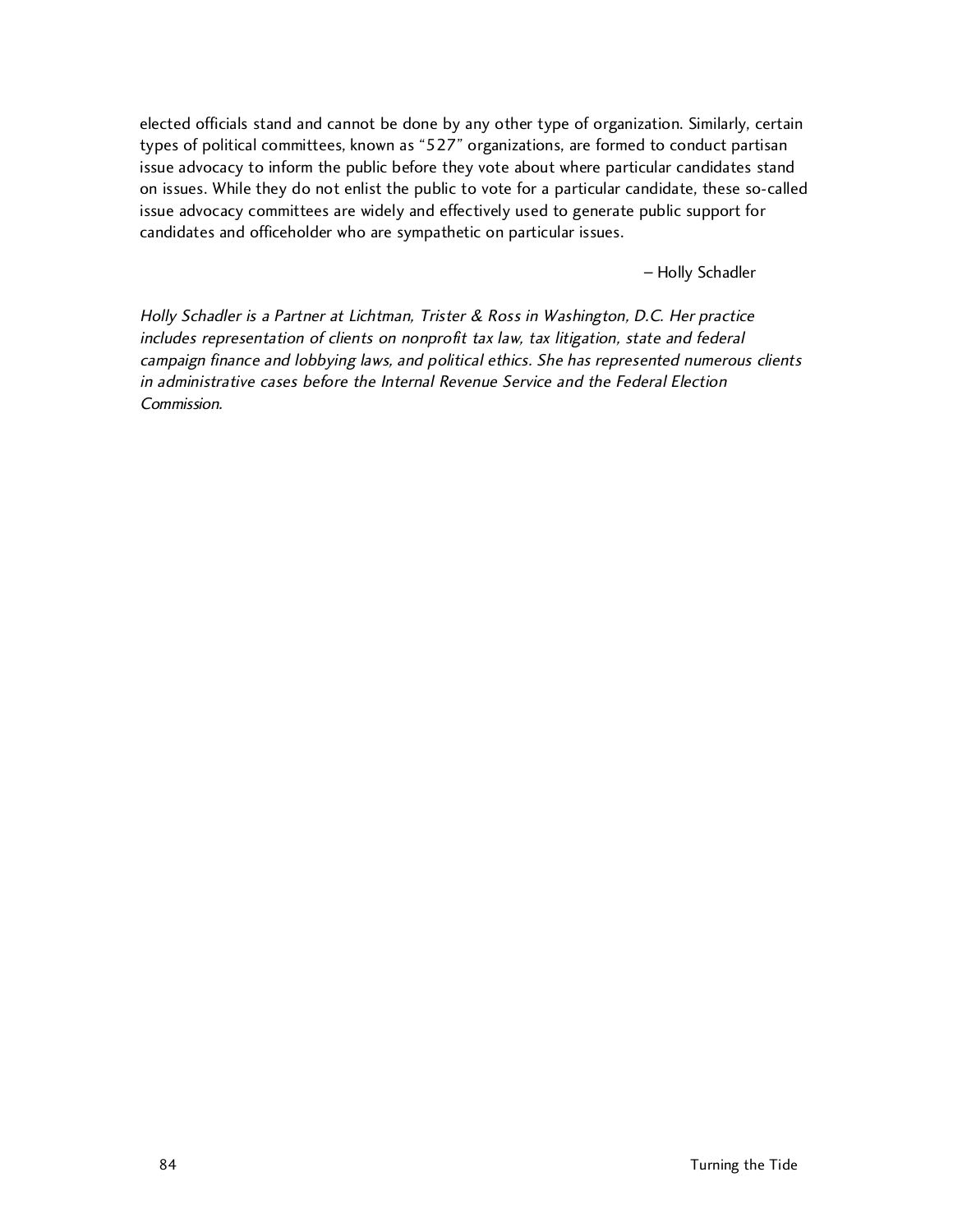## **Appendix II: Non-Environmental Organizations**

This group of organizations includes five organizations from across the political spectrum: the National Rifle Association (conservative), MoveOn.org (liberal), the Aircraft Owners and Pilots Association (non-aligned), the American Federation of Government Employees (liberal-labor), and Americans for Tax Reform (far right).

### National Rifle Association

### Laser-Like Focus Zeroes in on Success

The NRA was mentioned as being effective by numerous leaders of other organizations who were interviewed for this project. Almost universally, they identified the primary reason for the effectiveness of the NRA as the laser-like focus they apply to accomplishing their goal of stopping any infringement on the right of the people to keep and bear arms. The NRA attributes its success to a large and active membership, as well as an effective lobbying organization. As former Clinton political aide George Stephanopoulos said, "Let me make one small vote for the NRA. They're good citizens. They call their congressmen. They write. They vote. They contribute. And they get what they want over time."

The NRA is primarily a membership organization, with about 4 million members. It has an affiliated  $501(c)(4)$ , the Institute for Legislative Action; an affiliated PAC, The NRA Political Victory Fund; and a separate affiliated  $501(c)(3)$ , The NRA Foundation, Inc. In NRA Headquarters in Fairfax, Va., and in offices in Washington, D.C., and in Sacramento, Calif., the Institute employs a staff of more than 80, with a team of fulltime lobbyists defending Second Amendment issues on Capitol Hill, in state legislatures and in local government bodies.

Reasons for Effectiveness: Katherine Grant, formerly an employee of the NRA and now with the National Audubon Society, states that the NRA is effective because it has made the issue so personal and simple for their membership. Grant says that the NRA has found a clear, concise message that is relevant to their membership: "They want to take YOUR gun away." That said, all of the other discussions about various models of guns and bulletproof vests become irrelevant to most NRA members. They do not care about the nuances.

Initially founded as an organization that promoted better marksmanship, the NRA has evolved over the years. When, in 1974, the NRA decided it needed to become more involved in politics and lobbying, it first worked to build its membership, primarily through its natural allies – gun shops, gun shows, places where gun owning individuals go. Having done so, it now offers excellent member services. Its web page is an excellent model – full of sports news, national news, local weather – and quite reminiscent of an MSN.com web page that can be personalized by each member. They offer discounts at businesses, insurance, etc. The NRA is also the leader in firearms education, which offers it a perfect opportunity to continue increasing its membership.

NRA Institute for Legislative Action: The NRA relies on a very simple premise: When provided with the facts, the nation's elected officials will recognize that gun control is an infringement on the Second Amendment and a proven failure in fighting crime. The importance of this premise lies in the knowledge that, as one U.S. Congressman put it: "The gun lobby is people."

In 1975, recognizing the need for political defense of the Second Amendment, NRA formed the Institute for Legislative Action, or ILA. The ILA is the lobbying arm of the NRA. The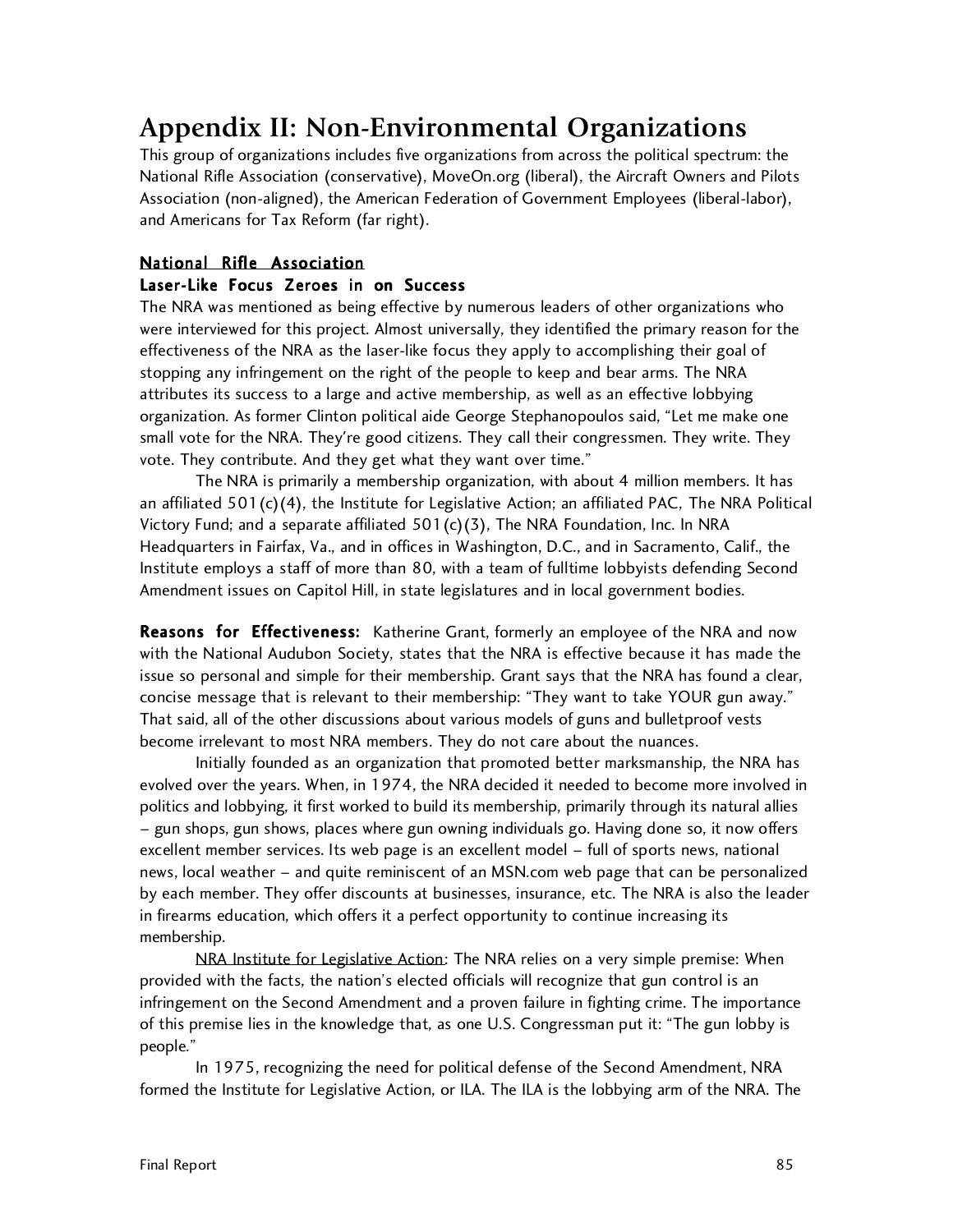ILA is committed to preserving the right of all law-abiding individuals to purchase, possess and use firearms for legitimate purposes as guaranteed by the Second Amendment to the U.S. Constitution

The ILA's ability to fight successfully for the rights of America's gun owners directly reflects the support of NRA members. When gun control legislation is proposed at the local, state or federal level, NRA members and supporters are alerted and respond with individual letters, faxes, e-mails and calls to their elected representatives to make their views known.

The ILA employs five to seven fulltime lobbyists at the federal level. These are not issue-experts, but rather people who focus almost exclusively on building relationships with members and staffs on Capitol Hill. Each is assigned to a region of the country and they become the face of the NRA to those members and staffs. They lobby issues, with an issue expert in tow if necessary. They stop by just to say "Hi." They invite folks to go fishing. And, they stop off with the PAC check, at the appropriate time.

The NRA has seven to ten state lobbyists who are assigned a set of state capitols for which they are responsible in tracking state legislative activities. There, too, the emphasis is on relationships. There are state NRA offices in every state and the national NRA lobbyists work with them. Also, during state legislative sessions, they hire contract lobbyists, who are often former legislators, to make introductions, to work the relationship angle.

The NRA has a science department, made up of issue experts, legislative experts, and gun experts. They have a legal staff that litigates, but they try to do so strategically to accomplish political and public relations goals. They have a very effective and active press department, working at both the national and state levels. The science, legal, press and lobbying staffs all work on the same floor as a team, all believing deeply that no one function can succeed without the other three.

Combined with the strong grassroots efforts of NRA members and NRA-affiliated state associations and local gun clubs, the NRA Institute for Legislative Action has worked vigorously to pass pro-gun legislation at the state level.

The ILA receives some funding from NRA member dues, but its main source of revenue is derived from member contributions designated for legislative activity. ILA claims that it is not associated with any firearms or ammunition manufacturers.

NRA Political Victory Fund (NRA-PVF): The NRA-PVF is their PAC and claims to be non-partisan. Their members are both Democrats and Republicans. They give money to Democrats and Republicans, although disproportionately to Republicans. Generally, if there is an incumbent with a good record on their issues, they support the incumbent. If there is an open seat and there is a difference in positions, obviously the NRA supports the candidate who supports their issues. If, however, as often happens in a congressional district, there is little difference between the candidates' positions, then the NRA gives money to both candidates, gets volunteers on the ground to work for each candidate, sends people to ask questions of both candidates. The NRA-PVF ranks political candidates – irrespective of party affiliation – based on voting records, public statements and their responses to an NRA-PVF questionnaire.

NRA Election Activity in 2000: In the 2000 elections, more NRA resources were deployed in critical battles than ever before. Twenty million dollars were spent on direct campaign donations, independent campaign expenditures, and on mobilizing the most aggressive grassroots operation in NRA history. Election Volunteer Coordinators (EVCs) in congressional districts nationwide rallied support at gun clubs, ranges, shooting events and gun shops, recruiting thousands of new political volunteers, and registering thousands of new voters.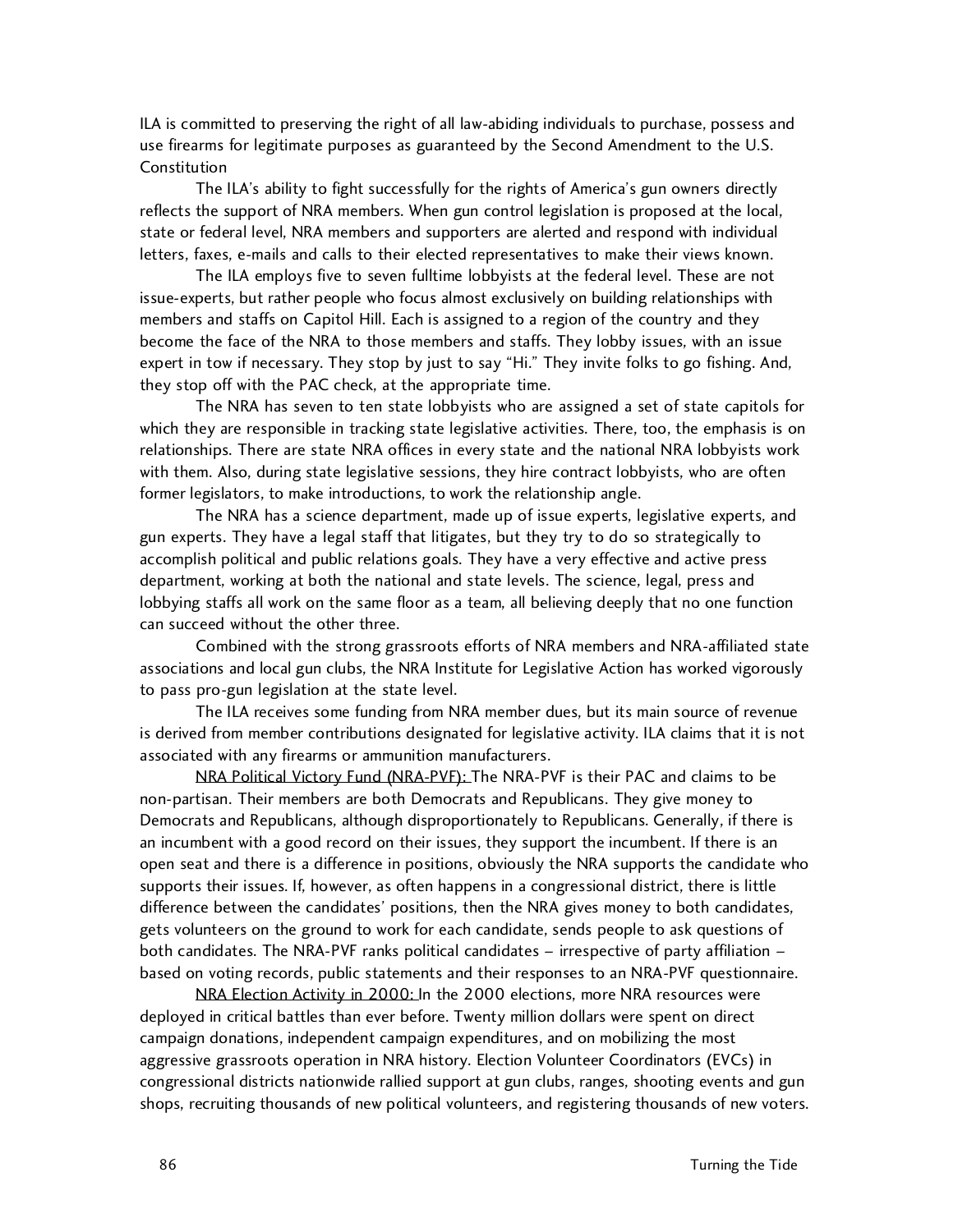To provide EVCs with campaign volunteers, ILA staff conducted nearly 50 grassroots election seminars in key states and districts.

In 2000, NRA-PVF was involved in 275 campaigns for the U.S. House and Senate, winning in 237 of those races. NRA-PVF endorsed thousands of candidates running in state legislative races and achieved an 82% success rate in those elections. It was also successful in helping to elect a number of pro-gun state attorney generals, key positions in the fight to stop reckless lawsuits against the firearms industry. NRA also played an important role in helping George W. Bush and Dick Cheney win the White House by activating gun owners in crucial states such as Arkansas, Tennessee, West Virginia and, of course, Florida.

Both ILA and NRA-PVF raise the funds needed to sustain NRA's legislative and political activities from the generous contributions of NRA members – above and beyond their regular dues.

Lessons Learned: The NRA succeeds by being focused with laser-like intensity on a single issue, which allows it to keep its message simple. As a result, its base includes not just its 4 million card-carrying members, but the 60-65 million gun-owners in this country. By knowing how to talk to its base, the NRA is able to incite passions and motivate action. This grassroots support is then easily translated into electoral and lobbying success. In a nutshell, the NRA does everything and does it well.

#### MoveOn.org

#### The Internet as a Political Force

The ability to raise money has long been the measure of a political candidate or organization's credibility and strength. The amount of cash on hand is the traditional gauge used to separate serious contenders from the pack and the time-honored way to gain political influence has been to buy it. But the metrics might be changing, largely because of the Internet – what the Washington Post called, "the fastest growing resource in US politics."<sup>26</sup>

MoveOn.org pioneered the use of the Internet as a tool for growing grassroots involvement in democracy and is quickly becoming a force in American politics. As The New York Times noted, "For Americans not engaged by raw money as a worthy denominator of political life, there is an alternate universe of pre-primary competition at work – a virtual primary on the Internet this week run by a pressure group on the Democratic left called MoveOn."<sup>27</sup>

MoveOn's virtual primary drew more than 317,000 voters – a turnout that topped the number of voters in the 2000 primary in Iowa, New Hampshire, and South Carolina combined. In fact, voter turnout was so heavy it knocked out the vote-counting machinery for a time. In the primary's first 24 hours, members had pledged over \$1.25 million to various candidates. At the primary's end, MoveOn declared, "Together we've been able to shift the balance in how these choices get made from wealthy benefactors and snarky pundits to ordinary, active citizens."

MoveOn's primary, the New York Times noted, "…is but a baby step in field-testing the Web's possible role for democracy. But it does provide a glimpse into politics of the future."<sup>28</sup> Already, MoveOn has inspired other online grassroots efforts. The campaign of Democratic Presidential contender Howard Dean has raised millions of dollars and attracted 128,000 cybersupporters as of July 2003 through an online contact called Meetup.org. Meetup.org was created to help people who share a common interest gather in person. According to a July 2003 Washington Post article, Meetup has 387,000 members signed up to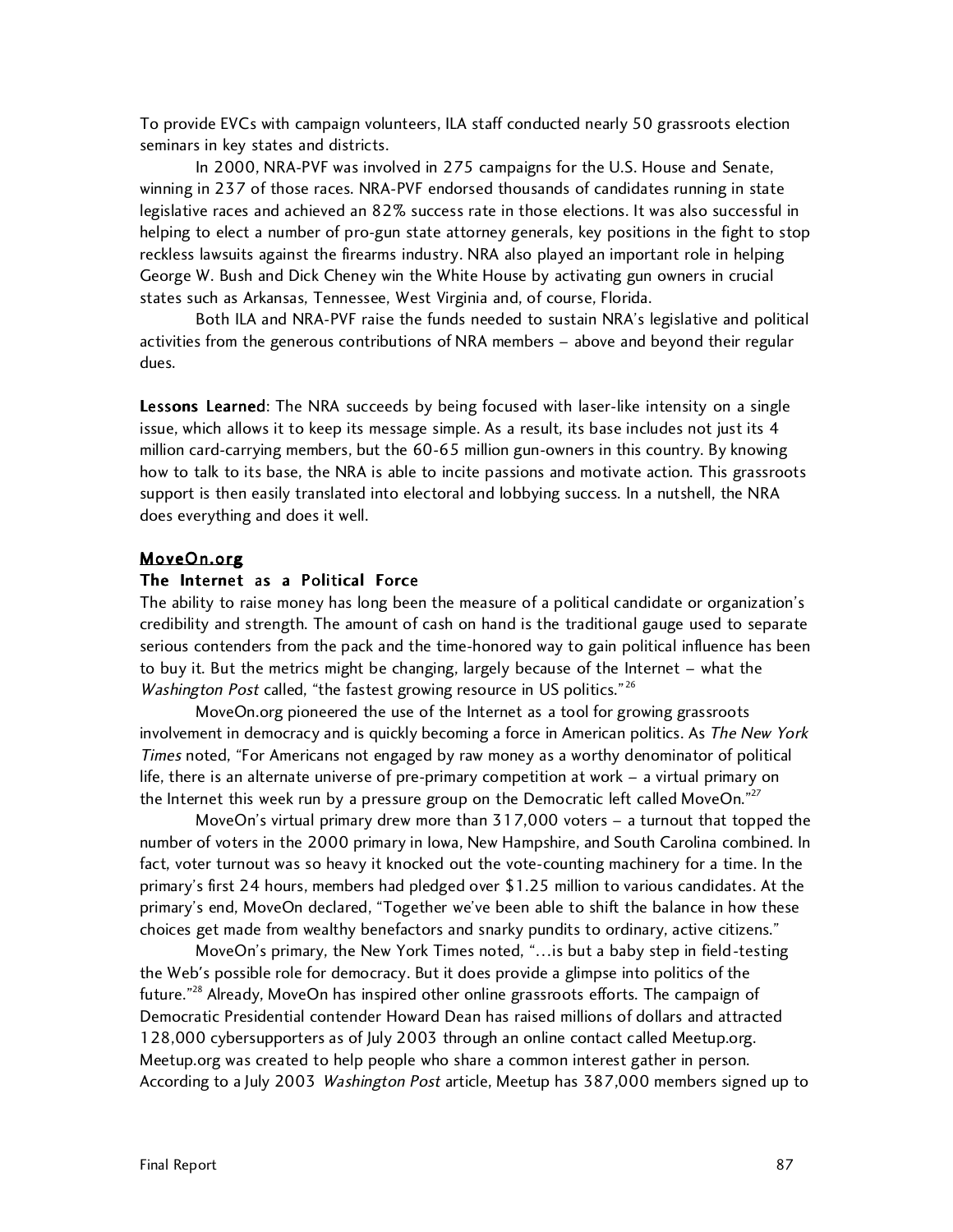meet once a month on 1,300 topics. For candidate Dean, that has translated into tens of thousands of self-organizing supporters gathering monthly in 300 cities. $^{29}$ 

Clearly, the burgeoning use of the Internet as a means for building grassroots power, raising money for political campaigns, and ultimately influencing policy and legislation must be explored as a model for building the political influence and reach of the oceans conservation movement.

MoveOn was created in Berkeley, California, in 1998, by two married software entrepreneurs, Wes Boyd and Joan Blades. The organization, designed to generate web-based grassroots activism, now has 1.4 million members. Boyd and Blades started MoveOn when Congress was pre-occupied with the impeachment of Bill Clinton – an issue they felt was not important to the American people. The founders of MoveOn sent e-mails to a hundred friends asking Congress to censure the President and to move on. This message was then passed on to thousands more.

According to the organization's Executive Director, Peter Schurman, what makes MoveOn.org effective is "volume." He says the secret to volume is all about list-building about gathering, maintaining and using e-mail addresses. They provide the grassroots names, action and horsepower for a multitude of issues (some they push in their own name, often in partnership with a range of groups) – from Common Cause and their campaign for campaign finance reform to the Leadership Conference on Civil Rights and their fight against Bush's judicial nominees. Schurman shared the lessons MoveOn has learned about being effective:

- focus on large areas of disconnect between public opinion and public policy. Their two most successful campaigns – on the Clinton impeachment and the war on Iraq – are the best examples of exploiting the gap between what the public wants and what the government (or Congress/Administration) is doing. He says an organization has to move quickly to exploit these disconnects.
- position yourself in the mainstream especially in terms of language and tactics. He says their messages are solutions-oriented, not partisan, shrill or personal. In terms of tactics, we would never suggest taking to the streets.
- make the first action easy and then upgrade action over time  $-$  so start with petition sign on and upgrade to LTEs, phone calls, meetings with legislators, paying for TV ads.
- strive to remain small and nimble organizationally they have six staff members and three of those staff members make up the board – (Peter, Wes and Joan). Their 2003 operating budget is \$325,000.
- keep to one thought per e-mail people get overwhelmed if you tell them "these are the 8 things you can do." Also, focus on the main issue, put the action right up front, and follow up with supportive strictly informational links – avoid giving them opportunities to take actions other than the one you want, which will only reduce your impact.
- stick with populist issues and avoid what's hard for people to understand. You want something that will generate instant feedback and that's more likely to be around avoiding war in Iraq than explaining the benefits of a renewables portfolio. Their charge is to translate top-line rhetoric into action, not into a more profound appreciation of the issue. In fact, he says there is an indirect ratio between the number of syllables in a word and the likelihood of someone taking action – the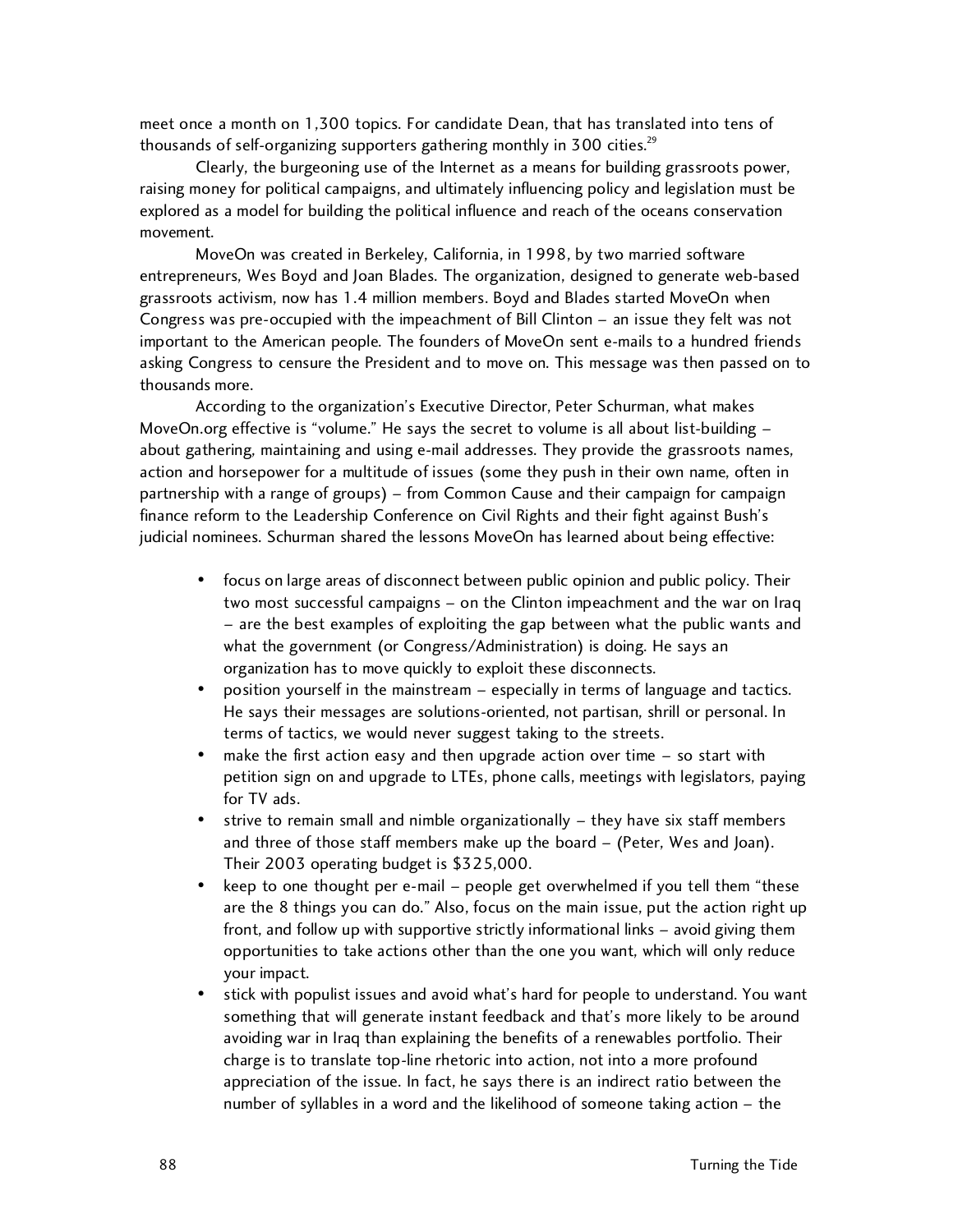more syllables, the less likely the action. He believes the environmental movement is plagued by "wonkiness."

• promote a range of issues and look for opportunities where a single action can make a difference. Anything new works better than something old – they are working actively now to marry on-line action to opportunities for off-line opportunities – meetings with members of Congress, for example. They have noticed that the opportunity to link on-line and off-line actions has increased participation rates.

According to Schurman, the reason for MoveOn is to provoke a response, hopefully on a dramatic scale. They know when they change the "ask" from action to money, the response rate will go down, but that's the reason to maintain a large pool of potential participants. With a big base and compelling ask, there will always be some people who will give.

Their PAC, which provides their members the chance to give to Democratic congressional candidates in tight races – raised \$2.4 million in 2000 and \$4 million in 2002 – all over the Internet. In 2000, they were basically a pass-through; in 2002 they linked their members directly to the candidates' web sites and kept count of what was donated through them. Up until their June 2003 virtual primary, MoveOn's all-time best effort raising money was on behalf of Paul Wellstone – \$750,000. After the Senator's death, they raised another \$600,000 for Wellstone's replacement on the ballot, Walter Mondale, in 48 hours.

Critics of MoveOn charge that it is a tactic in search of a strategy. Why set up a PAC or get involved in politics when MoveOn does not have a set agenda or membership organized around issues, per se? According to Schurmann, the reason for MoveOn.org is to return politics to a more people-oriented process, to give people direct voice in their democracy, and to let legislators know that this is their real base of support and a natural base of financial support.

Lessons Learned: Money is only one measure of political muscle. In 2002, it was the GOP's grassroots, intensive one-to-one "72 Hour Plan" that made the difference in getting out the vote. MoveOn's virtual primary turned out more voters than the first three primary states in 2000 combined. But whether it's face to face or through the interactive Internet, building political power and influence is being done increasingly and quite effectively, one person and one-email at a time.

#### Aircraft Owners and Pilots Association

#### Professionalism and Member Services Make This Organization Soar

AOPA is a nonprofit organization dedicated to general aviation that has approximately 390,000 members. Its emphasis on member service distinguishes and defines AOPA as a successful and influential policy-shaping organization. AOPA offers its members training, information in many forms about administration and congressional action affecting airplanes and airports, and opportunities to weigh-in on legislation and contribute to their PAC. On its website, AOPA solicits new members (\$39 per year) as follows:

"Join the organization that's supporting your right to fly: at the local, state and federal levels. As the leading voice of general aviation, AOPA has been instrumental in protecting the rights of pilots everywhere. We continue to fight airspace restrictions, fuel taxes, airport closings, and any issue that threatens your right to fly."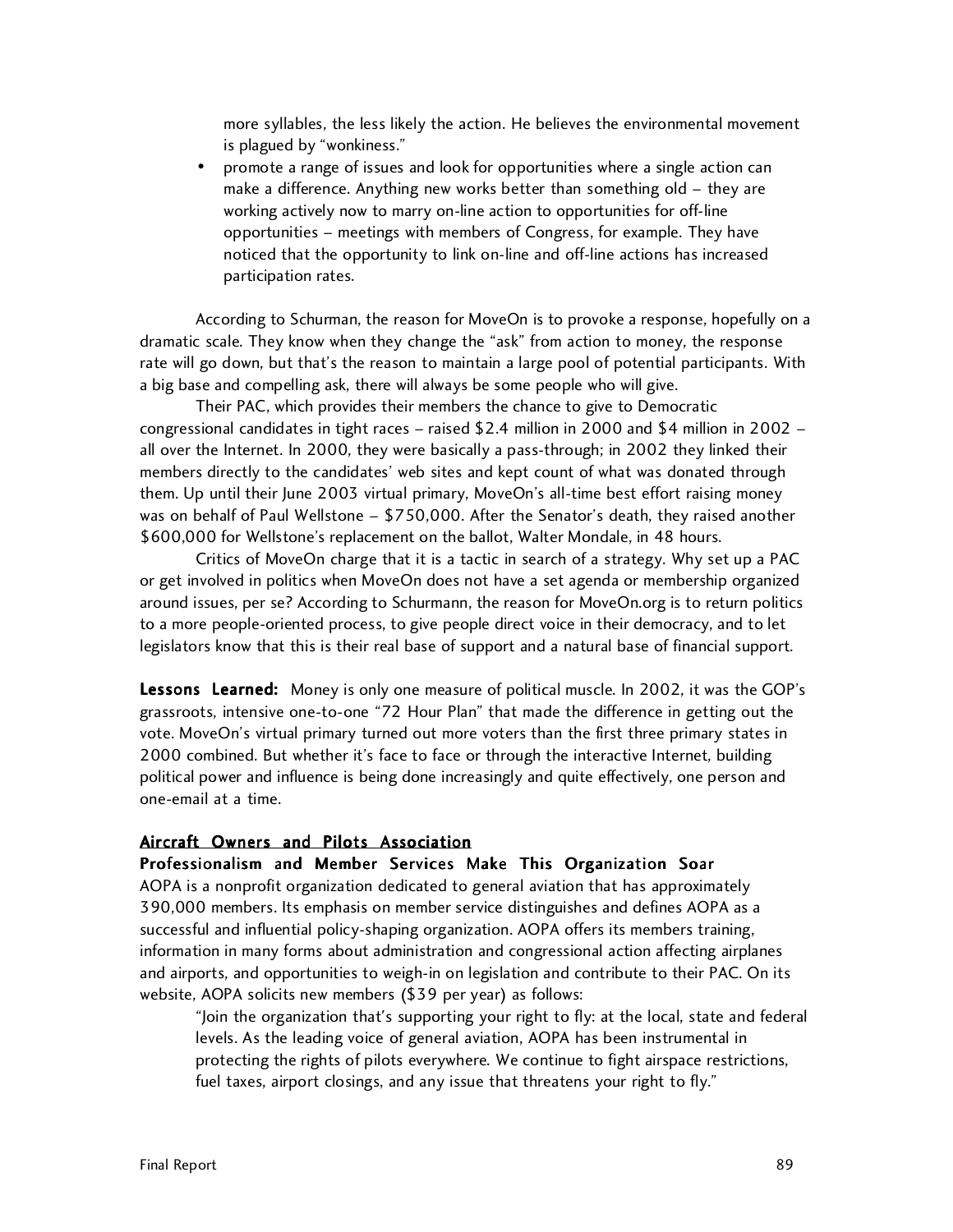The federal government plays the predominant role in regulating civil aviation, a role that has only increased after 9/11. In its efforts to sway the legislative and executive branches of the federal government, AOPA uses an integrated advocacy strategy with a formidable array of complementary weapons. AOPA maintains a multi-million dollar lobbying staff, backed up by sizable contributions from its PAC to all the relevant players on the House and Senate aviation subcommittees.

The organization is so deeply intertwined with the Federal Aviation Administration (FAA) that it has remarkable success in getting the agency to do its bidding. Nonetheless, AOPA is often one of the FAA's most severe critics, especially where the interests of general aviation are involved. AOPA has a state-of-the-art web site, a sophisticated public education and media operation, and a foundation that spends millions more on pilot safety education.

The aftermath of 9/11 has presented AOPA with an enormous set of challenges: "new concerns about security, new government agencies, and new threats to the rights and privileges of general aviation pilots." Although AOPA has historically supported Republicans more than Democrats, the politics of 9/11 have created some awkward political conflicts for the organization as it resists the more extreme aspects of the Bush/Ridge/Ashcroft anti-terrorism crackdown.

Another major AOPA agenda item is protecting all of the existing general aviation airports and landing fields. According to AOPA, on average the United States loses one publicuse general aviation airport per week, primarily because of demand for land, particularly in urban areas. AOPA has also been fighting to prevent the closure of backcountry airstrips in rural or wilderness areas.

Lobbying Congress and the Federal Aviation Administration: AOPA maintains a large and effective lobbying operation. In 2001, Fortune magazine ranked AOPA as one of the most effective organizations on Capitol Hill. AOPA was the only aviation organization on the list.

AOPA has a subtle inside edge to its lobbying because small planes play such an important role in the lives of most politicians. Members spend a lot of time in small planes, and a number of key members are qualified pilots themselves. Members are more likely to be aware of some of the seat-of-the-pants issues that are important to AOPA members, like keeping small airports in operation.

AOPA President Phil Boyer did not mince words about what AOPA could accomplish on Capitol Hill in a letter in the fall of 2000 asking members to come out and vote and give to the AOPA PAC: "In fact, we are so strong that other lobbying groups have publicly recognized our ability to work with members of Congress to block legislation that would damage general aviation."

AOPA keeps its members informed about its lobbying targets on its frequently updated web site, as well as through their leading magazine, *AOPA Pilot*. The president writes a monthly column in the magazine, reprinted on the web site, that often focuses on a hot legislative target. In major lobbying campaigns, AOPA will formally enlist the help of its entire membership through Action Alerts, although such efforts are infrequent (only three times during the 1990s).

The Advocacy section of the web site begins with a list of AOPA's top current legislative priorities, with links to detailed issue briefs laying out the analysis from AOPA's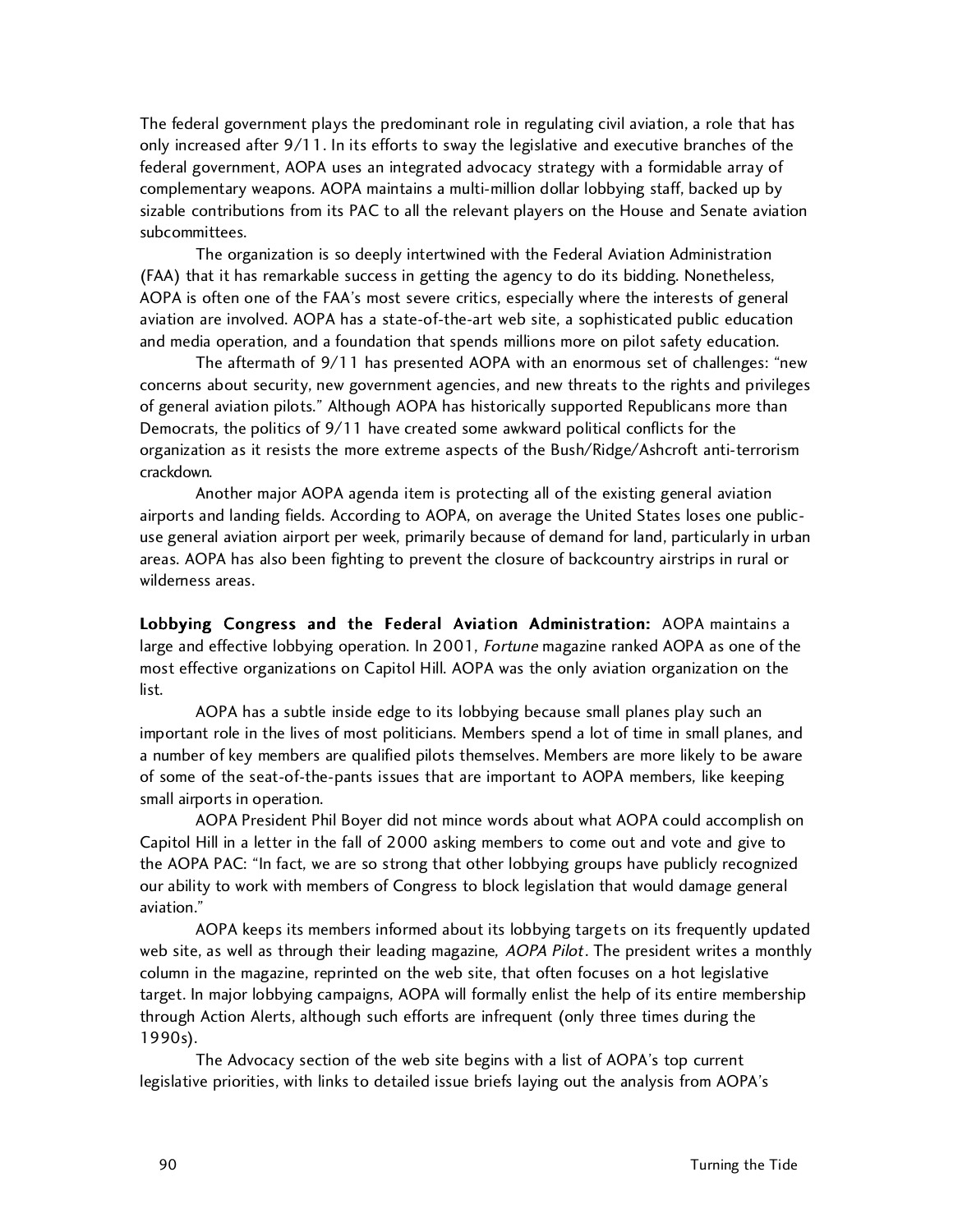lobbying shop. The Advocacy section also contains instructions on how to contact members of Congress, including a long admonition against using e-mail.

Currying Favor on the Hill: Lobbying is easier if powerful members already belong to your organization. Both Senate majority leader Bill Frist and Senate minority leader Tom Daschle are members of AOPA.

AOPA confers an annual award, the Hartranft Award, on the politician or politicians who have done the most to advance the cause of general aviation. Sen. Tom Daschle is a twotime winner of this award. Sen. Trent Lott, the head of the Aviation Subcommittee, is another winner.

In the summer of 2002, AOPA staged another kind of outreach to members of Congress, putting on a Capitol Hill Pilot Town Meeting (see "Communicating with Members," below, for more on town meetings). Twenty pilot members of Congress showed up, including Senate Appropriations Chairman Ted Stevens (R-AK) and House National Parks and Public Lands Subcommittee Chairman Jim Hansen (R-UT).

Political Action Committee: The AOPA Legislative Action Political Action Committee was formed in 1980. In the 2002 election cycle, in the House (88 races), 93% of the AOPAsupported candidates were elected, while in the Senate (27 races), 78% of the supported candidates won. Four new AOPA members were elected to the House, all Republicans.

In the 2002 election cycle, the PAC received donations from 508 individuals, and made total contributions of  $$562,369.^{30}$  These contributions were focused on the Aviation Subcommittee of the House Transportation and Infrastructure Committee, and the aviation subcommittee of the Senate Committee on Commerce, Science & Transportation.

Communicating with the Public: AOPA devotes substantial resources to media relations and communicating with the public, and highlights its media relations successes with its members. A state-of-the-art web site (www.aopa.org) provides a public introduction to the organization and its many services. AOPA members also have access to members-only sections of the web site that contain huge volumes of articles and links to information of use to pilots and plane owners. AOPA has also launched a separate web site devoted exclusively to selling the public on the multiple virtues of general aviation (www.gaservingamerica.org).

AOPA cites its communications capabilities as playing a critical role in its response to 9/11, both for its members, and with the media. There were more than two million sessions on its web site during September, 2001, and its Pilot Hotline was getting as many as 1,600 member phone calls a day for several weeks.

Information from the web site appeared in The New York Times, The Wall Street Journal, The Washington Post, and Chicago Tribune, as well as on CNN, MSNBC, Fox, CBS, ABC, and other television and radio news outlets. In addition, AOPA representatives conducted more than 500 media interviews.

Communicating with Members: AOPA is an aggressive, active organization that communicates frequently with its large membership base through mail, print, email, and web sites. When it was founded in 1939, the organization cut a deal with Ziff-Davis Publishing to provide AOPA with a special section in each month's *Popular Aviation*, the predecessor of *Flying* magazine, to communicate with its members. In 1958, AOPA Pilot magazine made its debut as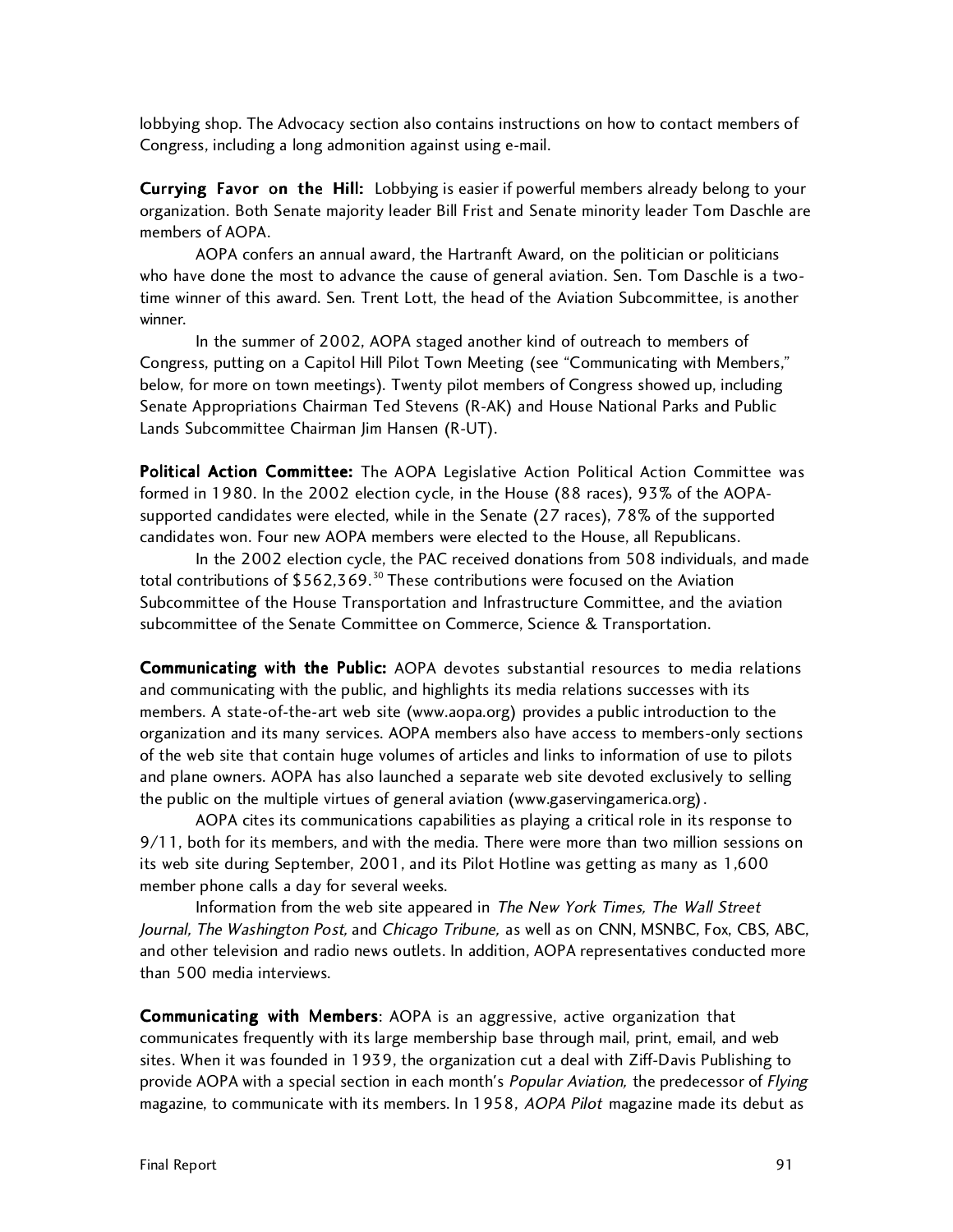a stand-alone magazine, severing the long-time connection with Ziff-Davis Publishing. Members now have a choice of receiving one of two monthly magazines,

In 1992, AOPA President Phil Boyer began holding AOPA Pilot Town Meetings across America, reviewing national developments in general aviation and engaging pilots on local general aviation issues. Boyer has since held more than 260 such meetings. (see "Lobbying above for a Congressional Town Meeting"). AOPA schedules 24 to 36 of these Town Meetings each year.

In 1995, AOPA launched its first web site. The current web site is state-of-the-art, providing access to the huge array of services the organization provides, as well as links to hundreds of AOPA, FAA, and other official documents. Some of this material is available to the public, but only AOPA members get access to the full site.

To further increase effectiveness on local airport issues, in 1997 AOPA launched the Airport Support Network. The goal of this program is to identify one volunteer representative at every public-use airport in the country. These individuals serve two primary roles, informing the association of potential threats to the airport and, when necessary, rallying the support of local pilots.

In 1999, AOPA strengthened its outreach to new pilots by buying *Flight Training* magazine, the only magazine dedicated to student pilots and flight instructors, and launching an associated web site, www.aopaflighttraining.org. This site shows how AOPA is using the web to bring in new members. For student pilots, there is a free six-month subscription offer to the magazine, and for use of parts of the web site. In late 1999, AOPA launched yet another publication - its weekly email newsletter, ePilot.

Lessons Learned: AOPA is very effective at connecting with the people it lobbies, many of whom are involved with small aircraft either as pilots or frequent flyers. Finding a way to connect to the audience, i.e., legislators, is key. AOPA also uses its PAC to augment, rather than replace, its other efforts. And, finally, it effectively works to get its own members elected, thus creating instant champions, rather than spending its time trying to persuade uninitiated new members.

#### American Federation of Government Employees

#### Creating a Powerful Entity within a Larger Powerhouse

When discussing political power at the federal level, the labor movement is always part of the discussion. Despite trends towards reduced numbers of union members, the AFL-CIO claims there are about 16.1 million members of labor unions in the U.S., more than 13 million of whom belong to unions affiliated with the AFL-CIO.<sup>31</sup> Whereas the primary goal of unions is better pay, benefits, working conditions, and a voice on the job about how the work gets done, the AFL-CIO educates union members about issues that affect the daily lives of working families, and encourages them to make their voices heard for a government that works for working families. The AFL-CIO represents 65 different unions.

Like the AFL-CIO, the environmental community is another bloc of organized interests that is often mentioned in discussions of political power. The environmental community claims over 10 million members nationwide whose interests cover a wide array of issues, ranging from wildlife conservation to toxic clean up issues. The groups also cover an array of activities, including advocacy, research, litigation, public education, grassroots lobbying, political action and K-12 environmental education.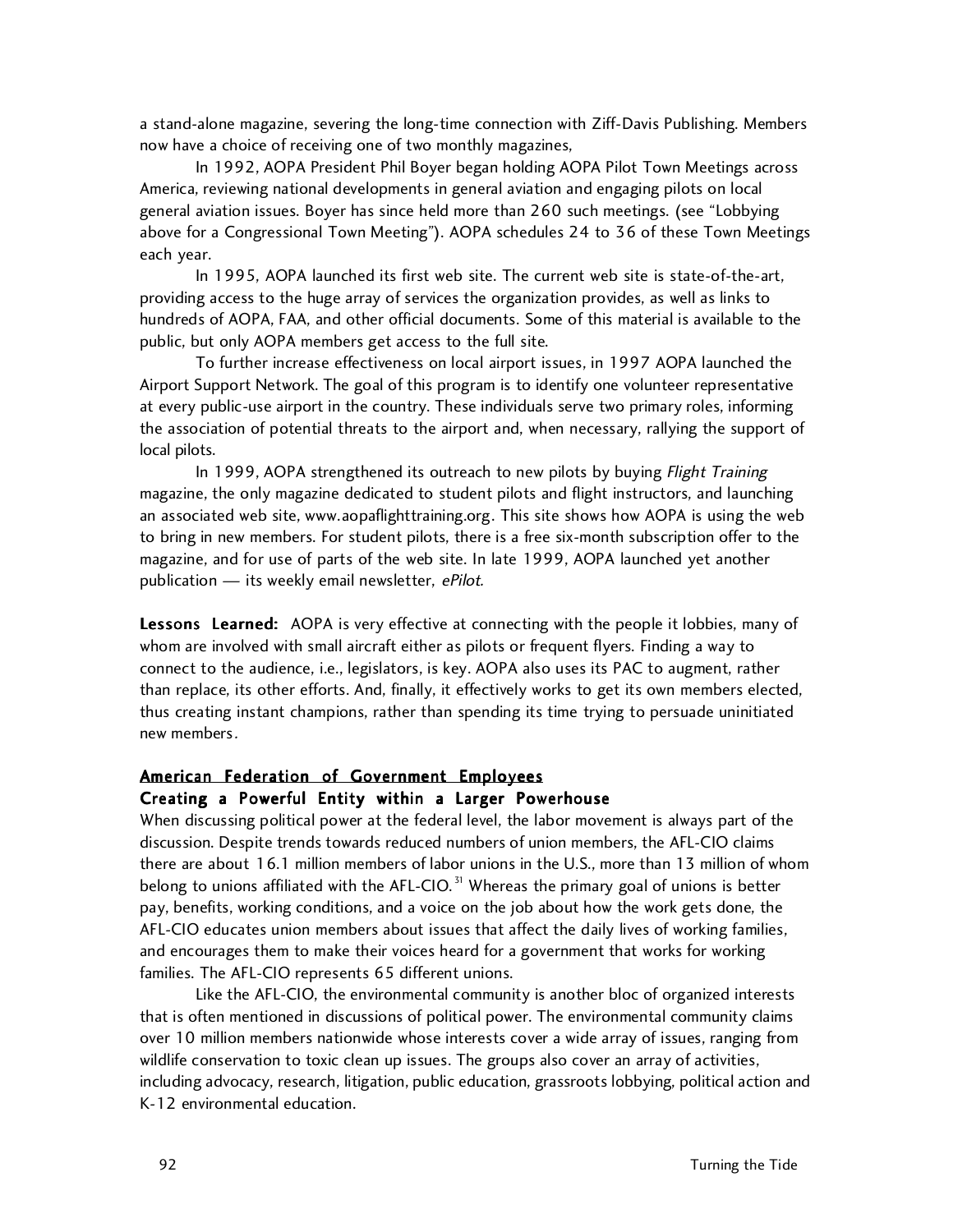The ocean conservation policy groups form a small, distinct subset of environmentalists, not always recognized by policy-makers as different from the overall environmental community, despite their unique perspectives, challenges and issue focus. Similarly, the American Federation of Government Employees forms a distinct subset of what appears to policy-makers to be the monolithic powerful labor movement.

AFGE is the largest federal employee union, representing 600,000 federal and D.C. government workers nationwide and overseas. Workers in virtually all functions of government at every federal agency depend upon AFGE for legal representation, legislative advocacy, technical expertise and informational services. AFGE is headquartered in Washington, D.C., and divided into 12 geographical districts consisting of 1,100 locals. Over one-half of its members are consolidated into agency-wide bargaining units. Agencies with the highest concentration of union membership include the Department of Defense, the Department of Veterans Affairs, the Social Security Administration and the Department of Justice. AFGE has been nationally affiliated with the AFL-CIO since it was founded in 1932.

As a labor union, AFGE is in a unique position because it is not currently afforded the same full scope collective bargaining rights as workers in the private sector. For this reason, in addition to negotiating working conditions at the bargaining table, AFGE coordinates a fullscale legislative and political action program to monitor issues that impact the government work force.

For AFGE, Congress is the bargaining table because they do not have the right to strike, very little can be negotiated without Congressional approval, especially pay scale and benefits – the core of collective bargaining. For AFGE, labor negotiations are done through lobbying.

"The government's two million civilian employees have been reeling from administration moves to limit pay increases, open up more government jobs to bidding from private contractors and rewrite personnel rules at the Defense and Homeland Security departments."  $32$  Even in the face of an administration that is overtly committed to reducing the size and scope of the federal government, AFGE has had some notable successes. The priority for AFGE is preventing privatization of government jobs. Some of their recent fights include:

- Playing a major role in the airport security fight and winning the fight to have airport screening performed by experienced government employees, which resulted in the creation of the Transportation Security Administration;
- Leading the fight to prevent prison privatization through involvement in the Public Safety and Justice Campaign. GAO and other studies conducted indicate that privatization of prison workforces does not save taxpayers money;

 AFGE's Political Director, Bob Nicklaus, attributes its successes primarily to their very effective legislative director, and the good lobbying effort he directs. He has built strong relationships with members of Congress and their staffs. In addition, since 1995, they have had a legislative scorecard for both the House and Senate.

Grassroots Advocacy: AFGE's direct lobbying efforts are backed up by strong grassroots pressure. They have a lot of active, articulate members and active locals. They urge their members to lobby as constituents, not as members. For example, for an article in The New York Times on homeland security, people were asked to identify themselves as citizens concerned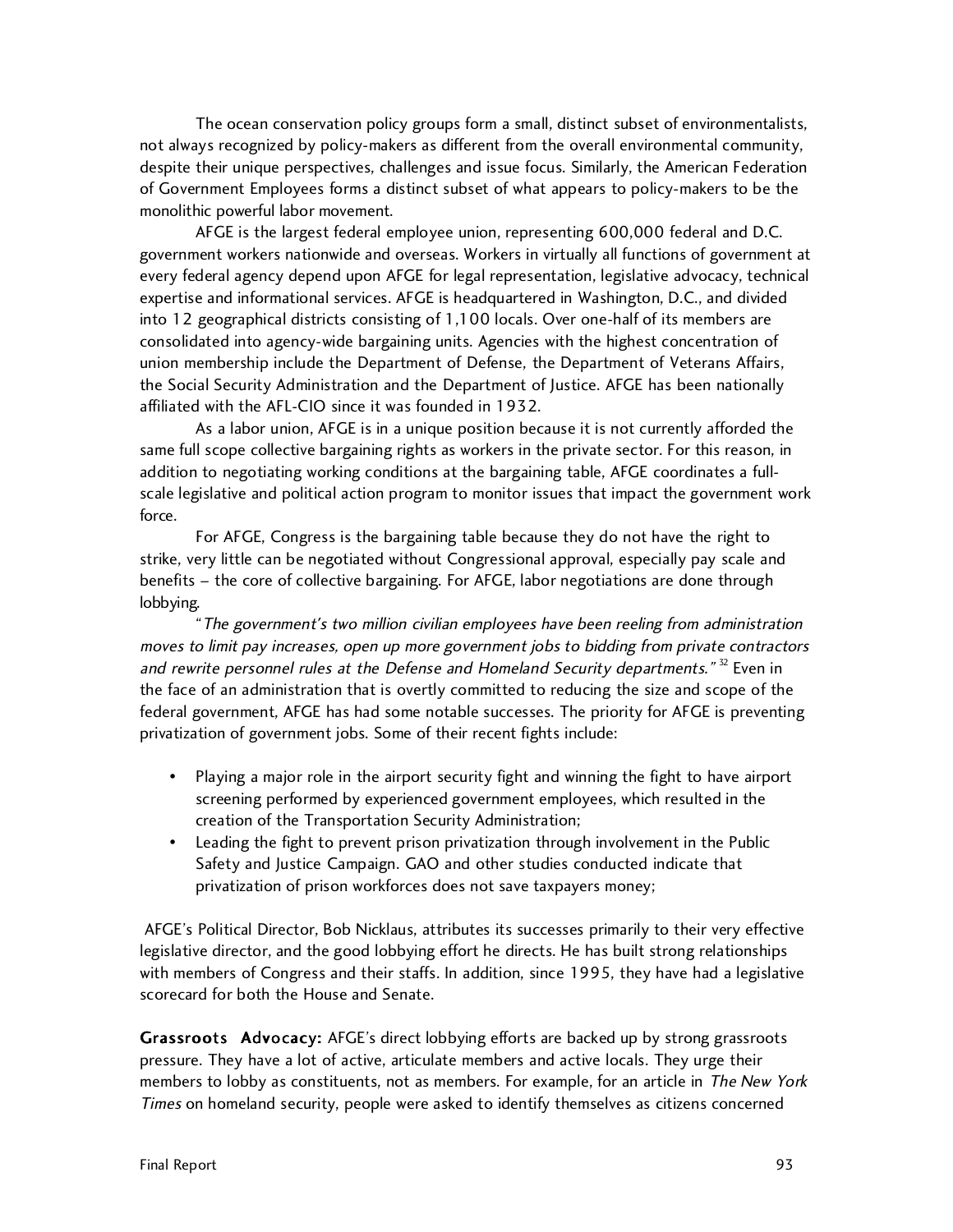about services, not as AFGE members. Political Director Nicklaus believes that AFGE wins on issues in Congress when they have the combination of grassroots support in the district of the member, have effective lobbying meetings, and when the issue has merit.

Media Outreach: AFGE has an aggressive media outreach program. Their communications efforts result in the ability to get a lot of stories about their issues placed in major newspapers and radio outlets, and also enables them to be quoted in stories that are generated elsewhere. A quick review of the articles and radio news stories in which they have been quoted in recent months reveals that the majority of articles are found in newspapers in Washington, D.C., due to the concentration of the federal workforce in that area. Significant numbers are also found in areas with concentrations of federal workers, such as Pittsburgh, PA and Milwaukee, WI.

Relationships with other groups: AFGE leadership has identified that to increase their effectiveness they need both to increase the activism of their members and to work much more in broader coalitions. They have long been supportive of and involved in the AFL-CIO activities. Of late however, they are reaching out to more non-traditional allies. For example, AFGE recently sent a letter to all members of the Senate and House of Representatives urging them to fight against privatization of the services provided by the Department of Interior, persuading 37 environmental, labor and civil rights groups to sign on. They are working with environmental organizations to stop legislation changing the regulations that govern the Department of Defense. They are working with women's groups, retirees groups (AARP), and civil rights groups to stop reorganization of the Equal Employment Opportunity Commission, without opportunity to comment by the various stakeholders.

Political: Because Congress is the bargaining table for AFGE, their PAC is critical. They are too small of a PAC to run a lot of independent expenditures, but they need to be heard, so that doors are open to their lobbyists.

In 2002, the PAC gave every senate race and some important (and close) house races \$2,500. There is an assumption that they would give the major Democratic Party political committees – the Democratic Senate Campaign Committee, the Democratic Congressional Campaign Committee and the Democratic National Committee each \$5,000. This involvement ensures that their phone calls are returned, and that they have an opportunity to discuss the merits of the issue.

Beyond these core expenditures on the part of the PAC, the cornerstone of their strategy is to support and build champions on key committees with additional support.

Lessons Learned: As a moderate-sized union, confronted by an Administration that is overtly opposed to their interests, they understand that their voice is limited by law to having few traditional union tools for negotiating. Nonetheless, they have many successes because they have decided to focus on a narrowly defined set of issues. Their priority is to prevent privatization of the workforce and they find the groups they need to work with in order to accomplish that.

As a result, they have an established record of winning, administration after administration. Their focus and unrelenting sense of purpose allow them to find every possible tool and to use them in concert to accomplish their goals. They have realized that they have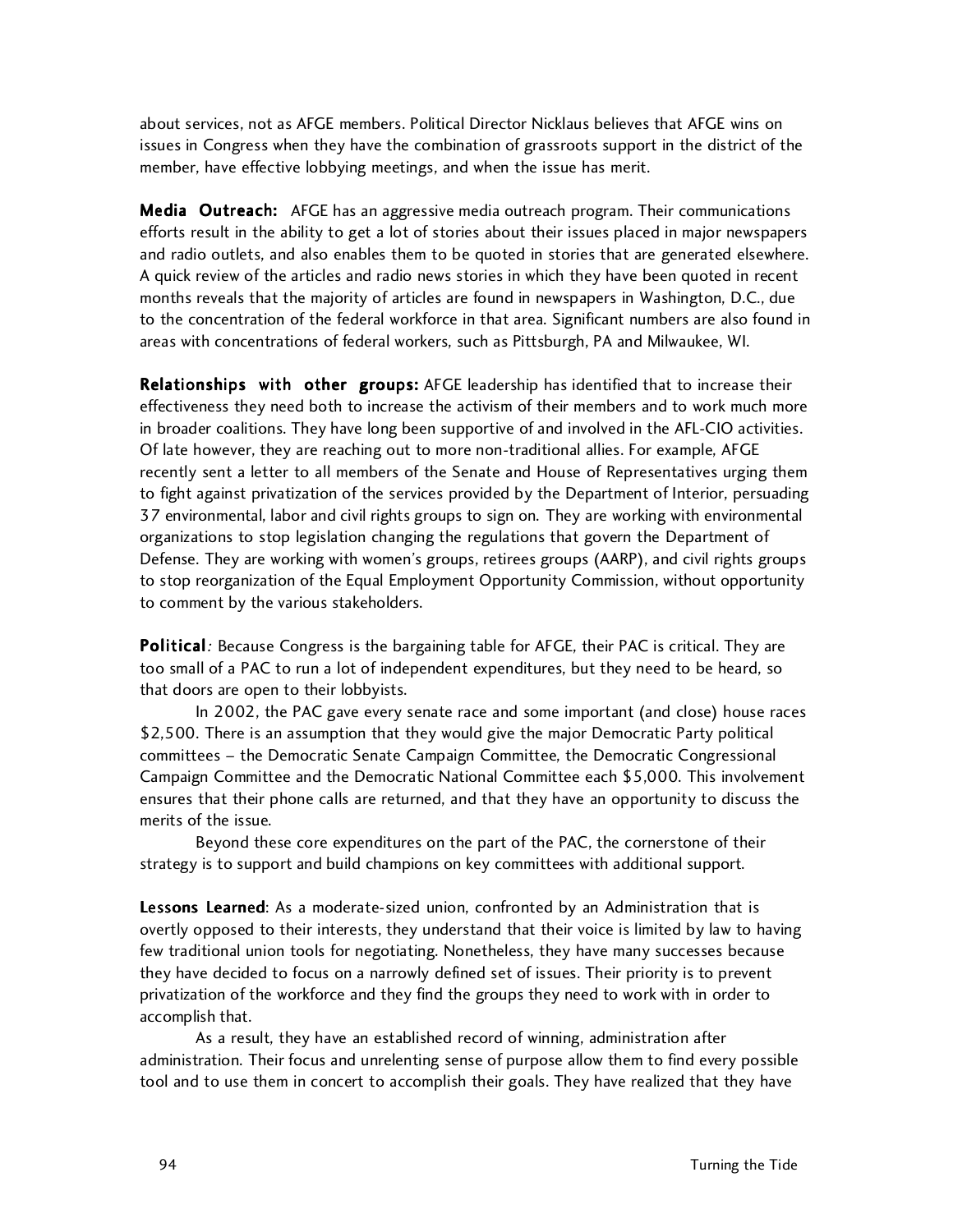common interests with interest groups and so have taken advantage of that to build strong alliances around particular issues.

Being a distinct subset of a larger movement has given them the advantage of being able to carry clout into a meeting. When they are lobbying for an issue, there is the implication that the entire labor movement could, at any time, choose to focus on the AFGE's issue. On the negative side, legislators may think they have "taken care of" the labor constituency when they have dealt favorably with other labor issues, and possibly ignored the most important issue to AFGE. Thus it has been critical for AFGE to build their own relationships, their own identity, their own clout, so as not to be brushed aside in the issues that the AFL-CIO sets as top priorities.

AFGE has also learned to maximize their effectiveness by building and supporting champions on key committees. They use PAC money to open the door to their effective lobbyist. Their lobbyist has built strong relationships with the staff and members on the key committees. They back up their lobbying with a legislative scorecard and with strong grassroots pressure from their members.

#### Americans for Tax Reform

#### Using Alliances to Roll Back the Twentieth Century

Although Grover Norquist's official title is president of the right-wing group Americans for Tax Reform, the Wall Street Journal more accurately called him "the V.I. Lenin of the anti-tax movement."<sup>33</sup> This organization is not a typical advocacy organization, but rather is a vehicle for Grover Norquist as he moves an agenda. His plan, which began in the 1980s and extends to 2040, is to drastically shrink the size of government by cutting taxes to the point that huge numbers of government programs, particularly those associated with the New Deal, must be defunded and scrapped.

ATR was founded when Grover Norquist was chosen to head the group inside the Reagan White House to build support for the 1986 tax reform bill. It soon became officially independent and has served as Norquist's vast political operation ever since. ATR is best known for its "Taxpayer Protection Pledge," which has become a core commitment for GOP politicians. The pledge "asks all candidates for federal and state office to commit themselves in writing to oppose all tax increases." At present, 212 U.S. representatives, 37 U.S. senators and the President of the United States have signed the pledge. $34$ 

 ATR serves as a national clearinghouse for the grassroots taxpayers' movement by working with approximately 800 state and county level groups. ATR works with state taxpayer coalitions in all 50 states to ask candidates for state legislature and governor to sign the State Taxpayer Protection Pledge. ATR is a member of the State Policy Network, a network of national and local right-wing think tanks, and of townhall.com, a right-wing Internet portal founded by the Heritage Foundation. $35$ 

ATR is a nonprofit,  $501(c)(4)$  lobbying organization. According to the Center for Responsive Politics, the ATR total lobbying expenditures equaled \$900,000 in 2000 (the last year for which the data is available on the opensecrets.org website).<sup>36</sup> Total ATR expenditures were not available. ATR is heavily funded by a number of corporate backers, with the tobacco, gambling and alcohol industries figuring most prominently in 1999. Other recent ATR funders have included Microsoft, Pfizer, AOL Time Warner and UPS. In the weeks before the 1996 elections, ATR received a \$4.6 million donation from the Republican National Committee. The Americans for Tax Reform Foundation (ATRF) is a 501(c)(3) research and educational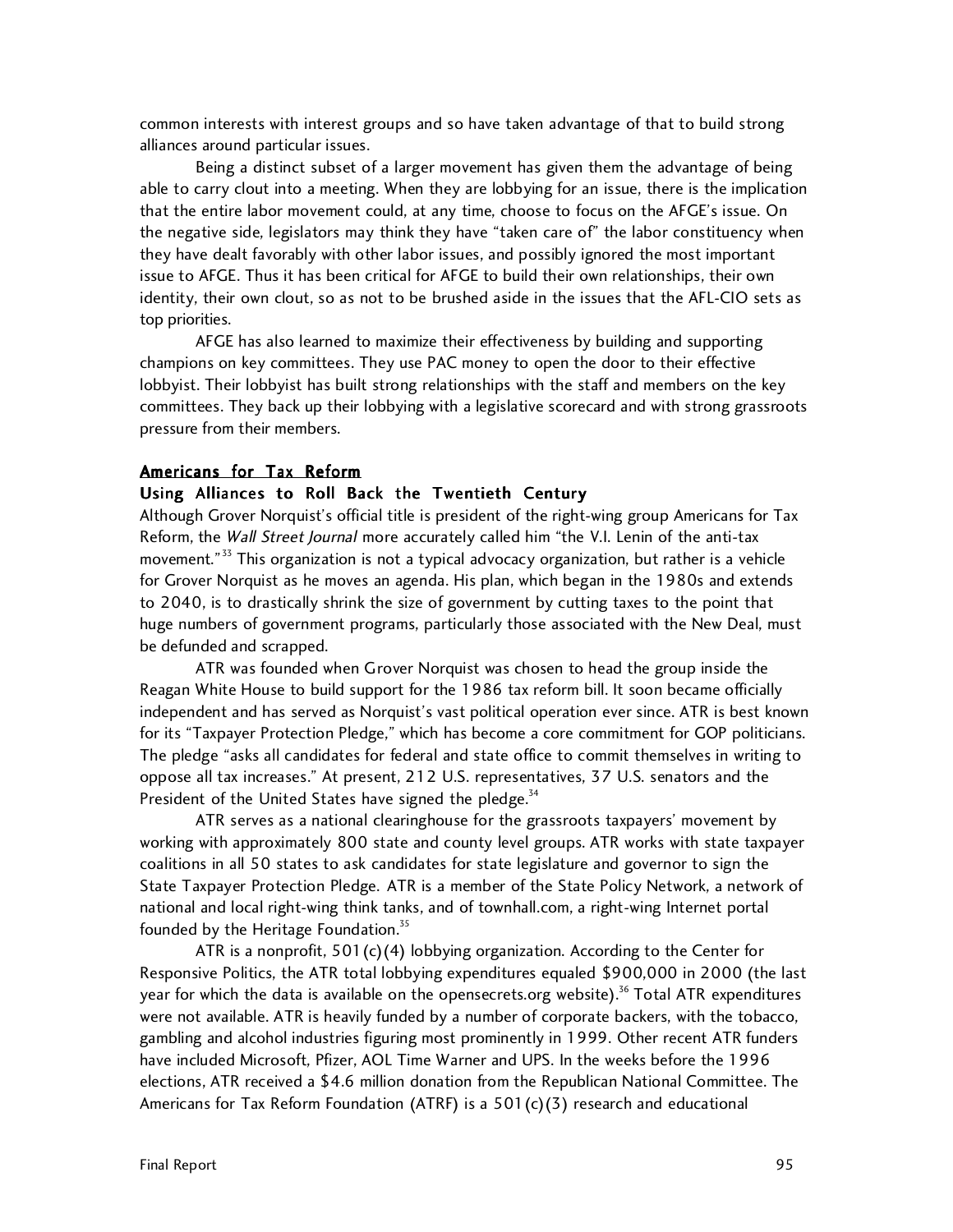organization. ATRF has received a number of grants from right-wing foundations, including Olin, Scaife, Bradley, etc., and had total expenditures of \$1,244,171 in 2001. The two organizations have a total of 14 staff.<sup>37</sup>

Political clout: ATR has put a lot of money into pushing conservative policies and candidates. In 1999, ATR spent \$4.2 million on a television ad campaign promoting the GOP tax plan. In the weeks before the 1996 elections, the Republican National Committee gave ATR a \$4.6 million donation, which they used in 150 congressional districts to send political mail and phone calls.<sup>38</sup> But ATR activist work is only a small part of what Grover Norquist brings to the game. "My goal is to cut government in half in twenty-five years, to get it down to the size where we can drown it in the bathtub," he has said. $39$ 

Norquist excels in his ability to bring together various right-wing interests. In fact, Wall Street Journal editorial board member John Fund described Norquist as "the Grand Central Station" of conservatism because "all the trains run through his office."<sup>40</sup> His Wednesday morning meetings bring together leaders from a wide array of right-wing lobbying groups and right-wing think tanks, such as the NRA, the Christian Coalition, property rights groups and others, with leaders of the Republican Party and Administration officials. This coalition was launched in 1993 to battle President Clinton's health care plan, and has met weekly since 1995, when the Republicans took over the House of Representatives to strategize on issues of the moment. Some of the issues addressed have included supporting conservative ballot initiatives, abolishing affirmative action, and killing the National Endowment for the Arts.

Norquist has dubbed the right-wing alliance of social and economic conservatives that he has built in recent years the "Leave Us Alone" coalition. Norquist's Wednesday meetings have become even more well attended since the arrival of the Bush administration. "The meeting functions as the weekly checklist so that everybody knows what's up, what to do," says Republican pollster Kellyanne Fitzpatrick. Representatives from the White House, the House and Senate leaderships and the Republican National Committee join the broad coalition of right-wing and business groups to make sure all parties are working together. Reporters and editors from right-wing media outfits are also regular attendees, rounding out the right-wing network.<sup>41</sup>

"The issue that brings people to politics is what they want from government," Norquist explains. "All our people want to be left alone by government. To be in this coalition, you only need to have your foot in the circle on one issue. You don't need a Weltanshauung, you don't have to agree with every other issue, so long as the coalition is right on yours. That's why we don't have the expected war within the center-right coalition. That's why we can win."<sup>42</sup>

Another key to Norquist's success is his ability to pick the rising GOP political star of the moment and forge close ties with him. Norquist was one of Gingrich's top unofficial advisors and a key proponent of the Contract with America. Immediately after then-Governor George W. Bush's 1998 re-election, Norquist flew to Austin to meet with Bush and his political advisor Karl Rove. Convinced that the Texas governor was the Right's best hope, Norquist threw his influence behind the Bush campaign, playing a key role in defeating Sen. John McCain in the South Carolina primaries.<sup>43</sup>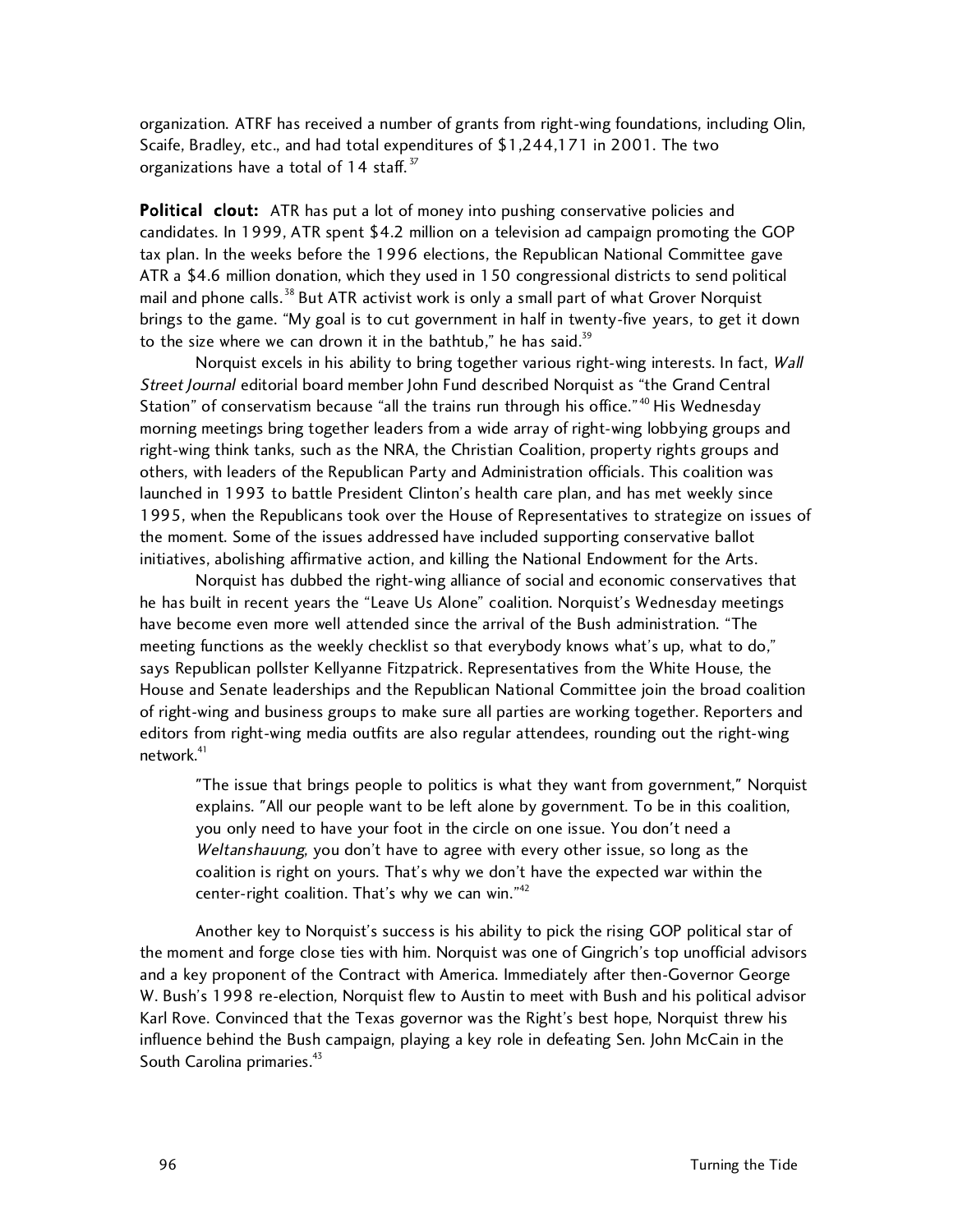Lessons Learned: Because ATR is so dependent on the personality and connections of a single individual, Grover Norquist, it does not present a very reproducible or even desirable organizational model. However, more than anything else, Norquist and ATR represent the power of strategic alliances and what can be accomplished when groups coordinate their activities and work together.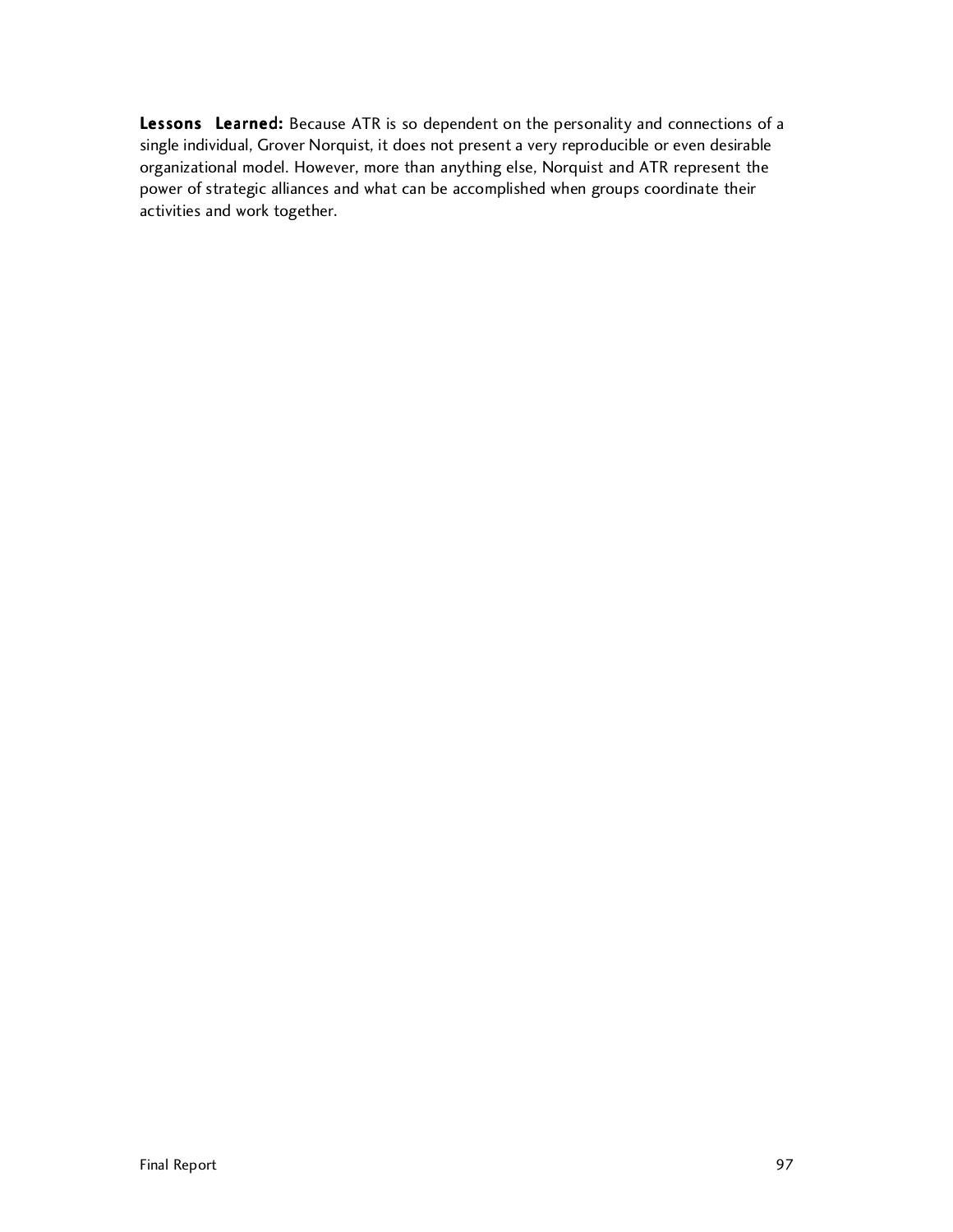# **Appendix III: Environmental Organizations**

Our next group of organizations includes two national organizations that focus exclusively on environmental issues – the Sierra Club and the League of Conservation Voters; one regional environmental organization – the Chesapeake Bay Foundation; and one national organization that does a significant amount of environmental work – U.S. Public Interest Research Group.

### Sierra Club

#### Grassroots, Media and Political Involvement Equals Influence

The Sierra Club is America's oldest and largest grassroots environmental organization. Since its founding by naturalist John Muir in 1892 to fight a political effort to shrink the boundaries of Yosemite National Park, the Sierra Club has embraced political action – direct lobbying, grassroots organizing and media outreach to raise public awareness, influence legislation and most recently, election outcomes.

In the 111 years since its creation, the Sierra Club has pioneered the use of new political tools and tactics. Muir organized letter-writing campaigns, in-district and D.C. lobbying visits and organized tours or "outings" for the public, reporters and most famously, for President Theodore Roosevelt, into the high Sierras to inspire and engender support for wilderness conservation.

In the 1930s, the Sierra Club was the first to use a documentary film as a public education and lobbying tool. In the early 1960s, photographer Ansel Adams and Sierra Club Executive Director David Brower invented the coffee table book format – again with the notion of using breathtaking visuals as a tool to advocate for the protection of wild places. And in 1968, it was Brower's use of paid advertising in The New York Times that called public attention to the government's plans to dam the Grand Canyon in 1968, cost the Sierra Club its tax-deferred status, and ultimately forced the organization to establish its (c)(4) program. In 1996, the Sierra Club was one of the first organizations in the nation to create a 527 and to use television advertising to do issue advocacy. And now the Sierra Club is using one of its greatest assets, its grassroots strength, to lead the progressive movement in the development of a coordinated door-to-door public outreach effort.

Today, the Sierra Club is one of the few organizations, along with LCV, that has the full complement of education, political, and advocacy tools at its disposal. To amplify their efforts and enlist new allies for environmental causes, the Sierra Club has invested heavily in media training and outreach at the local and national levels. The Sierra Club believes the combination of its political and media work gives it power and influence over policy and that its media and lobbying work enhance its political effectiveness and influence.

The Sierra Club has over 700,000 members, 65 chapters and 450 local groups. In the 2003-2004 election cycle, the Sierra Club will be using a combination of  $(c)(3)$ ,  $(c)(4)$ , and 527 efforts to defeat the Bush administration and anti-environmental candidates.

The Sierra Club will use its (c)(3) Environmental Public Education Campaign (EPEC) to inform the public, strengthen and broaden the base of public support for environmental protection, thwart administration efforts to weaken environmental protections, and advance an environmental policy agenda.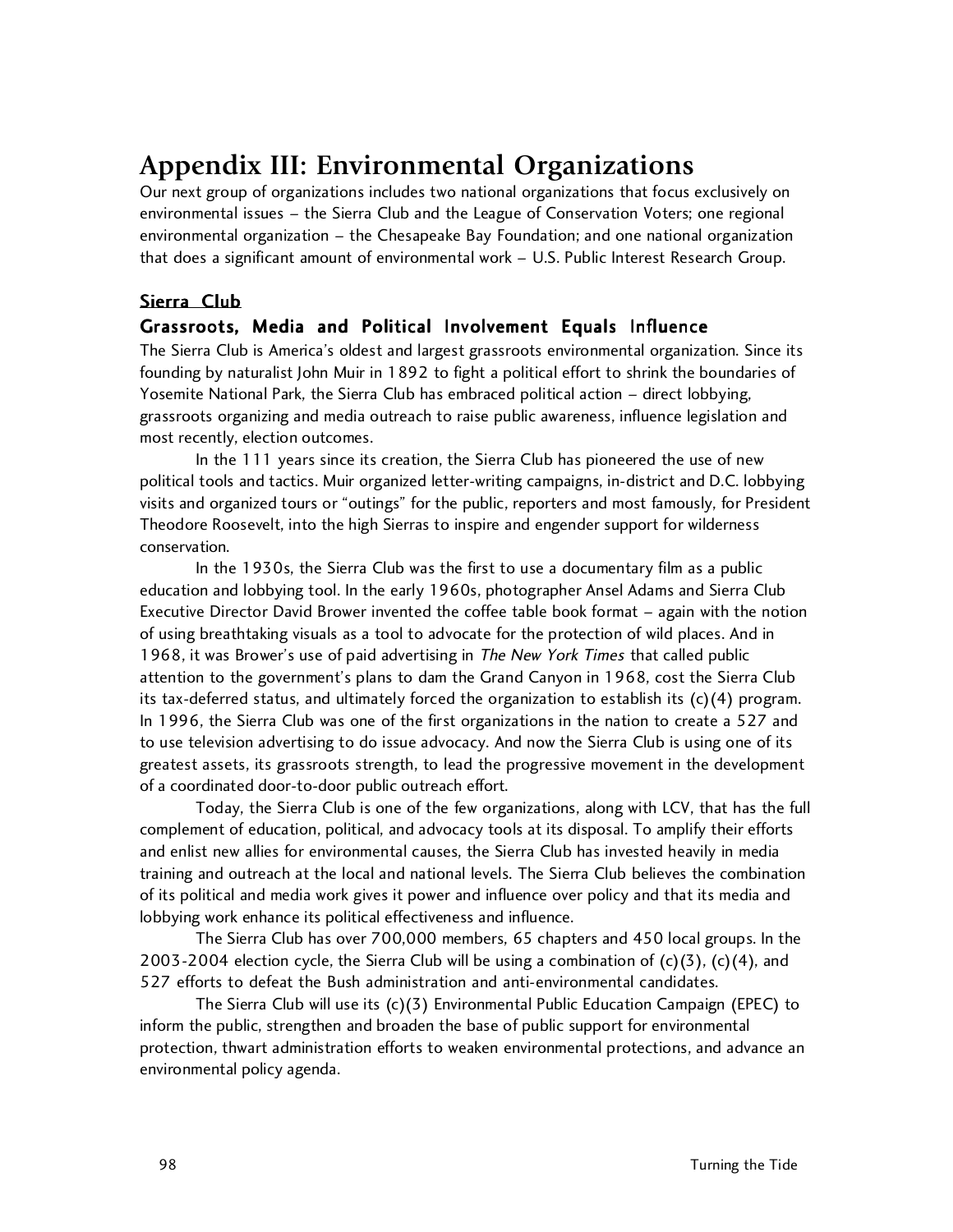For this election cycle, the Sierra Club's EPEC program has identified "Communities at Risk" across the country that continue to suffer from the effects of air, water, or toxic pollution because of action or inaction on the part of the Bush administration.

Through its 527 program, Environmental Voter Education Campaign (EVEC), the Sierra Club holds the Administration and Congress accountable for their votes and positions, alerts the public about the environmental record of elected officials and candidates and encourages the public to consider this information before voting.

Key components of this program in the past have been grassroots organizing, earned and paid media, research and message development, an early kickoff to frame the public debate, localized plans and training for local and regional staff and key volunteers. This cycle, the Sierra Club plans to invest more in direct voter contact – the use of mail, phones and doorto-door campaigning that will allow it to identify pro-environmental voters, educate voters, and encourage them to vote on election day – a comprehensive Get Out The Vote (GOTV) operation with the goal of ensuring and increasing turnout of identified environmental supporters and more volunteer recruitment and activity.

In 2002, the Sierra Club spent a combined \$10 million on its education, accountability and PAC programs. In the 2002 EVEC program, the Sierra Club ran 39 TV and radio ads, involved 1,300 volunteers, knocked on 31,000 doors to deliver literature, made 40,000 "Get Out The Vote" phone calls, made 266,000 voter phone calls with educational messages, and distributed 1,004,500 total print pieces at doors, county fairs, and by mail. The Club's total EVEC voter contacts totaled 1,354,500.

 The Club also has a (c)(4) and a PAC. In 2002, the Sierra Club's Political Committee (SCPC) sent 35 staff to political campaigns of endorsed candidates; gave contributions to 196 House and Senate candidates; endorsed 216 House and Senate candidates; spent \$800,000 to elect pro-environment candidates; sent 75,000 endorsement mailings to members; sent 85,000 GOTV e-mails to members; made 110,000 GOTV phone calls, included buckslips in a mailing to 750,000 Sierra Club members and included GOTV inserts in Sierra Magazine to its 750,000 members. In 2002, PAC and member voter contacts totaled 1,770,000.

According to Political Director Margaret Conway, the fact the Sierra Club has the whole mix of tools allows the organization to use its influence in many arenas. "The reason to establish a PAC is that it gives you the opportunity to coordinate directly with the candidates and their campaign. The donation buys you a seat at the table and gets your calls returned. The strength of the PAC is measured in dollars given. But if the organization has strong grassroots, they can contribute things other than money – they can provide volunteers, loan staff, host fundraisers, and add value to campaigns in a host of ways other than hard dollars."

And according to Conway the fact that the 527 is not allowed to do express advocacy is an advantage in today's political climate. "Studies show that the softer message that lays out the information without telling anyone who to vote for, that allows them to digest the information and make their own choice – works well with voters. It means they are respected and involved in the process."

Other  $(c)(4)$  options used by the Sierra Club in the past include IECs – independent expenditure campaigns. "The advantages of IECs are you are allowed to do express advocacy – to tell people who the should vote for/against and you can be in play all the way up to Election day. The disadvantage is that you have to do FEC [Federal Election Commission] reporting."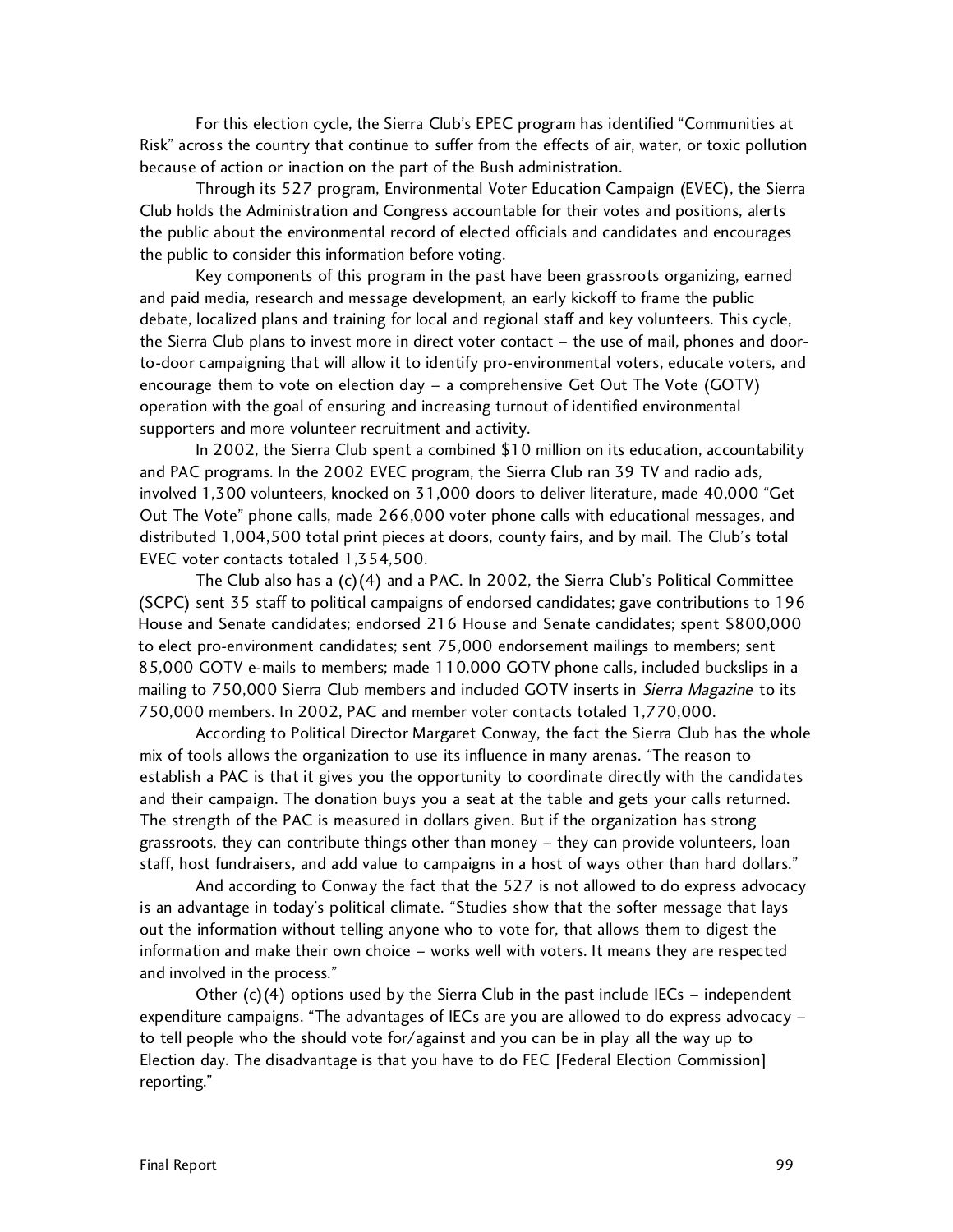Conway says that getting credit – from candidates and in the media for effective involvement – gains the Sierra Club credibility and a reputation for effectiveness. Clearly having a good win-lose record also helps.

The 2002 Campaign Conway is most proud of and thinks worked best – despite the outcome, was the Strickland for Senate campaign in Colorado. "It was the right mix of willing electorate, appropriate targeting, the right amount of money. We took advantage of every media opportunity and responded rapidly in the free media. We had a good plan to start with and were responsive to changes in political environment. We had resources – organizers, volunteers, money, creative staff that did some fun, edgy stuff, was willing to take risks and take advantage.

"What really helped was that we had a kitchen cabinet of local people (political people, not just Sierra Club folks) on the ground who shared their opinions and gave us good advice for free."

Lessons Learned: If earning influence is the goal, it helps to be big - to have hundreds of thousands of members, millions of dollars, and a sophisticated operation willing to take risks. But it has taken more than a century for the Sierra Club to gain its present prominence as a premiere political power in the progressive movement. Regardless of its size, though, the fact the Sierra Club has the whole mix of tools allows the organization to use its influence in many arenas and this, more than anything, is the secret to its success.

#### League of Conservation Voters

Bringing Together Environmental Groups for a Greater political Voice The League of Conservation Voters (LCV) calls itself "the political voice of the national environmental movement" and is the only organization devoted fulltime to shaping a proenvironment Congress and White House. LCV runs tough and effective campaigns to defeat anti-environment candidates, and support those leaders who stand up for a clean, healthy future for America. Through the National Environmental Scorecard and Presidential Report Card, they hold Congress and the Administration accountable for their actions on the environment. The LCV family of organizations includes LCV (c)(4) and 527), LCV Action Fund (PAC), LCV Accountability Project (another  $(c)(4)$ , and LCV Education Fund  $(c)(3)$ .

Campaigns: LCV runs Independent Expenditure Campaigns and endorses candidates in significant House or Senate races. LCV's track record includes:

- Defeated 23 out of 37 anti-environmental candidates targeted by Dirty Dozen campaigns since 1996;
- Helped hundreds of environmental leaders to victory, both on Capitol Hill and at the ballot box;
- Had over 80% of LCV endorsed candidates win since 1996.

Holding National Leaders Accountable: LCV's National Environmental Scorecard and Presidential Report Card are the authoritative record of how members of Congress and the Administration handle the most important environmental issues before them. The Scorecard and Report Card hold federal elected officials accountable, preventing anti-environment candidates from masking their records with pro-environment rhetoric.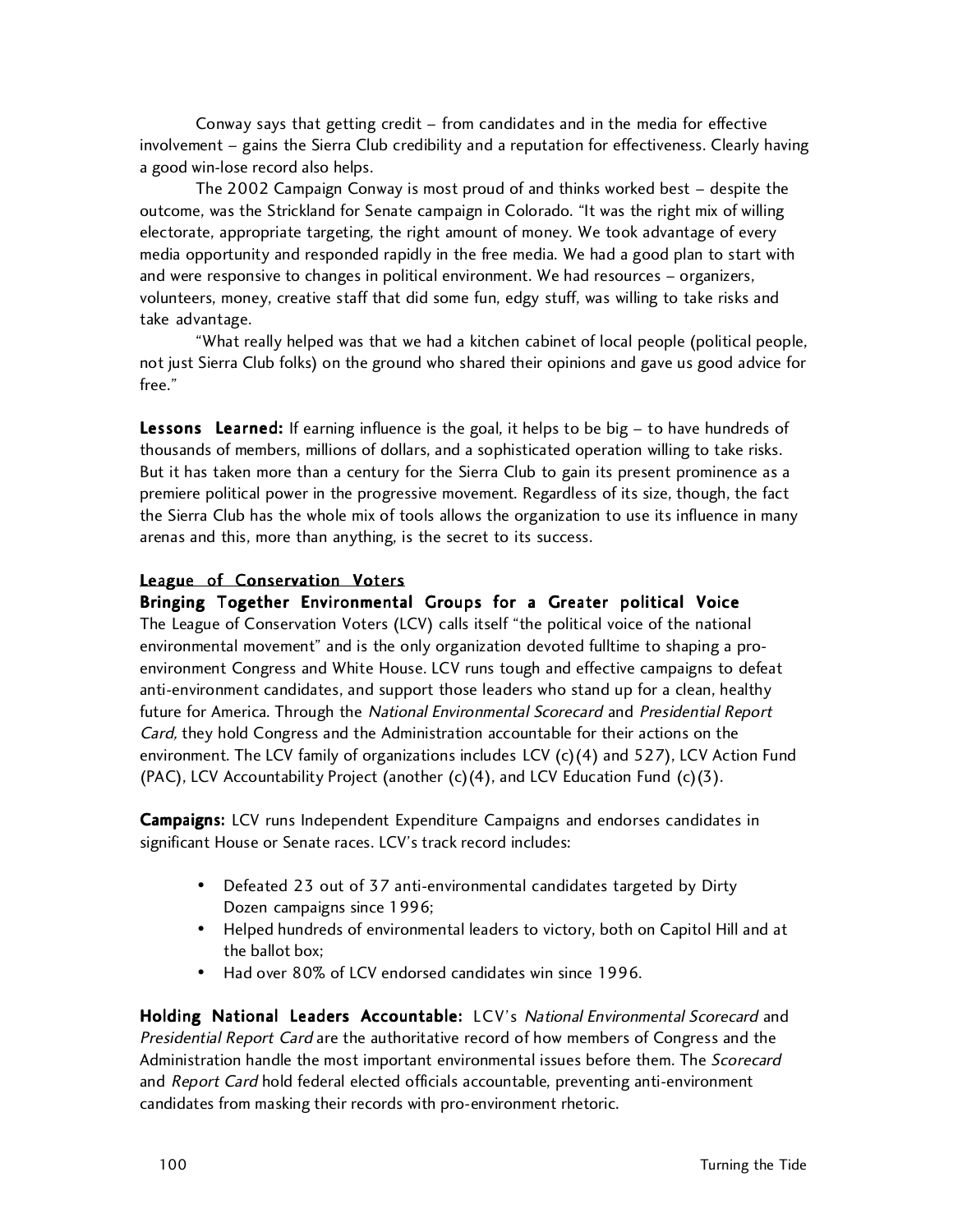Playing the Inside Game: LCV has carefully carved a very specific niche, which is very D.C.centric, and firmly within the mainstream national environmental community. This niche is about clout. The clout is based on the Scorecard, on letters to the Hill, and these are backed up by the clout of the hard dollar independent expenditures and the PAC. PAC money and politics adds a dimension to the power of LCV, so that Congressional staff cares more about receiving a letter from LCV than they do from, say, PIRG, even though PIRG has more substance and credibility on the issues. Other groups know the Hill staff better, and the ins and outs of policy, but they are not recognized as bringing opinion leaders and voters with them to the table.

LCV is very much an insider operation, having no real "there" there to influence the public EXCEPT with the Scorecard. The Scorecard is widely distributed, carries the weight of having been developed by, and votes chosen by, representatives from 25 to 37 different environmental organizations, depending on the year.

LCV President Deb Callahan is a high-profile, regularly quoted environmental leader, but this is very much an insider game. Often she is seen/heard on Republican leaning talk shows – it does not really get to public opinion, as people who are watching those shows are not undecided about much of anything.

LCV does not have enough money, enough members, and enough voices to influence general public opinion. In certain specific districts, while in campaign mode, LCV can influence specific target audiences about very specific issues – geared towards one day, election day.

**Public education and polling:** The LCV 501(c)(3), or Education Fund, conducts significant amounts of survey research – state polls and national polls. The polls used as public education and candidate education tools, and are released to the press, put on the web page, and shared with colleagues. The Education Fund also designs Public Service Announcements, TV ads, mail and radio ads trying to elevate the visibility of the connection between environmental concerns, such as clean air and clean water, and voting, using messages, such as "If you care about the environment, vote." It also develops state legislative briefing books, and conducts postcard campaigns about policy issues. The Education Fund has a strong focus on voter participation, including ballot initiatives, and cadres of conservation voter captains, and working with partners in communities of color to turn out voters.

State LCV Partners: There are currently 29 state LCV Partners, which are autonomous, sovereign entities with no formal affiliation, but who have agreed to work together as primary partners on a number of issues. These state partners add credibility to national LCV's efforts, as all politics really is local, and add ground troops to activities such as political campaigns, ballot initiative campaigns and issue postcard campaigns.

LCV and Oceans Issues: LCV has not scored oceans issues, because there have been no controversial ocean votes. LCV's policy is to pick the most important floor votes, in which a real difference between points of view can be seen. It does not score non-controversial votes. Then, when those votes that are both important and controversial are identified, a committee consisting primarily of legislative directors and executive directors of environmental groups, picks which 8 or 12 or 15 will be scored in that year. LCV would welcome the opportunity to score an important, controversial oceans vote. However, due to the nature of the scorecard, and the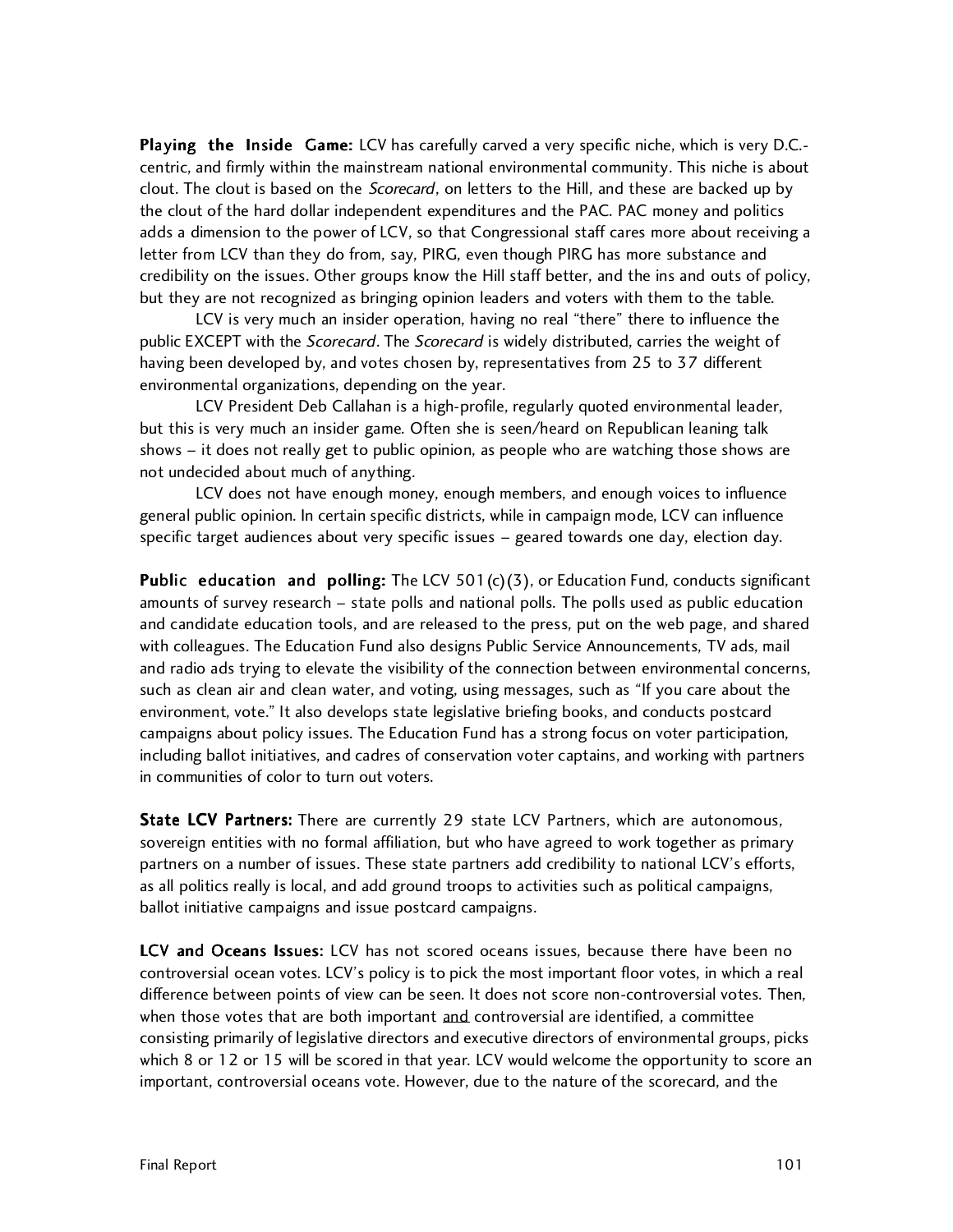many environmental issues that need to be represented, it is highly unlikely that in any given year LCV would ever score more than one ocean issue.

In addition, according to Vice President for Policy Betsy Loyless, ocean issues do not tend to be issues that help decide political campaigns:

 "The public does not generally worry about oceans. They are big and seemingly endlessly capable of cleaning themselves. The public only cares about beaches and about Flipper. The public cares about what it can see, such as tar balls and medical waste washing up, and beach closings due to bacteria. In order to succeed, the oceans community needs to localize issues – to make it about the beach where the individual goes in the summer – and then generalize towards good ocean policy."

LCV uses issues in the political campaigns that have both a high degree of saliency and a high degree of demonstrable contrast between candidates.

Lessons Learned: Participating fully in the political process is necessary to succeed. In addition, it is vital to learn from mistakes and to be flexible, to change course when practiced techniques no longer pay dividends, as LCV is currently doing.

As for the politics of ocean issues, Senate and House leaders are putting more and more emphasis on committee votes, which are difficult to track and therefore unlikely to be found in the scorecard. Until controversial ocean votes are brought to the floor of the House and the Senate, the LCV scorecard will not be an effective tool to hold members accountable. Therefore, it is more important for the ocean conservation community to look to committee leadership to persuade them to be the champions needed to push votes. Building clout among the committee leadership, using all the tools of grassroots mobilization, scoring, public messaging, and perhaps PAC dollars will require careful targeting, but can be done.

#### Chesapeake Bay Foundation

#### Turning a Beloved Natural Treasure into Political Power

It is rare to find a single environmental nonprofit that has such power and respect in state capitals and with federal elected officials within their region of influence. CBF has been in existence for 35 years. They credit this longevity, combined with their large and active membership, for some of their power and thus their effectiveness. In addition, they have a good board of directors, an awe-inspiring development program, and the president has his own family foundation. They are able to mobilize their large membership effectively and rapidly. And, they have built an ethic of respect and affection for a body of water that is imbued deeply in the sense of what it means to live in Maryland and Virginia, in particular.

CBF is very effective in Maryland politics, where issues around the Chesapeake Bay are perceived as the third rail of politics, as are environmental issues in general, although to a lesser degree. This year, CBF was faced by a shrinking state budget, a new governor (the first Republican governor of Maryland since 1966) and dozens of new delegates and senators (Maryland has an overwhelmingly Democratic State Senate and State House of Delegates). Despite extremely partisan public battles throughout the legislative session, CBF's Maryland Office was successful on several key Bay-saving initiatives, including increased penalties for water quality violations, strengthening Maryland's sediment control, storm water management, and tidal wetland laws, and minimized budget cuts to key programs.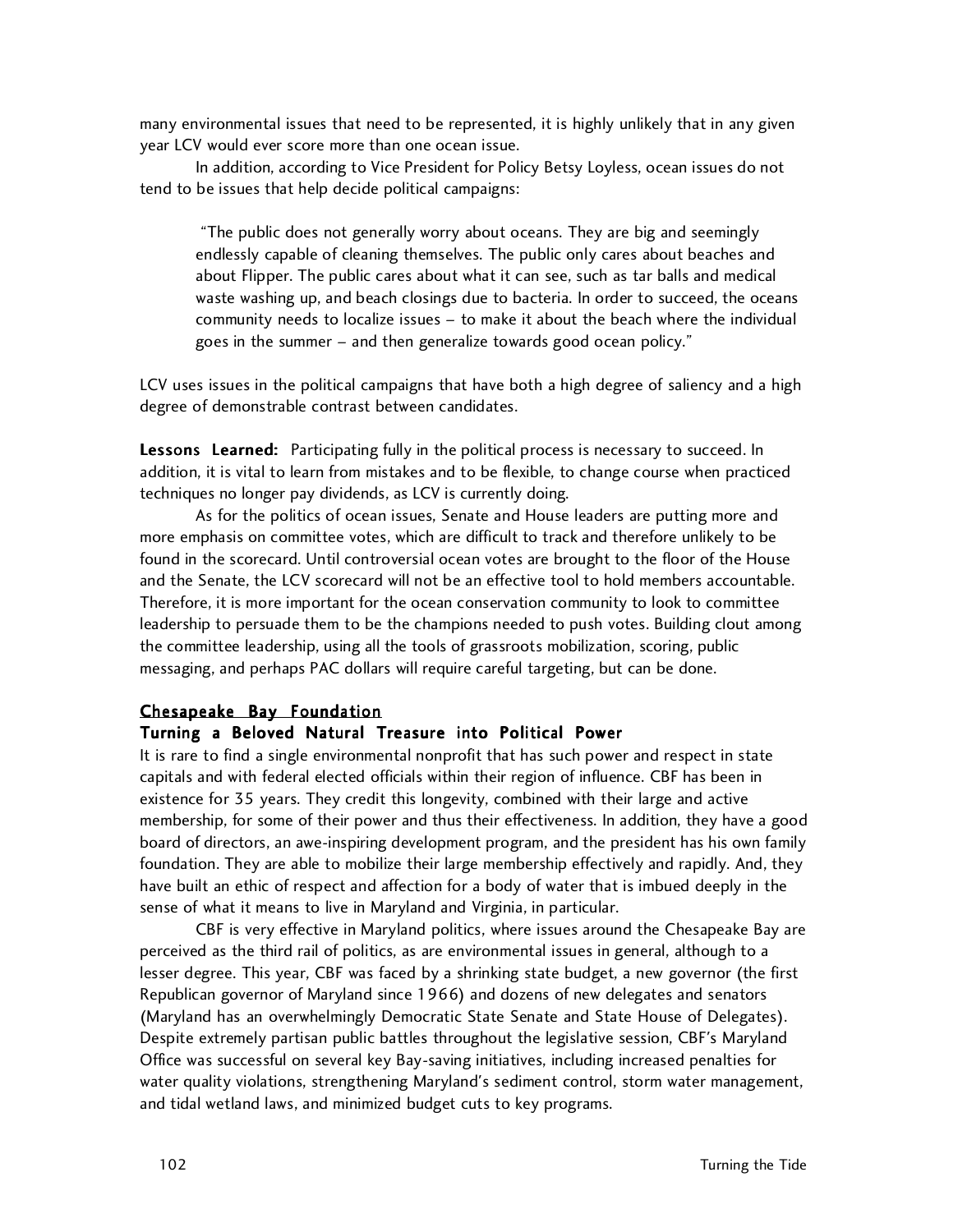Similarly in Virginia, CBF efforts helped preserve funds despite huge budget deficits. Despite trimming budgets across state government, including cuts in the hours for the Department of Motor Vehicles and public libraries, the legislature approved a spending plan that includes funding for CBF's environmental education programs. This is a tremendous success considering the extreme revenue shortfalls that confronted the state legislature.

In both of these states, the environmental movement is perceived as being CBF. For example, in Maryland, legislators have been surveyed several times and do not distinguish between environmental groups – generally, since CBF has 45,000-50,000 members in Maryland alone, they are credited with (and sometimes blamed for) much of the work done by all of the environmental groups.

CBF has also been effective with their congressional delegations. For example, Bay-area senators have introduced a package of five environmental protection bills that, if passed, could help fund upgrades to many of the watershed's outdated sewage treatment plants and strengthen environmental education programs and restoration projects. Maryland's two Democratic senators and Virginia's two Republican senators are sponsoring the five-bill package – with Pennsylvania Senator Arlen Specter (R) supporting two of the bills. One of the proposals includes providing \$600 million over five years, up to 55% of the capital costs, to local communities to upgrade publicly owned plants that discharge at least one-half million gallons per day. This would represent an unprecedented level of federal assistance to local communities for improving sewage treatment.

They have been somewhat less effective with the Philadelphia office of the Environmental Protection Agency, but continue to find ways to work with them. CBF has decided that at times it is important to compromise in order to move an issue forward and in order to continue to be seen as a powerhouse.

For example, in March 2003, the EPA's Chesapeake Bay Program decided that by 2010 the amount of polluting nitrogen entering the Chesapeake Bay should not be more than 175 million pounds a year. The new target falls short of what scientists have determined is needed to restore and protect the Bay's living resources as outlined in the Chesapeake 2000 Agreement. CBF and Bay scientists had previously determined that a 160 million pound limit is the amount that would give the Bay the best chance of being removed from the U.S. Environmental Protection Agency's "dirty waters" list.

Even so, this is a sizable goal. To meet the new goal, almost twice as much nitrogen must be removed from the Bay in the next seven years than was reduced in the last twenty years. "Although we're disappointed that state and federal regulators focused on what was politically acceptable rather than on what is best for the Chesapeake Bay, we're committed to working with the Bay states and federal government to ensure we reach this new goal," said CBF President William C. Baker.

CBF is a  $501(c)(3)$  nonprofit organization. It is widely known by its simple and direct mission statement – "Save the Bay." CBF is supported by more than 110,000 active members and has a staff of approximately 175 fulltime employees. Approximately 95% of CBF's \$20 million annual budget is privately raised. CBF works throughout the Chesapeake's 64,000 square-mile watershed.

CBF is perceived as well rounded, moderate, a voice of reason – providing a public service, providing science education, boat trips, etc. Roughly 50% of their program is dedicated to advocacy, 50% to environmental education programs. According to one of their Maryland colleagues and former CBF staffer, Sue Brown, Executive Director of the Maryland League of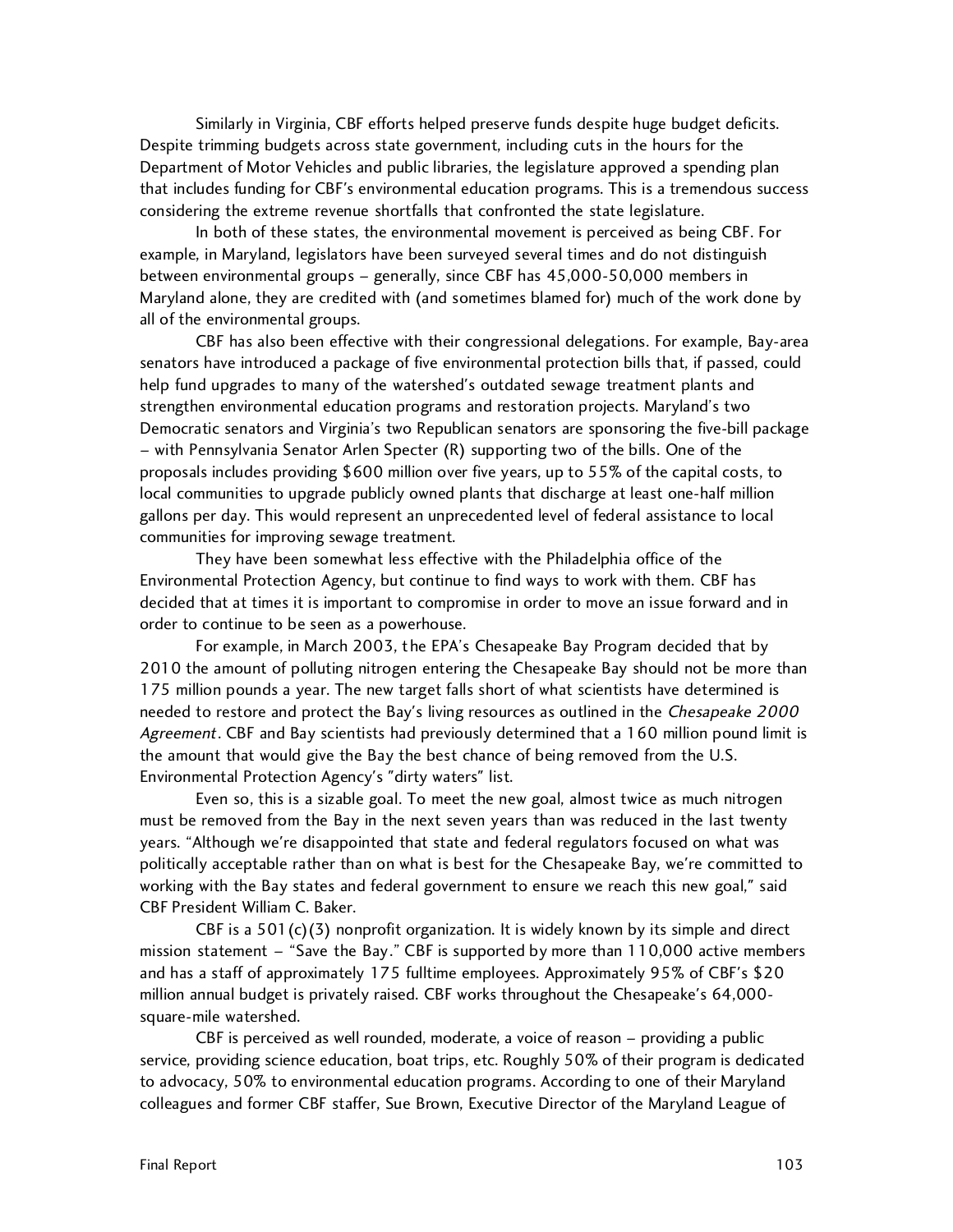Conservation Voters (MD-LCV), the Chesapeake Bay Foundation is widely regarded as "the 800-pound gorilla of politics in Maryland." She credits their effectiveness to their strategic use of their strong science program, combined with an active membership, and 35 years of teaching citizens of Maryland about the Bay and making the Bay into a core value of living in Maryland.

CBF has a long term goal – a score of 70 by 2050 on their annual State of the Bay Report. By 2010, the immediate horizon for this plan, their goal is a Bay with a score of 40. In 2002, the Bay scored 27, as measured by water clarity, lack of toxic contaminants, and an abundance of natural filters in the water and on the land. In order to accomplish this goal, CBF uses a variety of tools with each element complementing the other parts of their programs.

Advocacy: CBF advocacy work leans heavily on technical, scientific policy staff. In Maryland, for example, they have 10 people on the advocacy staff who are technical experts on some aspect of Bay restoration or defense. They are very science oriented, not so very politically oriented. They focus on policy analysis, negotiation with legislative and executive branch staffs, serving as a resource on the implications of different policy options. The executive director and an attorney do most of the actual direct lobbying, which is a fulltime job during the 90-day session in Maryland and following 30-day veto session. The technical staff, the executive director, and attorney also work with the relevant executive agencies, in similar roles as with the legislature.

Advocacy: CBF has put in place an electronic action alert network, with 10,000 names in Maryland alone. This system is compatible with the broader environmental coalition action alert network, so that any given request for activist actions can be sent, by e-mail, to over 15,000 people with virtually no cost. CBF is not perceived as being particularly responsive to the concerns of its grassroots activists or members (in the Sierra Club model) but it certainly contacts them regularly in a variety of ways designed to keep them involved.

CBF members are active. This year, in a single day in Virginia, more than 4,500 volunteers removed more than 145,000 pounds of debris from 197 miles of state waterways during the 15th Annual Clean the Bay Day on June 14.

Litigation: CBF has done some litigation, but not a lot. When it does litigate, generally speaking its uses excellent, pro-bono attorneys. CBF's strength lies in the fact that it has made the Bay into the third rail of politics in Maryland, and it does not choose to reduce that strength by litigating except as a last resort.

Media Outreach: There is a fulltime media person at CBF, whose job is to generate positive publicity. Annually, they release a report of the Bay Indicators, which always generates news coverage. The Bay Walk is on television every year. When there is conflict between environmentalists and watermen about crab limits, the CBF is often in the story. Occasionally, it has purchased some paid media, but not in the last two years. CBF also reaches out to the public through workshops, trainings, clean-up days, the annual Bay Walk, booths at fairs and festivals.

**Environmental Education:** Literally hundreds of thousands of schoolchildren have gone on Bay trips, exploring the Bay by boat or on foot in the wetlands. Some current members of the state legislature speak fondly of the CBF-sponsored programs they went on in as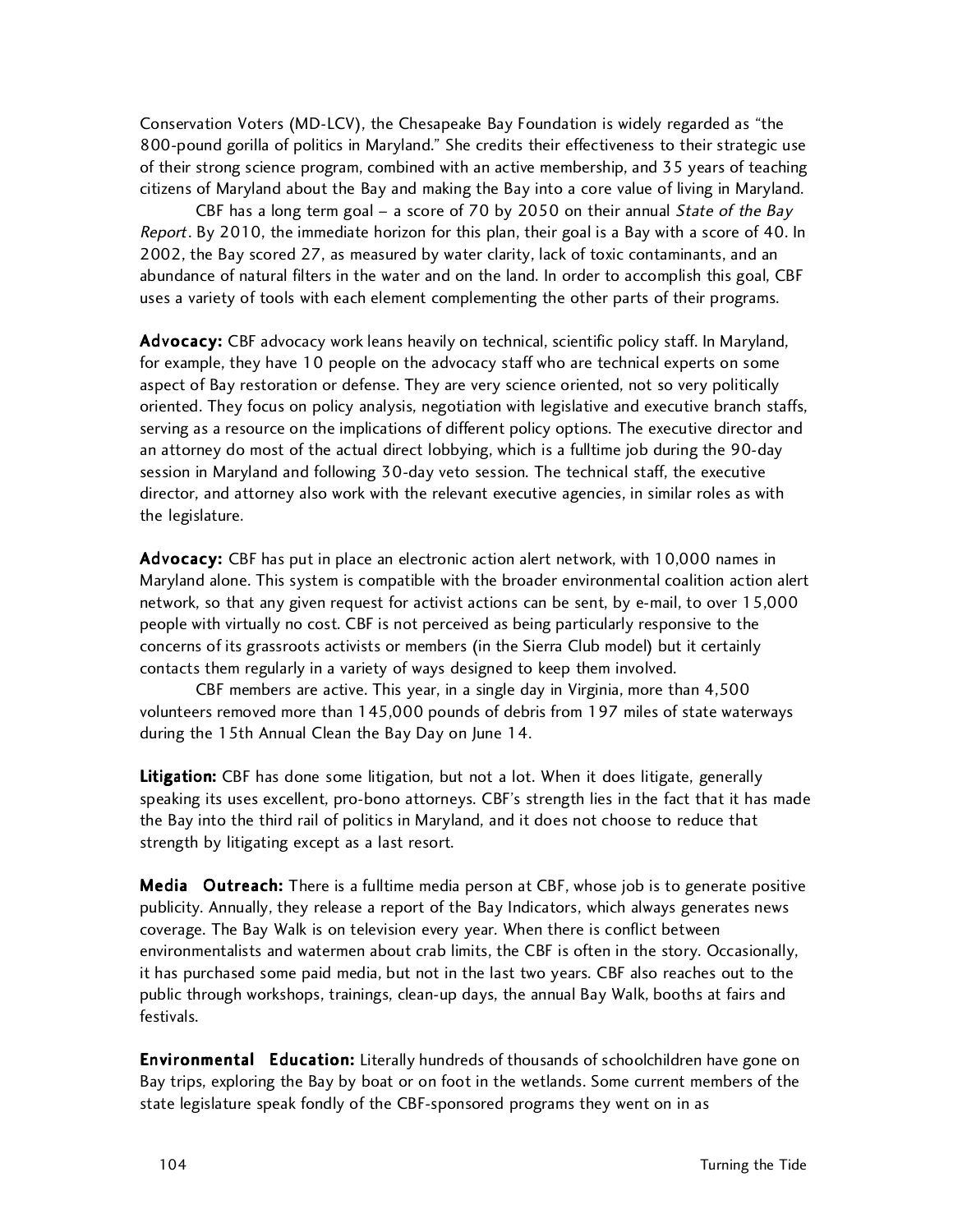schoolchildren. These programs are designed to train people to care about the Bay, as well as serving as an excellent tool for branding the organization. This long term big picture vision of creating a conservation ethic centered on restoring and protecting the Bay, for many generations of Marylanders, is a key element in the success of CBF's other efforts.

Relationships with other groups: CBF is considered to be pretty 'resource based' in its strategy. It puts its efforts into 'Big Bang' plans and refuse to try to be all things to all people. This leads to some resentment within the environmental community in Maryland, as CBF has come to be seen by many as some sort of super agency that can help folks with their more specific needs. CBF does not work on local development issues or pesticide issues very often, for example, despite the fact that these can have an impact on the Bay.

It is not always easy for CBF to accept that it is merged in the minds of legislators with the policies of other groups. On the other hand, it generally dominates the discussions of the environmental coalition, when it chooses. It is the real workhorse of the movement in Maryland.

Political: CBF works closely with the MD-LCV and the Sierra Club Chapter. Whereas CBF does not engage in any political activity, as a  $501(c)(3)$ , its voice is powerful in the decisions that are made in the community and especially with the MD-LCV. The MD- LCV works to recruit and elect pro-environment legislators and Governor and then holds them accountable in the press and at election time. The fact that the powerhouse of the environmental community in the state has lent its voice and opinions to the political arm, that it helps select the issues of importance, increases everybody's power.

Lessons Learned: CBF has a clear vision of where it wants to be in 2050. It has interim steps and a clear, coordinated, multi-faceted strategy to get there. Whereas it is clearly aware of what is going on in each legislative session and open to pursuing opportunities, it never loses sight of what it is it seeks to achieve.

CBF focuses on what it is good at – building a Bay-oriented ethic among generations of people and science-based advocacy. It aggressively builds both its membership and its activist core, which enhances the organization's power and effectiveness. It has become so powerful, especially in Maryland and Virginia, that it usually wins – even in the face of daunting budget cuts, but CBF leaders understand that success breeds success and that at times it is important to compromise so as to move an issue forward and to continue being perceived as an effective winning organization.

#### U.S. Public Interest Research Group

#### Research and Grassroots: Powerful Political Weapons

We choose U.S. PIRG because it has become a powerful force shaping state and national policy and legislation, but has done so without either a PAC or a 527. This fact alone makes PIRG something of an anomaly among powerful Washington, D.C.-based organizations and makes them worthy of study.

PIRG has two primary strengths: its reports, what its Executive Director Gene Karpinski calls "groundbreaking" research that is carefully packaged for the media, written in language designed to be understood and persuasive; and its grassroots organizing. PIRG's door-to-door canvassing has allowed the organization to raise money, educate the public, grow support and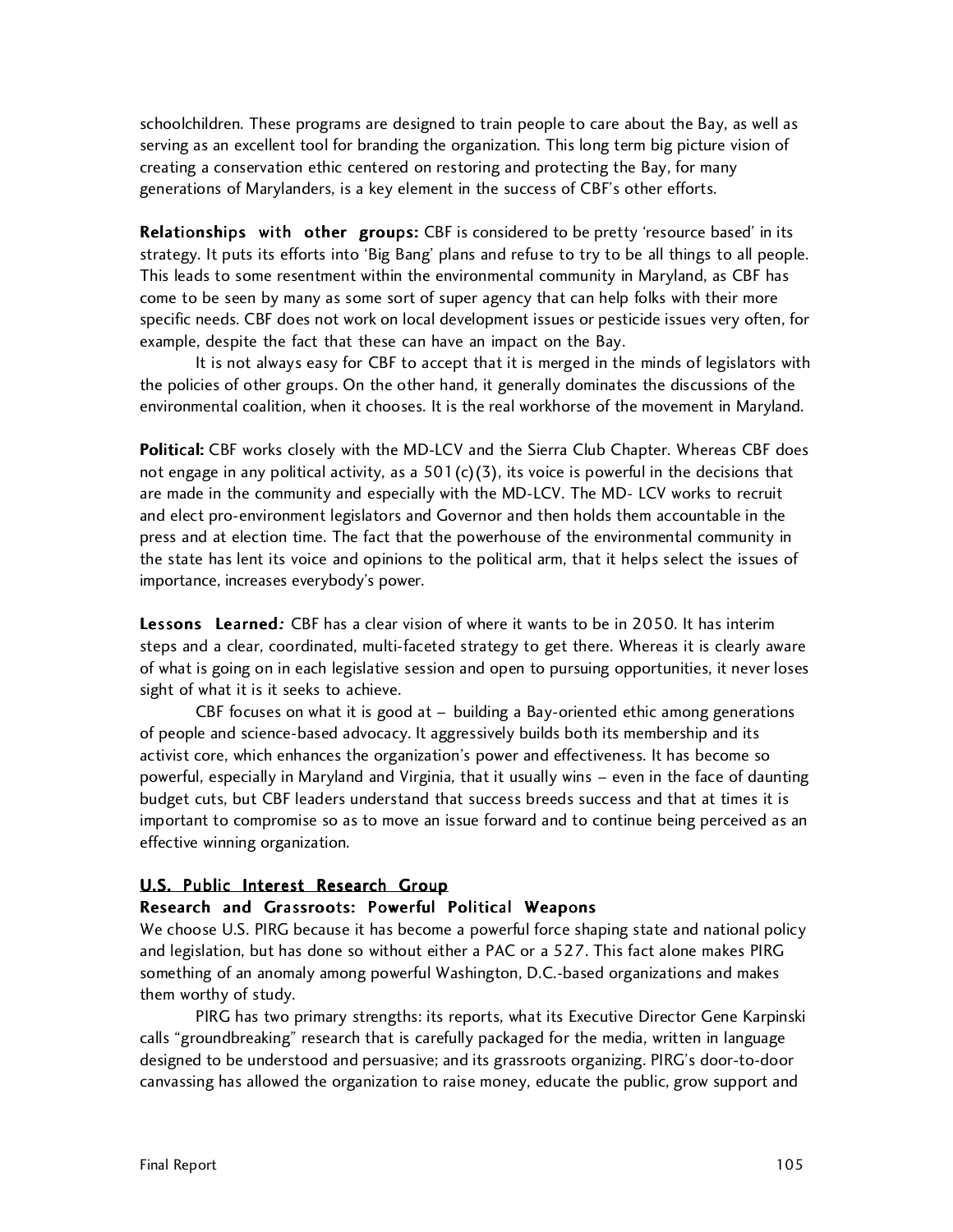spark citizen action. Ironically, this year's hot new tactic – face-to-face contact and recruitment – has been PIRG's bread and butter for decades.

PIRG's marriage of research and communications savvy, its 'outside the beltway' perspective, and ongoing face-to-face relationship with the American people has made it an organization to be reckoned with in statehouses and on Capitol Hill and a model for building political influence to be explored.

US PIRG was created by the state PIRGs in 1983 to "act as a watchdog for the public interest in the nation's capitol." The state PIRGs have been in place since 1971 protecting the public interest against the special interest. PIRG was founded by consumer advocate Ralph Nader as a campus-based, student funded organization (modest annual fees of between \$2 and \$5 were automatically billed to students). The first state PIRG was formed in Oregon in 1970 after a speech by Nader at the University of Oregon. One of Nader's first PIRG staffers, Donald Ross, wrote the blueprint "Action for Change" that helped other campuses organize their own PIRGs.

But it was the innovation of the canvass – the use of door-to-door contact to recruit members and mobilize action – that allowed PIRG to reach beyond students to local communities. According to PIRG's website, it is the organization's roots at the state level that "gives us a unique 'outside the beltway' perspective and provides the grassroots power necessary to influence the national political debate."

According to Gene Karpinski, PIRG is basically built on a trade association model. All the push for media is at the state level and by design – and in fact when they're quoted from D.C., they define themselves as the state's Washington office. For example a quote generated in Washington for the Massachusetts state PIRG is cited as coming from "MassPIRG's D.C. office."

The organization grows its membership at the state level. They have about a million members in 28 state PIRGs – 500,000 are students; 500,000 are members recruited at the door or over the phone. The national entity, U.S. PIRG, only has about 30,000 – 40,000 members. They have 50 staffers at U.S. PIRG, but 450 in the state PIRGs. Their combined  $(c)(3)/(c)(4)$  budget is \$6 million to \$7 million annually.

PIRG works in four basic issue areas – the environment, consumer, democracy and higher education. They decide their canvass campaigns based "on what's hot" – and it's almost always environmental at the door. In summer 2003, they worked on energy, clean air and forests. The canvass is their primary member recruitment and fundraising mechanism, according to Karpinski. "We don't fundraise in the mail. We find folks at the door that can't be found any other way – in fact 80% of our members don't belong to any other organization."

Karpinski believes in the power of the canvass and thinks it ironic that the political parties and other organizations have come to the same conclusion: "People are experiencing a higher appreciation for real grassroots organizing now. People recognize now and in the future that face-to-face communications, even town meetings, are the least engineered, most personal, most successful forms of voter contact and communication."

When they lobby, which is how the organization spends about half its time, they go armed with expertise – fact sheets, pure data – what the government is saying, and how best to rebut, what constituents are saying. They also bring a set of press clips covering report release to demonstrate the issue has traction with the press and the public. In addition to office/staff and member visits, they also use mail/postcards; phone calls and bring members in for two lobbying days annually.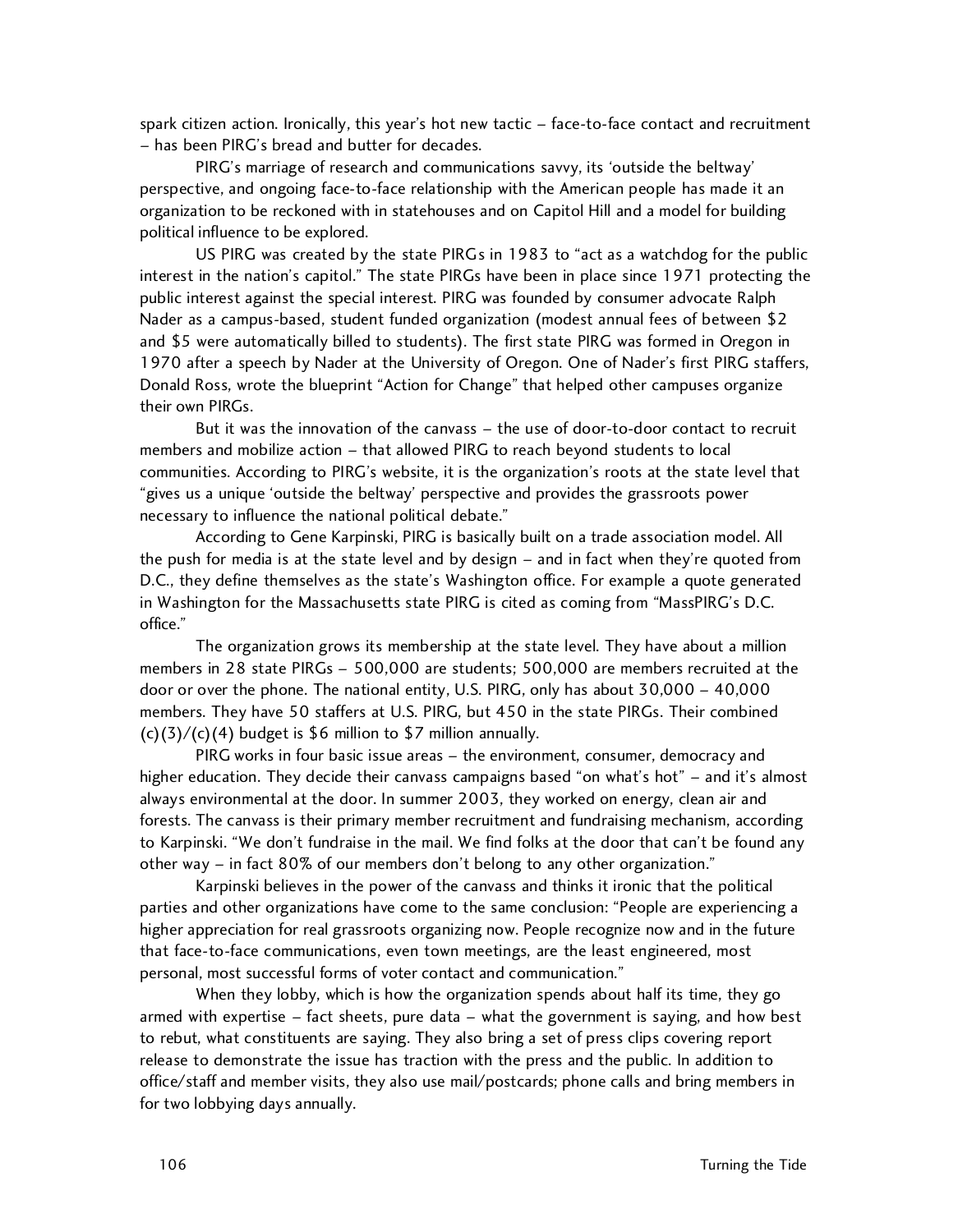Karpinski gives his organization high marks in five of the six elements he believes are hallmarks of an effective advocacy organization are:

- Research data gathering
- Media earned, working press
- Day-to-day, direct lobbying
- Partnerships making traditional and nontraditional allies
- Grassroots ability to work and shape policy and opinion outside the beltway
- Political presence which PIRG does not have.

He considers the 2003 campaign to protect the Arctic National Wildlife Refuge as their textbook victory. They were the lead group quoted in The New York Times and they were leaders of the community, working with Sen. Joseph Lieberman (D-Conn.). Karpinski cites the Arctic campaign as a perfect meld of inside the beltway and outside the beltway lobbying and grassroots – documenting for elected officials in D.C. where their constituents back in the state and district were on the issue. Their report made the case and was frequently used and cited by public officials and media in debate; they also used National Academy of Science data and helped recycle it. And they worked with the environmental community to develop community message.

But as a practical matter, Karpinski believes PIRG would be more effective if they had a PAC. According to Karpinski, PIRG's decision not to have a political presence is basically an issue of legal standing – because the organization started as a student group, funded by student activity fees. They have been sued about this arrangement and won because they do not do political work, but educational work.

Karpinski says there are people inside the organization who worry that the creation of a PIRG PAC or 527 would create a backlash and negative publicity, especially because of the organization's work on campaign finance reform and other open democracy issues. But Karpinski says the organization recognizes that its lack of political and electoral vehicles means it can only go so far with its ability to sway or hold a public official accountable. In fact, currently in Pennsylvania, PIRG is experimenting – splitting its original state organization into two – and allowing one to do political work.

Lessons Learned: PIRG has been a strong force shaping environmental, consumer and good government policy and law for decades. But the head of the organization believes they would be even more effective if they had a greater political and electoral presence.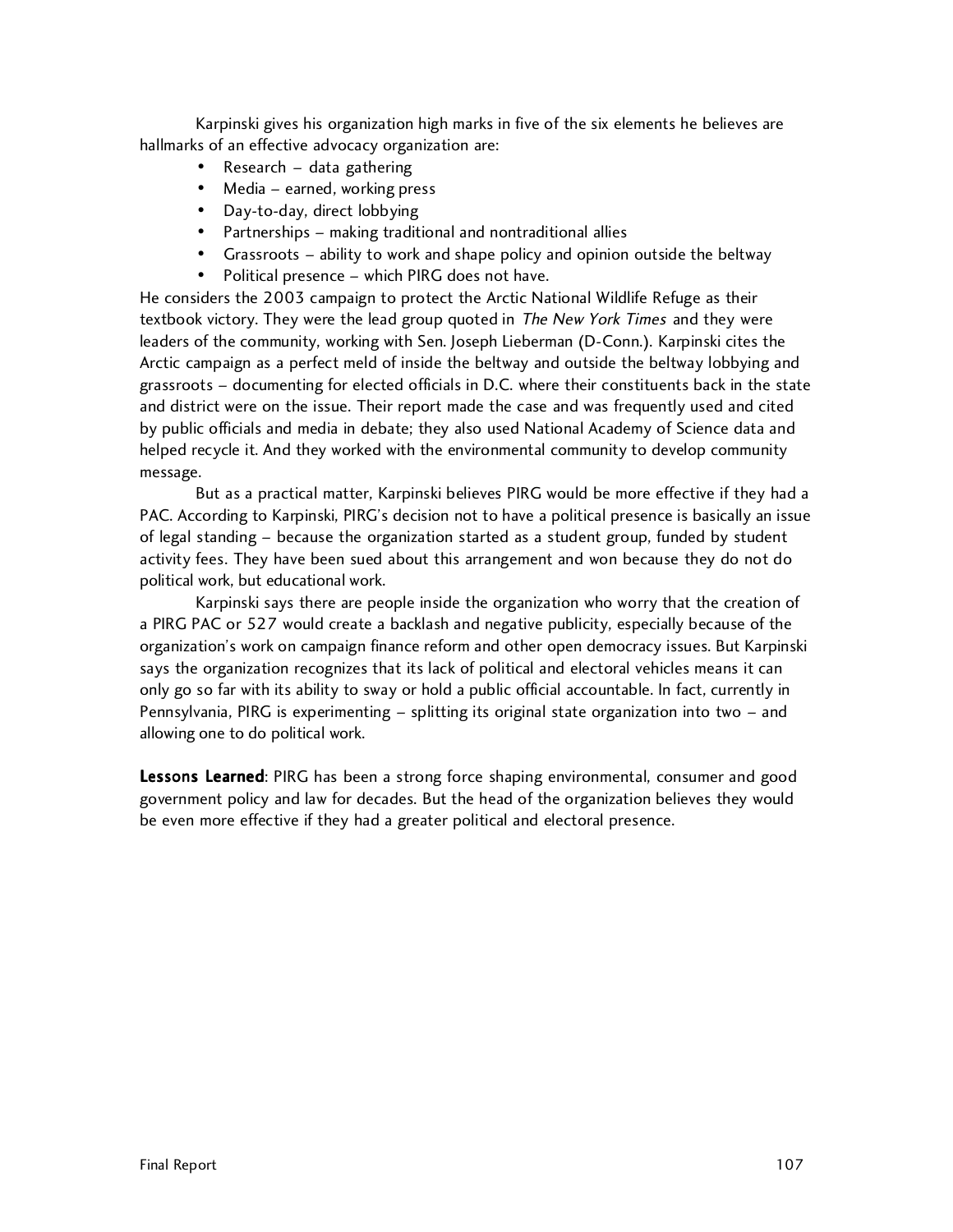# **Appendix IV: Fishing Organizations**

Our last set of organizations includes two recreational fishing groups – the Coastal Conservation Association and the Recreational Fishing Alliance, and two groups representing various sectors of the commercial fishing industry – the At-Sea Processors Association and the National Fisheries Institute.

## Coastal Conservation Association

## Coordinated Campaigns Give Clout to Recreational Fishermen

Coastal Conservation Association (CCA) is a nonprofit  $501(c)(3)$  that is active in virtually every national fisheries debate. CCA fights for "the health and longevity of our coastal fisheries and for recreational anglers' interests in them." It is a loose-knit confederation of 175 chapters in 15 different states with 85,000 members. The membership is made up of recreational anglers and sport fishermen. There is a small and inactive PAC, but many members make political contributions and make it clear that they are recreational fisherman.

CCA was founded in the Gulf of Mexico (GOM) region in the late 1970s in response to a crisis with redfish (dramatic overfishing and declines). The organization has a presence up the Atlantic coast and into New England; however, it remains particularly well-connected and powerful in the GOM region. They have many well-to-do members some of which are also politically well connected. For example, four of the five governors in the GOM region are CCA members. Importantly, they were members before they were elected. The organization is made up of a lot of business men, and not surprisingly, they run CCA like a business. This provides focus and attention to their bottom line.

CCA was recently listed by Field & Stream Magazine (June 2003) as one of the most effective fishing/hunting organizations. They are also widely perceived by anglers, commercial fishermen, and conservationists alike as effective in local, state, and national fishery debates. Their record of successes is impressive and includes (1) helping establish gamefish status (no commercial fishing) for Atlantic billfish –white and blue marlin and sailfish – and redfish and (2) net bans in five states.

State organizations have policy autonomy. Potential issues for national level consideration are brought forward by local chapters and state organizations. This "bottom up" decision making encourages and builds support and buy-in from their membership. However, only the national organization selects the issues that will become national policy issues. Once an issue is selected, a complete strategy is developed. They do research (public polling and focus groups), communications (in-house or hire outside expertise), outreach, political (through lobbying), and litigation. They agree upon the "end game" before they ever get started. They know exactly what they will accept, negotiate away, etc. They also prepare for push back and have contingency plans. For example, they anticipated and prepared to defend net bans in court before they ever started the fight to get them outlawed. They have accomplished five state-wide net bans and *none* have been overturned.

The Florida net ban (along with several other net bans) is one of their major success stories. Their goal was to eliminate commercial gillnet fishing in state waters. The organization puts a priority on clear goal setting and requires that the end game is clear before it starts work on any issue. Polling and focus groups showed that the best path would be to change the state constitution. They developed a strategy following a similar (and successful) campaign to outlaw gill nets in California state waters. Their strategy included everything. First was money.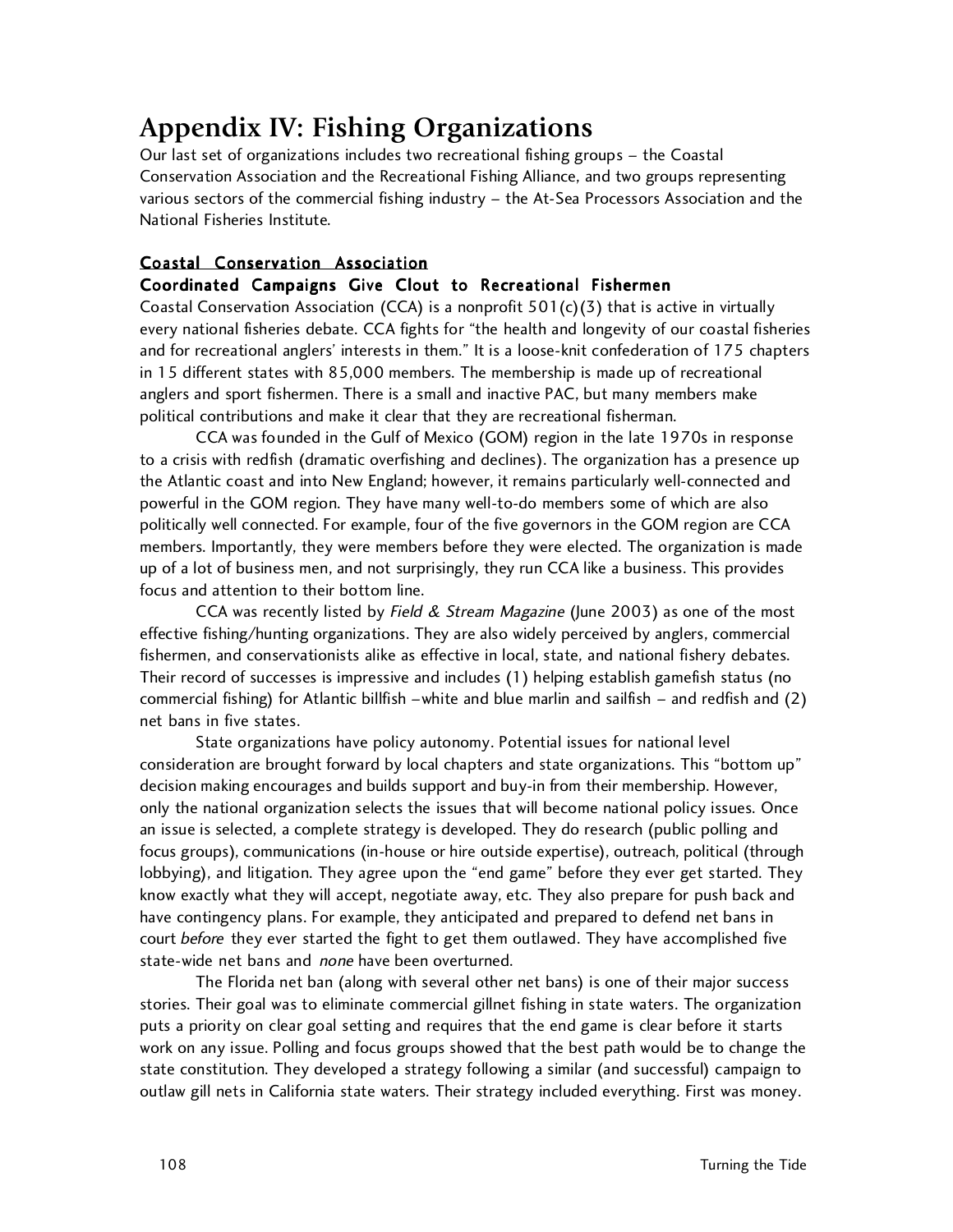They estimated costs, including legal defense of victory and did not initiate until confident they could afford to do everything needed to win. Total cost was about \$2 million. They developed a communications strategy based on polling info and focus groups. Their outreach would make any group envious. They mobilized their volunteer members and collected 600,000 petition signatures. And it did not cost them a single dollar to collect!

The coordinating piece was their political engine. They currently have on staff or retain the services of about 19 lobbyists including an experienced political lobbyist/strategist in Washington, D.C. Their campaigns are governed by simple rules: Rule #1 – "Know how to count"; Rule  $#2 - "$ Know your opposition." Finally, "Don't live in a world of fiction." Their political machine did its job and the net ban was adopted by the voters. Finally, they had their litigation team prepared in advance and successfully defended the net ban.

A key aspect of their strategy is to make sure that the people with the proper expertise are running the political, outreach, and communication strategies. Specialists frame the issue and provide valuable information, but they do not carry out the campaign. Specialists are kept busy doing their work and kept out of the political work. The political people who have money or relationships (i.e., the access) often are not the issue people.

CCA has 85,000 members and they can "touch them all." They have a tremendous breadth and depth in their volunteers. When called upon they can mobilize large numbers of fishermen. And as highlighted above, many members have access to policy makers. CCA proudly points out that their members include a former U.S. President, former cabinet members, congressmen, senators, governors, Fishery Management Council members, and federal and state fishery managers. The organization services their members in several ways, including being involved in a number of projects, such as building artificial reefs and supporting fish hatcheries for restocking programs. Their members see these projects as directly benefiting them – benefiting them on the water where it matters most.

CCA litigates. Their Legal Defense Fund has been used to defend many important victories including their net bans.

Lessons learned: While CCA does not have a large or particularly action PAC, they are politically savvy and recognize the importance of electoral politics. Key individual members contribute to political campaigns, which helps provide the access the organization needs. The organization uses the relationships that members have with important politicians and decisionmakers to reinforce long-term personal contact lobbying by professionals (Congress and state legislatures), long-term relationships with regulatory agencies (state and federal). This is all reinforced by their public education and outreach efforts. The coordinated campaigns that result from all of these tools often achieve the political clout CCA needs to succeed.

#### Recreational Fishing Alliance

### Angling for Success by Working Capitol Hill

RFA is a nonprofit  $501(c)(4)$  with a connected PAC. RFA also has a separate nonprofit  $501(c)(3)$  that supports research. An active player in most national fisheries debates and many state-level issues, RFA has 35,000 dues-paying members with another 50,000-70,000 "affiliated" members (members of sport clubs or other organizations affiliated with RFA). The membership is made up of recreational anglers, boat and tackle manufacturers, and fishing clubs. RFA protects the interests of anglers, including their ability to fish, and proclaims to be "Your voice on Capitol Hill."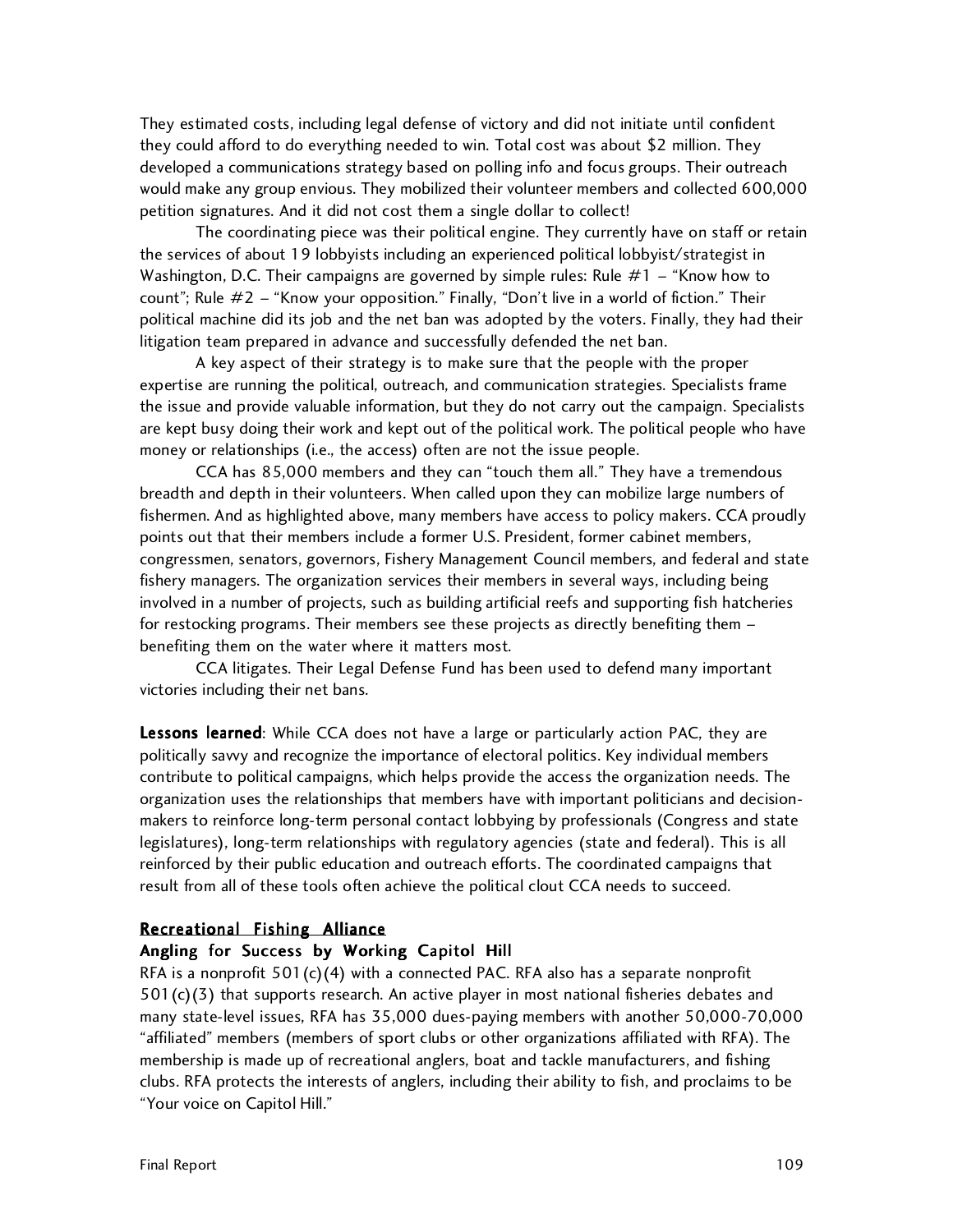Founded less than a decade ago, RFA proposed from the beginning that the problems facing recreational anglers were political in nature and would require a political solution. Its mission statement begins "Create a national grassroots, political action organization to safeguard the rights of saltwater anglers ...." It is structured in a way that it can endorse/oppose candidates and participate in unlimited lobbying. This was by design, as its founders felt a 501(c)(3) structure would be too "restrictive."

RFA has never shied away from a fight and has ruffled more than a few feathers. However, it has in a very short period of time shown the ability to gain access to key people in the Administration, Congress, and certain state legislatures. When RFA formed, Representative James Saxton (R-NJ), who represented a district with both recreational and commercial fishermen, often split the difference on difficult fisheries management and allocation issues. He cared about conservation, but worked hard to keep all his constituents happy. RFA used its whole suite of political tools (electoral, lobbying, grassroots and communications) to show Mr. Saxton, as well as other representatives and senators, that there was widespread constituent support for anglers' issues and he would be well served to support them. When the participants at a fundraising event, including Mr. Saxton, had to walk past picketing recreational fishermen, who otherwise would have been inside making a donation, the point was driven home. Mr. Saxton has since become a champion for RFA and recreational anglers.

Personal contact and grassroots lobbying is RFA's focus. Executive Director Jim Donofrio likes to say that "Democracy is not a spectator sport." He has found that people have a tendency to forget what a great system we have and need to be reminded. He adds, "We make it easy for them to participate in Democracy." RFA publishes a newsletter and maintains a web page, in part, to keep its members informed and engaged. It recognizes the power of grassroots lobbying is in the grassroots. The organization has three registered lobbyists who lobby only on behalf of RFA. Like NFI and CCA, its lobbyists work to establish and maintain close, long-term relationships with members of key committees and their staffs. And they spend a considerable amount of time in members' offices.

RFA has had a number of successes, including the "Battle of Charleston." In this particular case, its goal was to prevent pelagic longliners from using the Charleston Maritime Center as a home port. RFA was alerted to the problem by local members. By the time the organization became involved in the situation, the commercial fishermen already had the endorsement of a popular mayor and other important people in Charleston. RFA responded by organizing a grassroots effort. The group did not attack the mayor, but rather voiced concerns and "re-educated" him along with the Parks and Recreation commissioners. Ultimately, through lobbying and grassroots, the mayor reversed his position and the longliners were not allowed into Charleston. The commercial industry filed a lawsuit against the city and RFA. RFA and the city defeated the lawsuit. Today, longliners are not docked at the Charleston Maritime Center.

A key aspect of RFA's strategy is to build strategic alliances with other groups, in particular fishing clubs. RFA recognizes that it needs members in a particular state to back up its lobbying efforts. Thus, the organization helps local groups or clubs understand that the action of a single member of Congress is not enough, and that, by teaming with RFA, which can bring broader support, those local groups are more likely to win. Those that would quibble over how many members RFA actually has are missing the point that RFA is broadening its base, which in the long run, can be far more powerful than only expanding membership.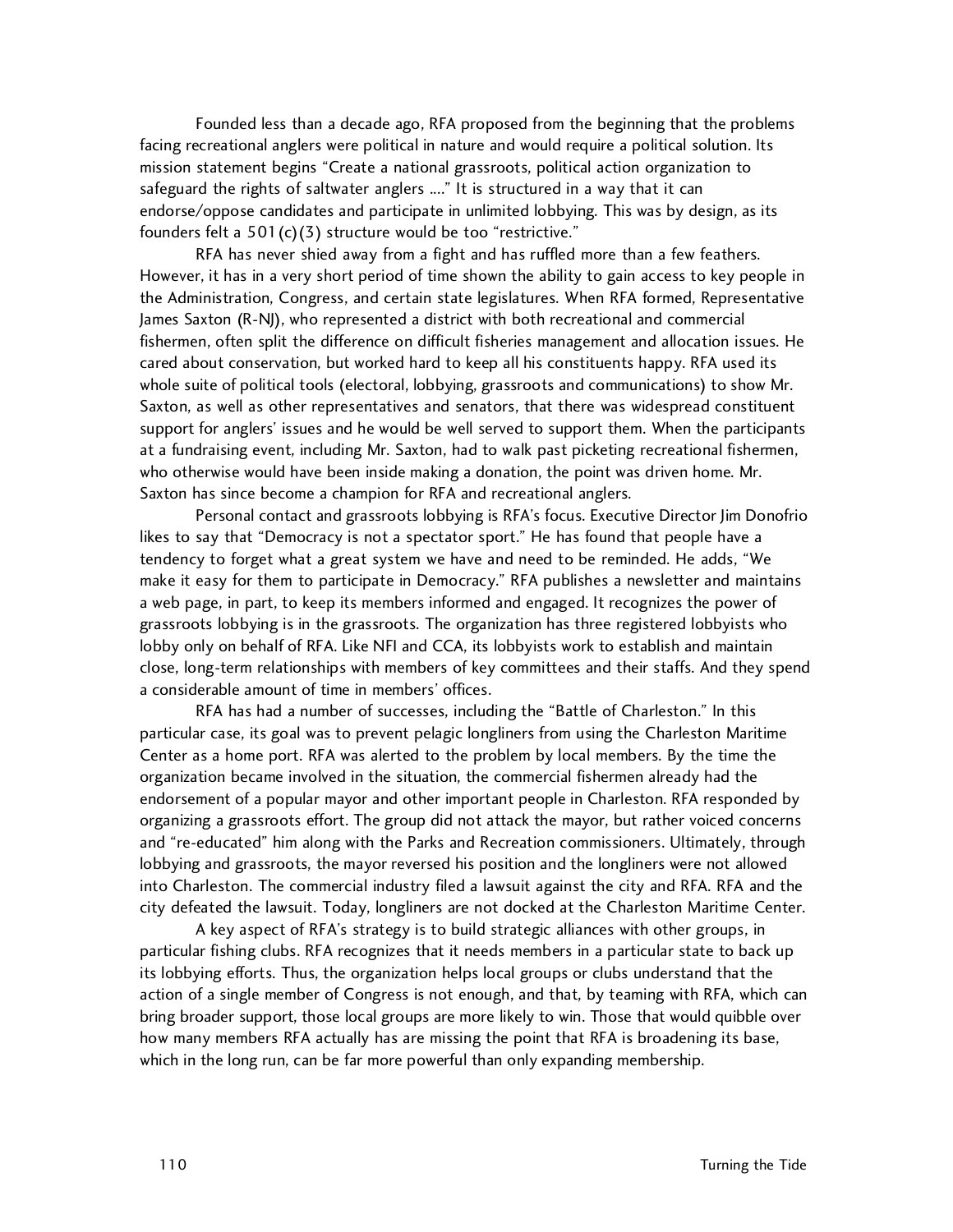Lessons Learned: RFA recognized from the start that the problems anglers face are political and require a political solution. It uses a full suite of political tools to build political champions who will introduce legislation for it and block legislation it opposes. Its strength comes from a mix of limited electoral involvement, personal-contact lobbying, and the ability to mobilize its base. Moreover, RFA knows how to pick a battle, figure out what it needs to get done, and take steps to get there. Finally, RFA has a constant presence on Capitol Hill, state legislatures, and federal agencies, and this presence pays off in policy success.

#### At-Sea Processors Association

### Strategic Alliances Diffuse Opposition

APA is a trade association representing 8 companies that collectively own 19 factory trawlers participating in the groundfish fisheries of the Bering Sea. While they fish in Alaska, almost all of these boats are home-ported in Seattle, Washington. These vessels fish primarily for pollock, which is turned into products like fish filets, fish sticks, and *surimi (a* fish paste used to make imitation crab), and is the basis of the largest fishery in the U.S. Together, these boats earn about \$200 million a year from the pollock fisheries in Alaska, but overall revenues are even higher because of their participation in other fisheries, like Pacific cod.

APA has roughly eight people on staff: an executive director, Native liaison, and office manager in Anchorage, an economist and office person in Seattle, and a lobbyist and office person in D.C. Its former executive director also works fulltime for APA from his law office in Seattle.

APA is widely perceived as being highly effective in both the Council arena and at the congressional level. For instance, in 1998, APA (along with other participants in the pollock fishery) succeeded in taking an anti-factory-trawler bill introduced by Senator Ted Stevens (R –AK) on behalf of Greenpeace, and turning it completely on its head. The result, the American Fisheries Act, enshrined in law that factory trawlers would get 40% of the Bering Sea pollock catch and also gave the industry the authority to form cooperatives to harvest the fish. Most impressive about this stunning reversal is that is was done with the support of Senator Stevens. In 2002, APA was successful in convincing Senator Stevens to attach a rider to an appropriations bill making permanent the pollock allocations of the American Fisheries Act, which are worth hundreds of millions of dollars a year.

APA has also been relatively successful in blunting much of the financial impact of a number of court decisions finding the groundfish fisheries in violation of the Endangered Species Act and National Environmental Policy Act. When faced with widespread reductions in fishing in designated Stellar sea lion critical habitat because of a court decision and then an adverse biological opinion from the NMFS, APA, along with other Alaska fishing interests, was able to use its influence with Senator Stevens to secure an appropriations rider delaying the impact of these restrictions and placing the authority for writing new regulations in the hands of an industry-dominated committee that ultimately rolled back many of the restrictions.

Much of APA's success can be attributed to the fact that it recognized early on that it needed to turn a faceless, Seattle-based industrial fishery into "a political constituent in the State of Alaska" and crafted a political strategy to make that happen. This was a priority from the beginning of its existence. A major component of this strategy was to forge a strategic alliance with Alaska Native corporations, which were in the process of gaining a share of the fishery through a federal program. As a result, Alaska Native groups now own about 40% of the factory trawl fleet, which gives this industry real political power in the State of Alaska.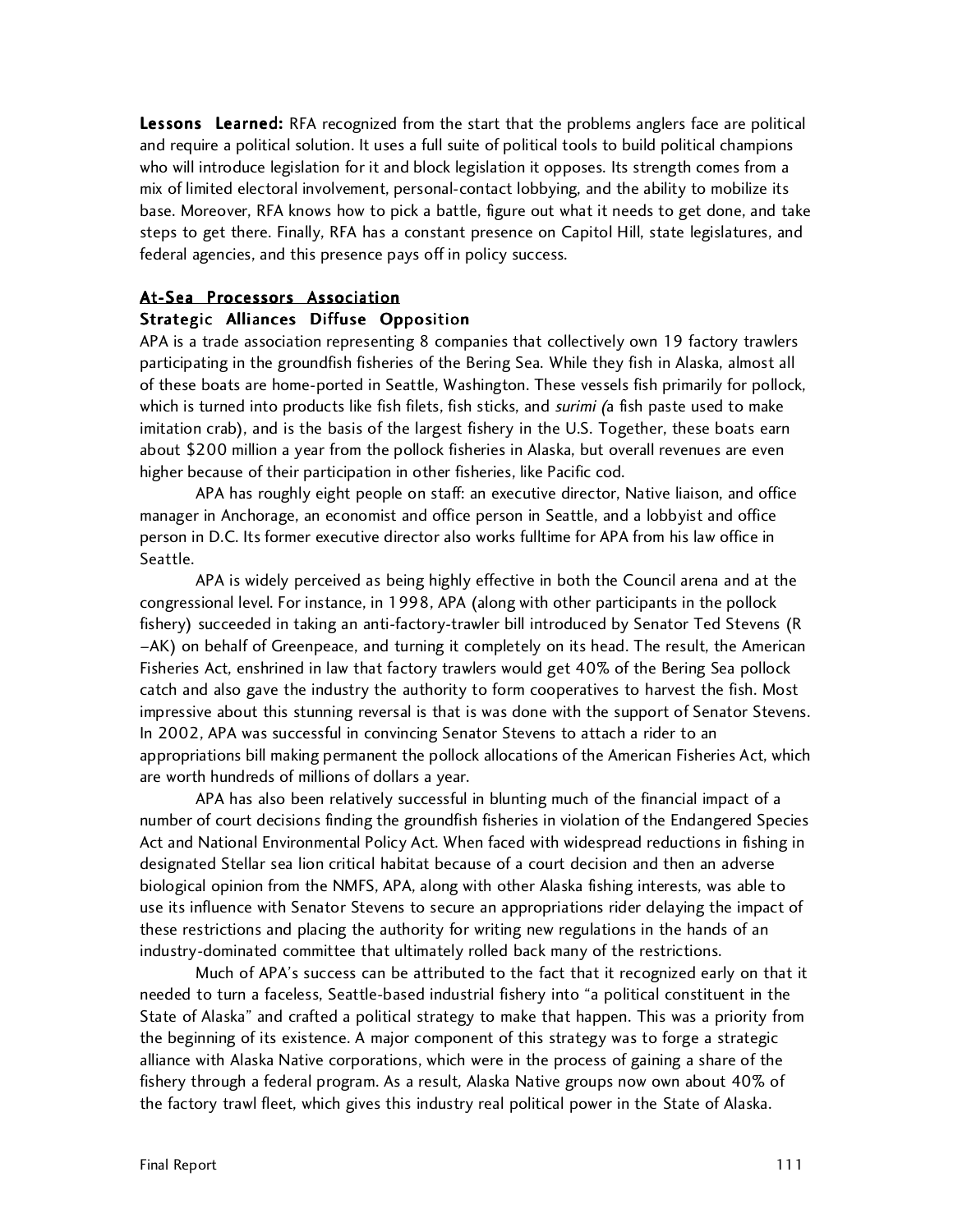Alaska Native groups not only own a significant share of the boats, but APA also has a program that hires people from Western Alaska to work on those boats. Its companies therefore have multiple economic ties with Alaska Natives, which makes them an Alaska constituency. Thus, when Greenpeace successfully got an injunction against fishing in Steller sea lion critical habitat, APA's sound-bite was that this action was costing Alaska Natives tens of millions of dollars, which was very effective.

APA also hires the right people. The best example of this is their luring of Trevor McCabe, Senator Stevens' brilliant fisheries aide, who was largely responsible for writing the Sustainable Fisheries Act and also the American Fisheries Act. Not only is McCabe extremely smart and politically gifted, but he has an excellent Alaskan pedigree, which gives them more credibility as an Alaskan political constituent. No one has better access to Senator Stevens on fisheries issues than Mr. McCabe. Similarly, their D.C. lobbyist worked on the Hill for many years and is very effective at communicating with Hill staff. In addition to these staffers, companies that belong to APA often spend hundreds of thousands of dollars on professional lobbyists.

The result is a highly professional operation. APA is a consistent presence at all relevant meetings. Its representatives foster and maintain personal relationships at all levels of the agency and with key members of Congress. It works on a narrow band of issues, which allows it to be highly focused. It is flexible and adaptable, where many in the fishing community are not. Again, the best example of this is its collaboration with Native interests. While to many this alliance was merely common sense, many in the fishing industry do not see these kinds of opportunities and pursue them. In contrast with the fishing industry in New England, which has a long tradition of rebelling against Magnuson regulations and observer programs, APA's members were pioneers in welcoming observers on to their boats and their fleet is the most observed in the world, largely because they recognized that such openness was good for business.

According to Paul McGregor, APA's outside counsel, APA's members participate in electoral politics "because it is part of operating in a political environment" and fisheries is a political environment. Although APA does not have its own PAC, its members have a relatively impressive record of giving large amounts of money to candidates for the U.S. House and Senate from the States of Washington and Alaska. Between 1989 and 2001, contributions from factory trawler companies and their employees and representatives totaled nearly \$700,000. While the majority of this money traditionally went to Democrats in Washington State, that trend reversed itself during the years that APA was pursuing the American Fisheries Act and the sea lion appropriations rider from Senator Stevens. With Stevens as Chairman of the powerful Appropriations Committee, some 60% now goes to Republican candidates.

APA's public relations machine is also finely honed. A great example of this is the Marine Conservation Alliance (MCA), a wise-use "conservation" group which brought together all the various fishing industry groups in opposition to sea lion restrictions. This group was largely the brainchild of APA's McCabe, who was very effective in making the membership of the MCA believe that they all had to stick together because the environmentalists would come after the other gear groups once they got done with the trawlers. Through intense lobbying, he was able to prevent sectors of the industry from supporting a fishing plan put forward by conservation groups. Another example is the "Million Meals Program," through which APA's members donate a million meals a year to charity. APA then touts this program through a "non-commercial" advertisement secured by sponsoring Alaska public radio.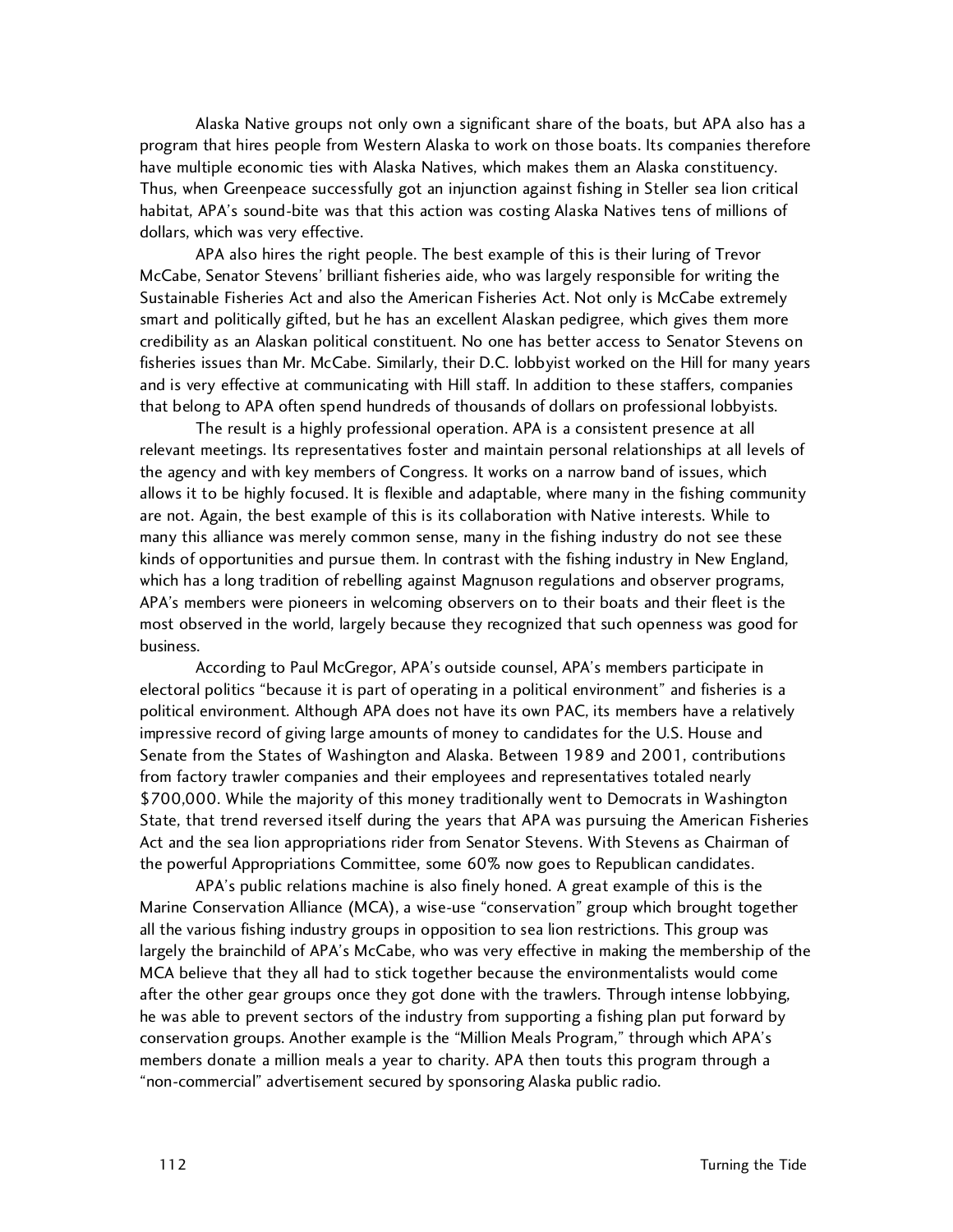Finally, APA is not above simply buying the research it needs to make its case. In response to sea lion restrictions, APA members, operating through the "Pollock Conservation Cooperative," donated more than \$1 million to the University of Alaska Fairbanks in 2001 to establish a research center to look into "Steller sea lion declines, commercial fishing impacts, and ecosystem changes in the Bering Sea." In addition to this grant, the PCC gave another half-million dollars that year to several other educational institutions for similar research.

Lessons Learned: APA succeeds through a combination of strategic alliances, hiring the right people, like the former fisheries aide to Senator Ted Stevens (R-Alaska) and spending its money to get what it needs, be it legislation or science. In addition, APA has developed an acute sense of public relations, creating good will where needed by reaching out strategically into the community and diffusing potential opposition.

## National Fisheries Institute

### Cultivating Champions From the Inside Out

NFI is a trade association that represents more than 800 firms in the fishing industry. These firms range from small, family-owned businesses to large multi-national corporations. It is the primary trade association representing the commercial fishing industry.

NFI practices a classical form of trade association politics, mixing modest political donations, long-term personal contact lobbying, long-term relationships with regulatory agencies, and public education and outreach.

Electoral Politics: NFI maintains a small PAC (FISHPAC), which bundles contributions from industry executives for members with seniority on the Congressional committees relevant to fisheries management and appropriations. FISHPAC reports donations of \$66,500 in the 2000 election cycle, and \$21,500 in the 2002 cycle. The total for 2002 was data reported to the FEC through Friday, March 28, 2003, and will probably increase. For the sake of a rough comparison, the United Egg Association donated \$137,000 in the 2002 cycle.

In the 2002 cycle, the primary recipients on the House side were members of the House Resources Committee that oversees fisheries. On the Senate side, FISHPAC donated to a handful of members who serve on committees that oversee fisheries management and appropriations. In the 2002 cycle, across both houses, Democrats got 33%, Republicans 67%. In the 2000 cycle, FISHPAC reported donations of \$66,500, 8% to Democrats and 92% to Republicans.

Lobbying: NFI reports a modest amount of paid lobbying (\$140,000 in 2000). NFI also organizes an annual lobbying event, at which representatives of its member firms socialize informally with, and also formally lobby, members of Congress and their staffs. This type of lobbying is especially effective because many of these executives are also constituents and employers in the districts of the members they are lobbying.

NFI runs an annual lobbying day for members every year, Fly-in for Fish. The Fly-in is well attended by members of Congress and the leadership from seafood management and regulatory government agencies including NMFS. This year, for example, the senior management team from NMFS including the director and his deputy participated in the full-day event. There is also a softball game between NFI people (the NFI Fishmongers) and Congressional staff (the Capitol Fish Heads.)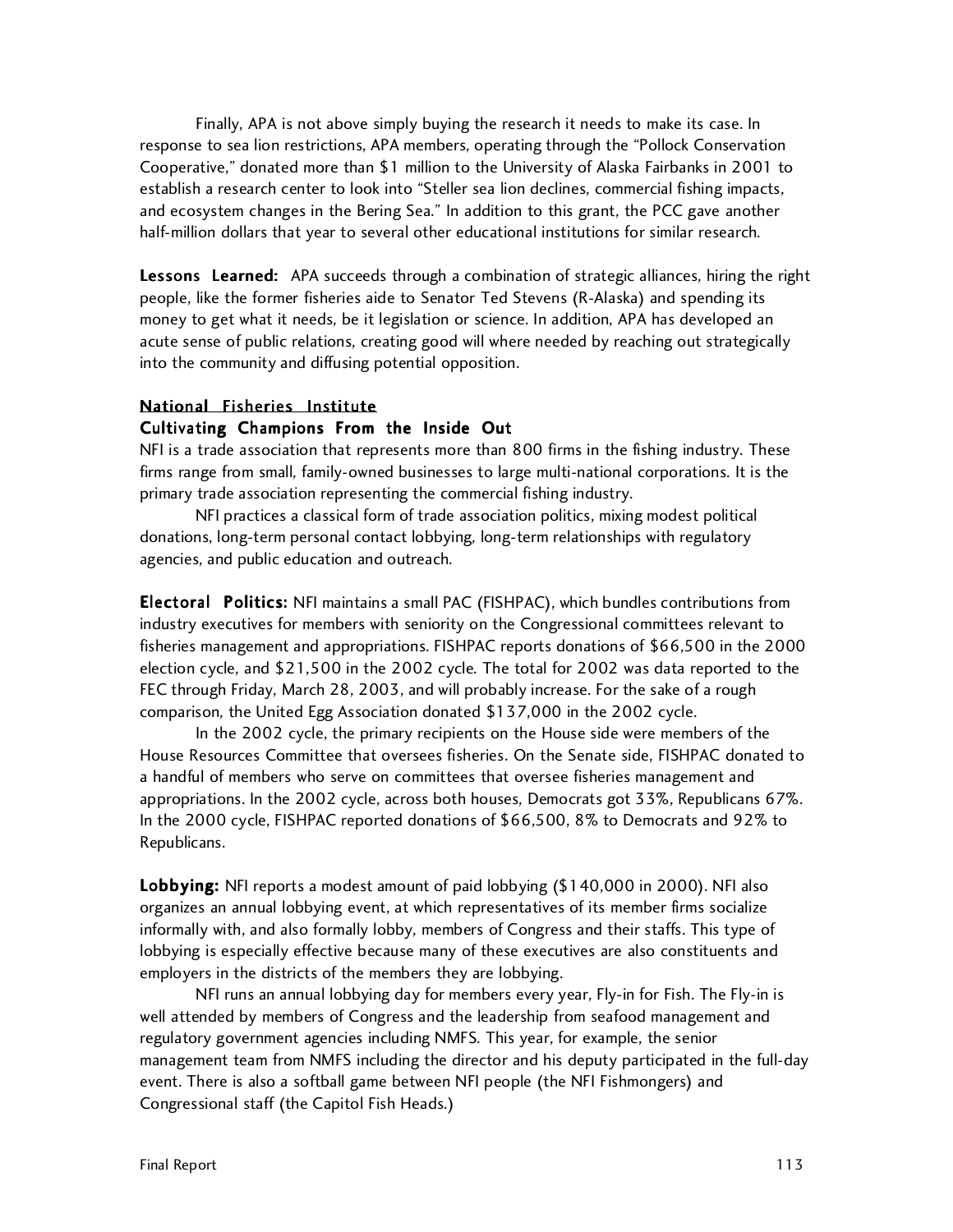NFI provides these important relationship-building opportunities for its individual members with members of Congress, and with congressional staff. NFI effectively makes the people-jobs connection. This helps persuade members of Congress that supporting NFI's agenda is truly benefiting people (and jobs) in their districts. This contention is reinforced when a member receives strong constituent support for introducing or supporting a pro-NFI legislative item (and little or no constituent opposition).

NFI also gives awards to influential members of Congress. At its annual meeting in October, 2001, NFI presented an award to Senator Ted Stevens (R-AK). Senator Stevens was honored as a champion of the commercial fish and seafood industry.

Relationships with Regulatory Agencies: NFI maintains long-term working relationships with the relevant executive branch regulatory agencies through a series of partnerships dealing with food safety and ocean conservation. Such positive, trust-building partnerships provide much more open channels for discussion of other, more politically controversial issues, on the NFI agenda.

For example, in 2001, NFI joined with NMFS and Ocean Trust in a habitat restoration partnership that had a total of \$200,000 in combined funding for restoration projects during the first year of a three-year agreement. In 2003, NFI and the National Food Processors Association have teamed up with Cornell University and Sea Grant programs in five states to offer five intensive, one-day workshops on controlling Listeria monocytogenes in ready-to-eat (RTE) seafood products.

In the case of NMFS, NFI has successfully "captured" the agency. NMFS treats NFI (and commercial fishing interests in general) as its primary constituency. NMFS officials often speak of the views of "our industry," which is typically NFI's view.

Public Education and Outreach: In addition to its legislative and regulatory activities, NFI also does public education and outreach on a range of consumer, environmental, and public health issues, usually in the role of minimizing or downplaying reports by federal agencies or consumer groups that the industry perceives as negative. NFI also does some modest "greenwashing."

Alliances: Another strength of NFI is its ability to partner with other smaller players. This may help explain how NFI is perceived as representing "fishermen" when in fact it represents many large firms including importers and processors.

There is a change occurring at NFI – it is responding to the dramatic growth of aquaculture and aquaculture imports into the United States. It has been estimated that by the year 2025, farmed seafood will constitute at least one-third of the country's supply of seafood. This trend is already seen by the fact that farmed mussels, farmed salmon and farmed tilapia are the fastest-growing seafood imports to the U.S. in the last five years.

NFI includes firms that deal with farm-raised fish, a sector of the business that has been growing very rapidly, increasing the organization's potential political base. For example, last fall, NFI elected a new chairman, Larry Cope. Cope is the president of Clear Springs Foods in Buhl, Idaho, and the largest farmed trout producer in the world.

Lessons Learned: NFI demonstrates that, when applied strategically, an "insiders" approach can be effective. Participating in electoral politics, even at a limited level, shows elected officials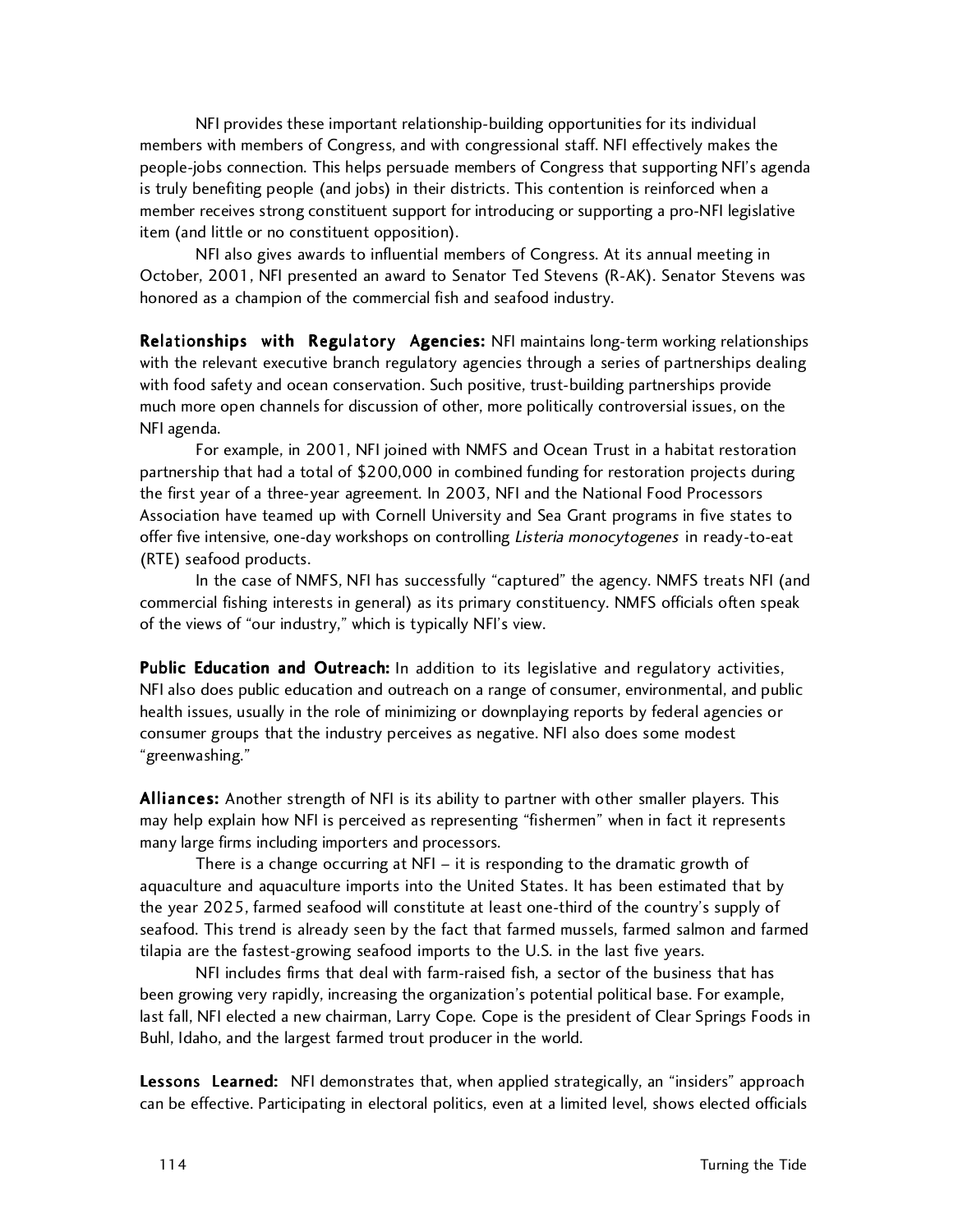that an organization understands the game and is willing to play. When reinforced with grassroots lobbying, again even at a limited level, properly selected elected officials can become true champions. At the end of the day, NFI has champions – not enough to always get its way, but enough to advance significant parts of its agenda and to prevent bad regulations and legislation.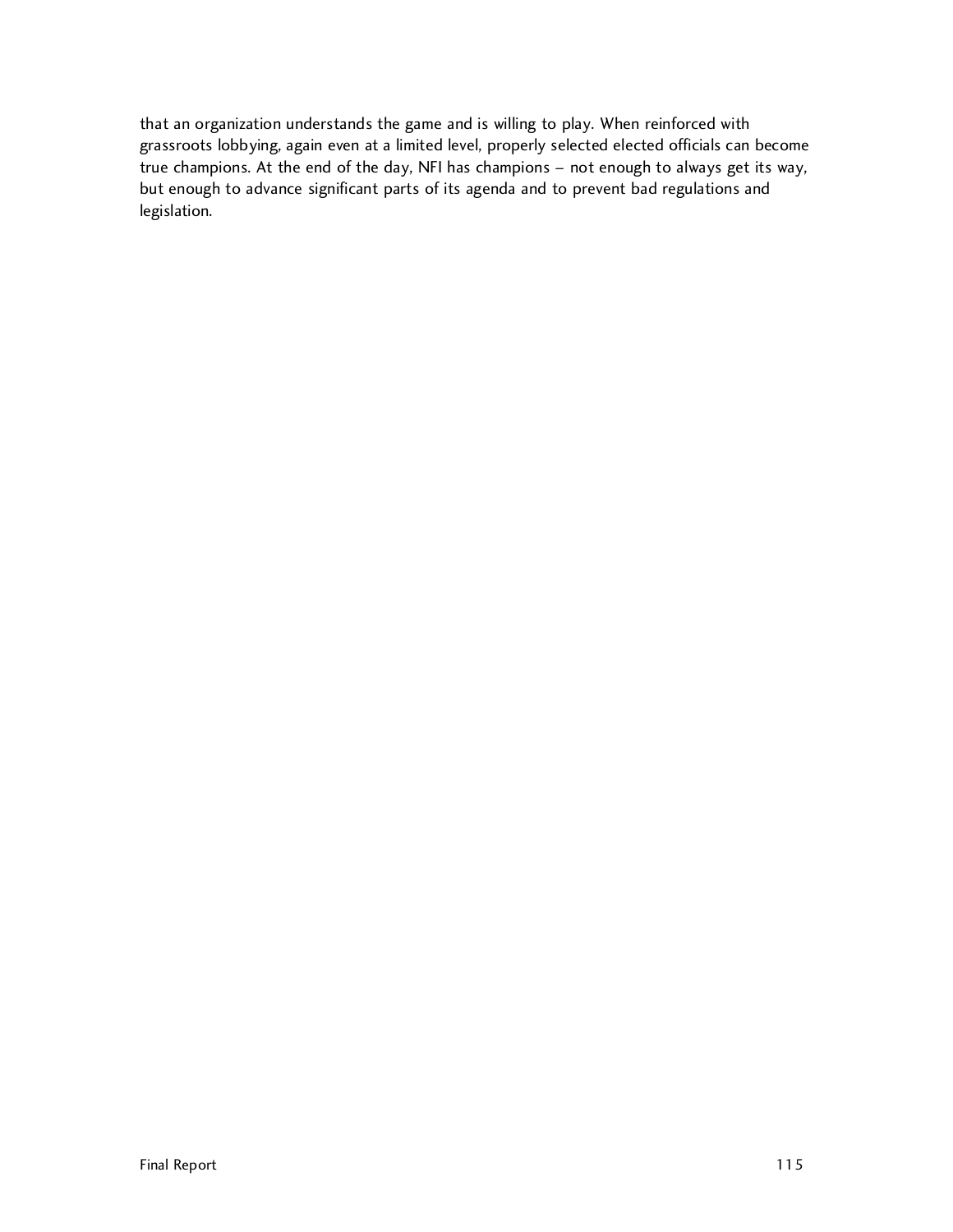# **Appendix V. Ocean Conservation Organizations Interviewed**

Alaska Marine Conservation Council Dorothy Childers, Executive Director Conservation Law Foundation: Peter Shelley, Executive Director and Priscilla Brooks, Marine Resources Project Director **Earthjustice** Steve Roady, Senior Attorney Environmental Defense David Festa, Director of Oceans Program Greenpeace Charlotte De Fountabert, Oceans Program Director Gulf Restoration Network Cynthia Sarthou, Executive Director Marine Fish Conservation Network Lee Crockett, Executive Director Marine Conservation Biology Institute Elliott Norse, President National Coalition for Marine Conservation Ken Hinman, President Natural Resources Defense Council Sarah Chasis, Senior Attorney and Director of the Water and Coastal Program National Environmental Trust Gerry Leape, Vice President, Marine Conservation Program Oc e an a Andy Sharpless, Chief Executive Officer Pacific Marine Conservation Council Peter Huhtala, Acting Executive Director Jennifer Bloeser, Science Director SeaWeb Vikki Spruill, President Surfrider Foundation Chris Evans, Executive Director The Ocean Conservancy Vice Admiral Roger Rufe, President and CEO Wildlife Conservation Society Liz Lauck, Marine Program Assistant Director World Wildlife Fund Tom Grasso, Director of Marine Conservation Policy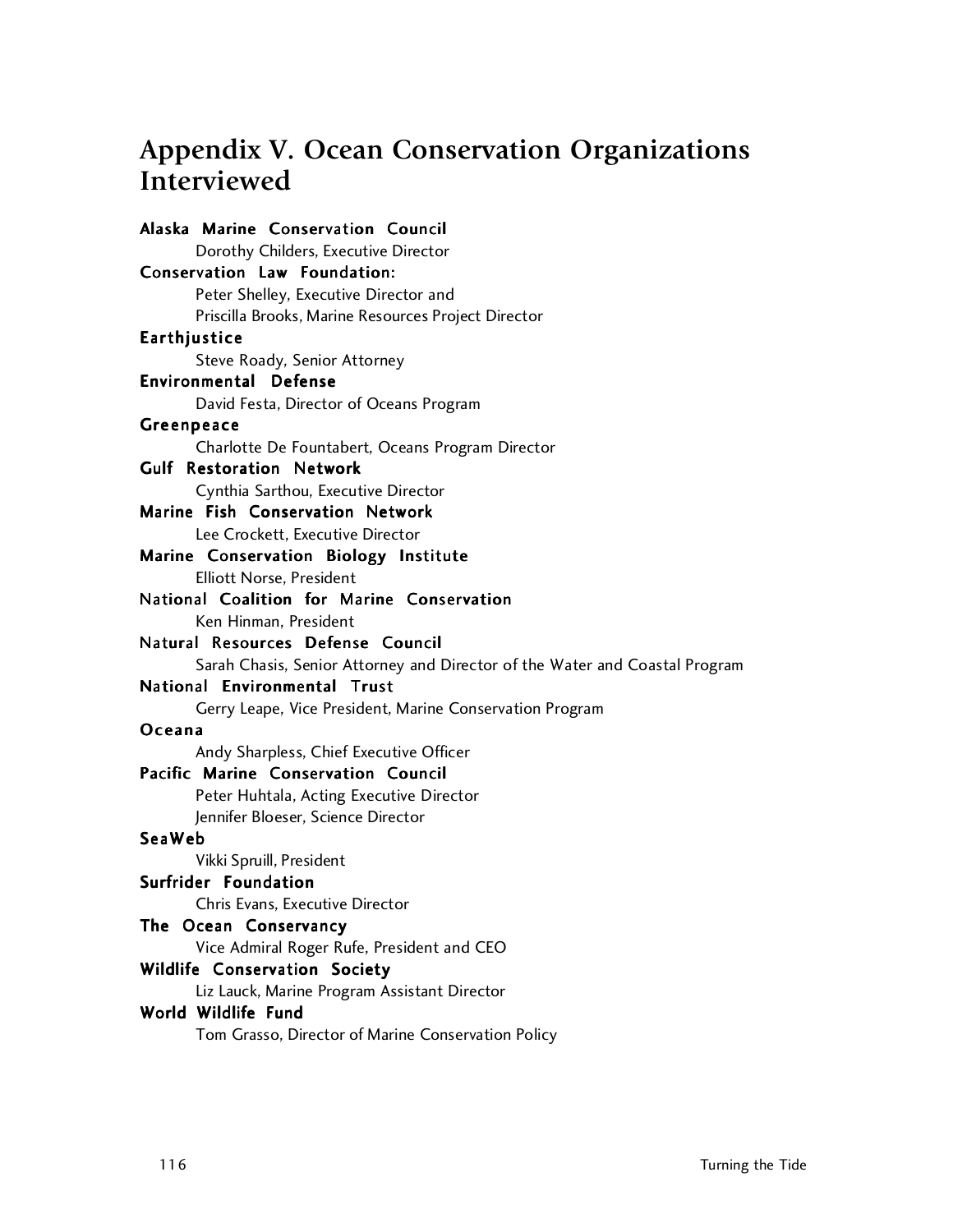## **Appendix VI. References**

<sup>4</sup> NOAA Fisheries. 2003. 2002 Report to Congress on the Status of the Fisheries of the United States. Silver Spring, Maryland: Department of Commerce, National Oceanic and Atmospheric Administration.  $5$  Id.

<sup>6</sup> America's Living Oceans, supra, at p. 35-48.

 $<sup>7</sup>$  Id.</sup>

 $8$  *ld.*, at pp. 4-5

 $^9$  Michael Sutton. 2003. "Securing the Future of Seafood and Ocean Ecosystems." Speech to the Passionfish Forum, San Diego, California (September 25).

<sup>10</sup> Sarah Clark Stuart and Jay Nelson, Pew Charitable Trusts, personal communication.

 $11$  Robert A. Caro. 2002. The Years of Lyndon Johnson: Master of the Senate. New York, New York: Alfred A. Knopf. p. 110.

<sup>12</sup> Will Lester. 2003. "GOP seeks to build on 2002 election success." Sacramento Bee (June 16). See also http:/www.rnc.org/newsroom/risingtide/spring2003/newvoters.htm.

<sup>13</sup> Lou Dubose, et al. 2003. Boy Genius: Karl Rove, the Brains Behind the Remarkable Political Triumph of George W. Bush. Public Affairs.

 $14$  See http:/www.nrahq.org/history.

<sup>15</sup> Lois Romano. 2002. "Internet Becoming Candidates' Domain." The Washington Post (July 3).

<sup>16</sup> See http:/www.pfaw.org ("Right Wing Watch," quoting Wall Street Journal article on Americans for Tax Reform).

 $17$  Id.

<sup>18</sup> On public attitudes about the oceans, see Vikki N. Spruill. 2003. "U.S. Public Attitudes Toward Marine Environmental Issues." Oceanography. Vol. 10, No. 3. pp. 149-152. FrameWorks Institute. Communicating Oceans to the Public: A FrameWorks Message Memo. Washington, D.C.: Frameworks

Institute.

 $19$  See FrameWorks Institute. Communicating Oceans to the Public, supra..

 $20$  *ld.* at p. 6.

<sup>21</sup> See, e.g., Scott Highleyman. 1999. Reforming U.S. Marine Fisheries Management: An Evaluation of the Rockefeller Brothers Fund Marine Grantmaking Program of the United States. New York, New York: Rockefeller Brothers Fund.

<sup>22</sup> Matt Ridley & Bobbi Low. 1993. "Can Selfishness Save the Environment?" The Atlantic Monthly (September). Vol. 272, No. 3. pp. 76-86.

 $23$  Dr. Deborah Lynn Guber. 2003. The Grassroots of a Green Revolution: Polling America on the Environment. Cambridge, Massachusetts: MIT Press.

<sup>24</sup> John Stanton. 2003. "Green Groups Fertilize Their Grassroots." National Journal (June 28).

<sup>25</sup> See, e.g., Shawn Zeller. 2003. "Conservative Crusaders." National Journal (April 26).

<sup>26</sup> Romano. "Internet Becoming Candidates' Domain," supra.

 $27$  The New York Times Editorial Board. 2003. "Happy Days Are Virtually Here Again. The New York Times (June 27).

 $28$  *Id.* 

<sup>29</sup> Romano. "Internet Becoming Candidates' Domain," supra.

<sup>|&</sup>lt;br>1 <sup>1</sup> Pew Oceans Commission. 2003. America's Living Oceans, Charting a Course for Sea Change. Arlington, Virginia: Pew Oceans Commission. p. v.

 $<sup>2</sup>$  *ld.* at p. i.</sup>

 $^{\text{3}}$  Ransom A. Myers & Boris Worm. 2003. "Rapid Worldwide Depletion of Predatory Fish Communities." Nature (May 15). Vol. 423. pp. 280-83.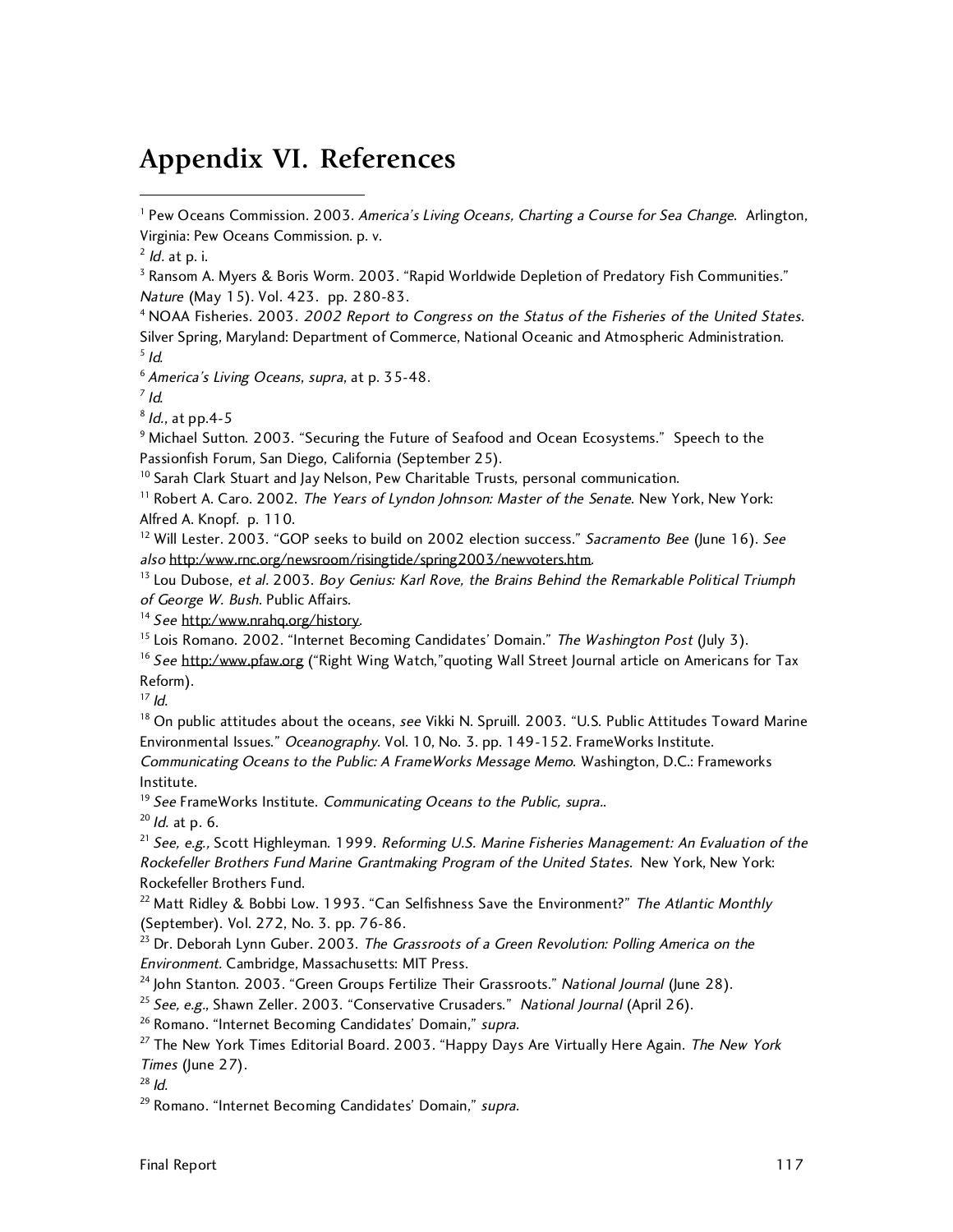<sup>30</sup> http://www.fec.gov.

<sup>34</sup> http:/www.atr.org.aboutatr/mission.html.

 $35$  Id.

<sup>36</sup> http:/www.opensecrets.org/lobbyists.

<sup>37</sup> http:/www.pfaw.org ("Right Wing Watch").

 $38$  Id.

 $39$  Id.

 $40$  Id.

 $41$  *Id.* 

<sup>42</sup> William Greider. 2003. "The Right's Grand Ambition: Rolling Back the 20<sup>th</sup> Century." The Nation (May 19). Vol. 276, No. 18. p 16.

<sup>43</sup> http:/www.pfaw.org ("Right Wing Watch").

<sup>&</sup>lt;sup>31</sup> http://www.aflcio.org/aboutunions/joinunions/whyjoin/uniondifference/uniondiff11.cfm.

<sup>&</sup>lt;sup>32</sup> Christopher Lee. 2003. "Report on Bonuses Raises Ire: Democrats, Unions Angry Again Over 2002 Awards to Political Appointees." The Washington Post (July 11).

<sup>&</sup>lt;sup>33</sup> See http:/www.pfaw.org ("Right Wing Watch").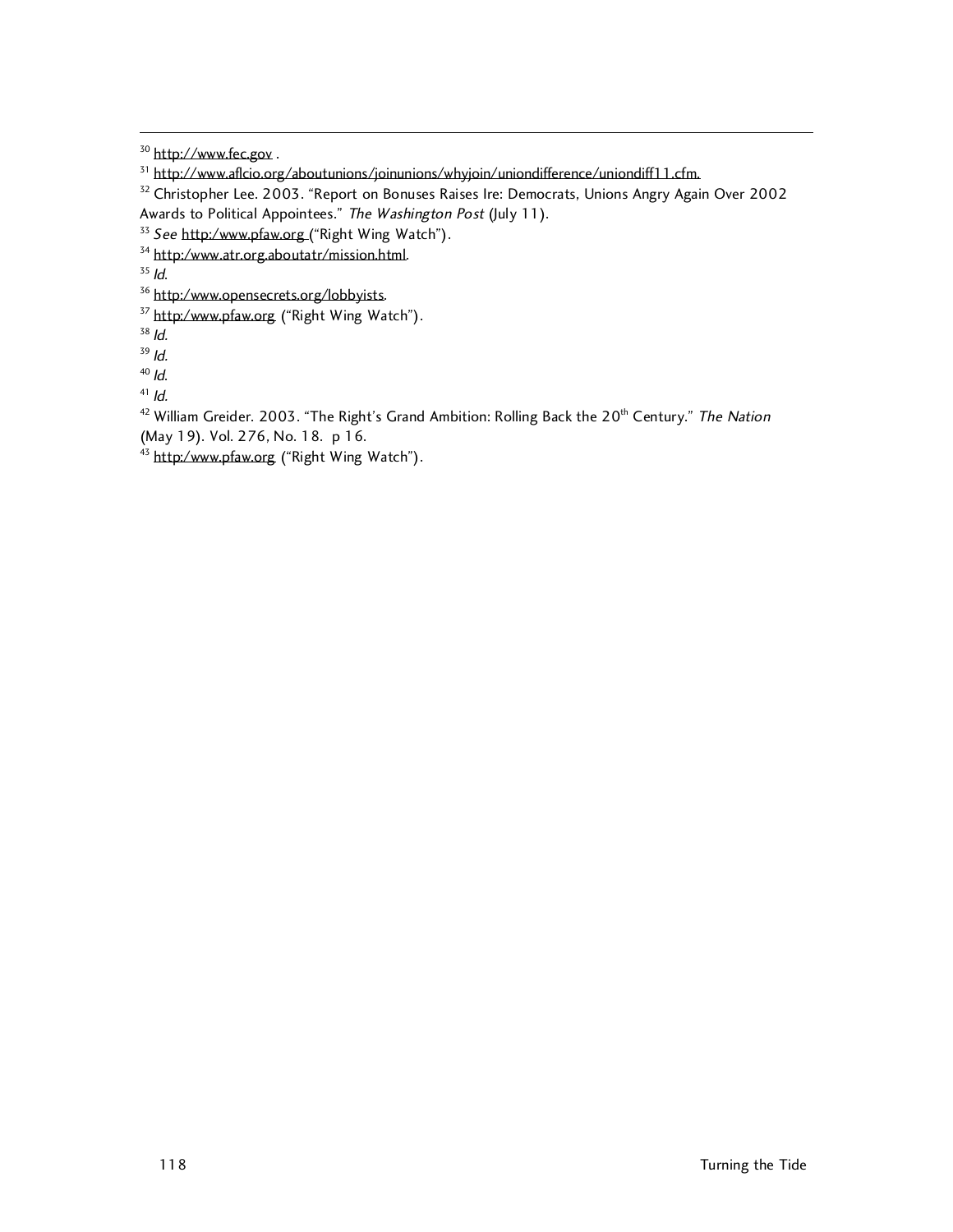## **Appendix VII. Acknowledgements**

First, we would like to thank the David and Lucile Packard Foundation, the Oak Foundation, and the Curtis and Edith Munson Foundation for providing the vital funding without which this study could not have been undertaken. It is rare to have the opportunity to step out of a fight in which one is actively engaged and to consider how to approach the struggle differently. For that unique opportunity, we are extremely grateful.

Second, we would like to thank the representatives of all of the organizations who agreed to be interviewed for this report. So much of the information that appears in this report came directly from those interviews that it is impossible to adequately document it all. We learned so much from all of them. In addition, many of those interviews helped crystallize our thinking on certain issues, and for that we are enormously indebted. In particular, we wish to credit Andy Sharpless of Oceana for so cogently explaining the base-supporter-ally distinction, which we believe is crucial to effectively building a grassroots movement.

Third, we would like to thank Steve Ganey and Vikki Spruill for providing a thoughtful and probing internal peer review of our assessment of the strengths and weaknesses of the ocean conservation community, and of our report in general. Their insights were, as always, right on the mark.

Next, we would like to thank SeaWeb for serving as the fiscal sponsor for this project and Tom Johnson in particular for doing such a fine job in administering our grants.

Finally, we owe a great debt to our editor, Nora L. Deans of Birchtree Cove Studio of Anchorage, Alaska, who showed great patience in dealing with a pair of at-times cantankerous perfectionists, and did a marvelous job in giving shape to a sometimes unwieldy document, and for helping us find the "one voice."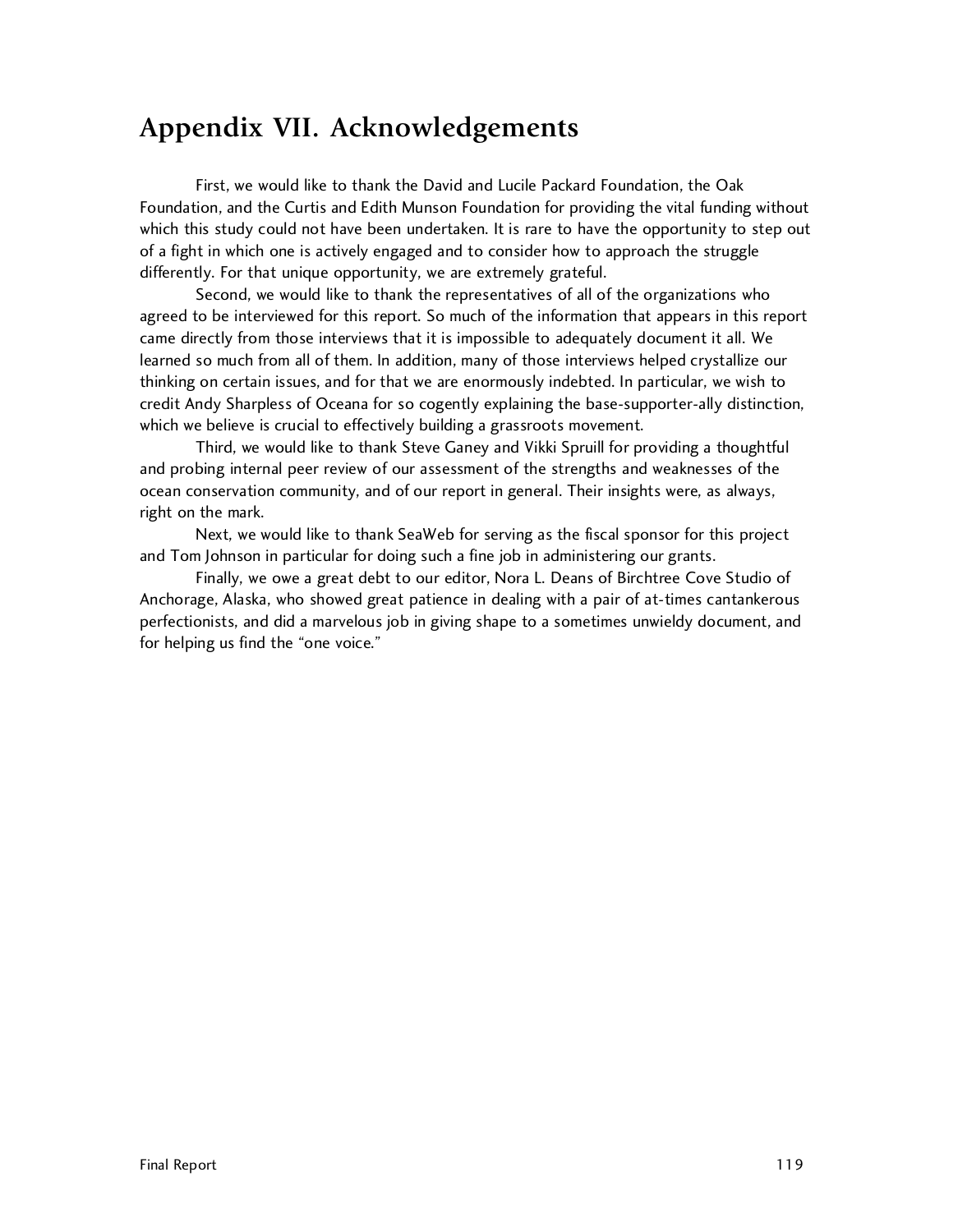# **Appendix VIII. About The Authors**

David Wilmot has nearly two decades of experience in ocean conservation and other environmental issues. He served as the Executive Director of the Ocean Wildlife Campaign, a coalition of conservation organizations, for eight years. He has also served as the Executive Director of the National Audubon Society's Living Oceans Program and on the staff at the National Academy of Sciences' National Research Council. He has a Ph.D. in Marine Biology from the University of California, San Diego's Scripps Institution of Oceanography.

Jack K. Sterne is a lawyer and activist with more than fourteen years of experience in ocean conservation, public lands, fisheries, and other environmental issues. He was a staff attorney at the public interest law firm Trustees for Alaska specializing in ocean fisheries and marine mammal issues for over four years. Prior to that, he was in private practice representing most of the conservation groups working on the east side of the Cascade Mountains in Oregon. He has a J.D. from Northwestern School of Law at Lewis & Clark College in Portland, Oregon

Kim Haddow is President of Haddow Communications, Inc, serves as senior communications strategist for Sierra Club, and previously spent eight years at Greer, Margolis, Mitchell & Burns, where she provided media strategy and produced advertising for twenty-two statewide candidate and initiative campaigns.

Beth Sullivan, an independent consultant, was the Executive Director of the League of Conservation Voters Education Fund for six years. Before that, she was the managing partner of the Campaign Design Group, an independent campaign consulting firm that was largely responsible for the 1992 Boxer and Murray Senate wins, as well as hundreds of others.